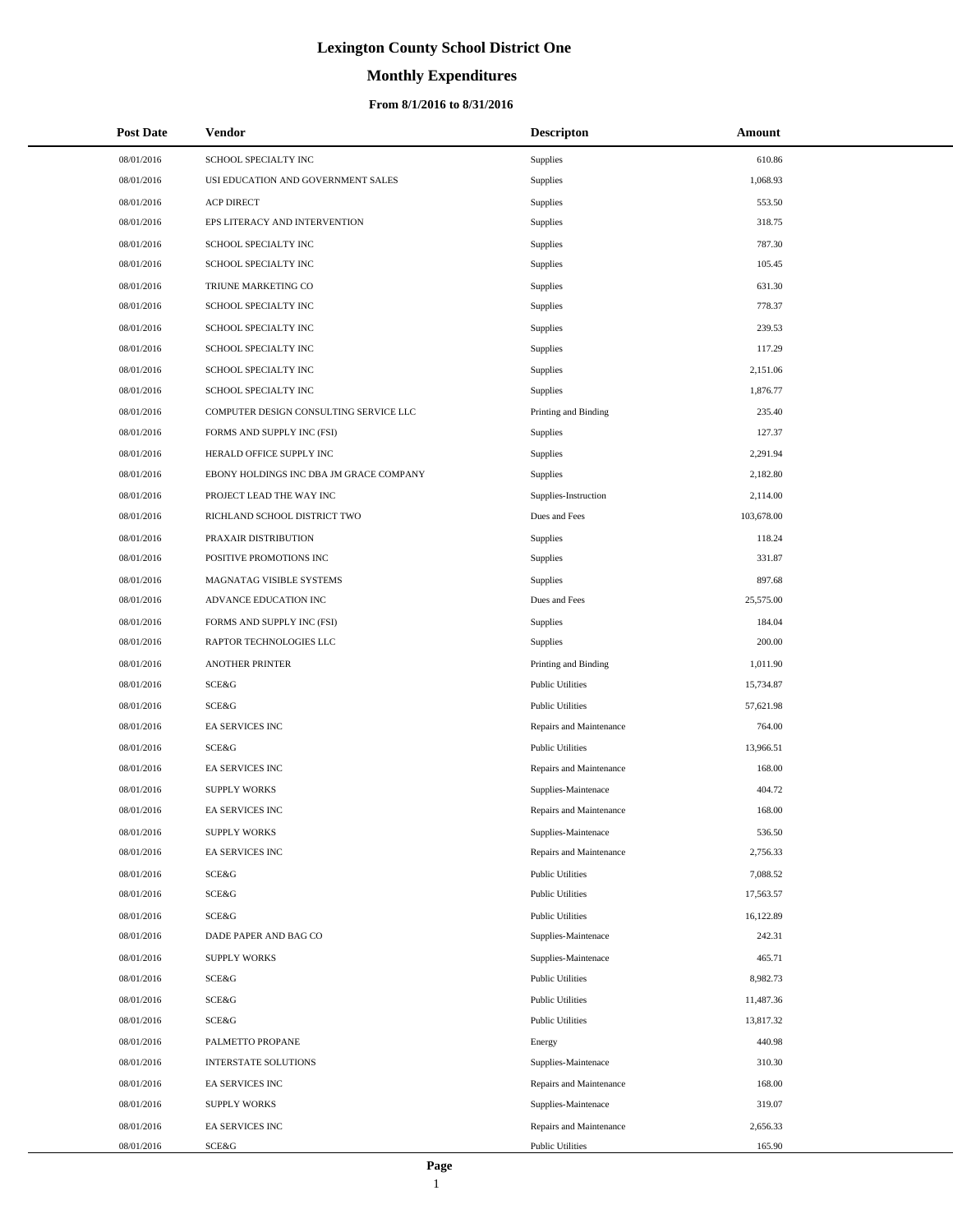# **Monthly Expenditures**

### **From 8/1/2016 to 8/31/2016**

| <b>Post Date</b> | <b>Vendor</b>                                      | <b>Descripton</b>          | Amount    |  |
|------------------|----------------------------------------------------|----------------------------|-----------|--|
| 08/01/2016       | EA SERVICES INC                                    | Repairs and Maintenance    | 207.00    |  |
| 08/01/2016       | <b>INTERSTATE SOLUTIONS</b>                        | Supplies-Maintenace        | 310.30    |  |
| 08/01/2016       | <b>SUPPLY WORKS</b>                                | Supplies-Maintenace        | 749.22    |  |
| 08/01/2016       | EA SERVICES INC                                    | Repairs and Maintenance    | 429.00    |  |
| 08/01/2016       | <b>SCE&amp;G</b>                                   | <b>Public Utilities</b>    | 8,193.07  |  |
| 08/01/2016       | EA SERVICES INC                                    | Repairs and Maintenance    | 400.00    |  |
| 08/01/2016       | EA SERVICES INC                                    | Repairs and Maintenance    | 220.00    |  |
| 08/01/2016       | <b>SUPPLY WORKS</b>                                | Supplies-Maintenace        | 404.72    |  |
| 08/01/2016       | OSWALD WHOLESALE LUMBER INC                        | Supplies-Maintenace        | 2,149.34  |  |
| 08/01/2016       | <b>SUPPLY WORKS</b>                                | Supplies-Maintenace        | 800.04    |  |
| 08/01/2016       | EA SERVICES INC                                    | Repairs and Maintenance    | 325.00    |  |
| 08/01/2016       | <b>ANOTHER PRINTER</b>                             | Printing and Binding       | 344.01    |  |
| 08/01/2016       | LORICK OFFICE PRODUCTS                             | <b>Supplies</b>            | 374.50    |  |
| 08/01/2016       | SC DEPARTMENT OF SOCIAL SERVICES                   | Other Prof & Tech Service  | 640.00    |  |
| 08/01/2016       | LEXINGTON PRINTING LLC                             | Printing and Binding       | 2,631.13  |  |
| 08/01/2016       | <b>ACCUTECH INC</b>                                | <b>Technology Supplies</b> | 1,061.44  |  |
| 08/01/2016       | MONOPRICE.COM                                      | <b>Technology Supplies</b> | 196.70    |  |
| 08/01/2016       | HOUGHTON MIFFLIN HARCOURT PUBLISHING CO            | Supplies                   | 1,174.41  |  |
| 08/01/2016       | <b>NCS PEARSON</b>                                 | Supplies                   | 180.00    |  |
| 08/01/2016       | EPS LITERACY AND INTERVENTION                      | Supplies                   | 4,560.75  |  |
| 08/01/2016       | FORMS AND SUPPLY INC (FSI)                         | Pupil Activity             | 288.88    |  |
| 08/01/2016       | PREMIER AGENDAS INC NATIONAL SALES SUPPORT         | Pupil Activity             | 2,232.02  |  |
| 08/01/2016       | COMPUTER DESIGN CONSULTING SERVICE LLC             | Pupil Activity             | 1,423.10  |  |
| 08/01/2016       | CASH                                               | Pupil Activity             | 1,500.00  |  |
| 08/01/2016       | T AND T SPORTS                                     | Pupil Activity             | 642.00    |  |
| 08/01/2016       | <b>BSN SPORTS</b>                                  | Pupil Activity             | 321.00    |  |
| 08/01/2016       | HENRY SCHEIN INC MEDICAL SPECIAL MARKETS           | Pupil Activity             | 513.60    |  |
| 08/01/2016       | PURCHASED SERVICE                                  | Travel                     | 118.80    |  |
| 08/02/2016       | TRIUNE MARKETING CO                                | Supplies                   | 339.73    |  |
| 08/02/2016       | TRIUNE MARKETING CO                                | Supplies                   | 636.65    |  |
| 08/02/2016       | TRIUNE MARKETING CO                                | Supplies                   | 509.59    |  |
| 08/02/2016       | HAL LEONARD CORP DBA MUSIC EXPRESS                 | Supplies                   | 195.00    |  |
| 08/02/2016       | NORTHWEST EVALUATION ASSOC (NWEA)                  | Software Renewal/Agreemen  | 91,976.97 |  |
| 08/02/2016       | <b>HEINEMANN</b>                                   | Supplies                   | 8,382.10  |  |
| 08/02/2016       | SC DEPARTMENT OF JUVENILE JUSTICE (FISCAL AFFAIRS) | Tuition-LEA                | 258.10    |  |
| 08/02/2016       | TRIUNE MARKETING CO                                | Supplies                   | 636.65    |  |
| 08/02/2016       | TRIUNE MARKETING CO                                | Supplies                   | 1,247.62  |  |
| 08/02/2016       | TRIUNE MARKETING CO                                | Supplies                   | 509.59    |  |
| 08/02/2016       | SCHOOL SPECIALTY INC                               | Supplies                   | 163.16    |  |
| 08/02/2016       | <b>DELL COMPUTERS</b>                              | Supplies                   | 3,602.29  |  |
| 08/02/2016       | SOUTHERN SCRIPT LLC                                | Supplies                   | 1,425.24  |  |
| 08/02/2016       | TRIUNE MARKETING CO                                | Supplies                   | 679.45    |  |
| 08/02/2016       | COMPUTER DESIGN CONSULTING SERVICE LLC             | Printing and Binding       | 214.00    |  |
| 08/02/2016       | FREESTYLE PHOTOGRAPHIC SUPPLIES                    | Supplies                   | 707.94    |  |
| 08/02/2016       | PROJECT LEAD THE WAY INC                           | Supplies-Instruction       | 160.00    |  |
| 08/02/2016       | ADVANTAGE FORMS AND SYSTEMS INC                    | Supplies                   | 470.80    |  |
| 08/02/2016       | MSC INDUSTRIAL SUPPLY CO                           | Supplies                   | 717.10    |  |
| 08/02/2016       | <b>LENOVO US</b>                                   | <b>Technology Supplies</b> | 193.67    |  |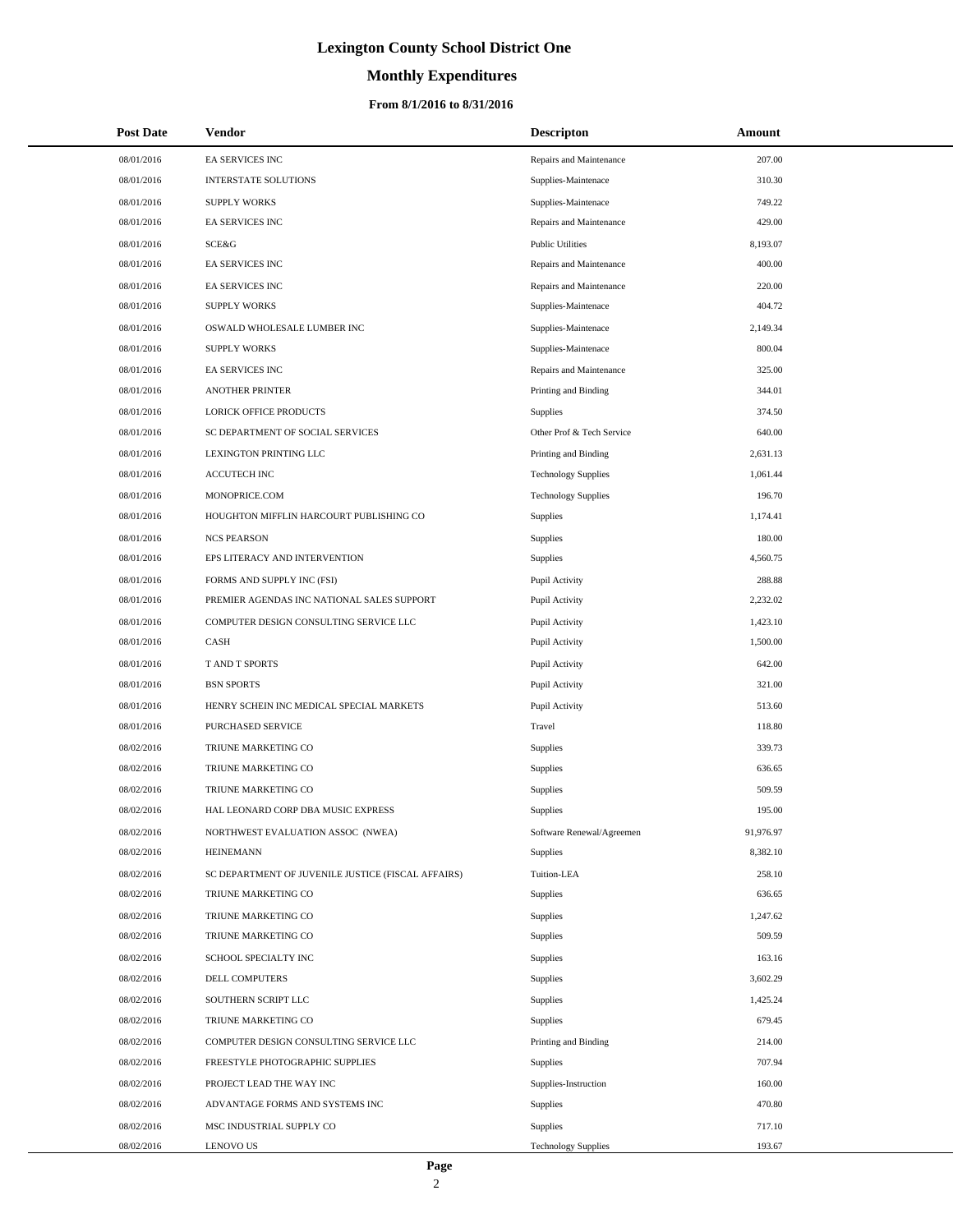# **Monthly Expenditures**

### **From 8/1/2016 to 8/31/2016**

| <b>Post Date</b> | Vendor                                             | <b>Descripton</b>         | Amount    |  |
|------------------|----------------------------------------------------|---------------------------|-----------|--|
| 08/02/2016       | SC DEPARTMENT OF JUVENILE JUSTICE (FISCAL AFFAIRS) | Tuition-LEA               | 329.55    |  |
| 08/02/2016       | ORASURE TECHNOLOGIES INC                           | Other Prof & Tech Service | 27,285.00 |  |
| 08/02/2016       | SCHOOL HEALTH CORP                                 | Supplies                  | $-18.56$  |  |
| 08/02/2016       | FORMS AND SUPPLY INC (FSI)                         | Supplies                  | 208.20    |  |
| 08/02/2016       | LCJMWANDSC (LEX CTY JOINT WATER AND SEWER COMMI    | <b>Public Utilities</b>   | 117.87    |  |
| 08/02/2016       | TOWN OF LEXINGTON                                  | <b>Public Utilities</b>   | 383.14    |  |
| 08/02/2016       | <b>CULLUM SERVICES INC</b>                         | Repairs and Maintenance   | 1,343.75  |  |
| 08/02/2016       | HAVIRD OIL CO                                      | Supplies-Maintenace       | 1,605.40  |  |
| 08/02/2016       | LESESNE INDUSTRIES INC                             | Supplies-Maintenace       | 102.29    |  |
| 08/02/2016       | PALMETTO PROPANE                                   | Energy                    | 141.29    |  |
| 08/02/2016       | LCJMWANDSC (LEX CTY JOINT WATER AND SEWER COMMI    | <b>Public Utilities</b>   | 1,116.88  |  |
| 08/02/2016       | TOWN OF LEXINGTON                                  | <b>Public Utilities</b>   | 1,487.06  |  |
| 08/02/2016       | AW CANVAS AND UPHOLSTRY ISA GRIP RITE LLC          | Repairs and Maintenance   | 203.60    |  |
| 08/02/2016       | <b>CULLUM SERVICES INC</b>                         | Repairs and Maintenance   | 4,792.50  |  |
| 08/02/2016       | PALMETTO SPORTS FLOORS LLC                         | Repairs and Maintenance   | 4,818.00  |  |
| 08/02/2016       | TOWN OF LEXINGTON                                  | <b>Public Utilities</b>   | 288.60    |  |
| 08/02/2016       | <b>CULLUM SERVICES INC</b>                         | Repairs and Maintenance   | 1,108.08  |  |
| 08/02/2016       | <b>CULLUM SERVICES INC</b>                         | Repairs and Maintenance   | 3,937.50  |  |
| 08/02/2016       | PALMETTO SPORTS FLOORS LLC                         | Repairs and Maintenance   | 4.402.08  |  |
| 08/02/2016       | <b>CULLUM SERVICES INC</b>                         | Repairs and Maintenance   | 1,023.75  |  |
| 08/02/2016       | PALMETTO SPORTS FLOORS LLC                         | Repairs and Maintenance   | 2,012.40  |  |
| 08/02/2016       | LCJMWANDSC (LEX CTY JOINT WATER AND SEWER COMMI    | <b>Public Utilities</b>   | 771.95    |  |
| 08/02/2016       | <b>CULLUM SERVICES INC</b>                         | Repairs and Maintenance   | 360.00    |  |
| 08/02/2016       | LCJMWANDSC (LEX CTY JOINT WATER AND SEWER COMMI    | <b>Public Utilities</b>   | 808.94    |  |
| 08/02/2016       | <b>CULLUM SERVICES INC</b>                         | Repairs and Maintenance   | 1,379.17  |  |
| 08/02/2016       | TOWN OF LEXINGTON                                  | <b>Public Utilities</b>   | 163.95    |  |
| 08/02/2016       | <b>CULLUM SERVICES INC</b>                         | Repairs and Maintenance   | 440.63    |  |
| 08/02/2016       | TERMINIX COMMERCIAL                                | Repairs and Maintenance   | 428.00    |  |
| 08/02/2016       | TOWN OF LEXINGTON                                  | <b>Public Utilities</b>   | 201.46    |  |
| 08/02/2016       | CULLUM SERVICES INC                                | Repairs and Maintenance   | 2,730.00  |  |
| 08/02/2016       | PALMETTO SPORTS FLOORS LLC                         | Repairs and Maintenance   | 2,220.96  |  |
| 08/02/2016       | ACE GLASS CO INC                                   | Supplies-Maintenace       | 278.20    |  |
| 08/02/2016       | COOK & BOARDMAN LLC                                | Supplies-Maintenace       | 2,101.48  |  |
| 08/02/2016       | TRANE COMPANY                                      | Supplies-Maintenace       | 1,472.71  |  |
| 08/02/2016       | <b>CULLUM SERVICES INC</b>                         | Repairs and Maintenance   | 757.50    |  |
| 08/02/2016       | <b>HYDRADYNE</b>                                   | Supplies-Maintenace       | 253.88    |  |
| 08/02/2016       | <b>CULLUM SERVICES INC</b>                         | Repairs and Maintenance   | 1,372.50  |  |
| 08/02/2016       | LCJMWANDSC (LEX CTY JOINT WATER AND SEWER COMMI    | <b>Public Utilities</b>   | 1,561.47  |  |
| 08/02/2016       | CULLUM SERVICES INC                                | Repairs and Maintenance   | 1,355.63  |  |
| 08/02/2016       | LCJMWANDSC (LEX CTY JOINT WATER AND SEWER COMMI    | <b>Public Utilities</b>   | 1,815.42  |  |
| 08/02/2016       | <b>CULLUM SERVICES INC</b>                         | Repairs and Maintenance   | 1,059.38  |  |
| 08/02/2016       | CITY OF CAYCE                                      | <b>Public Utilities</b>   | 2,759.43  |  |
| 08/02/2016       | <b>CULLUM SERVICES INC</b>                         | Repairs and Maintenance   | 1,331.25  |  |
| 08/02/2016       | CITY OF CAYCE                                      | <b>Public Utilities</b>   | 3,018.05  |  |
| 08/02/2016       | CULLUM SERVICES INC                                | Repairs and Maintenance   | 1,792.50  |  |
| 08/02/2016       | LCJMWANDSC (LEX CTY JOINT WATER AND SEWER COMMI    | <b>Public Utilities</b>   | 4,751.76  |  |
| 08/02/2016       | CULLUM SERVICES INC                                | Repairs and Maintenance   | 3,788.54  |  |
| 08/02/2016       | CALICO INDUSTRIES INC                              | Supplies-Maintenace       | 1,098.89  |  |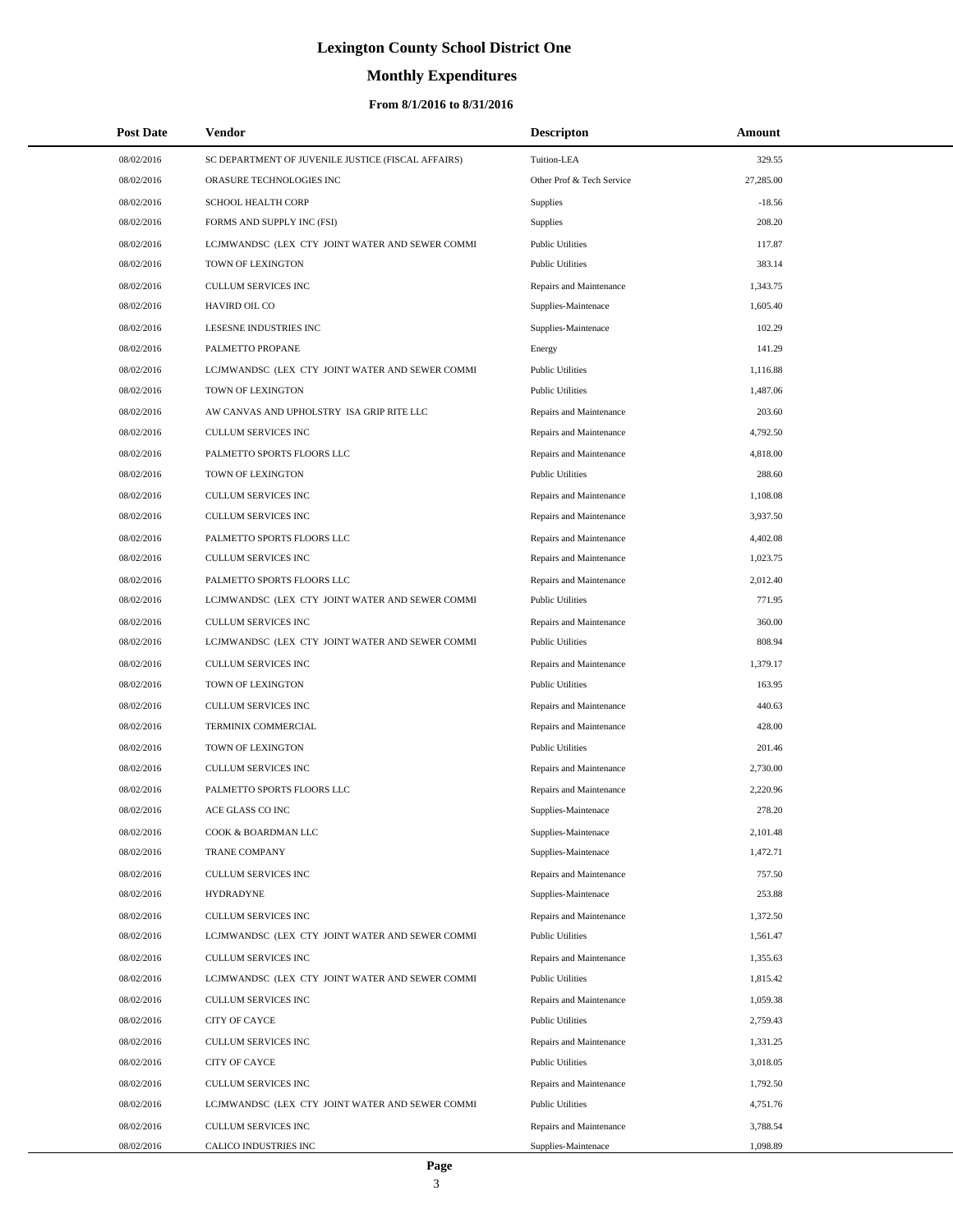# **Monthly Expenditures**

### **From 8/1/2016 to 8/31/2016**

| <b>Post Date</b> | Vendor                                          | <b>Descripton</b>       | Amount   |
|------------------|-------------------------------------------------|-------------------------|----------|
| 08/02/2016       | <b>TRANE COMPANY</b>                            | Supplies-Maintenace     | 732.95   |
| 08/02/2016       | <b>WW GRAINGER</b>                              | Supplies-Maintenace     | 468.87   |
| 08/02/2016       | TOWN OF LEXINGTON                               | <b>Public Utilities</b> | 197.49   |
| 08/02/2016       | <b>CULLUM SERVICES INC</b>                      | Repairs and Maintenance | 1,691.25 |
| 08/02/2016       | CULLUM SERVICES INC                             | Repairs and Maintenance | 1,537.50 |
| 08/02/2016       | PALMETTO SPORTS FLOORS LLC                      | Repairs and Maintenance | 2,832.48 |
| 08/02/2016       | AMERICAN FLOOR MATS LLC                         | Supplies                | 324.12   |
| 08/02/2016       | LCJMWANDSC (LEX CTY JOINT WATER AND SEWER COMMI | <b>Public Utilities</b> | 340.74   |
| 08/02/2016       | <b>CULLUM SERVICES INC</b>                      | Repairs and Maintenance | 1.149.38 |
| 08/02/2016       | THYSSENKRUPP ELEVATOR                           | Repairs and Maintenance | 959.76   |
| 08/02/2016       | SURPLUS MATERIAL NETWORK INC                    | Supplies-Maintenace     | 2,156.05 |
| 08/02/2016       | LCJMWANDSC (LEX CTY JOINT WATER AND SEWER COMMI | <b>Public Utilities</b> | 201.71   |
| 08/02/2016       | CULLUM SERVICES INC                             | Repairs and Maintenance | 2,651.25 |
| 08/02/2016       | <b>CULLUM SERVICES INC</b>                      | Repairs and Maintenance | 1,125.00 |
| 08/02/2016       | SOUTHEASTERN EQUIPMENT AND SUPPLY INC           | Supplies-Maintenace     | 458.50   |
| 08/02/2016       | LCJMWANDSC (LEX CTY JOINT WATER AND SEWER COMMI | <b>Public Utilities</b> | 228.16   |
| 08/02/2016       | <b>CULLUM SERVICES INC</b>                      | Repairs and Maintenance | 1,515.00 |
| 08/02/2016       | PALMETTO SPORTS FLOORS LLC                      | Repairs and Maintenance | 2,855.28 |
| 08/02/2016       | SPICER ONCALL SERVICES                          | Repairs and Maintenance | 275.00   |
| 08/02/2016       | LCJMWANDSC (LEX CTY JOINT WATER AND SEWER COMMI | <b>Public Utilities</b> | 244.03   |
| 08/02/2016       | TOWN OF LEXINGTON                               | <b>Public Utilities</b> | 105.97   |
| 08/02/2016       | <b>CULLUM SERVICES INC</b>                      | Repairs and Maintenance | 1,376.25 |
| 08/02/2016       | SPICER ONCALL SERVICES                          | Repairs and Maintenance | 275.00   |
| 08/02/2016       | LCJMWANDSC (LEX CTY JOINT WATER AND SEWER COMMI | <b>Public Utilities</b> | 1,896.34 |
| 08/02/2016       | <b>CULLUM SERVICES INC</b>                      | Repairs and Maintenance | 1,530.00 |
| 08/02/2016       | LCJMWANDSC (LEX CTY JOINT WATER AND SEWER COMMI | <b>Public Utilities</b> | 2,224.81 |
| 08/02/2016       | <b>CULLUM SERVICES INC</b>                      | Repairs and Maintenance | 1,205.60 |
| 08/02/2016       | LCJMWANDSC (LEX CTY JOINT WATER AND SEWER COMMI | <b>Public Utilities</b> | 516.51   |
| 08/02/2016       | <b>CULLUM SERVICES INC</b>                      | Repairs and Maintenance | 1,276.88 |
| 08/02/2016       | LCJMWANDSC (LEX CTY JOINT WATER AND SEWER COMMI | <b>Public Utilities</b> | 434.64   |
| 08/02/2016       | TOWN OF LEXINGTON                               | <b>Public Utilities</b> | 153.49   |
| 08/02/2016       | CULLUM SERVICES INC                             | Repairs and Maintenance | 620.62   |
| 08/02/2016       | DADE PAPER AND BAG CO                           | Supplies-Maintenace     | 501.62   |
| 08/02/2016       | FORMS AND SUPPLY INC (FSI)                      | Supplies-Maintenace     | 121.21   |
| 08/02/2016       | LCJMWANDSC (LEX CTY JOINT WATER AND SEWER COMMI | <b>Public Utilities</b> | 215.00   |
| 08/02/2016       | TOWN OF LEXINGTON                               | <b>Public Utilities</b> | 230.05   |
| 08/02/2016       | CULLUM SERVICES INC                             | Repairs and Maintenance | 2,371.88 |
| 08/02/2016       | TOWN OF LEXINGTON                               | <b>Public Utilities</b> | 411.76   |
| 08/02/2016       | CULLUM SERVICES INC                             | Repairs and Maintenance | 1,453.12 |
| 08/02/2016       | TOWN OF LEXINGTON                               | <b>Public Utilities</b> | 409.66   |
| 08/02/2016       | <b>CULLUM SERVICES INC</b>                      | Repairs and Maintenance | 2,437.50 |
| 08/02/2016       | PALMETTO SPORTS FLOORS LLC                      | Repairs and Maintenance | 3,041.04 |
| 08/02/2016       | REBEL YELL INC                                  | Supplies-Maintenace     | 224.70   |
| 08/02/2016       | TOWN OF LEXINGTON                               | <b>Public Utilities</b> | 2,055.01 |
| 08/02/2016       | CASCADE WATER SERVICES                          | Repairs and Maintenance | 214.00   |
| 08/02/2016       | CULLUM SERVICES INC                             | Repairs and Maintenance | 5,887.50 |
| 08/02/2016       | PALMETTO SPORTS FLOORS LLC                      | Repairs and Maintenance | 7,026.96 |
| 08/02/2016       | LCJMWANDSC (LEX CTY JOINT WATER AND SEWER COMMI | <b>Public Utilities</b> | 1,397.72 |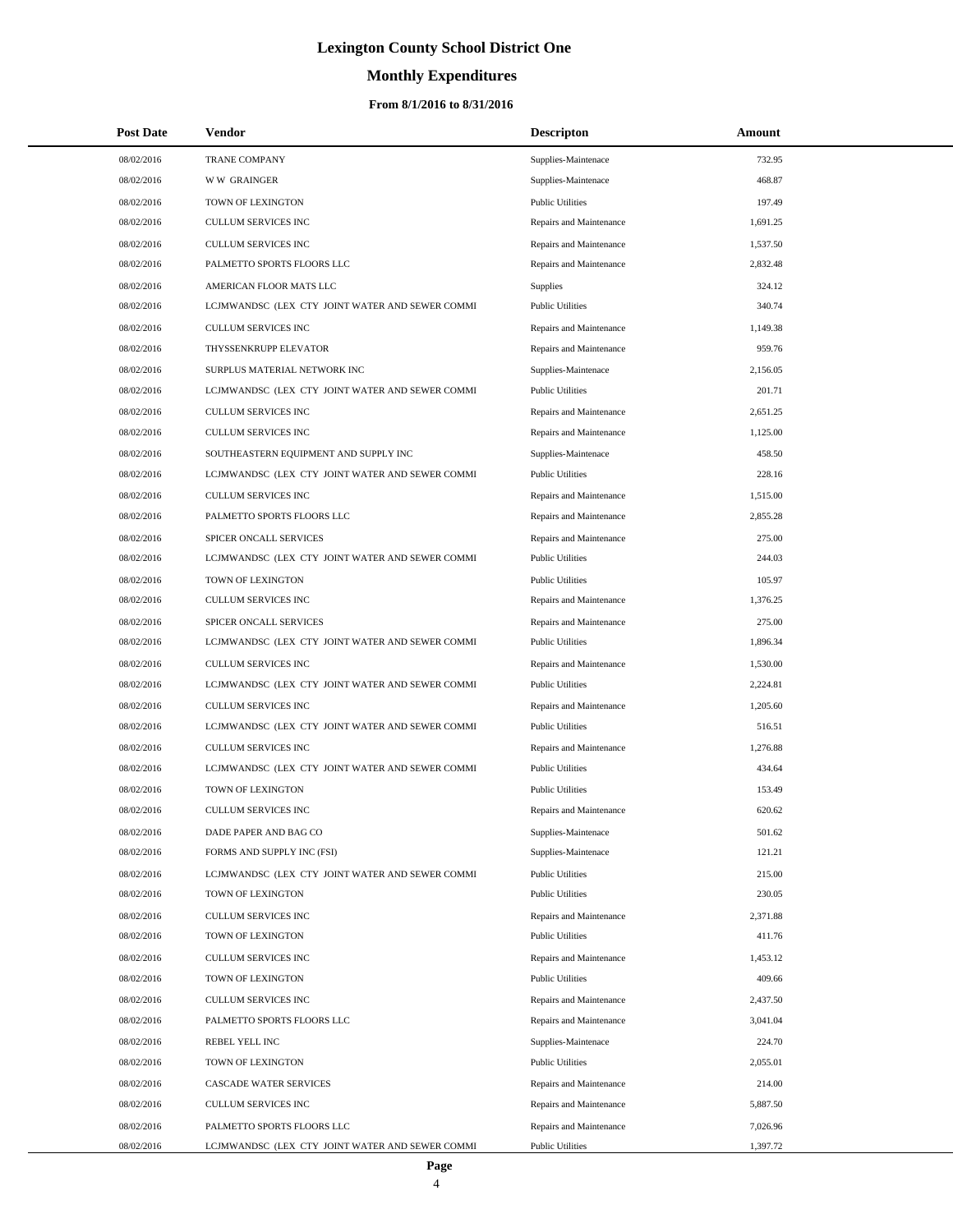## **Monthly Expenditures**

### **From 8/1/2016 to 8/31/2016**

| <b>Post Date</b> | <b>Vendor</b>                                      | <b>Descripton</b>          | Amount     |
|------------------|----------------------------------------------------|----------------------------|------------|
| 08/02/2016       | CULLUM SERVICES INC                                | Repairs and Maintenance    | 1,453.13   |
| 08/02/2016       | THE STATE (ADS ONLY)                               | Advertising                | 505.93     |
| 08/02/2016       | <b>READABLE INK</b>                                | Other Prof & Tech Service  | 740.00     |
| 08/02/2016       | <b>COMPORIUM</b>                                   | Communication              | 12,566.07  |
| 08/02/2016       | SPIRIT COMMUNICATIONS                              | Communication              | 204.06     |
| 08/02/2016       | <b>COMPORIUM</b>                                   | Communication              | 5,921.58   |
| 08/02/2016       | <b>COMPORIUM</b>                                   | Communication              | 2,046.44   |
| 08/02/2016       | <b>COMPORIUM</b>                                   | Communication              | 3,740.18   |
| 08/02/2016       | MOTOROLA SOLUTIONS                                 | <b>Technology Supplies</b> | 234.65     |
| 08/02/2016       | <b>COMPORIUM</b>                                   | Communication              | 1,980.06   |
| 08/02/2016       | <b>COMPORIUM</b>                                   | Communication              | 3,020.28   |
| 08/02/2016       | <b>COMPORIUM</b>                                   | Communication              | 2,661.43   |
| 08/02/2016       | <b>COMPORIUM</b>                                   | Communication              | 1,192.97   |
| 08/02/2016       | <b>COMPORIUM</b>                                   | Communication              | 2,837.49   |
| 08/02/2016       | <b>COMPORIUM</b>                                   | Communication              | 1,899.00   |
| 08/02/2016       | <b>COMPORIUM</b>                                   | Communication              | 1,996.38   |
| 08/02/2016       | <b>COMPORIUM</b>                                   | Communication              | 2,029.64   |
| 08/02/2016       | <b>COMPORIUM</b>                                   | Communication              | 2,334.09   |
| 08/02/2016       | <b>COMPORIUM</b>                                   | Communication              | 2,288.28   |
| 08/02/2016       | <b>COMPORIUM</b>                                   | Communication              | 2,877.37   |
| 08/02/2016       | <b>COMPORIUM</b>                                   | Communication              | 5,515.50   |
| 08/02/2016       | <b>COMPORIUM</b>                                   | Communication              | 2,344.06   |
| 08/02/2016       | <b>COMPORIUM</b>                                   | Communication              | 2,458.82   |
| 08/02/2016       | <b>COMPORIUM</b>                                   | Communication              | 2,344.76   |
| 08/02/2016       | <b>COMPORIUM</b>                                   | Communication              | 2,426.04   |
| 08/02/2016       | <b>COMPORIUM</b>                                   | Communication              | 2,512.68   |
| 08/02/2016       | <b>COMPORIUM</b>                                   | Communication              | 3,135.63   |
| 08/02/2016       | <b>COMPORIUM</b>                                   | Communication              | 2,515.47   |
| 08/02/2016       | <b>COMPORIUM</b>                                   | Communication              | 2,409.51   |
| 08/02/2016       | <b>COMPORIUM</b>                                   | Communication              | 2,413.43   |
| 08/02/2016       | <b>COMPORIUM</b>                                   | Communication              | 1,929.02   |
| 08/02/2016       | <b>COMPORIUM</b>                                   | Communication              | 1,820.15   |
| 08/02/2016       | <b>COMPORIUM</b>                                   | Communication              | 2,152.76   |
| 08/02/2016       | <b>COMPORIUM</b>                                   | Communication              | 2,255.58   |
| 08/02/2016       | <b>COMPORIUM</b>                                   | Communication              | 2,753.13   |
| 08/02/2016       | <b>COMPORIUM</b>                                   | Communication              | 6,725.54   |
| 08/02/2016       | <b>COMPORIUM</b>                                   | Communication              | 2,749.53   |
| 08/02/2016       | COMPUTER DESIGN CONSULTING SERVICE LLC             | Printing and Binding       | 348.82     |
| 08/02/2016       | <b>NCS PEARSON</b>                                 | Supplies                   | 493.39     |
| 08/02/2016       | <b>SCHOLASTIC INC</b>                              | Supplies                   | 249.50     |
| 08/02/2016       | PARENTS AS TEACHERS NATIONAL CENTER INC            | Dues and Fees              | 600.00     |
| 08/02/2016       | FRANCIS MARION UNIVERSITY OFFICE OF CAREER DEV/ERD | Inst Prog Improvement      | 2,500.00   |
| 08/02/2016       | NORTHWEST EVALUATION ASSOC (NWEA)                  | Software Renewal/Agreemen  | 115,973.03 |
| 08/02/2016       | SCHOOL SPECIALTY INC                               | Pupil Activity             | 3,033.26   |
| 08/02/2016       | <b>JW PEPPER</b>                                   | Pupil Activity             | 250.75     |
| 08/02/2016       | <b>CENGAGE LEARNING</b>                            | Pupil Activity             | 2,183.50   |
| 08/02/2016       | <b>JOSTENS</b>                                     | Pupil Activity             | 395.20     |
| 08/02/2016       | SCHOLASTIC INC                                     | Pupil Activity             | 3,349.90   |

 $\overline{\phantom{0}}$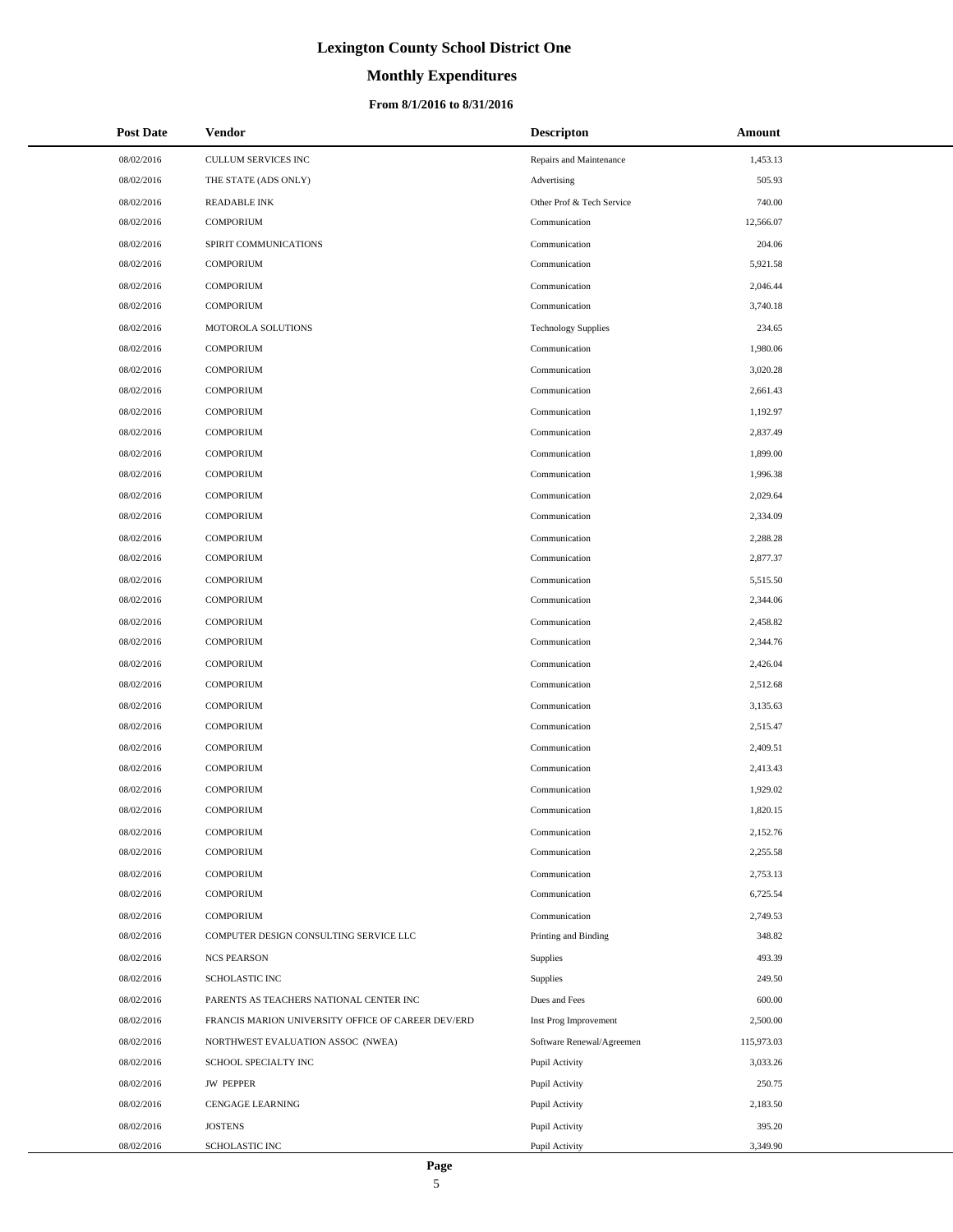# **Monthly Expenditures**

### **From 8/1/2016 to 8/31/2016**

| <b>Post Date</b> | Vendor                                            | <b>Descripton</b>          | Amount    |
|------------------|---------------------------------------------------|----------------------------|-----------|
| 08/02/2016       | SCHOOL SPECIALTY INC                              | Pupil Activity             | 679.84    |
| 08/02/2016       | SUNDANCE/NEWBRIDGE EDUCATIONAL PUBLISHING LLC     | Pupil Activity             | 257.00    |
| 08/02/2016       | <b>SCHOLASTIC INC</b>                             | Pupil Activity             | 255.99    |
| 08/02/2016       | SC HIGH SCHOOL LEAGUE                             | Pupil Activity             | 4,495.00  |
| 08/02/2016       | BISHOP ENGLAND HIGH SCHOOL                        | Pupil Activity             | 195.00    |
| 08/02/2016       | T AND T SPORTS                                    | Pupil Activity             | 954.81    |
| 08/02/2016       | AMERICAN CHEER XTREME (ACX)                       | Pupil Activity             | 320.00    |
| 08/02/2016       | <b>JW PEPPER</b>                                  | Pupil Activity             | 164.00    |
| 08/03/2016       | SCHOOL SPECIALTY INC                              | <b>Supplies</b>            | 245.22    |
| 08/03/2016       | ROCHESTER 100 INC                                 | <b>Supplies</b>            | 127.50    |
| 08/03/2016       | <b>HIGHWATER CLAYS</b>                            | <b>Supplies</b>            | 122.68    |
| 08/03/2016       | SCHOOL SPECIALTY INC                              | Supplies                   | 603.07    |
| 08/03/2016       | ROCHESTER 100 INC                                 | <b>Supplies</b>            | 387.50    |
| 08/03/2016       | <b>HEINEMANN</b>                                  | Supplies                   | 10,791.00 |
| 08/03/2016       | FLORENCE SCHOOL DISTRICT ONE                      | Tuition-LEA                | 1,976.40  |
| 08/03/2016       | SCHOOL SPECIALTY INC                              | Supplies                   | 2,206.89  |
| 08/03/2016       | FORMS AND SUPPLY INC (FSI)                        | <b>Supplies</b>            | 423.13    |
| 08/03/2016       | SCHOOL SPECIALTY INC                              | <b>Supplies</b>            | 198.91    |
| 08/03/2016       | FORMS AND SUPPLY INC (FSI)                        | <b>Supplies</b>            | 2,878.30  |
| 08/03/2016       | SC DEPARTMENT OF REVENUE (SALES TAX RETURN)       | Supplies                   | 109.01    |
| 08/03/2016       | US INK AND TONER INC                              | <b>Supplies</b>            | 1,557.30  |
| 08/03/2016       | ROCHESTER 100 INC                                 | Supplies                   | 263.75    |
| 08/03/2016       | <b>USATESTPREP INC</b>                            | Software Renewal/Agreemen  | 375.00    |
| 08/03/2016       | PECKNEL MUSIC CO INC                              | Supplies                   | 540.35    |
| 08/03/2016       | FORMS AND SUPPLY INC (FSI)                        | <b>Supplies</b>            | 581.51    |
| 08/03/2016       | TIME WARNER CABLE                                 | Communication              | 197.82    |
| 08/03/2016       | TRITEK FIRE AND SECURITY LLC                      | Repairs and Maintenance    | 2,109.39  |
| 08/03/2016       | SMITH AND JONES JANITORIAL SUPPLIES AND EQUIP INC | Supplies-Maintenace        | 235.40    |
| 08/03/2016       | SUBURBAN PROPANE                                  | Energy                     | 142.71    |
| 08/03/2016       | OSWALD WHOLESALE LUMBER INC                       | Supplies-Maintenace        | 1,198.83  |
| 08/03/2016       | SMITH AND JONES JANITORIAL SUPPLIES AND EQUIP INC | Supplies-Maintenace        | 340.52    |
| 08/03/2016       | SMITH AND JONES JANITORIAL SUPPLIES AND EQUIP INC | Supplies-Maintenace        | 124.12    |
| 08/03/2016       | <b>WW GRAINGER</b>                                | Supplies-Maintenace        | 110.85    |
| 08/03/2016       | FERGUSON ENTERPRISES INC FEI 27                   | Supplies-Maintenace        | 2,241.65  |
| 08/03/2016       | TERMINIX COMMERCIAL                               | Repairs and Maintenance    | 325.00    |
| 08/03/2016       | SC DEPARTMENT OF REVENUE (SALES TAX RETURN)       | Software Renewal/Agreemen  | 167.02    |
| 08/03/2016       | SHI (SOFTWARE HOUSE INTN'L)                       | Software Renewal/Agreemen  | 2,386.02  |
| 08/03/2016       | FOLLETT SCHOOL SOLUTIONS INC                      | Software Renewal/Agreemen  | 27,805.91 |
| 08/03/2016       | DTC WORLDWIDE                                     | <b>Supplies</b>            | 9,890.50  |
| 08/03/2016       | SC DEPARTMENT OF REVENUE (SALES TAX RETURN)       | <b>Supplies</b>            | 692.34    |
| 08/03/2016       | APPLE INC                                         | <b>Technology Supplies</b> | 5,874.30  |
| 08/03/2016       | READYROSIE DBA PASCAL LEARNING                    | Software Renewal/Agreemen  | 1,070.00  |
| 08/03/2016       | PURCHASED SERVICE                                 | <b>Supplies</b>            | 275.00    |
| 08/03/2016       | PURCHASED SERVICE                                 | Supplies                   | 275.00    |
| 08/03/2016       | PURCHASED SERVICE                                 | <b>Supplies</b>            | 275.00    |
| 08/03/2016       | PURCHASED SERVICE                                 | Supplies                   | 275.00    |
| 08/03/2016       | PURCHASED SERVICE                                 | <b>Supplies</b>            | 275.00    |
| 08/03/2016       | PURCHASED SERVICE                                 | Supplies                   | 275.00    |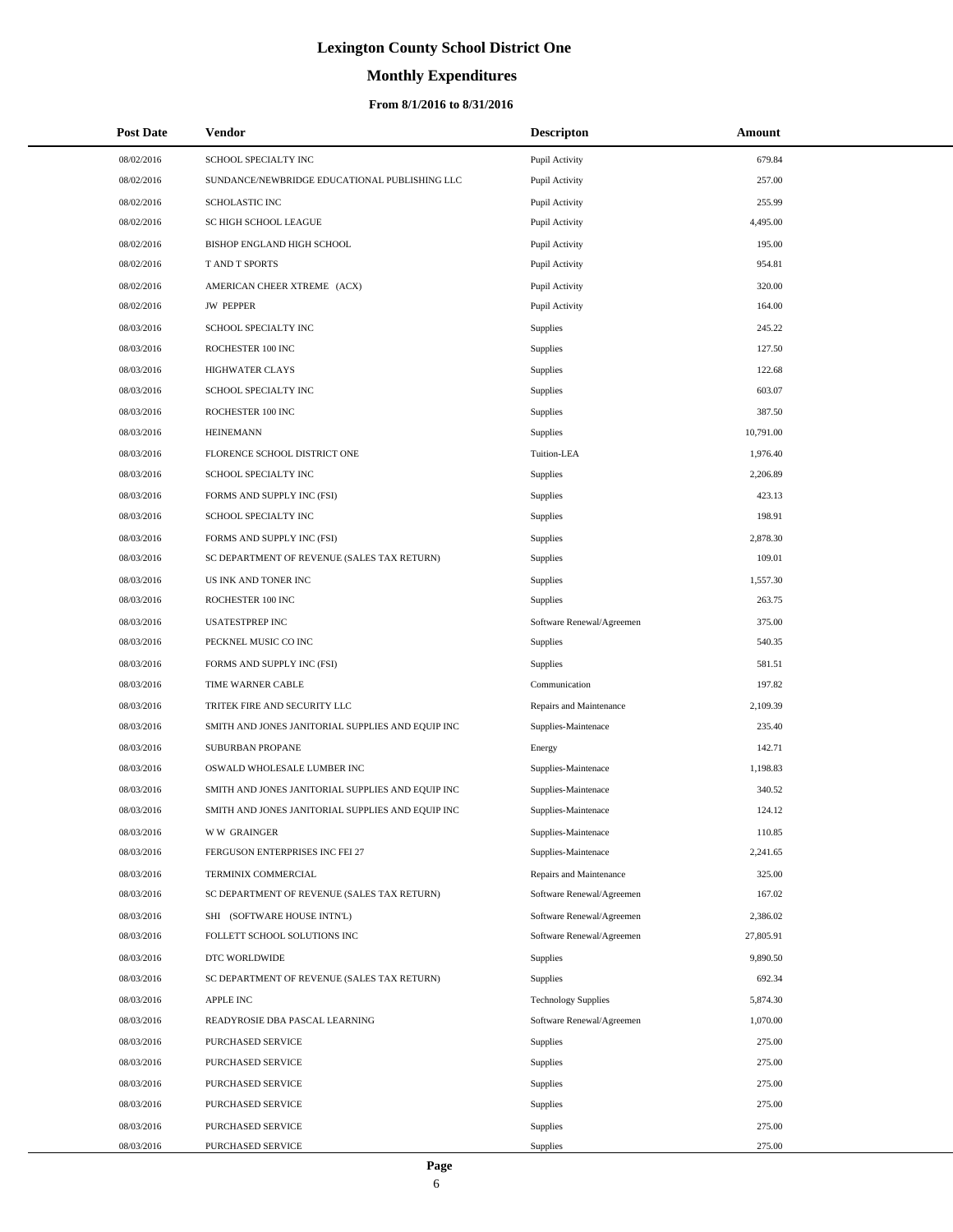## **Monthly Expenditures**

### **From 8/1/2016 to 8/31/2016**

| <b>Post Date</b> | Vendor            | <b>Descripton</b> | Amount |
|------------------|-------------------|-------------------|--------|
| 08/03/2016       | PURCHASED SERVICE | Supplies          | 275.00 |
| 08/03/2016       | PURCHASED SERVICE | Supplies          | 275.00 |
| 08/03/2016       | PURCHASED SERVICE | Supplies          | 275.00 |
| 08/03/2016       | PURCHASED SERVICE | Supplies          | 275.00 |
| 08/03/2016       | PURCHASED SERVICE | Supplies          | 275.00 |
| 08/03/2016       | PURCHASED SERVICE | Supplies          | 275.00 |
| 08/03/2016       | PURCHASED SERVICE | Supplies          | 275.00 |
| 08/03/2016       | PURCHASED SERVICE | Supplies          | 275.00 |
| 08/03/2016       | PURCHASED SERVICE | Supplies          | 275.00 |
| 08/03/2016       | PURCHASED SERVICE | Supplies          | 275.00 |
| 08/03/2016       | PURCHASED SERVICE | Supplies          | 275.00 |
| 08/03/2016       | PURCHASED SERVICE | Supplies          | 275.00 |
| 08/03/2016       | PURCHASED SERVICE | Supplies          | 275.00 |
| 08/03/2016       | PURCHASED SERVICE | Supplies          | 275.00 |
| 08/03/2016       | PURCHASED SERVICE | Supplies          | 275.00 |
| 08/03/2016       | PURCHASED SERVICE | Supplies          | 275.00 |
| 08/03/2016       | PURCHASED SERVICE | Supplies          | 275.00 |
| 08/03/2016       | PURCHASED SERVICE | Supplies          | 275.00 |
| 08/03/2016       | PURCHASED SERVICE | Supplies          | 275.00 |
| 08/03/2016       | PURCHASED SERVICE | Supplies          | 275.00 |
| 08/03/2016       | PURCHASED SERVICE | Supplies          | 275.00 |
| 08/03/2016       | PURCHASED SERVICE | Supplies          | 275.00 |
| 08/03/2016       | PURCHASED SERVICE | Supplies          | 275.00 |
| 08/03/2016       | PURCHASED SERVICE | Supplies          | 275.00 |
| 08/03/2016       | PURCHASED SERVICE | Supplies          | 275.00 |
| 08/03/2016       | PURCHASED SERVICE | Supplies          | 275.00 |
| 08/03/2016       | PURCHASED SERVICE | Supplies          | 275.00 |
| 08/03/2016       | PURCHASED SERVICE | Supplies          | 275.00 |
| 08/03/2016       | PURCHASED SERVICE | Supplies          | 275.00 |
| 08/03/2016       | PURCHASED SERVICE | Supplies          | 275.00 |
| 08/03/2016       | PURCHASED SERVICE | Supplies          | 275.00 |
| 08/03/2016       | PURCHASED SERVICE | Supplies          | 275.00 |
| 08/03/2016       | PURCHASED SERVICE | Supplies          | 275.00 |
| 08/03/2016       | PURCHASED SERVICE | Supplies          | 275.00 |
| 08/03/2016       | PURCHASED SERVICE | Supplies          | 275.00 |
| 08/03/2016       | PURCHASED SERVICE | Supplies          | 275.00 |
| 08/03/2016       | PURCHASED SERVICE | Supplies          | 275.00 |
| 08/03/2016       | PURCHASED SERVICE | Supplies          | 275.00 |
| 08/03/2016       | PURCHASED SERVICE | Supplies          | 275.00 |
| 08/03/2016       | PURCHASED SERVICE | Supplies          | 275.00 |
| 08/03/2016       | PURCHASED SERVICE | Supplies          | 275.00 |
| 08/03/2016       | PURCHASED SERVICE | Supplies          | 275.00 |
| 08/03/2016       | PURCHASED SERVICE | Supplies          | 275.00 |
| 08/03/2016       | PURCHASED SERVICE | Supplies          | 275.00 |
| 08/03/2016       | PURCHASED SERVICE | Supplies          | 275.00 |
| 08/03/2016       | PURCHASED SERVICE | Supplies          | 275.00 |
| 08/03/2016       | PURCHASED SERVICE | Supplies          | 275.00 |
| 08/03/2016       | PURCHASED SERVICE | Supplies          | 275.00 |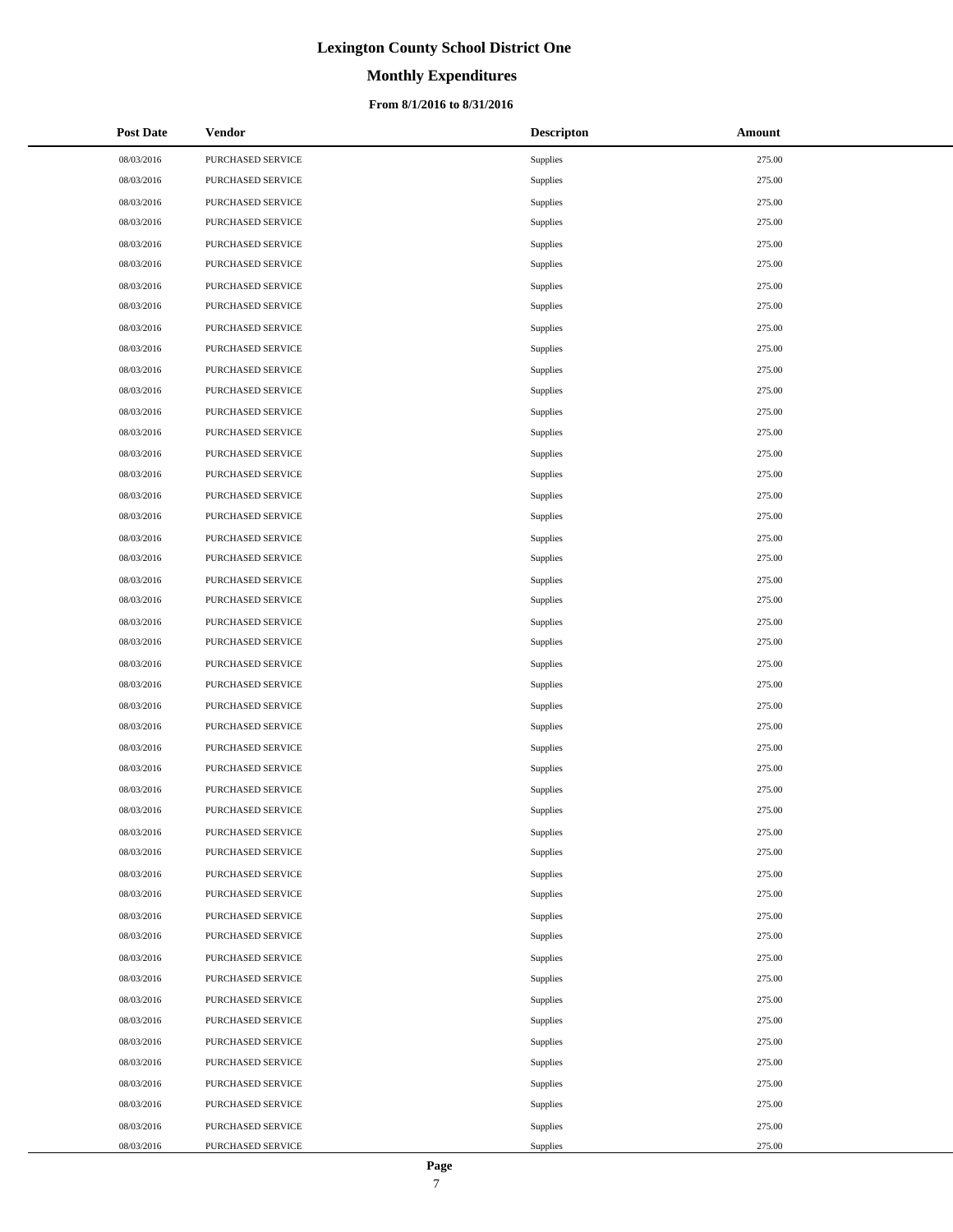# **Monthly Expenditures**

### **From 8/1/2016 to 8/31/2016**

| <b>Post Date</b> | Vendor            | <b>Descripton</b> | Amount |
|------------------|-------------------|-------------------|--------|
| 08/03/2016       | PURCHASED SERVICE | Supplies          | 275.00 |
| 08/03/2016       | PURCHASED SERVICE | Supplies          | 275.00 |
| 08/03/2016       | PURCHASED SERVICE | Supplies          | 275.00 |
| 08/03/2016       | PURCHASED SERVICE | Supplies          | 275.00 |
| 08/03/2016       | PURCHASED SERVICE | Supplies          | 275.00 |
| 08/03/2016       | PURCHASED SERVICE | Supplies          | 275.00 |
| 08/03/2016       | PURCHASED SERVICE | Supplies          | 275.00 |
| 08/03/2016       | PURCHASED SERVICE | Supplies          | 275.00 |
| 08/03/2016       | PURCHASED SERVICE | Supplies          | 275.00 |
| 08/03/2016       | PURCHASED SERVICE | Supplies          | 275.00 |
| 08/03/2016       | PURCHASED SERVICE | Supplies          | 275.00 |
| 08/03/2016       | PURCHASED SERVICE | Supplies          | 275.00 |
| 08/03/2016       | PURCHASED SERVICE | Supplies          | 275.00 |
| 08/03/2016       | PURCHASED SERVICE | Supplies          | 275.00 |
| 08/03/2016       | PURCHASED SERVICE | Supplies          | 275.00 |
| 08/03/2016       | PURCHASED SERVICE | Supplies          | 275.00 |
| 08/03/2016       | PURCHASED SERVICE | Supplies          | 275.00 |
| 08/03/2016       | PURCHASED SERVICE | Supplies          | 275.00 |
| 08/03/2016       | PURCHASED SERVICE | Supplies          | 275.00 |
| 08/03/2016       | PURCHASED SERVICE | Supplies          | 275.00 |
| 08/03/2016       | PURCHASED SERVICE | Supplies          | 275.00 |
| 08/03/2016       | PURCHASED SERVICE | Supplies          | 275.00 |
| 08/03/2016       | PURCHASED SERVICE | Supplies          | 275.00 |
| 08/03/2016       | PURCHASED SERVICE | Supplies          | 275.00 |
| 08/03/2016       | PURCHASED SERVICE | Supplies          | 275.00 |
| 08/03/2016       | PURCHASED SERVICE | Supplies          | 275.00 |
| 08/03/2016       | PURCHASED SERVICE | Supplies          | 275.00 |
| 08/03/2016       | PURCHASED SERVICE | Supplies          | 275.00 |
| 08/03/2016       | PURCHASED SERVICE | Supplies          | 275.00 |
| 08/03/2016       | PURCHASED SERVICE | Supplies          | 275.00 |
| 08/03/2016       | PURCHASED SERVICE | Supplies          | 275.00 |
| 08/03/2016       | PURCHASED SERVICE | Supplies          | 275.00 |
| 08/03/2016       | PURCHASED SERVICE | Supplies          | 275.00 |
| 08/03/2016       | PURCHASED SERVICE | Supplies          | 275.00 |
| 08/03/2016       | PURCHASED SERVICE | Supplies          | 275.00 |
| 08/03/2016       | PURCHASED SERVICE | Supplies          | 275.00 |
| 08/03/2016       | PURCHASED SERVICE | Supplies          | 275.00 |
| 08/03/2016       | PURCHASED SERVICE | Supplies          | 275.00 |
| 08/03/2016       | PURCHASED SERVICE | Supplies          | 275.00 |
| 08/03/2016       | PURCHASED SERVICE | Supplies          | 275.00 |
| 08/03/2016       | PURCHASED SERVICE | Supplies          | 275.00 |
| 08/03/2016       | PURCHASED SERVICE | Supplies          | 275.00 |
| 08/03/2016       | PURCHASED SERVICE | Supplies          | 275.00 |
| 08/03/2016       | PURCHASED SERVICE | Supplies          | 275.00 |
| 08/03/2016       | PURCHASED SERVICE | Supplies          | 275.00 |
| 08/03/2016       | PURCHASED SERVICE | Supplies          | 275.00 |
| 08/03/2016       | PURCHASED SERVICE | Supplies          | 275.00 |
| 08/03/2016       | PURCHASED SERVICE | Supplies          | 275.00 |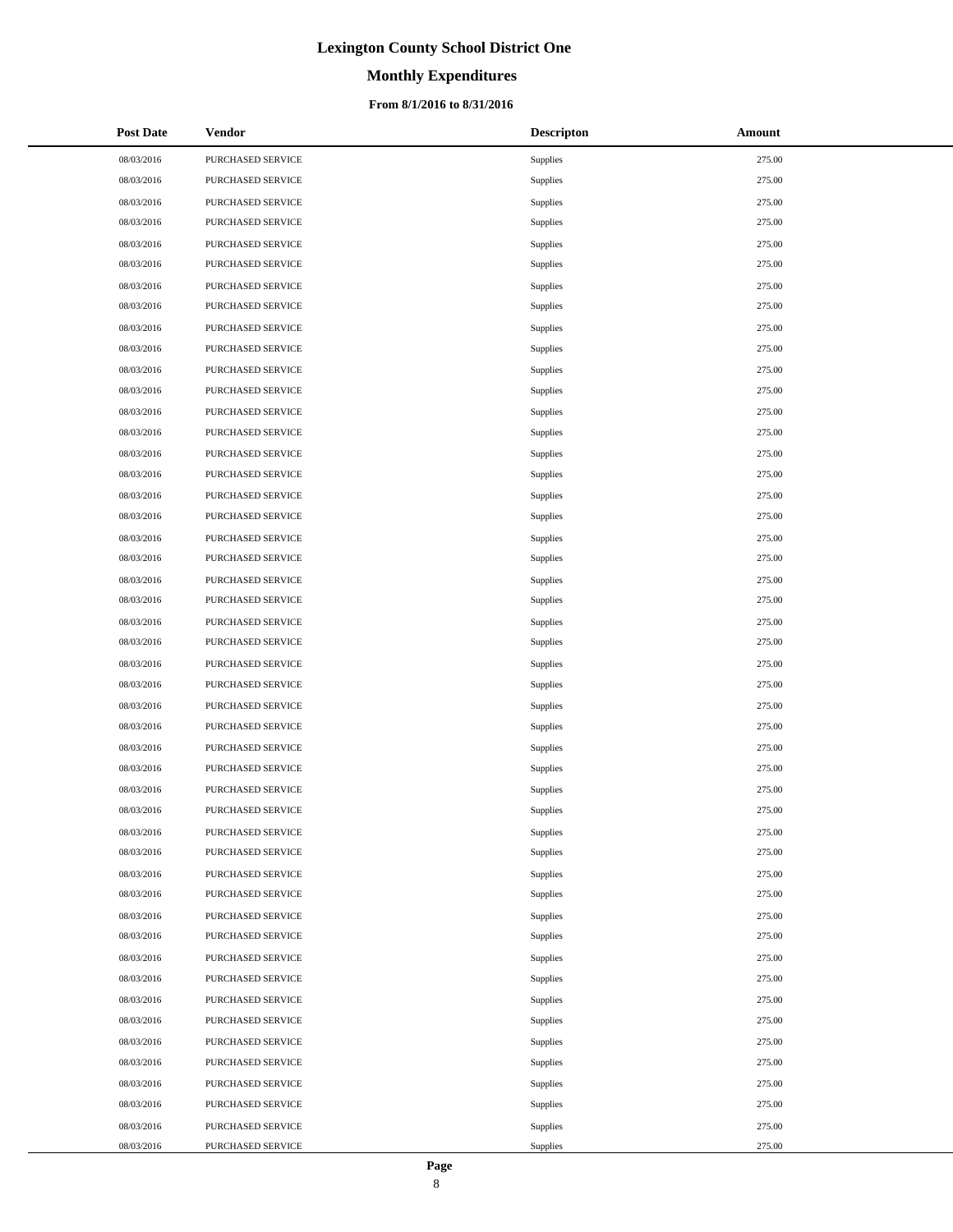## **Monthly Expenditures**

### **From 8/1/2016 to 8/31/2016**

| <b>Post Date</b> | Vendor            | <b>Descripton</b> | Amount |
|------------------|-------------------|-------------------|--------|
| 08/03/2016       | PURCHASED SERVICE | Supplies          | 275.00 |
| 08/03/2016       | PURCHASED SERVICE | Supplies          | 275.00 |
| 08/03/2016       | PURCHASED SERVICE | Supplies          | 275.00 |
| 08/03/2016       | PURCHASED SERVICE | Supplies          | 275.00 |
| 08/03/2016       | PURCHASED SERVICE | Supplies          | 275.00 |
| 08/03/2016       | PURCHASED SERVICE | Supplies          | 275.00 |
| 08/03/2016       | PURCHASED SERVICE | Supplies          | 275.00 |
| 08/03/2016       | PURCHASED SERVICE | Supplies          | 275.00 |
| 08/03/2016       | PURCHASED SERVICE | Supplies          | 275.00 |
| 08/03/2016       | PURCHASED SERVICE | Supplies          | 275.00 |
| 08/03/2016       | PURCHASED SERVICE | Supplies          | 275.00 |
| 08/03/2016       | PURCHASED SERVICE | Supplies          | 275.00 |
| 08/03/2016       | PURCHASED SERVICE | Supplies          | 275.00 |
| 08/03/2016       | PURCHASED SERVICE | Supplies          | 275.00 |
| 08/03/2016       | PURCHASED SERVICE | Supplies          | 275.00 |
| 08/03/2016       | PURCHASED SERVICE | Supplies          | 275.00 |
| 08/03/2016       | PURCHASED SERVICE | Supplies          | 275.00 |
| 08/03/2016       | PURCHASED SERVICE | Supplies          | 275.00 |
| 08/03/2016       | PURCHASED SERVICE | Supplies          | 275.00 |
| 08/03/2016       | PURCHASED SERVICE | Supplies          | 275.00 |
| 08/03/2016       | PURCHASED SERVICE | Supplies          | 275.00 |
| 08/03/2016       | PURCHASED SERVICE | Supplies          | 275.00 |
| 08/03/2016       | PURCHASED SERVICE | Supplies          | 275.00 |
| 08/03/2016       | PURCHASED SERVICE | Supplies          | 275.00 |
| 08/03/2016       | PURCHASED SERVICE | Supplies          | 275.00 |
| 08/03/2016       | PURCHASED SERVICE | Supplies          | 275.00 |
| 08/03/2016       | PURCHASED SERVICE | Supplies          | 275.00 |
| 08/03/2016       | PURCHASED SERVICE | Supplies          | 275.00 |
| 08/03/2016       | PURCHASED SERVICE | Supplies          | 275.00 |
| 08/03/2016       | PURCHASED SERVICE | Supplies          | 275.00 |
| 08/03/2016       | PURCHASED SERVICE | Supplies          | 275.00 |
| 08/03/2016       | PURCHASED SERVICE | Supplies          | 275.00 |
| 08/03/2016       | PURCHASED SERVICE | Supplies          | 275.00 |
| 08/03/2016       | PURCHASED SERVICE | Supplies          | 275.00 |
| 08/03/2016       | PURCHASED SERVICE | Supplies          | 275.00 |
| 08/03/2016       | PURCHASED SERVICE | Supplies          | 275.00 |
| 08/03/2016       | PURCHASED SERVICE | Supplies          | 275.00 |
| 08/03/2016       | PURCHASED SERVICE | Supplies          | 275.00 |
| 08/03/2016       | PURCHASED SERVICE | Supplies          | 275.00 |
| 08/03/2016       | PURCHASED SERVICE | Supplies          | 275.00 |
| 08/03/2016       | PURCHASED SERVICE | Supplies          | 275.00 |
| 08/03/2016       | PURCHASED SERVICE | Supplies          | 275.00 |
| 08/03/2016       | PURCHASED SERVICE | Supplies          | 275.00 |
| 08/03/2016       | PURCHASED SERVICE | Supplies          | 275.00 |
| 08/03/2016       | PURCHASED SERVICE | Supplies          | 275.00 |
| 08/03/2016       | PURCHASED SERVICE | Supplies          | 275.00 |
| 08/03/2016       | PURCHASED SERVICE | Supplies          | 275.00 |
| 08/03/2016       | PURCHASED SERVICE | Supplies          | 275.00 |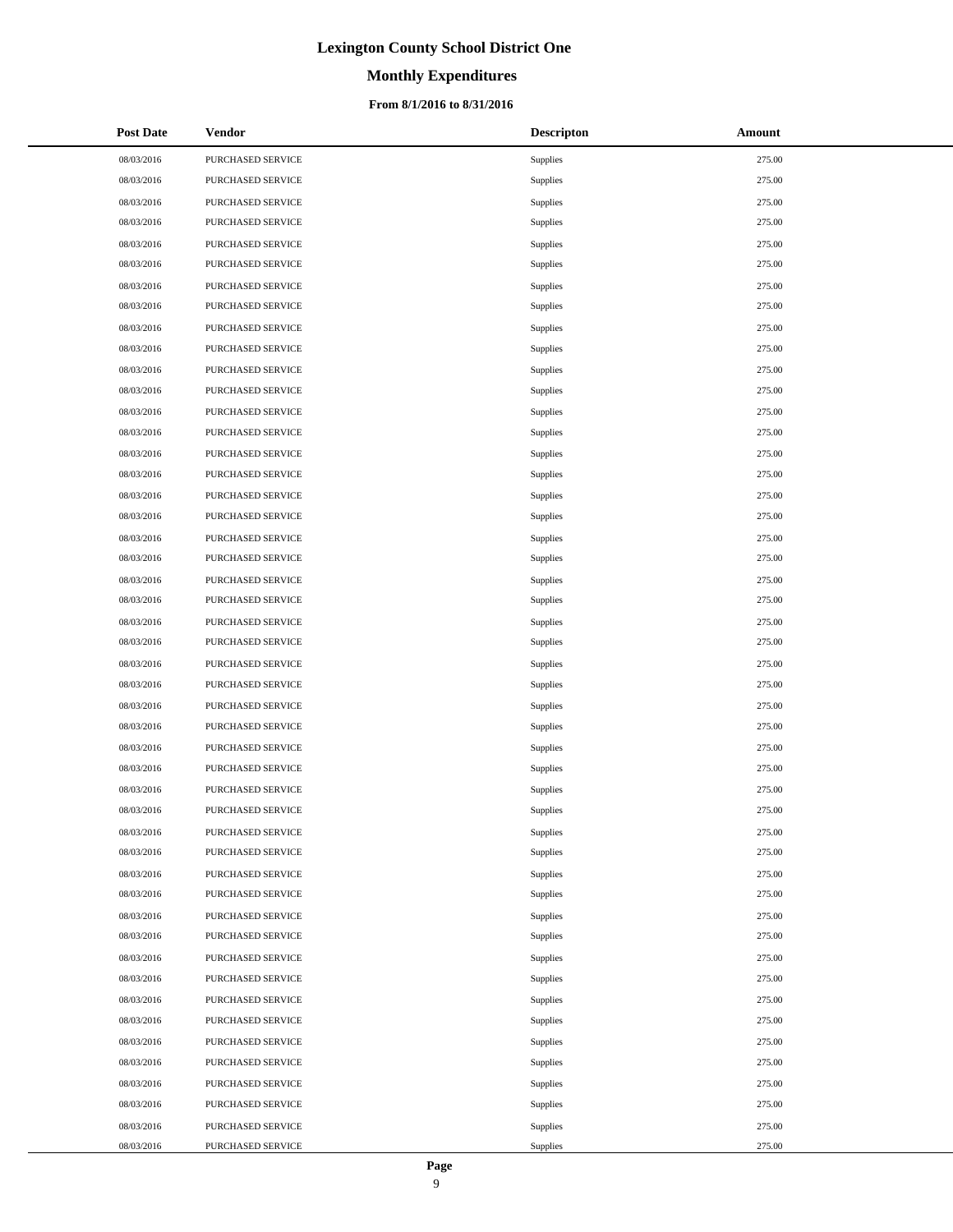# **Monthly Expenditures**

### **From 8/1/2016 to 8/31/2016**

| <b>Post Date</b> | Vendor            | <b>Descripton</b> | Amount |
|------------------|-------------------|-------------------|--------|
| 08/03/2016       | PURCHASED SERVICE | Supplies          | 275.00 |
| 08/03/2016       | PURCHASED SERVICE | Supplies          | 275.00 |
| 08/03/2016       | PURCHASED SERVICE | Supplies          | 275.00 |
| 08/03/2016       | PURCHASED SERVICE | Supplies          | 275.00 |
| 08/03/2016       | PURCHASED SERVICE | Supplies          | 275.00 |
| 08/03/2016       | PURCHASED SERVICE | Supplies          | 275.00 |
| 08/03/2016       | PURCHASED SERVICE | Supplies          | 275.00 |
| 08/03/2016       | PURCHASED SERVICE | Supplies          | 275.00 |
| 08/03/2016       | PURCHASED SERVICE | Supplies          | 275.00 |
| 08/03/2016       | PURCHASED SERVICE | Supplies          | 275.00 |
| 08/03/2016       | PURCHASED SERVICE | Supplies          | 275.00 |
| 08/03/2016       | PURCHASED SERVICE | Supplies          | 275.00 |
| 08/03/2016       | PURCHASED SERVICE | Supplies          | 275.00 |
| 08/03/2016       | PURCHASED SERVICE | Supplies          | 275.00 |
| 08/03/2016       | PURCHASED SERVICE | Supplies          | 275.00 |
| 08/03/2016       | PURCHASED SERVICE | Supplies          | 275.00 |
| 08/03/2016       | PURCHASED SERVICE | Supplies          | 275.00 |
| 08/03/2016       | PURCHASED SERVICE | Supplies          | 275.00 |
| 08/03/2016       | PURCHASED SERVICE | Supplies          | 275.00 |
| 08/03/2016       | PURCHASED SERVICE | Supplies          | 275.00 |
| 08/03/2016       | PURCHASED SERVICE | Supplies          | 275.00 |
| 08/03/2016       | PURCHASED SERVICE | Supplies          | 275.00 |
| 08/03/2016       | PURCHASED SERVICE | Supplies          | 275.00 |
| 08/03/2016       | PURCHASED SERVICE | Supplies          | 275.00 |
| 08/03/2016       | PURCHASED SERVICE | Supplies          | 275.00 |
| 08/03/2016       | PURCHASED SERVICE | Supplies          | 275.00 |
| 08/03/2016       | PURCHASED SERVICE | Supplies          | 275.00 |
| 08/03/2016       | PURCHASED SERVICE | Supplies          | 275.00 |
| 08/03/2016       | PURCHASED SERVICE | Supplies          | 275.00 |
| 08/03/2016       | PURCHASED SERVICE | Supplies          | 275.00 |
| 08/03/2016       | PURCHASED SERVICE | Supplies          | 275.00 |
| 08/03/2016       | PURCHASED SERVICE | Supplies          | 275.00 |
| 08/03/2016       | PURCHASED SERVICE | Supplies          | 275.00 |
| 08/03/2016       | PURCHASED SERVICE | Supplies          | 275.00 |
| 08/03/2016       | PURCHASED SERVICE | Supplies          | 275.00 |
| 08/03/2016       | PURCHASED SERVICE | Supplies          | 275.00 |
| 08/03/2016       | PURCHASED SERVICE | Supplies          | 275.00 |
| 08/03/2016       | PURCHASED SERVICE | Supplies          | 275.00 |
| 08/03/2016       | PURCHASED SERVICE | Supplies          | 275.00 |
| 08/03/2016       | PURCHASED SERVICE | Supplies          | 275.00 |
| 08/03/2016       | PURCHASED SERVICE | Supplies          | 275.00 |
| 08/03/2016       | PURCHASED SERVICE | Supplies          | 275.00 |
| 08/03/2016       | PURCHASED SERVICE | Supplies          | 275.00 |
| 08/03/2016       | PURCHASED SERVICE | Supplies          | 275.00 |
| 08/03/2016       | PURCHASED SERVICE | Supplies          | 275.00 |
| 08/03/2016       | PURCHASED SERVICE | Supplies          | 275.00 |
| 08/03/2016       | PURCHASED SERVICE | Supplies          | 275.00 |
| 08/03/2016       | PURCHASED SERVICE | Supplies          | 275.00 |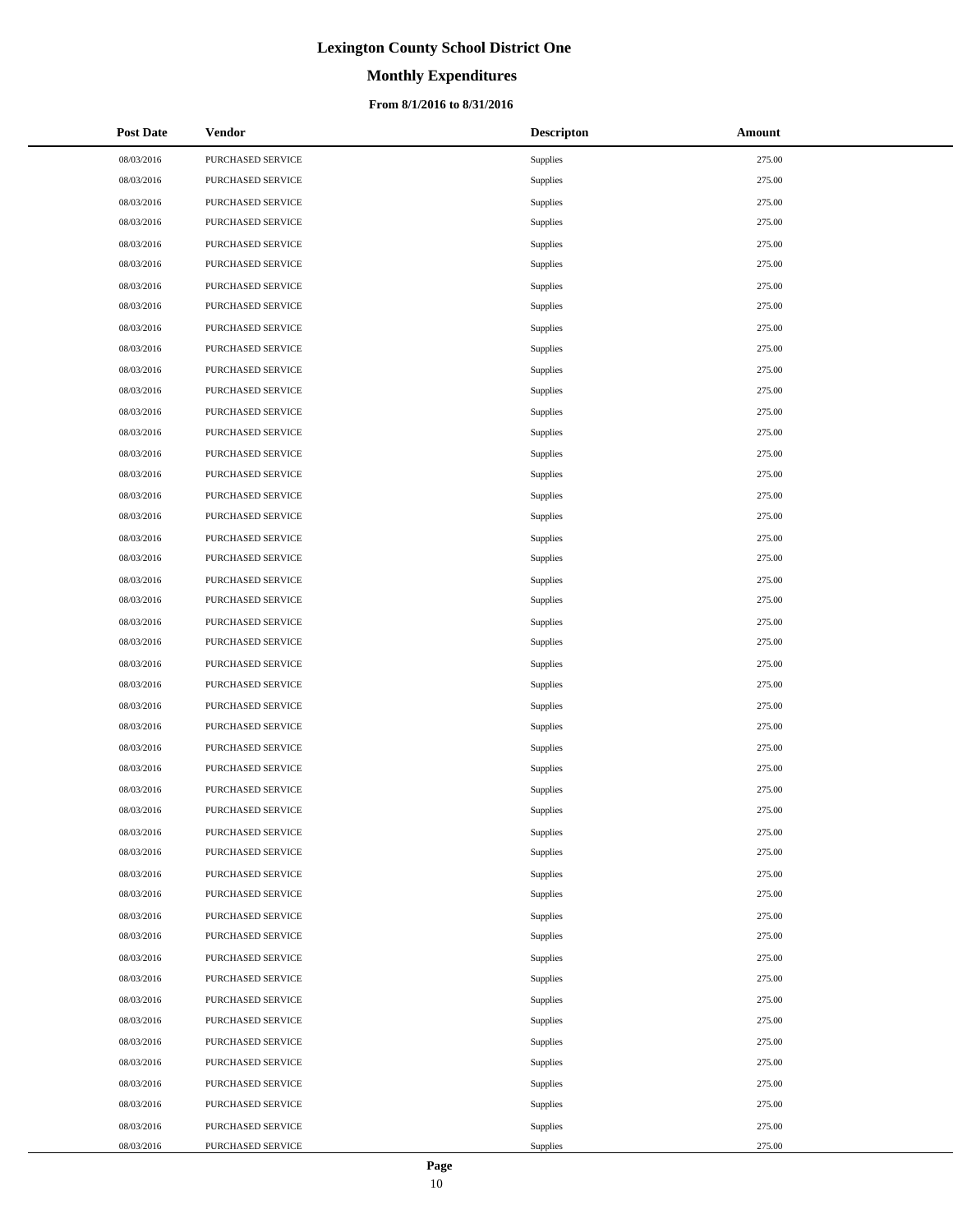# **Monthly Expenditures**

### **From 8/1/2016 to 8/31/2016**

| <b>Post Date</b> | Vendor            | <b>Descripton</b> | Amount |
|------------------|-------------------|-------------------|--------|
| 08/03/2016       | PURCHASED SERVICE | Supplies          | 275.00 |
| 08/03/2016       | PURCHASED SERVICE | Supplies          | 275.00 |
| 08/03/2016       | PURCHASED SERVICE | Supplies          | 275.00 |
| 08/03/2016       | PURCHASED SERVICE | Supplies          | 275.00 |
| 08/03/2016       | PURCHASED SERVICE | Supplies          | 275.00 |
| 08/03/2016       | PURCHASED SERVICE | Supplies          | 275.00 |
| 08/03/2016       | PURCHASED SERVICE | Supplies          | 275.00 |
| 08/03/2016       | PURCHASED SERVICE | Supplies          | 275.00 |
| 08/03/2016       | PURCHASED SERVICE | Supplies          | 275.00 |
| 08/03/2016       | PURCHASED SERVICE | Supplies          | 275.00 |
| 08/03/2016       | PURCHASED SERVICE | Supplies          | 275.00 |
| 08/03/2016       | PURCHASED SERVICE | Supplies          | 275.00 |
| 08/03/2016       | PURCHASED SERVICE | Supplies          | 275.00 |
| 08/03/2016       | PURCHASED SERVICE | Supplies          | 275.00 |
| 08/03/2016       | PURCHASED SERVICE | Supplies          | 275.00 |
| 08/03/2016       | PURCHASED SERVICE | Supplies          | 275.00 |
| 08/03/2016       | PURCHASED SERVICE | Supplies          | 275.00 |
| 08/03/2016       | PURCHASED SERVICE | Supplies          | 275.00 |
| 08/03/2016       | PURCHASED SERVICE | Supplies          | 275.00 |
| 08/03/2016       | PURCHASED SERVICE | Supplies          | 275.00 |
| 08/03/2016       | PURCHASED SERVICE | Supplies          | 275.00 |
| 08/03/2016       | PURCHASED SERVICE | Supplies          | 275.00 |
| 08/03/2016       | PURCHASED SERVICE | Supplies          | 275.00 |
| 08/03/2016       | PURCHASED SERVICE | Supplies          | 275.00 |
| 08/03/2016       | PURCHASED SERVICE | Supplies          | 275.00 |
| 08/03/2016       | PURCHASED SERVICE | Supplies          | 275.00 |
| 08/03/2016       | PURCHASED SERVICE | Supplies          | 275.00 |
| 08/03/2016       | PURCHASED SERVICE | Supplies          | 275.00 |
| 08/03/2016       | PURCHASED SERVICE | Supplies          | 275.00 |
| 08/03/2016       | PURCHASED SERVICE | Supplies          | 275.00 |
| 08/03/2016       | PURCHASED SERVICE | Supplies          | 275.00 |
| 08/03/2016       | PURCHASED SERVICE | Supplies          | 275.00 |
| 08/03/2016       | PURCHASED SERVICE | Supplies          | 275.00 |
| 08/03/2016       | PURCHASED SERVICE | Supplies          | 275.00 |
| 08/03/2016       | PURCHASED SERVICE | Supplies          | 275.00 |
| 08/03/2016       | PURCHASED SERVICE | Supplies          | 275.00 |
| 08/03/2016       | PURCHASED SERVICE | Supplies          | 275.00 |
| 08/03/2016       | PURCHASED SERVICE | Supplies          | 275.00 |
| 08/03/2016       | PURCHASED SERVICE | Supplies          | 275.00 |
| 08/03/2016       | PURCHASED SERVICE | Supplies          | 275.00 |
| 08/03/2016       | PURCHASED SERVICE | Supplies          | 275.00 |
| 08/03/2016       | PURCHASED SERVICE | Supplies          | 275.00 |
| 08/03/2016       | PURCHASED SERVICE | Supplies          | 275.00 |
| 08/03/2016       | PURCHASED SERVICE | Supplies          | 275.00 |
| 08/03/2016       | PURCHASED SERVICE | Supplies          | 275.00 |
| 08/03/2016       | PURCHASED SERVICE | Supplies          | 275.00 |
| 08/03/2016       | PURCHASED SERVICE | Supplies          | 275.00 |
| 08/03/2016       | PURCHASED SERVICE | Supplies          | 275.00 |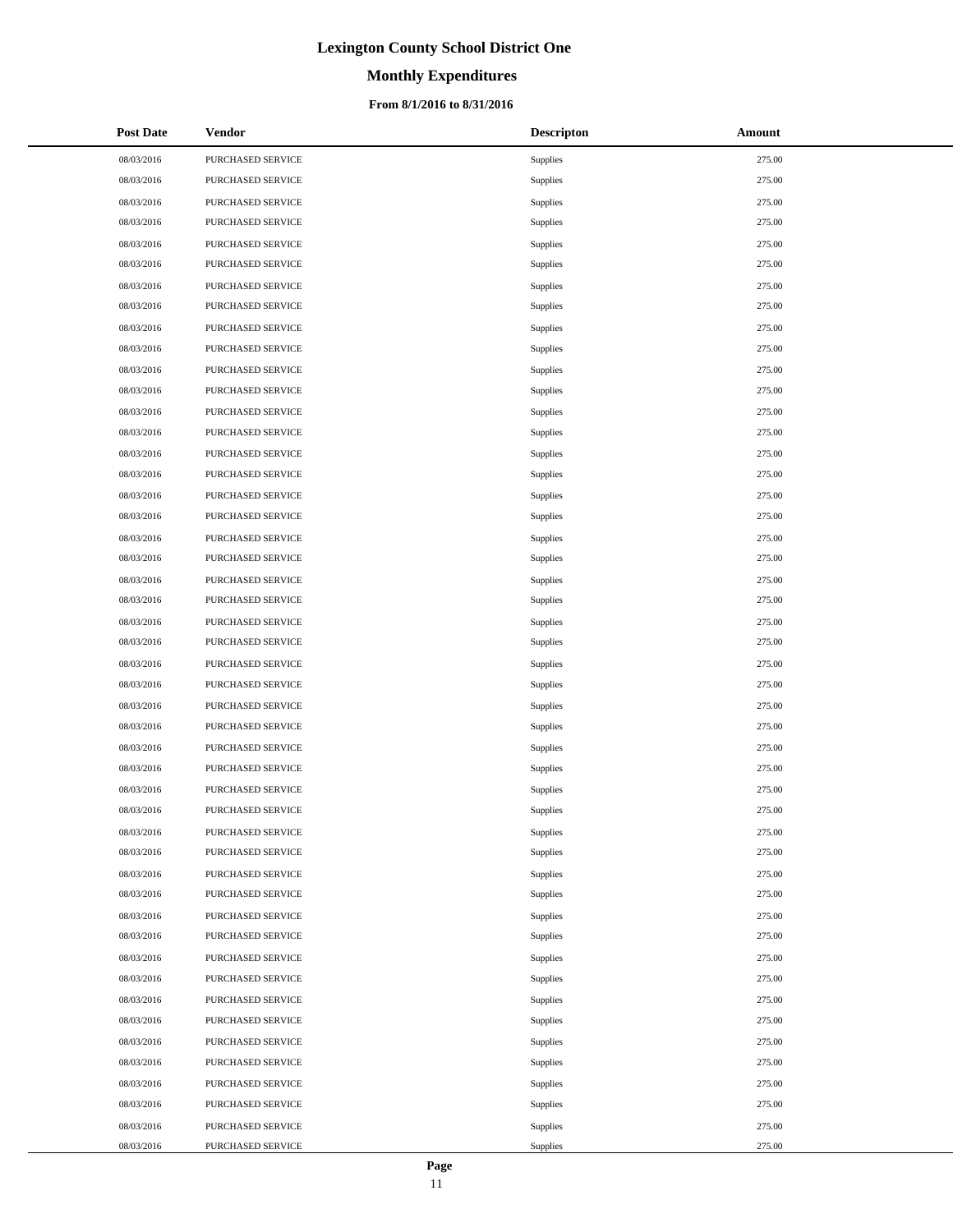# **Monthly Expenditures**

### **From 8/1/2016 to 8/31/2016**

| <b>Post Date</b> | Vendor            | <b>Descripton</b> | Amount |
|------------------|-------------------|-------------------|--------|
| 08/03/2016       | PURCHASED SERVICE | Supplies          | 275.00 |
| 08/03/2016       | PURCHASED SERVICE | Supplies          | 275.00 |
| 08/03/2016       | PURCHASED SERVICE | Supplies          | 275.00 |
| 08/03/2016       | PURCHASED SERVICE | Supplies          | 275.00 |
| 08/03/2016       | PURCHASED SERVICE | Supplies          | 275.00 |
| 08/03/2016       | PURCHASED SERVICE | Supplies          | 275.00 |
| 08/03/2016       | PURCHASED SERVICE | Supplies          | 275.00 |
| 08/03/2016       | PURCHASED SERVICE | Supplies          | 275.00 |
| 08/03/2016       | PURCHASED SERVICE | Supplies          | 275.00 |
| 08/03/2016       | PURCHASED SERVICE | Supplies          | 275.00 |
| 08/03/2016       | PURCHASED SERVICE | Supplies          | 275.00 |
| 08/03/2016       | PURCHASED SERVICE | Supplies          | 275.00 |
| 08/03/2016       | PURCHASED SERVICE | Supplies          | 275.00 |
| 08/03/2016       | PURCHASED SERVICE | Supplies          | 275.00 |
| 08/03/2016       | PURCHASED SERVICE | Supplies          | 275.00 |
| 08/03/2016       | PURCHASED SERVICE | Supplies          | 275.00 |
| 08/03/2016       | PURCHASED SERVICE | Supplies          | 275.00 |
| 08/03/2016       | PURCHASED SERVICE | Supplies          | 275.00 |
| 08/03/2016       | PURCHASED SERVICE | Supplies          | 275.00 |
| 08/03/2016       | PURCHASED SERVICE | Supplies          | 275.00 |
| 08/03/2016       | PURCHASED SERVICE | Supplies          | 275.00 |
| 08/03/2016       | PURCHASED SERVICE | Supplies          | 275.00 |
| 08/03/2016       | PURCHASED SERVICE | Supplies          | 275.00 |
| 08/03/2016       | PURCHASED SERVICE | Supplies          | 275.00 |
| 08/03/2016       | PURCHASED SERVICE | Supplies          | 275.00 |
| 08/03/2016       | PURCHASED SERVICE | Supplies          | 275.00 |
| 08/03/2016       | PURCHASED SERVICE | Supplies          | 275.00 |
| 08/03/2016       | PURCHASED SERVICE | Supplies          | 275.00 |
| 08/03/2016       | PURCHASED SERVICE | Supplies          | 275.00 |
| 08/03/2016       | PURCHASED SERVICE | Supplies          | 275.00 |
| 08/03/2016       | PURCHASED SERVICE | Supplies          | 275.00 |
| 08/03/2016       | PURCHASED SERVICE | Supplies          | 275.00 |
| 08/03/2016       | PURCHASED SERVICE | Supplies          | 275.00 |
| 08/03/2016       | PURCHASED SERVICE | Supplies          | 275.00 |
| 08/03/2016       | PURCHASED SERVICE | Supplies          | 275.00 |
| 08/03/2016       | PURCHASED SERVICE | Supplies          | 275.00 |
| 08/03/2016       | PURCHASED SERVICE | Supplies          | 275.00 |
| 08/03/2016       | PURCHASED SERVICE | Supplies          | 275.00 |
| 08/03/2016       | PURCHASED SERVICE | Supplies          | 275.00 |
| 08/03/2016       | PURCHASED SERVICE | Supplies          | 275.00 |
| 08/03/2016       | PURCHASED SERVICE | Supplies          | 275.00 |
| 08/03/2016       | PURCHASED SERVICE | Supplies          | 275.00 |
| 08/03/2016       | PURCHASED SERVICE | Supplies          | 275.00 |
| 08/03/2016       | PURCHASED SERVICE | Supplies          | 275.00 |
| 08/03/2016       | PURCHASED SERVICE | Supplies          | 275.00 |
| 08/03/2016       | PURCHASED SERVICE | Supplies          | 275.00 |
| 08/03/2016       | PURCHASED SERVICE | Supplies          | 275.00 |
| 08/03/2016       | PURCHASED SERVICE | Supplies          | 275.00 |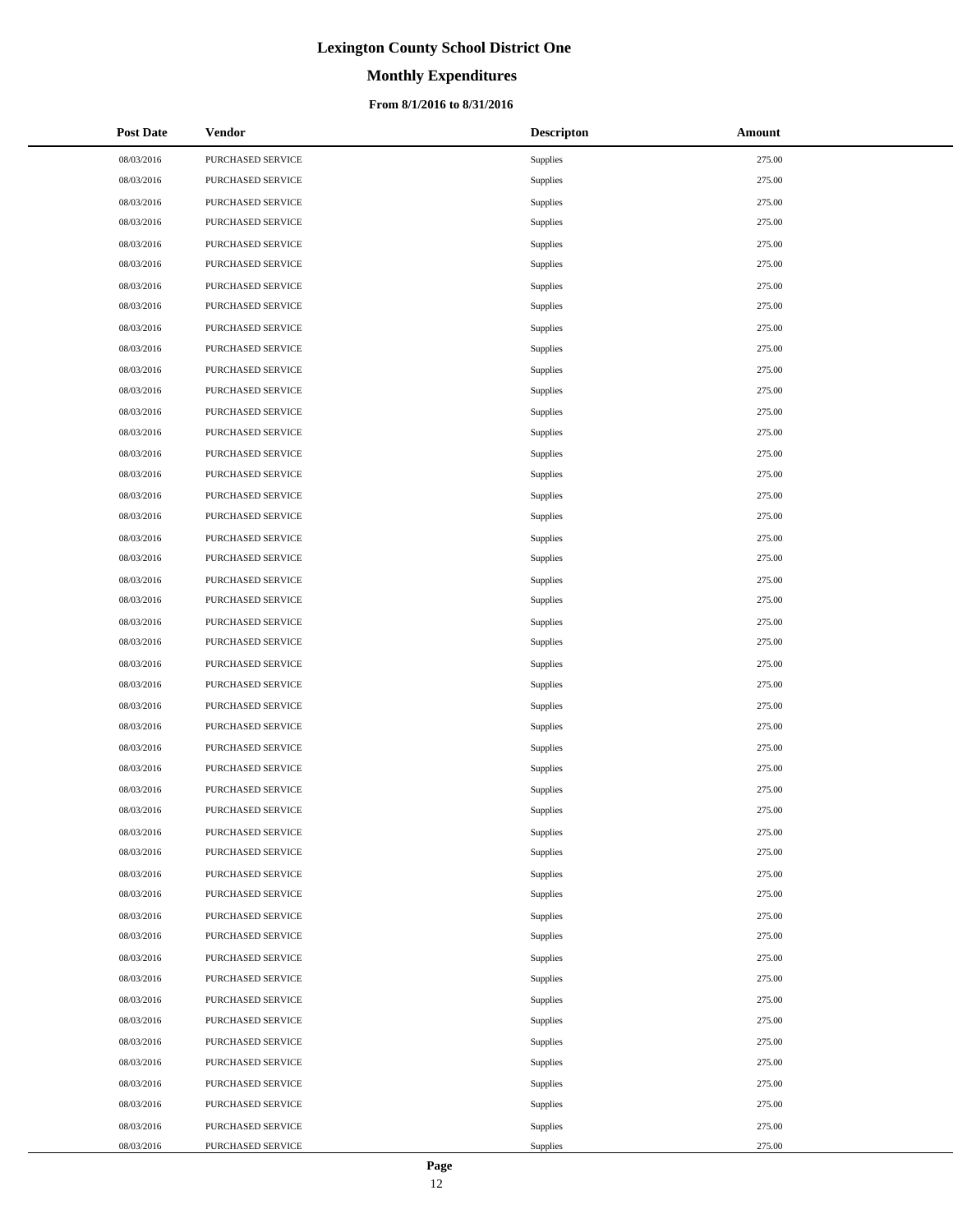# **Monthly Expenditures**

### **From 8/1/2016 to 8/31/2016**

| <b>Post Date</b> | Vendor            | <b>Descripton</b> | Amount |
|------------------|-------------------|-------------------|--------|
| 08/03/2016       | PURCHASED SERVICE | Supplies          | 275.00 |
| 08/03/2016       | PURCHASED SERVICE | Supplies          | 275.00 |
| 08/03/2016       | PURCHASED SERVICE | Supplies          | 275.00 |
| 08/03/2016       | PURCHASED SERVICE | Supplies          | 275.00 |
| 08/03/2016       | PURCHASED SERVICE | Supplies          | 275.00 |
| 08/03/2016       | PURCHASED SERVICE | Supplies          | 275.00 |
| 08/03/2016       | PURCHASED SERVICE | Supplies          | 275.00 |
| 08/03/2016       | PURCHASED SERVICE | Supplies          | 275.00 |
| 08/03/2016       | PURCHASED SERVICE | Supplies          | 275.00 |
| 08/03/2016       | PURCHASED SERVICE | Supplies          | 275.00 |
| 08/03/2016       | PURCHASED SERVICE | Supplies          | 275.00 |
| 08/03/2016       | PURCHASED SERVICE | Supplies          | 275.00 |
| 08/03/2016       | PURCHASED SERVICE | Supplies          | 275.00 |
| 08/03/2016       | PURCHASED SERVICE | Supplies          | 275.00 |
| 08/03/2016       | PURCHASED SERVICE | Supplies          | 275.00 |
| 08/03/2016       | PURCHASED SERVICE | Supplies          | 275.00 |
| 08/03/2016       | PURCHASED SERVICE | Supplies          | 275.00 |
| 08/03/2016       | PURCHASED SERVICE | Supplies          | 275.00 |
| 08/03/2016       | PURCHASED SERVICE | Supplies          | 275.00 |
| 08/03/2016       | PURCHASED SERVICE | Supplies          | 275.00 |
| 08/03/2016       | PURCHASED SERVICE | Supplies          | 275.00 |
| 08/03/2016       | PURCHASED SERVICE | Supplies          | 275.00 |
| 08/03/2016       | PURCHASED SERVICE | Supplies          | 275.00 |
| 08/03/2016       | PURCHASED SERVICE | Supplies          | 275.00 |
| 08/03/2016       | PURCHASED SERVICE | Supplies          | 275.00 |
| 08/03/2016       | PURCHASED SERVICE | Supplies          | 275.00 |
| 08/03/2016       | PURCHASED SERVICE | Supplies          | 275.00 |
| 08/03/2016       | PURCHASED SERVICE | Supplies          | 275.00 |
| 08/03/2016       | PURCHASED SERVICE | Supplies          | 275.00 |
| 08/03/2016       | PURCHASED SERVICE | Supplies          | 275.00 |
| 08/03/2016       | PURCHASED SERVICE | Supplies          | 275.00 |
| 08/03/2016       | PURCHASED SERVICE | Supplies          | 275.00 |
| 08/03/2016       | PURCHASED SERVICE | Supplies          | 275.00 |
| 08/03/2016       | PURCHASED SERVICE | Supplies          | 275.00 |
| 08/03/2016       | PURCHASED SERVICE | Supplies          | 275.00 |
| 08/03/2016       | PURCHASED SERVICE | Supplies          | 275.00 |
| 08/03/2016       | PURCHASED SERVICE | Supplies          | 275.00 |
| 08/03/2016       | PURCHASED SERVICE | Supplies          | 275.00 |
| 08/03/2016       | PURCHASED SERVICE | Supplies          | 275.00 |
| 08/03/2016       | PURCHASED SERVICE | Supplies          | 275.00 |
| 08/03/2016       | PURCHASED SERVICE | Supplies          | 275.00 |
| 08/03/2016       | PURCHASED SERVICE | Supplies          | 275.00 |
| 08/03/2016       | PURCHASED SERVICE | Supplies          | 275.00 |
| 08/03/2016       | PURCHASED SERVICE | Supplies          | 275.00 |
| 08/03/2016       | PURCHASED SERVICE | Supplies          | 275.00 |
| 08/03/2016       | PURCHASED SERVICE | Supplies          | 275.00 |
| 08/03/2016       | PURCHASED SERVICE | Supplies          | 275.00 |
| 08/03/2016       | PURCHASED SERVICE | Supplies          | 275.00 |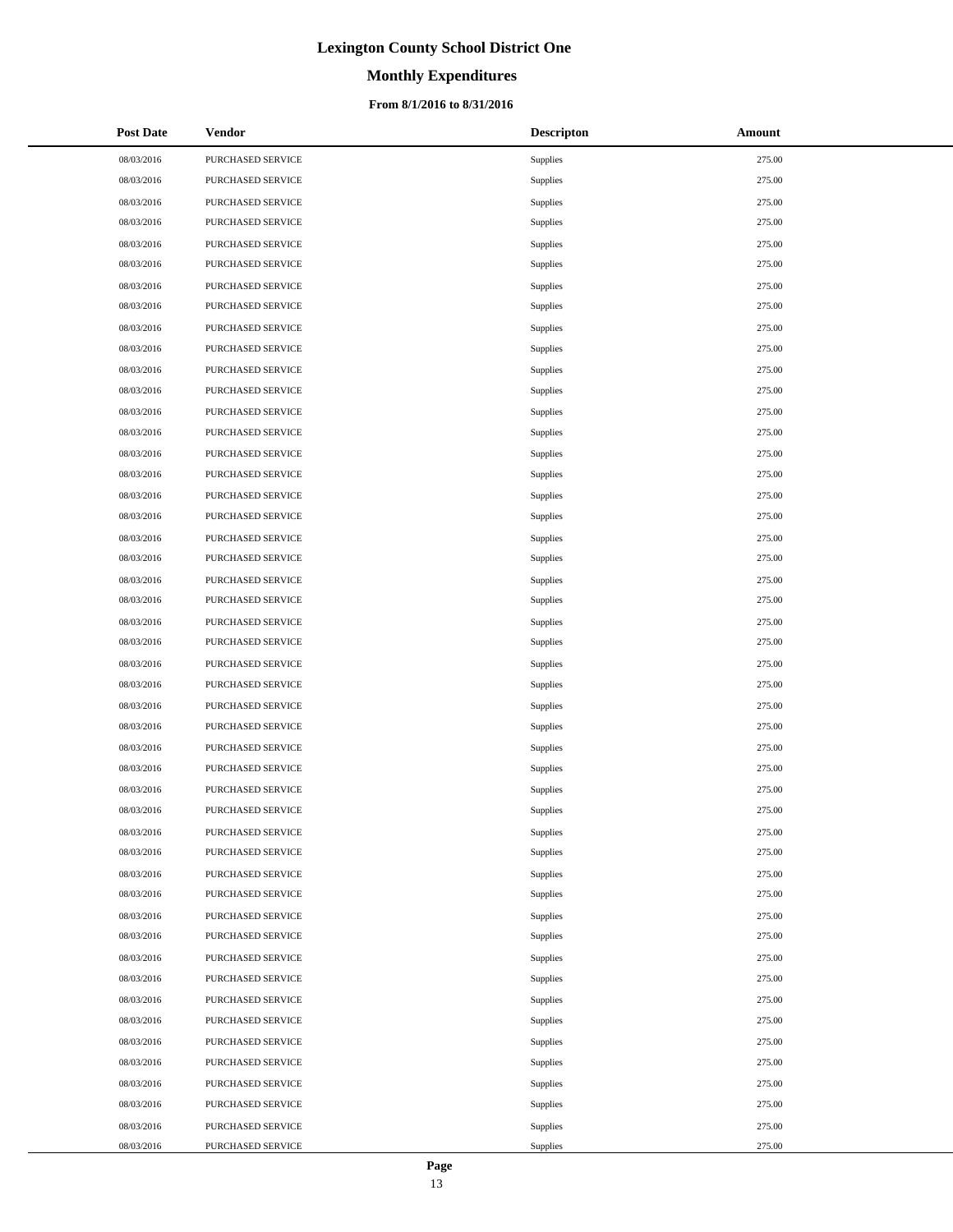# **Monthly Expenditures**

### **From 8/1/2016 to 8/31/2016**

| <b>Post Date</b> | Vendor            | <b>Descripton</b> | Amount |
|------------------|-------------------|-------------------|--------|
| 08/03/2016       | PURCHASED SERVICE | Supplies          | 275.00 |
| 08/03/2016       | PURCHASED SERVICE | Supplies          | 275.00 |
| 08/03/2016       | PURCHASED SERVICE | Supplies          | 275.00 |
| 08/03/2016       | PURCHASED SERVICE | Supplies          | 275.00 |
| 08/03/2016       | PURCHASED SERVICE | Supplies          | 275.00 |
| 08/03/2016       | PURCHASED SERVICE | Supplies          | 275.00 |
| 08/03/2016       | PURCHASED SERVICE | Supplies          | 275.00 |
| 08/03/2016       | PURCHASED SERVICE | Supplies          | 275.00 |
| 08/03/2016       | PURCHASED SERVICE | Supplies          | 275.00 |
| 08/03/2016       | PURCHASED SERVICE | Supplies          | 275.00 |
| 08/03/2016       | PURCHASED SERVICE | Supplies          | 275.00 |
| 08/03/2016       | PURCHASED SERVICE | Supplies          | 275.00 |
| 08/03/2016       | PURCHASED SERVICE | Supplies          | 275.00 |
| 08/03/2016       | PURCHASED SERVICE | Supplies          | 275.00 |
| 08/03/2016       | PURCHASED SERVICE | Supplies          | 275.00 |
| 08/03/2016       | PURCHASED SERVICE | Supplies          | 275.00 |
| 08/03/2016       | PURCHASED SERVICE | Supplies          | 275.00 |
| 08/03/2016       | PURCHASED SERVICE | Supplies          | 275.00 |
| 08/03/2016       | PURCHASED SERVICE | Supplies          | 275.00 |
| 08/03/2016       | PURCHASED SERVICE | Supplies          | 275.00 |
| 08/03/2016       | PURCHASED SERVICE | Supplies          | 275.00 |
| 08/03/2016       | PURCHASED SERVICE | Supplies          | 275.00 |
| 08/03/2016       | PURCHASED SERVICE | Supplies          | 275.00 |
| 08/03/2016       | PURCHASED SERVICE | Supplies          | 275.00 |
| 08/03/2016       | PURCHASED SERVICE | Supplies          | 275.00 |
| 08/03/2016       | PURCHASED SERVICE | Supplies          | 275.00 |
| 08/03/2016       | PURCHASED SERVICE | Supplies          | 275.00 |
| 08/03/2016       | PURCHASED SERVICE | Supplies          | 275.00 |
| 08/03/2016       | PURCHASED SERVICE | Supplies          | 275.00 |
| 08/03/2016       | PURCHASED SERVICE | Supplies          | 275.00 |
| 08/03/2016       | PURCHASED SERVICE | Supplies          | 275.00 |
| 08/03/2016       | PURCHASED SERVICE | Supplies          | 275.00 |
| 08/03/2016       | PURCHASED SERVICE | Supplies          | 275.00 |
| 08/03/2016       | PURCHASED SERVICE | Supplies          | 275.00 |
| 08/03/2016       | PURCHASED SERVICE | Supplies          | 275.00 |
| 08/03/2016       | PURCHASED SERVICE | Supplies          | 275.00 |
| 08/03/2016       | PURCHASED SERVICE | Supplies          | 275.00 |
| 08/03/2016       | PURCHASED SERVICE | Supplies          | 275.00 |
| 08/03/2016       | PURCHASED SERVICE | Supplies          | 275.00 |
| 08/03/2016       | PURCHASED SERVICE | Supplies          | 275.00 |
| 08/03/2016       | PURCHASED SERVICE | Supplies          | 275.00 |
| 08/03/2016       | PURCHASED SERVICE | Supplies          | 275.00 |
| 08/03/2016       | PURCHASED SERVICE | Supplies          | 275.00 |
| 08/03/2016       | PURCHASED SERVICE | Supplies          | 275.00 |
| 08/03/2016       | PURCHASED SERVICE | Supplies          | 275.00 |
| 08/03/2016       | PURCHASED SERVICE | Supplies          | 275.00 |
| 08/03/2016       | PURCHASED SERVICE | Supplies          | 275.00 |
| 08/03/2016       | PURCHASED SERVICE | Supplies          | 275.00 |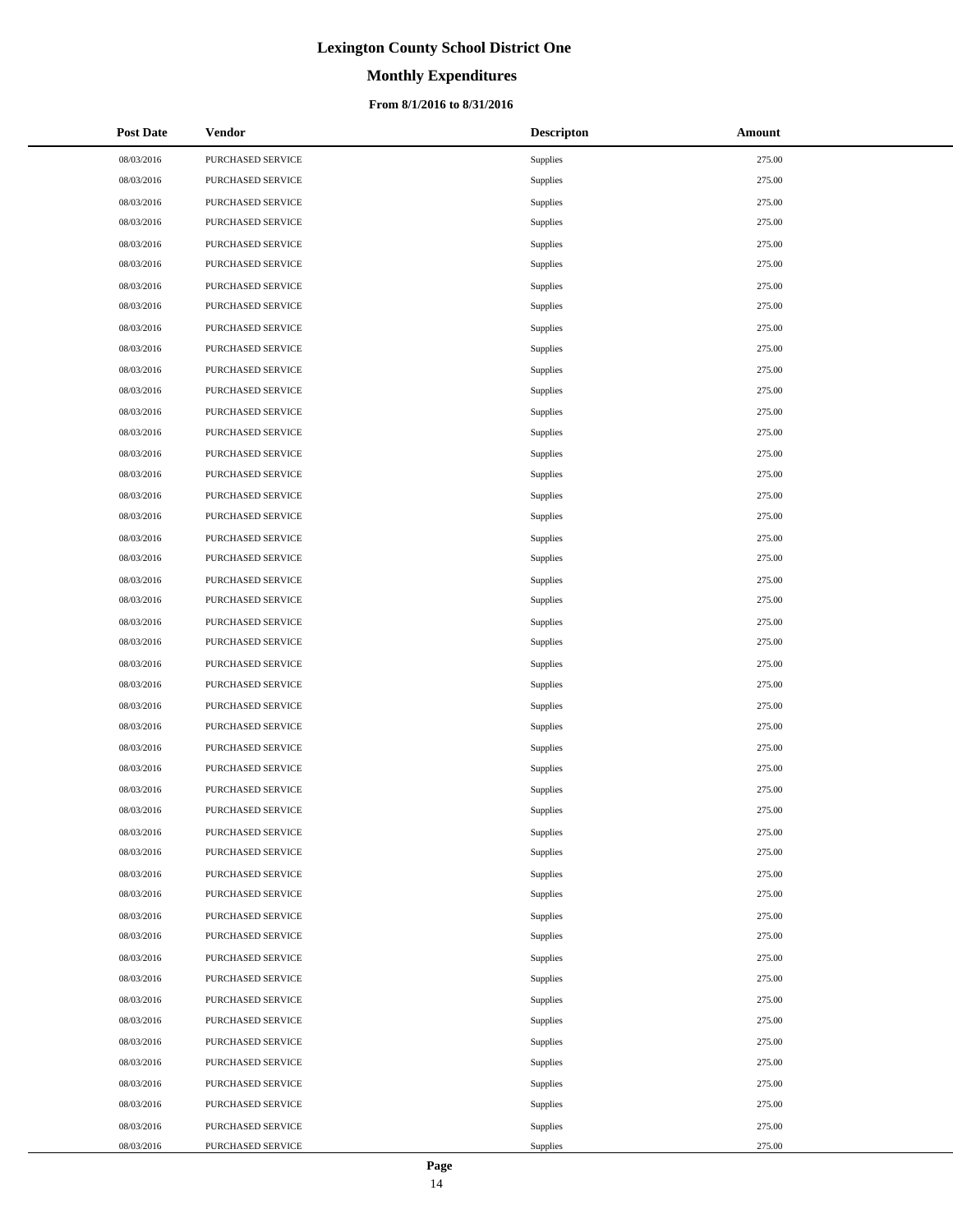# **Monthly Expenditures**

### **From 8/1/2016 to 8/31/2016**

| <b>Post Date</b> | Vendor            | <b>Descripton</b> | Amount |
|------------------|-------------------|-------------------|--------|
| 08/03/2016       | PURCHASED SERVICE | Supplies          | 275.00 |
| 08/03/2016       | PURCHASED SERVICE | Supplies          | 275.00 |
| 08/03/2016       | PURCHASED SERVICE | Supplies          | 275.00 |
| 08/03/2016       | PURCHASED SERVICE | Supplies          | 275.00 |
| 08/03/2016       | PURCHASED SERVICE | Supplies          | 275.00 |
| 08/03/2016       | PURCHASED SERVICE | Supplies          | 275.00 |
| 08/03/2016       | PURCHASED SERVICE | Supplies          | 275.00 |
| 08/03/2016       | PURCHASED SERVICE | Supplies          | 275.00 |
| 08/03/2016       | PURCHASED SERVICE | Supplies          | 275.00 |
| 08/03/2016       | PURCHASED SERVICE | Supplies          | 275.00 |
| 08/03/2016       | PURCHASED SERVICE | Supplies          | 275.00 |
| 08/03/2016       | PURCHASED SERVICE | Supplies          | 275.00 |
| 08/03/2016       | PURCHASED SERVICE | Supplies          | 275.00 |
| 08/03/2016       | PURCHASED SERVICE | Supplies          | 275.00 |
| 08/03/2016       | PURCHASED SERVICE | Supplies          | 275.00 |
| 08/03/2016       | PURCHASED SERVICE | Supplies          | 275.00 |
| 08/03/2016       | PURCHASED SERVICE | Supplies          | 275.00 |
| 08/03/2016       | PURCHASED SERVICE | Supplies          | 275.00 |
| 08/03/2016       | PURCHASED SERVICE | Supplies          | 275.00 |
| 08/03/2016       | PURCHASED SERVICE | Supplies          | 275.00 |
| 08/03/2016       | PURCHASED SERVICE | Supplies          | 275.00 |
| 08/03/2016       | PURCHASED SERVICE | Supplies          | 275.00 |
| 08/03/2016       | PURCHASED SERVICE | Supplies          | 275.00 |
| 08/03/2016       | PURCHASED SERVICE | Supplies          | 275.00 |
| 08/03/2016       | PURCHASED SERVICE | Supplies          | 275.00 |
| 08/03/2016       | PURCHASED SERVICE | Supplies          | 275.00 |
| 08/03/2016       | PURCHASED SERVICE | Supplies          | 275.00 |
| 08/03/2016       | PURCHASED SERVICE | Supplies          | 275.00 |
| 08/03/2016       | PURCHASED SERVICE | Supplies          | 275.00 |
| 08/03/2016       | PURCHASED SERVICE | Supplies          | 275.00 |
| 08/03/2016       | PURCHASED SERVICE | Supplies          | 275.00 |
| 08/03/2016       | PURCHASED SERVICE | Supplies          | 275.00 |
| 08/03/2016       | PURCHASED SERVICE | Supplies          | 275.00 |
| 08/03/2016       | PURCHASED SERVICE | Supplies          | 275.00 |
| 08/03/2016       | PURCHASED SERVICE | Supplies          | 275.00 |
| 08/03/2016       | PURCHASED SERVICE | Supplies          | 275.00 |
| 08/03/2016       | PURCHASED SERVICE | Supplies          | 275.00 |
| 08/03/2016       | PURCHASED SERVICE | Supplies          | 275.00 |
| 08/03/2016       | PURCHASED SERVICE | Supplies          | 275.00 |
| 08/03/2016       | PURCHASED SERVICE | Supplies          | 275.00 |
| 08/03/2016       | PURCHASED SERVICE | Supplies          | 275.00 |
| 08/03/2016       | PURCHASED SERVICE | Supplies          | 275.00 |
| 08/03/2016       | PURCHASED SERVICE | Supplies          | 275.00 |
| 08/03/2016       | PURCHASED SERVICE | Supplies          | 275.00 |
| 08/03/2016       | PURCHASED SERVICE | Supplies          | 275.00 |
| 08/03/2016       | PURCHASED SERVICE | Supplies          | 275.00 |
| 08/03/2016       | PURCHASED SERVICE | Supplies          | 275.00 |
| 08/03/2016       | PURCHASED SERVICE | Supplies          | 275.00 |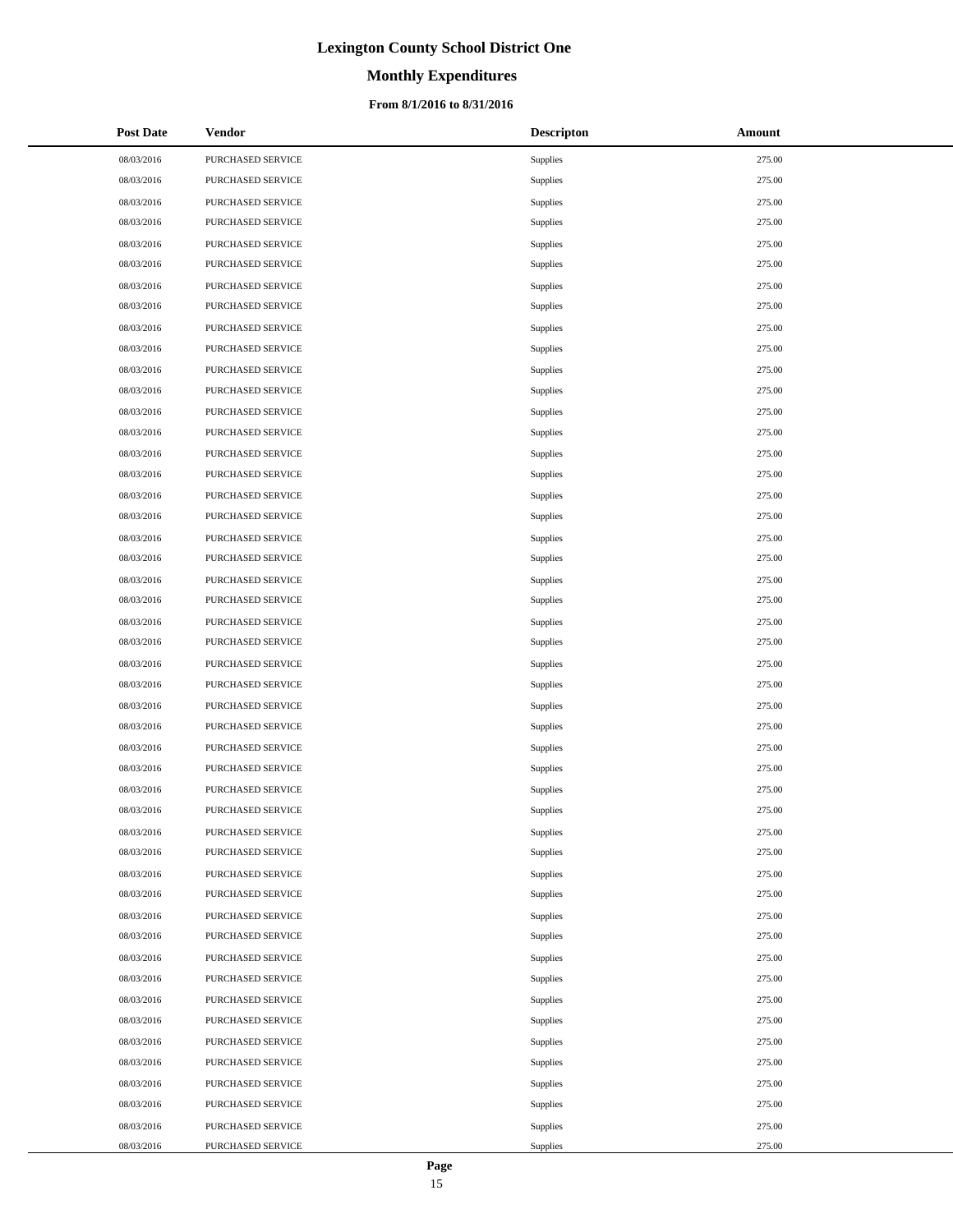# **Monthly Expenditures**

### **From 8/1/2016 to 8/31/2016**

| <b>Post Date</b> | Vendor            | <b>Descripton</b> | Amount |
|------------------|-------------------|-------------------|--------|
| 08/03/2016       | PURCHASED SERVICE | Supplies          | 275.00 |
| 08/03/2016       | PURCHASED SERVICE | Supplies          | 275.00 |
| 08/03/2016       | PURCHASED SERVICE | Supplies          | 275.00 |
| 08/03/2016       | PURCHASED SERVICE | Supplies          | 275.00 |
| 08/03/2016       | PURCHASED SERVICE | Supplies          | 275.00 |
| 08/03/2016       | PURCHASED SERVICE | Supplies          | 275.00 |
| 08/03/2016       | PURCHASED SERVICE | Supplies          | 275.00 |
| 08/03/2016       | PURCHASED SERVICE | Supplies          | 275.00 |
| 08/03/2016       | PURCHASED SERVICE | Supplies          | 275.00 |
| 08/03/2016       | PURCHASED SERVICE | Supplies          | 275.00 |
| 08/03/2016       | PURCHASED SERVICE | Supplies          | 275.00 |
| 08/03/2016       | PURCHASED SERVICE | Supplies          | 275.00 |
| 08/03/2016       | PURCHASED SERVICE | Supplies          | 275.00 |
| 08/03/2016       | PURCHASED SERVICE | Supplies          | 275.00 |
| 08/03/2016       | PURCHASED SERVICE | Supplies          | 275.00 |
| 08/03/2016       | PURCHASED SERVICE | Supplies          | 275.00 |
| 08/03/2016       | PURCHASED SERVICE | Supplies          | 275.00 |
| 08/03/2016       | PURCHASED SERVICE | Supplies          | 275.00 |
| 08/03/2016       | PURCHASED SERVICE | Supplies          | 275.00 |
| 08/03/2016       | PURCHASED SERVICE | Supplies          | 275.00 |
| 08/03/2016       | PURCHASED SERVICE | Supplies          | 275.00 |
| 08/03/2016       | PURCHASED SERVICE | Supplies          | 275.00 |
| 08/03/2016       | PURCHASED SERVICE | Supplies          | 275.00 |
| 08/03/2016       | PURCHASED SERVICE | Supplies          | 275.00 |
| 08/03/2016       | PURCHASED SERVICE | Supplies          | 275.00 |
| 08/03/2016       | PURCHASED SERVICE | Supplies          | 275.00 |
| 08/03/2016       | PURCHASED SERVICE | Supplies          | 275.00 |
| 08/03/2016       | PURCHASED SERVICE | Supplies          | 275.00 |
| 08/03/2016       | PURCHASED SERVICE | Supplies          | 275.00 |
| 08/03/2016       | PURCHASED SERVICE | Supplies          | 275.00 |
| 08/03/2016       | PURCHASED SERVICE | Supplies          | 275.00 |
| 08/03/2016       | PURCHASED SERVICE | Supplies          | 275.00 |
| 08/03/2016       | PURCHASED SERVICE | Supplies          | 275.00 |
| 08/03/2016       | PURCHASED SERVICE | Supplies          | 275.00 |
| 08/03/2016       | PURCHASED SERVICE | Supplies          | 275.00 |
| 08/03/2016       | PURCHASED SERVICE | Supplies          | 275.00 |
| 08/03/2016       | PURCHASED SERVICE | Supplies          | 275.00 |
| 08/03/2016       | PURCHASED SERVICE | Supplies          | 275.00 |
| 08/03/2016       | PURCHASED SERVICE | Supplies          | 275.00 |
| 08/03/2016       | PURCHASED SERVICE | Supplies          | 275.00 |
| 08/03/2016       | PURCHASED SERVICE | Supplies          | 275.00 |
| 08/03/2016       | PURCHASED SERVICE | Supplies          | 275.00 |
| 08/03/2016       | PURCHASED SERVICE | Supplies          | 275.00 |
| 08/03/2016       | PURCHASED SERVICE | Supplies          | 275.00 |
| 08/03/2016       | PURCHASED SERVICE | Supplies          | 275.00 |
| 08/03/2016       | PURCHASED SERVICE | Supplies          | 275.00 |
| 08/03/2016       | PURCHASED SERVICE | Supplies          | 275.00 |
| 08/03/2016       | PURCHASED SERVICE | Supplies          | 275.00 |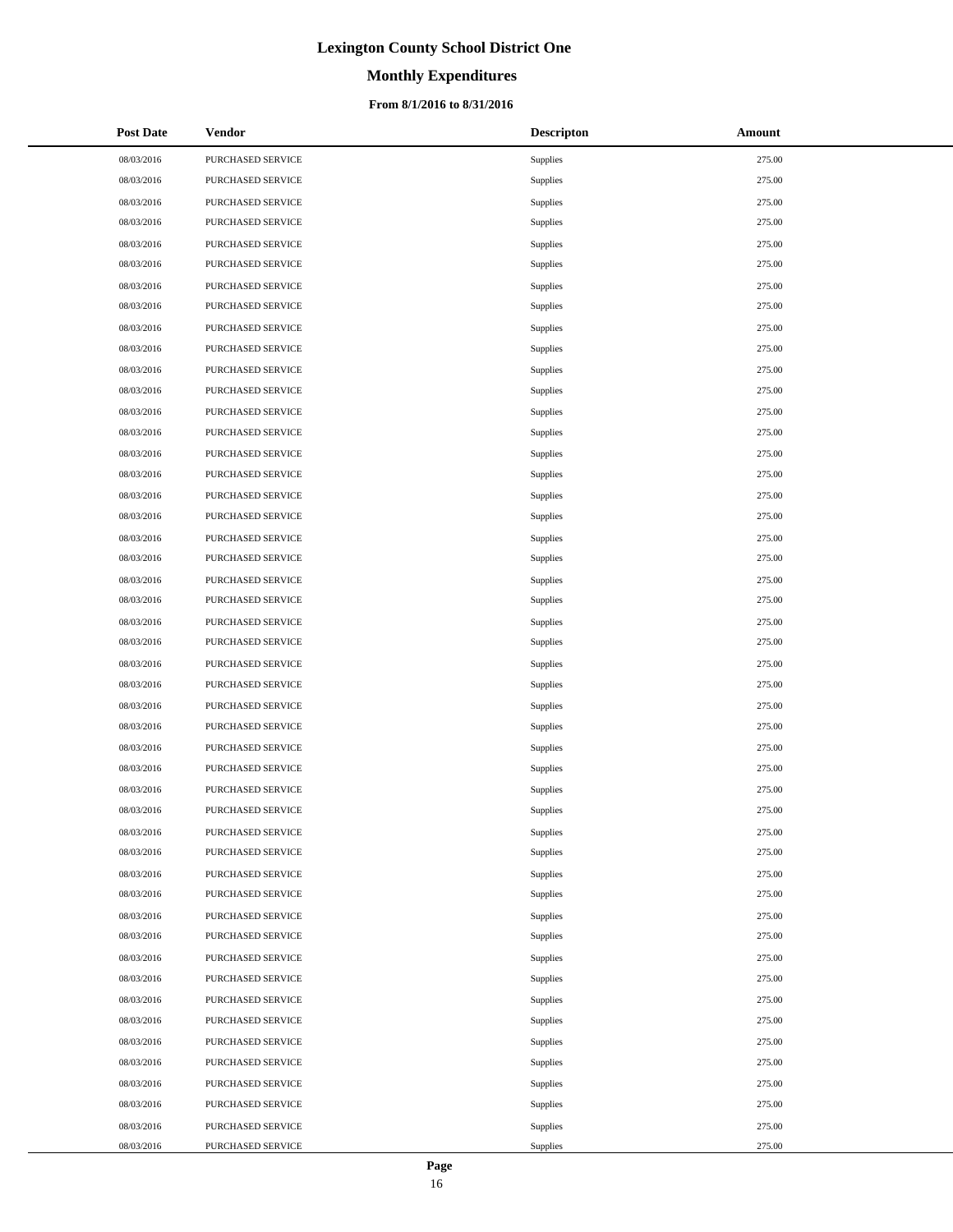# **Monthly Expenditures**

### **From 8/1/2016 to 8/31/2016**

| <b>Post Date</b> | Vendor            | <b>Descripton</b> | Amount |
|------------------|-------------------|-------------------|--------|
| 08/03/2016       | PURCHASED SERVICE | Supplies          | 275.00 |
| 08/03/2016       | PURCHASED SERVICE | Supplies          | 275.00 |
| 08/03/2016       | PURCHASED SERVICE | Supplies          | 275.00 |
| 08/03/2016       | PURCHASED SERVICE | Supplies          | 275.00 |
| 08/03/2016       | PURCHASED SERVICE | Supplies          | 275.00 |
| 08/03/2016       | PURCHASED SERVICE | Supplies          | 275.00 |
| 08/03/2016       | PURCHASED SERVICE | Supplies          | 275.00 |
| 08/03/2016       | PURCHASED SERVICE | Supplies          | 275.00 |
| 08/03/2016       | PURCHASED SERVICE | Supplies          | 275.00 |
| 08/03/2016       | PURCHASED SERVICE | Supplies          | 275.00 |
| 08/03/2016       | PURCHASED SERVICE | Supplies          | 275.00 |
| 08/03/2016       | PURCHASED SERVICE | Supplies          | 275.00 |
| 08/03/2016       | PURCHASED SERVICE | Supplies          | 275.00 |
| 08/03/2016       | PURCHASED SERVICE | Supplies          | 275.00 |
| 08/03/2016       | PURCHASED SERVICE | Supplies          | 275.00 |
| 08/03/2016       | PURCHASED SERVICE | Supplies          | 275.00 |
| 08/03/2016       | PURCHASED SERVICE | Supplies          | 275.00 |
| 08/03/2016       | PURCHASED SERVICE | Supplies          | 275.00 |
| 08/03/2016       | PURCHASED SERVICE | Supplies          | 275.00 |
| 08/03/2016       | PURCHASED SERVICE | Supplies          | 275.00 |
| 08/03/2016       | PURCHASED SERVICE | Supplies          | 275.00 |
| 08/03/2016       | PURCHASED SERVICE | Supplies          | 275.00 |
| 08/03/2016       | PURCHASED SERVICE | Supplies          | 275.00 |
| 08/03/2016       | PURCHASED SERVICE | Supplies          | 275.00 |
| 08/03/2016       | PURCHASED SERVICE | Supplies          | 275.00 |
| 08/03/2016       | PURCHASED SERVICE | Supplies          | 275.00 |
| 08/03/2016       | PURCHASED SERVICE | Supplies          | 275.00 |
| 08/03/2016       | PURCHASED SERVICE | Supplies          | 275.00 |
| 08/03/2016       | PURCHASED SERVICE | Supplies          | 275.00 |
| 08/03/2016       | PURCHASED SERVICE | Supplies          | 275.00 |
| 08/03/2016       | PURCHASED SERVICE | Supplies          | 275.00 |
| 08/03/2016       | PURCHASED SERVICE | Supplies          | 275.00 |
| 08/03/2016       | PURCHASED SERVICE | Supplies          | 275.00 |
| 08/03/2016       | PURCHASED SERVICE | Supplies          | 275.00 |
| 08/03/2016       | PURCHASED SERVICE | Supplies          | 275.00 |
| 08/03/2016       | PURCHASED SERVICE | Supplies          | 275.00 |
| 08/03/2016       | PURCHASED SERVICE | Supplies          | 275.00 |
| 08/03/2016       | PURCHASED SERVICE | Supplies          | 275.00 |
| 08/03/2016       | PURCHASED SERVICE | Supplies          | 275.00 |
| 08/03/2016       | PURCHASED SERVICE | Supplies          | 275.00 |
| 08/03/2016       | PURCHASED SERVICE | Supplies          | 275.00 |
| 08/03/2016       | PURCHASED SERVICE | Supplies          | 275.00 |
| 08/03/2016       | PURCHASED SERVICE | Supplies          | 275.00 |
| 08/03/2016       | PURCHASED SERVICE | Supplies          | 275.00 |
| 08/03/2016       | PURCHASED SERVICE | Supplies          | 275.00 |
| 08/03/2016       | PURCHASED SERVICE | Supplies          | 275.00 |
| 08/03/2016       | PURCHASED SERVICE | Supplies          | 275.00 |
| 08/03/2016       | PURCHASED SERVICE | Supplies          | 275.00 |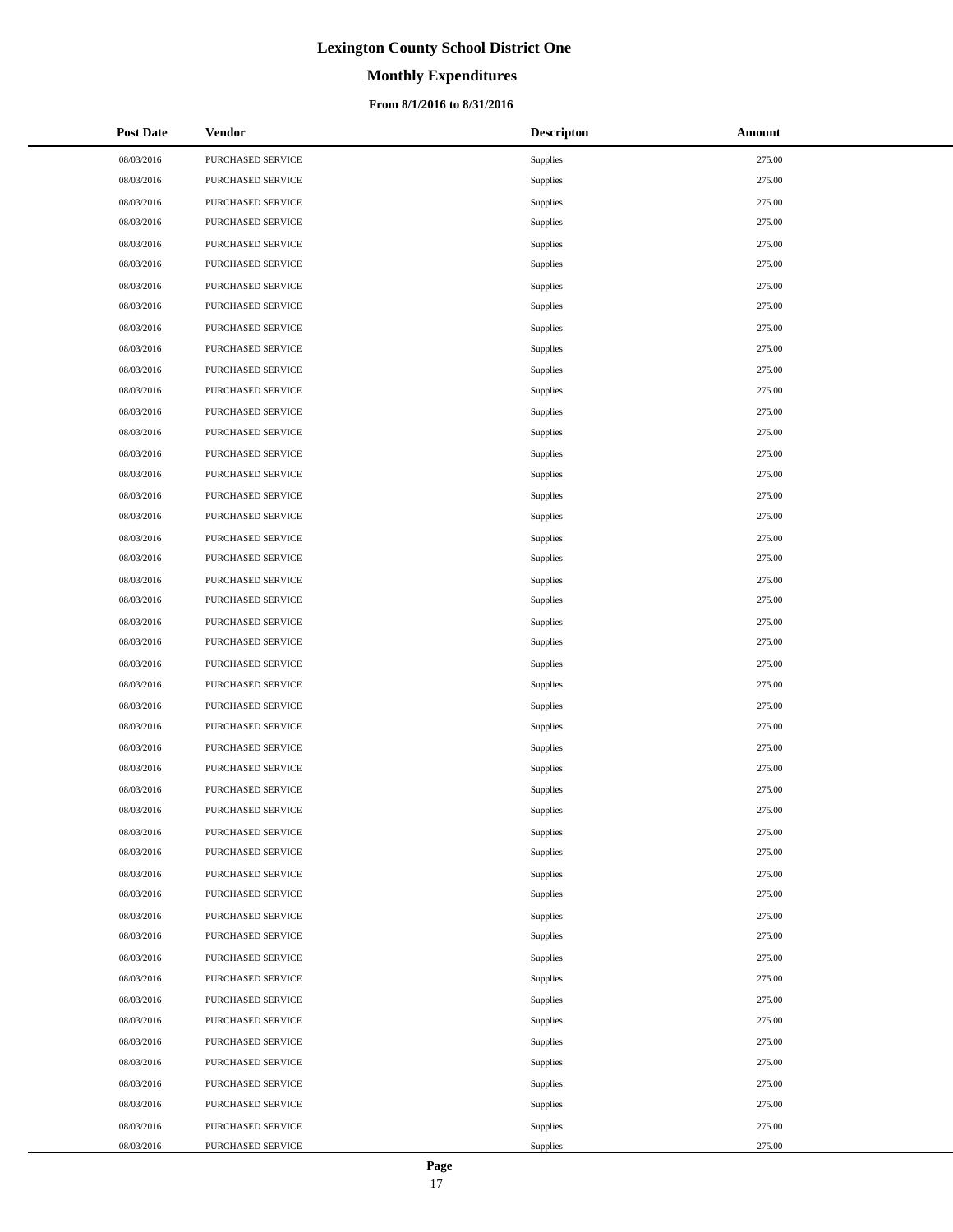# **Monthly Expenditures**

### **From 8/1/2016 to 8/31/2016**

| <b>Post Date</b> | Vendor            | <b>Descripton</b> | Amount |
|------------------|-------------------|-------------------|--------|
| 08/03/2016       | PURCHASED SERVICE | Supplies          | 275.00 |
| 08/03/2016       | PURCHASED SERVICE | Supplies          | 275.00 |
| 08/03/2016       | PURCHASED SERVICE | Supplies          | 275.00 |
| 08/03/2016       | PURCHASED SERVICE | Supplies          | 275.00 |
| 08/03/2016       | PURCHASED SERVICE | Supplies          | 275.00 |
| 08/03/2016       | PURCHASED SERVICE | Supplies          | 275.00 |
| 08/03/2016       | PURCHASED SERVICE | Supplies          | 275.00 |
| 08/03/2016       | PURCHASED SERVICE | Supplies          | 275.00 |
| 08/03/2016       | PURCHASED SERVICE | Supplies          | 275.00 |
| 08/03/2016       | PURCHASED SERVICE | Supplies          | 275.00 |
| 08/03/2016       | PURCHASED SERVICE | Supplies          | 275.00 |
| 08/03/2016       | PURCHASED SERVICE | Supplies          | 275.00 |
| 08/03/2016       | PURCHASED SERVICE | Supplies          | 275.00 |
| 08/03/2016       | PURCHASED SERVICE | Supplies          | 275.00 |
| 08/03/2016       | PURCHASED SERVICE | Supplies          | 275.00 |
| 08/03/2016       | PURCHASED SERVICE | Supplies          | 275.00 |
| 08/03/2016       | PURCHASED SERVICE | Supplies          | 275.00 |
| 08/03/2016       | PURCHASED SERVICE | Supplies          | 275.00 |
| 08/03/2016       | PURCHASED SERVICE | Supplies          | 275.00 |
| 08/03/2016       | PURCHASED SERVICE | Supplies          | 275.00 |
| 08/03/2016       | PURCHASED SERVICE | Supplies          | 275.00 |
| 08/03/2016       | PURCHASED SERVICE | Supplies          | 275.00 |
| 08/03/2016       | PURCHASED SERVICE | Supplies          | 275.00 |
| 08/03/2016       | PURCHASED SERVICE | Supplies          | 275.00 |
| 08/03/2016       | PURCHASED SERVICE | Supplies          | 275.00 |
| 08/03/2016       | PURCHASED SERVICE | Supplies          | 275.00 |
| 08/03/2016       | PURCHASED SERVICE | Supplies          | 275.00 |
| 08/03/2016       | PURCHASED SERVICE | Supplies          | 275.00 |
| 08/03/2016       | PURCHASED SERVICE | Supplies          | 275.00 |
| 08/03/2016       | PURCHASED SERVICE | Supplies          | 275.00 |
| 08/03/2016       | PURCHASED SERVICE | Supplies          | 275.00 |
| 08/03/2016       | PURCHASED SERVICE | Supplies          | 275.00 |
| 08/03/2016       | PURCHASED SERVICE | Supplies          | 275.00 |
| 08/03/2016       | PURCHASED SERVICE | Supplies          | 275.00 |
| 08/03/2016       | PURCHASED SERVICE | Supplies          | 275.00 |
| 08/03/2016       | PURCHASED SERVICE | Supplies          | 275.00 |
| 08/03/2016       | PURCHASED SERVICE | Supplies          | 275.00 |
| 08/03/2016       | PURCHASED SERVICE | Supplies          | 275.00 |
| 08/03/2016       | PURCHASED SERVICE | Supplies          | 275.00 |
| 08/03/2016       | PURCHASED SERVICE | Supplies          | 275.00 |
| 08/03/2016       | PURCHASED SERVICE | Supplies          | 275.00 |
| 08/03/2016       | PURCHASED SERVICE | Supplies          | 275.00 |
| 08/03/2016       | PURCHASED SERVICE | Supplies          | 275.00 |
| 08/03/2016       | PURCHASED SERVICE | Supplies          | 275.00 |
| 08/03/2016       | PURCHASED SERVICE | Supplies          | 275.00 |
| 08/03/2016       | PURCHASED SERVICE | Supplies          | 275.00 |
| 08/03/2016       | PURCHASED SERVICE | Supplies          | 275.00 |
| 08/03/2016       | PURCHASED SERVICE | Supplies          | 275.00 |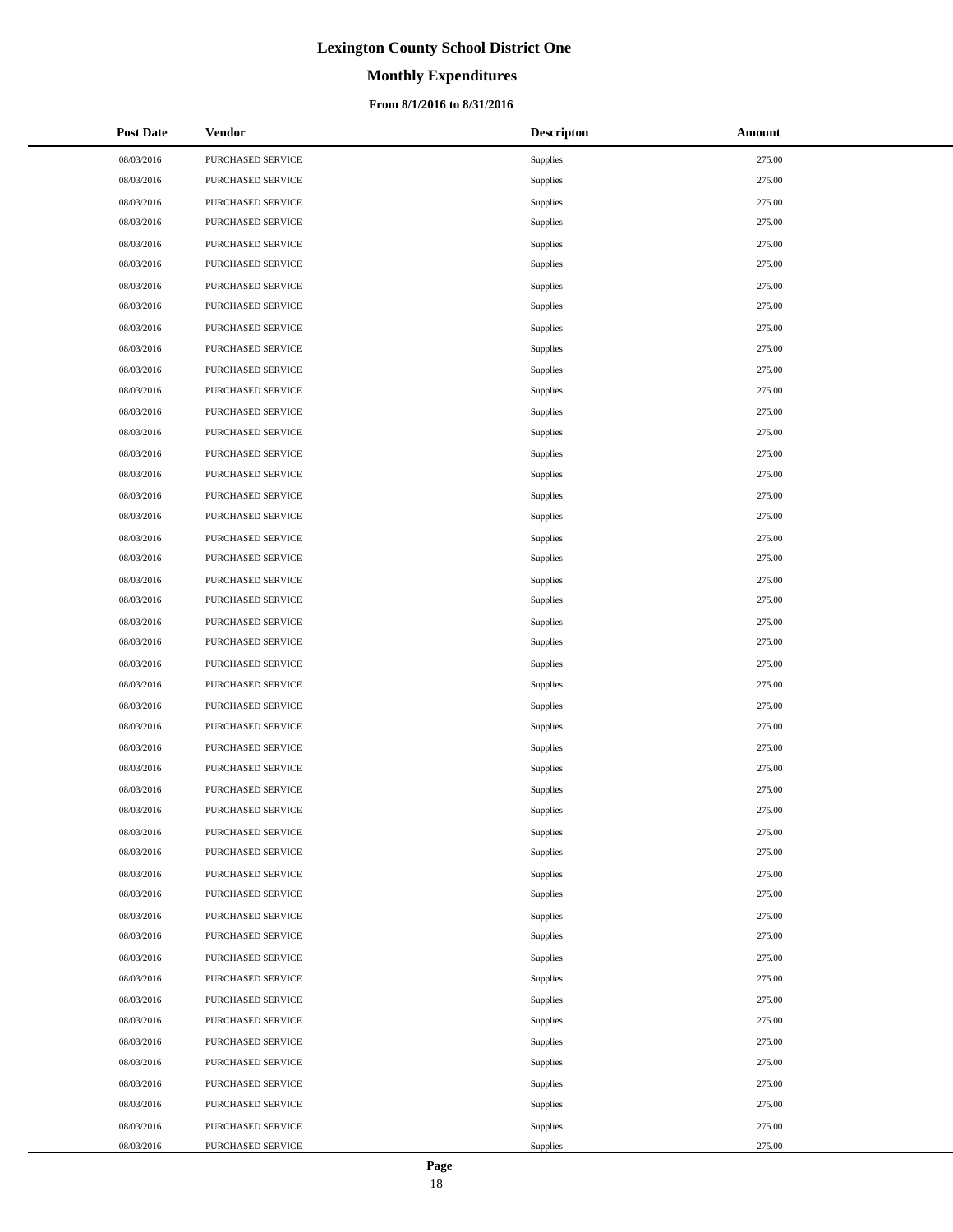# **Monthly Expenditures**

### **From 8/1/2016 to 8/31/2016**

| <b>Post Date</b> | Vendor            | <b>Descripton</b> | Amount |
|------------------|-------------------|-------------------|--------|
| 08/03/2016       | PURCHASED SERVICE | Supplies          | 275.00 |
| 08/03/2016       | PURCHASED SERVICE | Supplies          | 275.00 |
| 08/03/2016       | PURCHASED SERVICE | Supplies          | 275.00 |
| 08/03/2016       | PURCHASED SERVICE | Supplies          | 275.00 |
| 08/03/2016       | PURCHASED SERVICE | Supplies          | 275.00 |
| 08/03/2016       | PURCHASED SERVICE | Supplies          | 275.00 |
| 08/03/2016       | PURCHASED SERVICE | Supplies          | 275.00 |
| 08/03/2016       | PURCHASED SERVICE | Supplies          | 275.00 |
| 08/03/2016       | PURCHASED SERVICE | Supplies          | 275.00 |
| 08/03/2016       | PURCHASED SERVICE | Supplies          | 275.00 |
| 08/03/2016       | PURCHASED SERVICE | Supplies          | 275.00 |
| 08/03/2016       | PURCHASED SERVICE | Supplies          | 275.00 |
| 08/03/2016       | PURCHASED SERVICE | Supplies          | 275.00 |
| 08/03/2016       | PURCHASED SERVICE | Supplies          | 275.00 |
| 08/03/2016       | PURCHASED SERVICE | Supplies          | 275.00 |
| 08/03/2016       | PURCHASED SERVICE | Supplies          | 275.00 |
| 08/03/2016       | PURCHASED SERVICE | Supplies          | 275.00 |
| 08/03/2016       | PURCHASED SERVICE | Supplies          | 275.00 |
| 08/03/2016       | PURCHASED SERVICE | Supplies          | 275.00 |
| 08/03/2016       | PURCHASED SERVICE | Supplies          | 275.00 |
| 08/03/2016       | PURCHASED SERVICE | Supplies          | 275.00 |
| 08/03/2016       | PURCHASED SERVICE | Supplies          | 275.00 |
| 08/03/2016       | PURCHASED SERVICE | Supplies          | 275.00 |
| 08/03/2016       | PURCHASED SERVICE | Supplies          | 275.00 |
| 08/03/2016       | PURCHASED SERVICE | Supplies          | 275.00 |
| 08/03/2016       | PURCHASED SERVICE | Supplies          | 275.00 |
| 08/03/2016       | PURCHASED SERVICE | Supplies          | 275.00 |
| 08/03/2016       | PURCHASED SERVICE | Supplies          | 275.00 |
| 08/03/2016       | PURCHASED SERVICE | Supplies          | 275.00 |
| 08/03/2016       | PURCHASED SERVICE | Supplies          | 275.00 |
| 08/03/2016       | PURCHASED SERVICE | Supplies          | 275.00 |
| 08/03/2016       | PURCHASED SERVICE | Supplies          | 275.00 |
| 08/03/2016       | PURCHASED SERVICE | Supplies          | 275.00 |
| 08/03/2016       | PURCHASED SERVICE | Supplies          | 275.00 |
| 08/03/2016       | PURCHASED SERVICE | Supplies          | 275.00 |
| 08/03/2016       | PURCHASED SERVICE | Supplies          | 275.00 |
| 08/03/2016       | PURCHASED SERVICE | Supplies          | 275.00 |
| 08/03/2016       | PURCHASED SERVICE | Supplies          | 275.00 |
| 08/03/2016       | PURCHASED SERVICE | Supplies          | 275.00 |
| 08/03/2016       | PURCHASED SERVICE | Supplies          | 275.00 |
| 08/03/2016       | PURCHASED SERVICE | Supplies          | 275.00 |
| 08/03/2016       | PURCHASED SERVICE | Supplies          | 275.00 |
| 08/03/2016       | PURCHASED SERVICE | Supplies          | 275.00 |
| 08/03/2016       | PURCHASED SERVICE | Supplies          | 275.00 |
| 08/03/2016       | PURCHASED SERVICE | Supplies          | 275.00 |
| 08/03/2016       | PURCHASED SERVICE | Supplies          | 275.00 |
| 08/03/2016       | PURCHASED SERVICE | Supplies          | 275.00 |
| 08/03/2016       | PURCHASED SERVICE | Supplies          | 275.00 |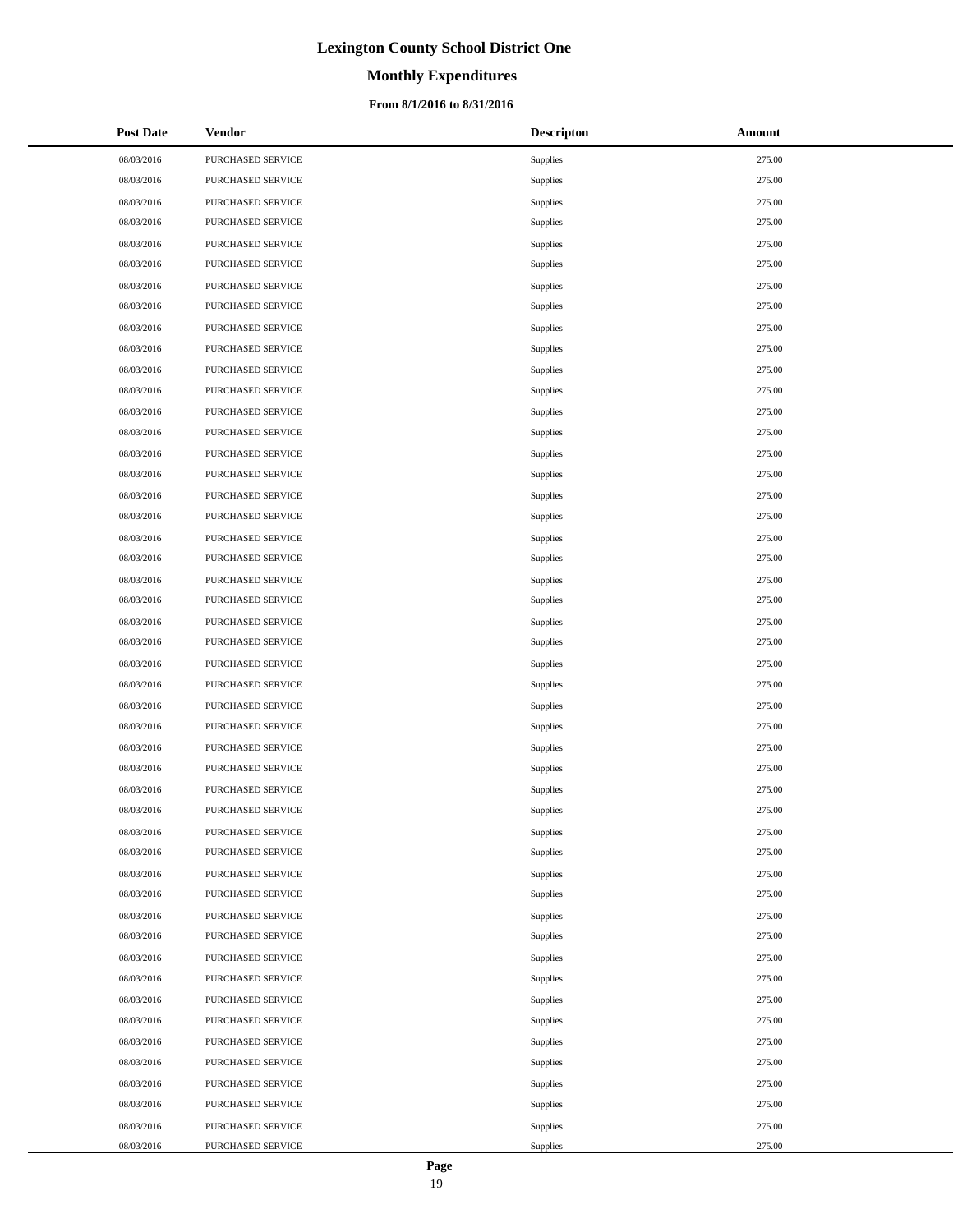# **Monthly Expenditures**

### **From 8/1/2016 to 8/31/2016**

| <b>Post Date</b> | Vendor            | <b>Descripton</b> | Amount |
|------------------|-------------------|-------------------|--------|
| 08/03/2016       | PURCHASED SERVICE | Supplies          | 275.00 |
| 08/03/2016       | PURCHASED SERVICE | Supplies          | 275.00 |
| 08/03/2016       | PURCHASED SERVICE | Supplies          | 275.00 |
| 08/03/2016       | PURCHASED SERVICE | Supplies          | 275.00 |
| 08/03/2016       | PURCHASED SERVICE | Supplies          | 275.00 |
| 08/03/2016       | PURCHASED SERVICE | Supplies          | 275.00 |
| 08/03/2016       | PURCHASED SERVICE | Supplies          | 275.00 |
| 08/03/2016       | PURCHASED SERVICE | Supplies          | 275.00 |
| 08/03/2016       | PURCHASED SERVICE | Supplies          | 275.00 |
| 08/03/2016       | PURCHASED SERVICE | Supplies          | 275.00 |
| 08/03/2016       | PURCHASED SERVICE | Supplies          | 275.00 |
| 08/03/2016       | PURCHASED SERVICE | Supplies          | 275.00 |
| 08/03/2016       | PURCHASED SERVICE | Supplies          | 275.00 |
| 08/03/2016       | PURCHASED SERVICE | Supplies          | 275.00 |
| 08/03/2016       | PURCHASED SERVICE | Supplies          | 275.00 |
| 08/03/2016       | PURCHASED SERVICE | Supplies          | 275.00 |
| 08/03/2016       | PURCHASED SERVICE | Supplies          | 275.00 |
| 08/03/2016       | PURCHASED SERVICE | Supplies          | 275.00 |
| 08/03/2016       | PURCHASED SERVICE | Supplies          | 275.00 |
| 08/03/2016       | PURCHASED SERVICE | Supplies          | 275.00 |
| 08/03/2016       | PURCHASED SERVICE | Supplies          | 275.00 |
| 08/03/2016       | PURCHASED SERVICE | Supplies          | 275.00 |
| 08/03/2016       | PURCHASED SERVICE | Supplies          | 275.00 |
| 08/03/2016       | PURCHASED SERVICE | Supplies          | 275.00 |
| 08/03/2016       | PURCHASED SERVICE | Supplies          | 275.00 |
| 08/03/2016       | PURCHASED SERVICE | Supplies          | 275.00 |
| 08/03/2016       | PURCHASED SERVICE | Supplies          | 275.00 |
| 08/03/2016       | PURCHASED SERVICE | Supplies          | 275.00 |
| 08/03/2016       | PURCHASED SERVICE | Supplies          | 275.00 |
| 08/03/2016       | PURCHASED SERVICE | Supplies          | 275.00 |
| 08/03/2016       | PURCHASED SERVICE | Supplies          | 275.00 |
| 08/03/2016       | PURCHASED SERVICE | Supplies          | 275.00 |
| 08/03/2016       | PURCHASED SERVICE | Supplies          | 275.00 |
| 08/03/2016       | PURCHASED SERVICE | Supplies          | 275.00 |
| 08/03/2016       | PURCHASED SERVICE | Supplies          | 275.00 |
| 08/03/2016       | PURCHASED SERVICE | Supplies          | 275.00 |
| 08/03/2016       | PURCHASED SERVICE | Supplies          | 275.00 |
| 08/03/2016       | PURCHASED SERVICE | Supplies          | 275.00 |
| 08/03/2016       | PURCHASED SERVICE | Supplies          | 275.00 |
| 08/03/2016       | PURCHASED SERVICE | Supplies          | 275.00 |
| 08/03/2016       | PURCHASED SERVICE | Supplies          | 275.00 |
| 08/03/2016       | PURCHASED SERVICE | Supplies          | 275.00 |
| 08/03/2016       | PURCHASED SERVICE | Supplies          | 275.00 |
| 08/03/2016       | PURCHASED SERVICE | Supplies          | 275.00 |
| 08/03/2016       | PURCHASED SERVICE | Supplies          | 275.00 |
| 08/03/2016       | PURCHASED SERVICE | Supplies          | 275.00 |
| 08/03/2016       | PURCHASED SERVICE | Supplies          | 275.00 |
| 08/03/2016       | PURCHASED SERVICE | Supplies          | 275.00 |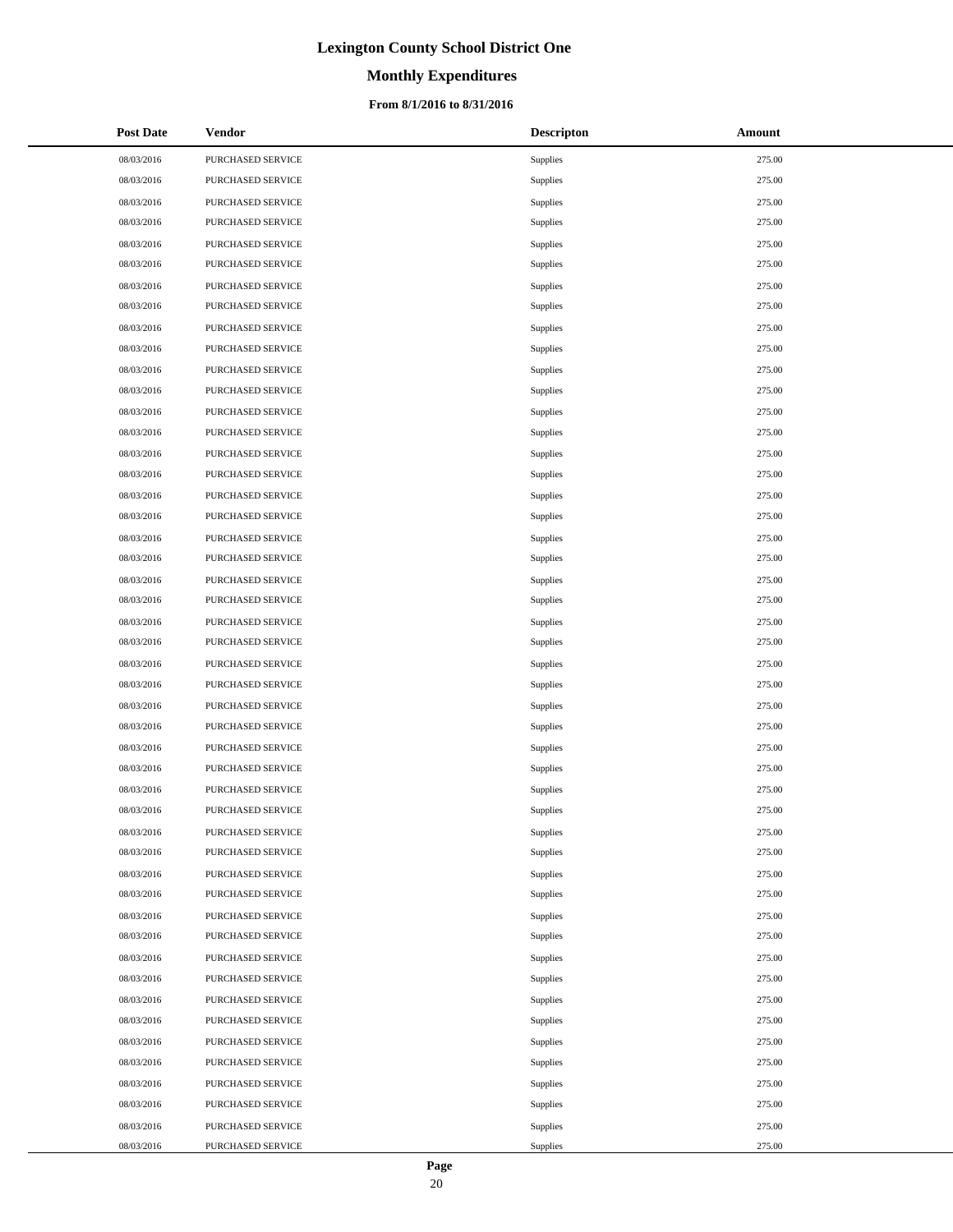# **Monthly Expenditures**

### **From 8/1/2016 to 8/31/2016**

| <b>Post Date</b> | Vendor            | <b>Descripton</b> | Amount |
|------------------|-------------------|-------------------|--------|
| 08/03/2016       | PURCHASED SERVICE | Supplies          | 275.00 |
| 08/03/2016       | PURCHASED SERVICE | Supplies          | 275.00 |
| 08/03/2016       | PURCHASED SERVICE | Supplies          | 275.00 |
| 08/03/2016       | PURCHASED SERVICE | Supplies          | 275.00 |
| 08/03/2016       | PURCHASED SERVICE | Supplies          | 275.00 |
| 08/03/2016       | PURCHASED SERVICE | Supplies          | 275.00 |
| 08/03/2016       | PURCHASED SERVICE | Supplies          | 275.00 |
| 08/03/2016       | PURCHASED SERVICE | Supplies          | 275.00 |
| 08/03/2016       | PURCHASED SERVICE | Supplies          | 275.00 |
| 08/03/2016       | PURCHASED SERVICE | Supplies          | 275.00 |
| 08/03/2016       | PURCHASED SERVICE | Supplies          | 275.00 |
| 08/03/2016       | PURCHASED SERVICE | Supplies          | 275.00 |
| 08/03/2016       | PURCHASED SERVICE | Supplies          | 275.00 |
| 08/03/2016       | PURCHASED SERVICE | Supplies          | 275.00 |
| 08/03/2016       | PURCHASED SERVICE | Supplies          | 275.00 |
| 08/03/2016       | PURCHASED SERVICE | Supplies          | 275.00 |
| 08/03/2016       | PURCHASED SERVICE | Supplies          | 275.00 |
| 08/03/2016       | PURCHASED SERVICE | Supplies          | 275.00 |
| 08/03/2016       | PURCHASED SERVICE | Supplies          | 275.00 |
| 08/03/2016       | PURCHASED SERVICE | Supplies          | 275.00 |
| 08/03/2016       | PURCHASED SERVICE | Supplies          | 275.00 |
| 08/03/2016       | PURCHASED SERVICE | Supplies          | 275.00 |
| 08/03/2016       | PURCHASED SERVICE | Supplies          | 275.00 |
| 08/03/2016       | PURCHASED SERVICE | Supplies          | 275.00 |
| 08/03/2016       | PURCHASED SERVICE | Supplies          | 275.00 |
| 08/03/2016       | PURCHASED SERVICE | Supplies          | 275.00 |
| 08/03/2016       | PURCHASED SERVICE | Supplies          | 275.00 |
| 08/03/2016       | PURCHASED SERVICE | Supplies          | 275.00 |
| 08/03/2016       | PURCHASED SERVICE | Supplies          | 275.00 |
| 08/03/2016       | PURCHASED SERVICE | Supplies          | 275.00 |
| 08/03/2016       | PURCHASED SERVICE | Supplies          | 275.00 |
| 08/03/2016       | PURCHASED SERVICE | Supplies          | 275.00 |
| 08/03/2016       | PURCHASED SERVICE | Supplies          | 275.00 |
| 08/03/2016       | PURCHASED SERVICE | Supplies          | 275.00 |
| 08/03/2016       | PURCHASED SERVICE | Supplies          | 275.00 |
| 08/03/2016       | PURCHASED SERVICE | Supplies          | 275.00 |
| 08/03/2016       | PURCHASED SERVICE | Supplies          | 275.00 |
| 08/03/2016       | PURCHASED SERVICE | Supplies          | 275.00 |
| 08/03/2016       | PURCHASED SERVICE | Supplies          | 275.00 |
| 08/03/2016       | PURCHASED SERVICE | Supplies          | 275.00 |
| 08/03/2016       | PURCHASED SERVICE | Supplies          | 275.00 |
| 08/03/2016       | PURCHASED SERVICE | Supplies          | 275.00 |
| 08/03/2016       | PURCHASED SERVICE | Supplies          | 275.00 |
| 08/03/2016       | PURCHASED SERVICE | Supplies          | 275.00 |
| 08/03/2016       | PURCHASED SERVICE | Supplies          | 275.00 |
| 08/03/2016       | PURCHASED SERVICE | Supplies          | 275.00 |
| 08/03/2016       | PURCHASED SERVICE | Supplies          | 275.00 |
| 08/03/2016       | PURCHASED SERVICE | Supplies          | 275.00 |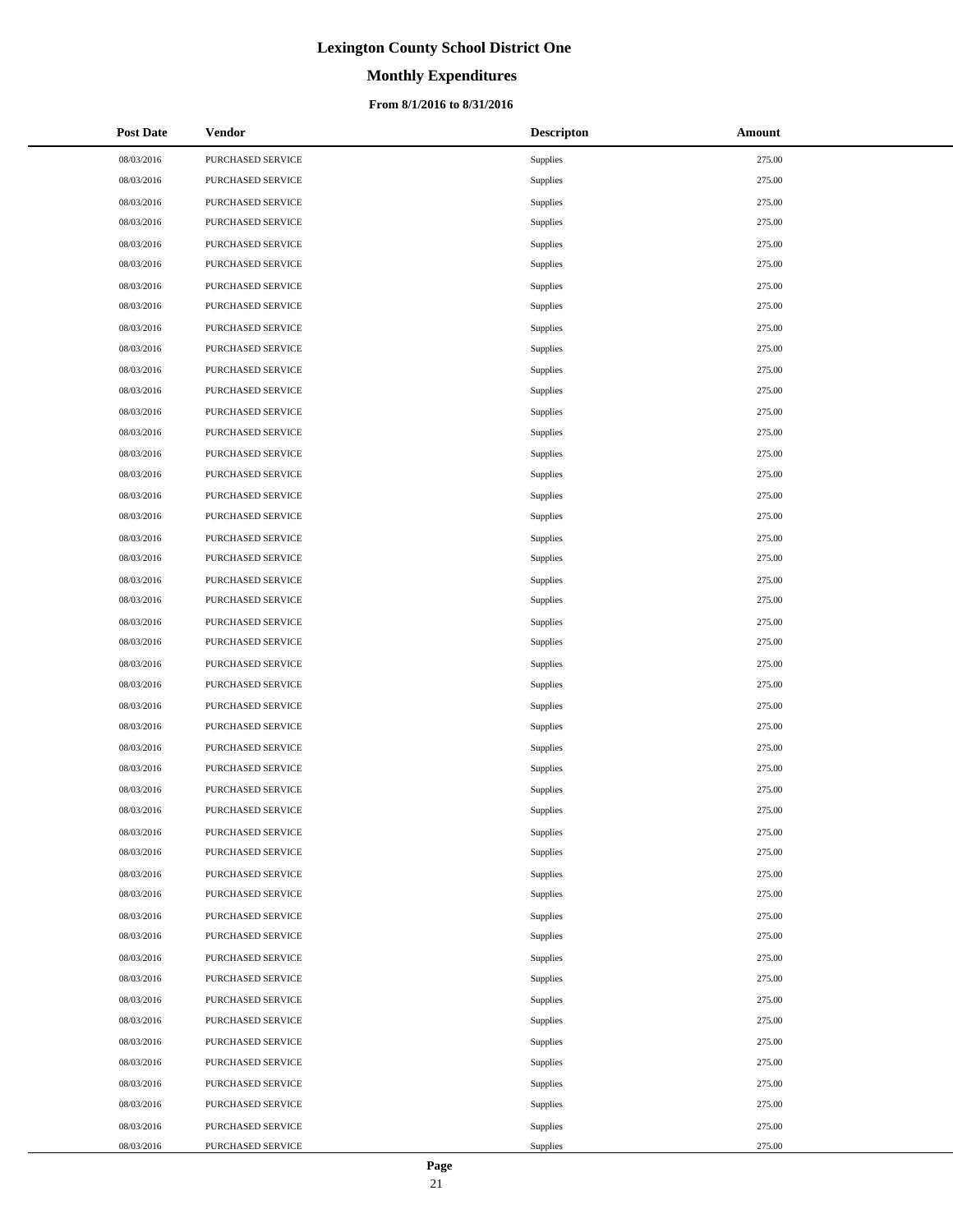# **Monthly Expenditures**

### **From 8/1/2016 to 8/31/2016**

| <b>Post Date</b> | Vendor            | <b>Descripton</b> | Amount |
|------------------|-------------------|-------------------|--------|
| 08/03/2016       | PURCHASED SERVICE | Supplies          | 275.00 |
| 08/03/2016       | PURCHASED SERVICE | Supplies          | 275.00 |
| 08/03/2016       | PURCHASED SERVICE | Supplies          | 275.00 |
| 08/03/2016       | PURCHASED SERVICE | Supplies          | 275.00 |
| 08/03/2016       | PURCHASED SERVICE | Supplies          | 275.00 |
| 08/03/2016       | PURCHASED SERVICE | Supplies          | 275.00 |
| 08/03/2016       | PURCHASED SERVICE | Supplies          | 275.00 |
| 08/03/2016       | PURCHASED SERVICE | Supplies          | 275.00 |
| 08/03/2016       | PURCHASED SERVICE | Supplies          | 275.00 |
| 08/03/2016       | PURCHASED SERVICE | Supplies          | 275.00 |
| 08/03/2016       | PURCHASED SERVICE | Supplies          | 275.00 |
| 08/03/2016       | PURCHASED SERVICE | Supplies          | 275.00 |
| 08/03/2016       | PURCHASED SERVICE | Supplies          | 275.00 |
| 08/03/2016       | PURCHASED SERVICE | Supplies          | 275.00 |
| 08/03/2016       | PURCHASED SERVICE | Supplies          | 275.00 |
| 08/03/2016       | PURCHASED SERVICE | Supplies          | 275.00 |
| 08/03/2016       | PURCHASED SERVICE | Supplies          | 275.00 |
| 08/03/2016       | PURCHASED SERVICE | Supplies          | 275.00 |
| 08/03/2016       | PURCHASED SERVICE | Supplies          | 275.00 |
| 08/03/2016       | PURCHASED SERVICE | Supplies          | 275.00 |
| 08/03/2016       | PURCHASED SERVICE | Supplies          | 275.00 |
| 08/03/2016       | PURCHASED SERVICE | Supplies          | 275.00 |
| 08/03/2016       | PURCHASED SERVICE | Supplies          | 275.00 |
| 08/03/2016       | PURCHASED SERVICE | Supplies          | 275.00 |
| 08/03/2016       | PURCHASED SERVICE | Supplies          | 275.00 |
| 08/03/2016       | PURCHASED SERVICE | Supplies          | 275.00 |
| 08/03/2016       | PURCHASED SERVICE | Supplies          | 275.00 |
| 08/03/2016       | PURCHASED SERVICE | Supplies          | 275.00 |
| 08/03/2016       | PURCHASED SERVICE | Supplies          | 275.00 |
| 08/03/2016       | PURCHASED SERVICE | Supplies          | 275.00 |
| 08/03/2016       | PURCHASED SERVICE | Supplies          | 275.00 |
| 08/03/2016       | PURCHASED SERVICE | Supplies          | 275.00 |
| 08/03/2016       | PURCHASED SERVICE | Supplies          | 275.00 |
| 08/03/2016       | PURCHASED SERVICE | Supplies          | 275.00 |
| 08/03/2016       | PURCHASED SERVICE | Supplies          | 275.00 |
| 08/03/2016       | PURCHASED SERVICE | Supplies          | 275.00 |
| 08/03/2016       | PURCHASED SERVICE | Supplies          | 275.00 |
| 08/03/2016       | PURCHASED SERVICE | Supplies          | 275.00 |
| 08/03/2016       | PURCHASED SERVICE | Supplies          | 275.00 |
| 08/03/2016       | PURCHASED SERVICE | Supplies          | 275.00 |
| 08/03/2016       | PURCHASED SERVICE | Supplies          | 275.00 |
| 08/03/2016       | PURCHASED SERVICE | Supplies          | 275.00 |
| 08/03/2016       | PURCHASED SERVICE | Supplies          | 275.00 |
| 08/03/2016       | PURCHASED SERVICE | Supplies          | 275.00 |
| 08/03/2016       | PURCHASED SERVICE | Supplies          | 275.00 |
| 08/03/2016       | PURCHASED SERVICE | Supplies          | 275.00 |
| 08/03/2016       | PURCHASED SERVICE | Supplies          | 275.00 |
| 08/03/2016       | PURCHASED SERVICE | Supplies          | 275.00 |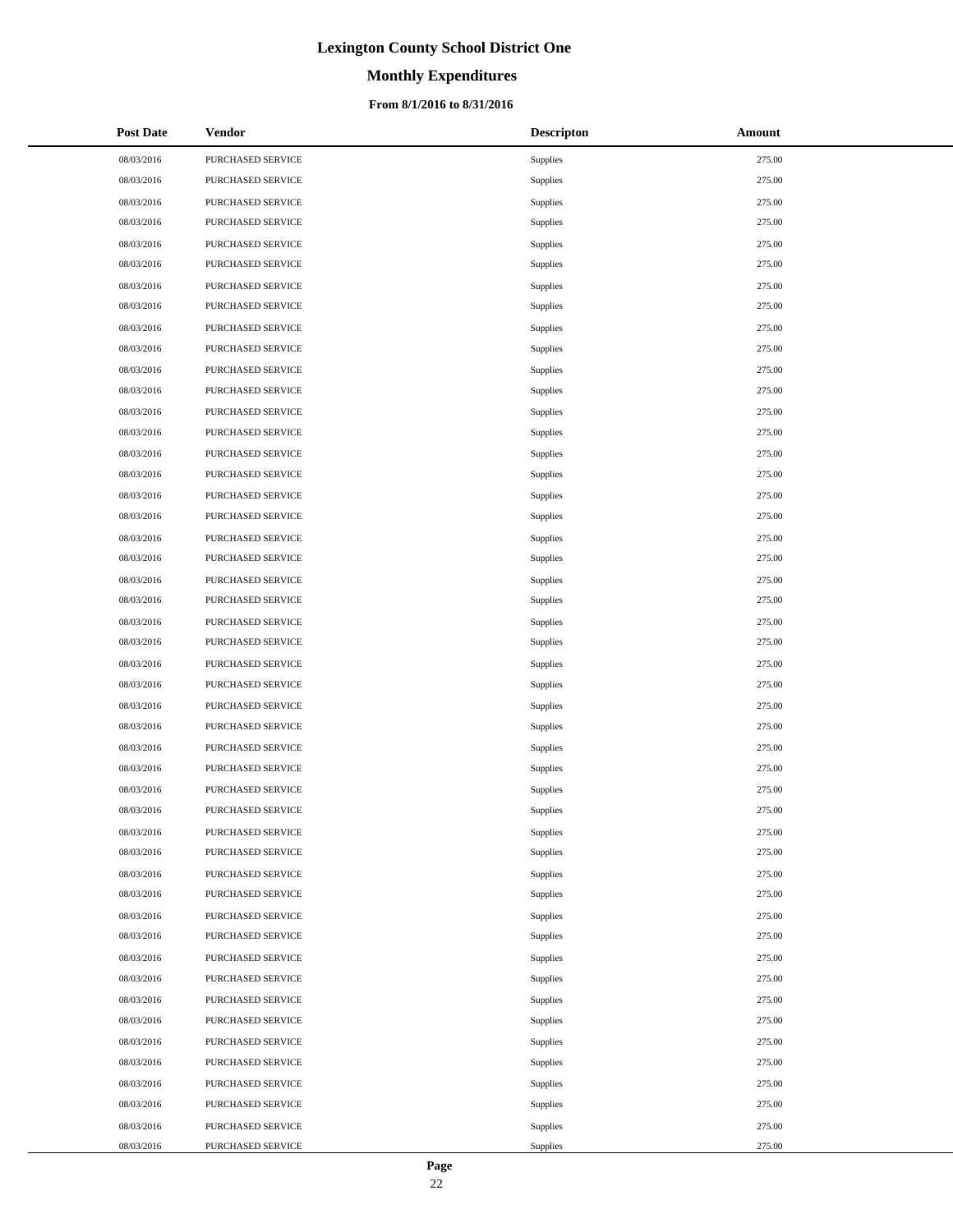# **Monthly Expenditures**

### **From 8/1/2016 to 8/31/2016**

| <b>Post Date</b> | Vendor            | <b>Descripton</b> | Amount |
|------------------|-------------------|-------------------|--------|
| 08/03/2016       | PURCHASED SERVICE | Supplies          | 275.00 |
| 08/03/2016       | PURCHASED SERVICE | Supplies          | 275.00 |
| 08/03/2016       | PURCHASED SERVICE | Supplies          | 275.00 |
| 08/03/2016       | PURCHASED SERVICE | Supplies          | 275.00 |
| 08/03/2016       | PURCHASED SERVICE | Supplies          | 275.00 |
| 08/03/2016       | PURCHASED SERVICE | Supplies          | 275.00 |
| 08/03/2016       | PURCHASED SERVICE | Supplies          | 275.00 |
| 08/03/2016       | PURCHASED SERVICE | Supplies          | 275.00 |
| 08/03/2016       | PURCHASED SERVICE | Supplies          | 275.00 |
| 08/03/2016       | PURCHASED SERVICE | Supplies          | 275.00 |
| 08/03/2016       | PURCHASED SERVICE | Supplies          | 275.00 |
| 08/03/2016       | PURCHASED SERVICE | Supplies          | 275.00 |
| 08/03/2016       | PURCHASED SERVICE | Supplies          | 275.00 |
| 08/03/2016       | PURCHASED SERVICE | Supplies          | 275.00 |
| 08/03/2016       | PURCHASED SERVICE | Supplies          | 275.00 |
| 08/03/2016       | PURCHASED SERVICE | Supplies          | 275.00 |
| 08/03/2016       | PURCHASED SERVICE | Supplies          | 275.00 |
| 08/03/2016       | PURCHASED SERVICE | Supplies          | 275.00 |
| 08/03/2016       | PURCHASED SERVICE | Supplies          | 275.00 |
| 08/03/2016       | PURCHASED SERVICE | Supplies          | 275.00 |
| 08/03/2016       | PURCHASED SERVICE | Supplies          | 275.00 |
| 08/03/2016       | PURCHASED SERVICE | Supplies          | 275.00 |
| 08/03/2016       | PURCHASED SERVICE | Supplies          | 275.00 |
| 08/03/2016       | PURCHASED SERVICE | Supplies          | 275.00 |
| 08/03/2016       | PURCHASED SERVICE | Supplies          | 275.00 |
| 08/03/2016       | PURCHASED SERVICE | Supplies          | 275.00 |
| 08/03/2016       | PURCHASED SERVICE | Supplies          | 275.00 |
| 08/03/2016       | PURCHASED SERVICE | Supplies          | 275.00 |
| 08/03/2016       | PURCHASED SERVICE | Supplies          | 275.00 |
| 08/03/2016       | PURCHASED SERVICE | Supplies          | 275.00 |
| 08/03/2016       | PURCHASED SERVICE | Supplies          | 275.00 |
| 08/03/2016       | PURCHASED SERVICE | Supplies          | 275.00 |
| 08/03/2016       | PURCHASED SERVICE | Supplies          | 275.00 |
| 08/03/2016       | PURCHASED SERVICE | Supplies          | 275.00 |
| 08/03/2016       | PURCHASED SERVICE | Supplies          | 275.00 |
| 08/03/2016       | PURCHASED SERVICE | Supplies          | 275.00 |
| 08/03/2016       | PURCHASED SERVICE | Supplies          | 275.00 |
| 08/03/2016       | PURCHASED SERVICE | Supplies          | 275.00 |
| 08/03/2016       | PURCHASED SERVICE | Supplies          | 275.00 |
| 08/03/2016       | PURCHASED SERVICE | Supplies          | 275.00 |
| 08/03/2016       | PURCHASED SERVICE | Supplies          | 275.00 |
| 08/03/2016       | PURCHASED SERVICE | Supplies          | 275.00 |
| 08/03/2016       | PURCHASED SERVICE | Supplies          | 275.00 |
| 08/03/2016       | PURCHASED SERVICE | Supplies          | 275.00 |
| 08/03/2016       | PURCHASED SERVICE | Supplies          | 275.00 |
| 08/03/2016       | PURCHASED SERVICE | Supplies          | 275.00 |
| 08/03/2016       | PURCHASED SERVICE | Supplies          | 275.00 |
| 08/03/2016       | PURCHASED SERVICE | Supplies          | 275.00 |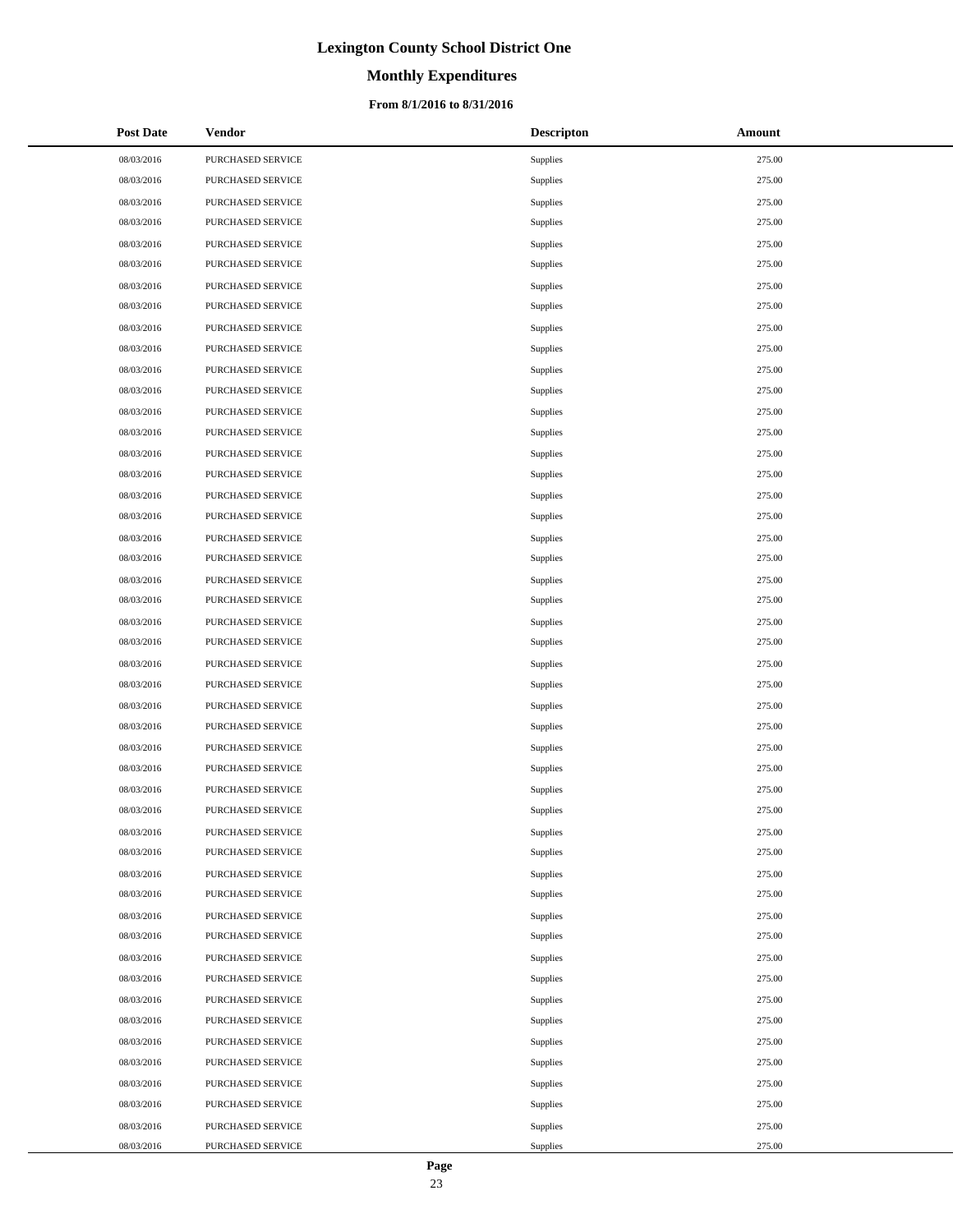# **Monthly Expenditures**

### **From 8/1/2016 to 8/31/2016**

| <b>Post Date</b> | Vendor            | <b>Descripton</b> | Amount |
|------------------|-------------------|-------------------|--------|
| 08/03/2016       | PURCHASED SERVICE | Supplies          | 275.00 |
| 08/03/2016       | PURCHASED SERVICE | Supplies          | 275.00 |
| 08/03/2016       | PURCHASED SERVICE | Supplies          | 275.00 |
| 08/03/2016       | PURCHASED SERVICE | Supplies          | 275.00 |
| 08/03/2016       | PURCHASED SERVICE | Supplies          | 275.00 |
| 08/03/2016       | PURCHASED SERVICE | Supplies          | 275.00 |
| 08/03/2016       | PURCHASED SERVICE | Supplies          | 275.00 |
| 08/03/2016       | PURCHASED SERVICE | Supplies          | 275.00 |
| 08/03/2016       | PURCHASED SERVICE | Supplies          | 275.00 |
| 08/03/2016       | PURCHASED SERVICE | Supplies          | 275.00 |
| 08/03/2016       | PURCHASED SERVICE | Supplies          | 275.00 |
| 08/03/2016       | PURCHASED SERVICE | Supplies          | 275.00 |
| 08/03/2016       | PURCHASED SERVICE | Supplies          | 275.00 |
| 08/03/2016       | PURCHASED SERVICE | Supplies          | 275.00 |
| 08/03/2016       | PURCHASED SERVICE | Supplies          | 275.00 |
| 08/03/2016       | PURCHASED SERVICE | Supplies          | 275.00 |
| 08/03/2016       | PURCHASED SERVICE | Supplies          | 275.00 |
| 08/03/2016       | PURCHASED SERVICE | Supplies          | 275.00 |
| 08/03/2016       | PURCHASED SERVICE | Supplies          | 275.00 |
| 08/03/2016       | PURCHASED SERVICE | Supplies          | 275.00 |
| 08/03/2016       | PURCHASED SERVICE | Supplies          | 275.00 |
| 08/03/2016       | PURCHASED SERVICE | Supplies          | 275.00 |
| 08/03/2016       | PURCHASED SERVICE | Supplies          | 275.00 |
| 08/03/2016       | PURCHASED SERVICE | Supplies          | 275.00 |
| 08/03/2016       | PURCHASED SERVICE | Supplies          | 275.00 |
| 08/03/2016       | PURCHASED SERVICE | Supplies          | 275.00 |
| 08/03/2016       | PURCHASED SERVICE | Supplies          | 275.00 |
| 08/03/2016       | PURCHASED SERVICE | Supplies          | 275.00 |
| 08/03/2016       | PURCHASED SERVICE | Supplies          | 275.00 |
| 08/03/2016       | PURCHASED SERVICE | Supplies          | 275.00 |
| 08/03/2016       | PURCHASED SERVICE | Supplies          | 275.00 |
| 08/03/2016       | PURCHASED SERVICE | Supplies          | 275.00 |
| 08/03/2016       | PURCHASED SERVICE | Supplies          | 275.00 |
| 08/03/2016       | PURCHASED SERVICE | Supplies          | 275.00 |
| 08/03/2016       | PURCHASED SERVICE | Supplies          | 275.00 |
| 08/03/2016       | PURCHASED SERVICE | Supplies          | 275.00 |
| 08/03/2016       | PURCHASED SERVICE | Supplies          | 275.00 |
| 08/03/2016       | PURCHASED SERVICE | Supplies          | 275.00 |
| 08/03/2016       | PURCHASED SERVICE | Supplies          | 275.00 |
| 08/03/2016       | PURCHASED SERVICE | Supplies          | 275.00 |
| 08/03/2016       | PURCHASED SERVICE | Supplies          | 275.00 |
| 08/03/2016       | PURCHASED SERVICE | Supplies          | 275.00 |
| 08/03/2016       | PURCHASED SERVICE | Supplies          | 275.00 |
| 08/03/2016       | PURCHASED SERVICE | Supplies          | 275.00 |
| 08/03/2016       | PURCHASED SERVICE | Supplies          | 275.00 |
| 08/03/2016       | PURCHASED SERVICE | Supplies          | 275.00 |
| 08/03/2016       | PURCHASED SERVICE | Supplies          | 275.00 |
| 08/03/2016       | PURCHASED SERVICE | Supplies          | 275.00 |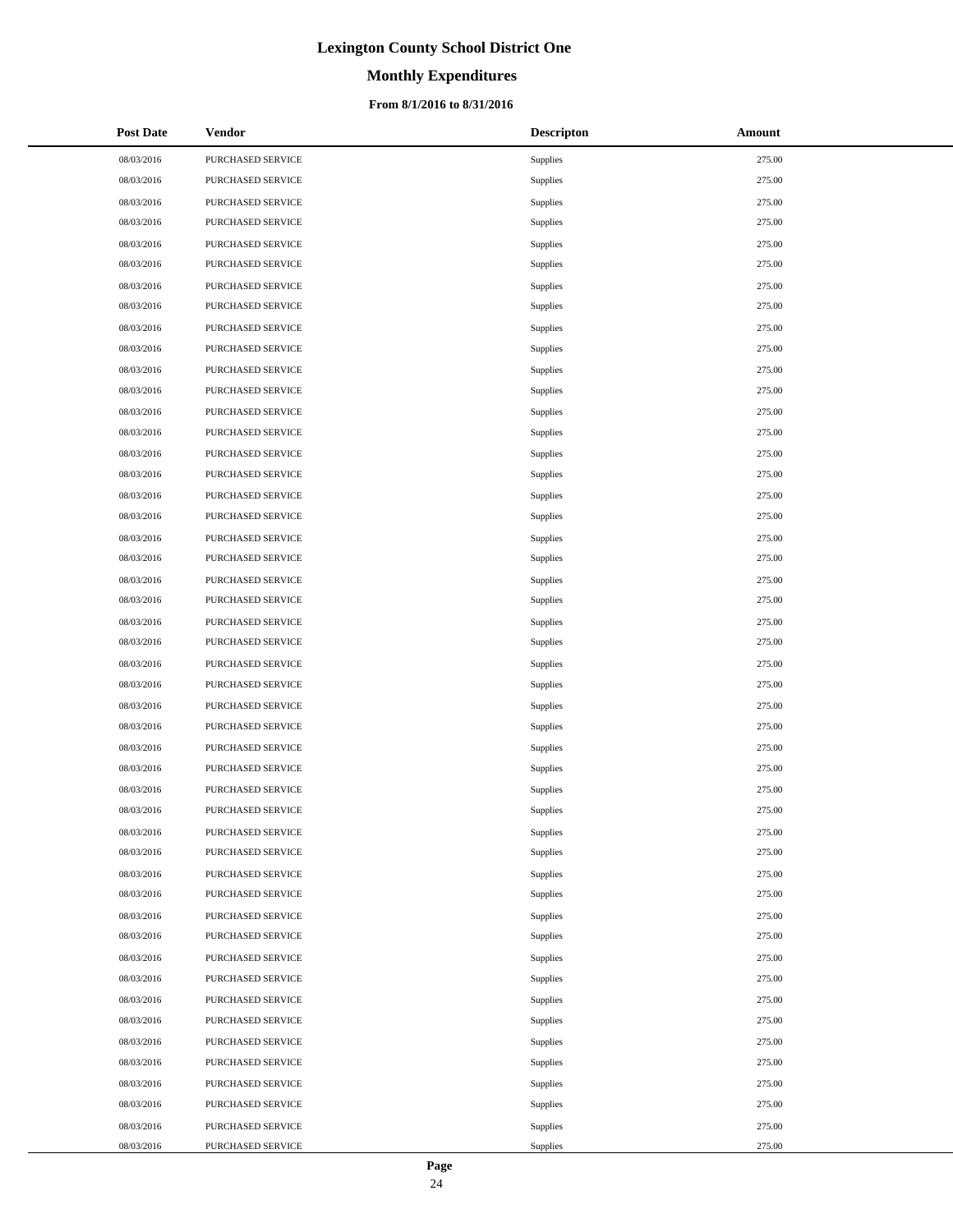# **Monthly Expenditures**

### **From 8/1/2016 to 8/31/2016**

| <b>Post Date</b> | Vendor            | <b>Descripton</b> | Amount |
|------------------|-------------------|-------------------|--------|
| 08/03/2016       | PURCHASED SERVICE | Supplies          | 275.00 |
| 08/03/2016       | PURCHASED SERVICE | Supplies          | 275.00 |
| 08/03/2016       | PURCHASED SERVICE | Supplies          | 275.00 |
| 08/03/2016       | PURCHASED SERVICE | Supplies          | 275.00 |
| 08/03/2016       | PURCHASED SERVICE | Supplies          | 275.00 |
| 08/03/2016       | PURCHASED SERVICE | Supplies          | 275.00 |
| 08/03/2016       | PURCHASED SERVICE | Supplies          | 275.00 |
| 08/03/2016       | PURCHASED SERVICE | Supplies          | 275.00 |
| 08/03/2016       | PURCHASED SERVICE | Supplies          | 275.00 |
| 08/03/2016       | PURCHASED SERVICE | Supplies          | 275.00 |
| 08/03/2016       | PURCHASED SERVICE | Supplies          | 275.00 |
| 08/03/2016       | PURCHASED SERVICE | Supplies          | 275.00 |
| 08/03/2016       | PURCHASED SERVICE | Supplies          | 275.00 |
| 08/03/2016       | PURCHASED SERVICE | Supplies          | 275.00 |
| 08/03/2016       | PURCHASED SERVICE | Supplies          | 275.00 |
| 08/03/2016       | PURCHASED SERVICE | Supplies          | 275.00 |
| 08/03/2016       | PURCHASED SERVICE | Supplies          | 275.00 |
| 08/03/2016       | PURCHASED SERVICE | Supplies          | 275.00 |
| 08/03/2016       | PURCHASED SERVICE | Supplies          | 275.00 |
| 08/03/2016       | PURCHASED SERVICE | Supplies          | 275.00 |
| 08/03/2016       | PURCHASED SERVICE | Supplies          | 275.00 |
| 08/03/2016       | PURCHASED SERVICE | Supplies          | 275.00 |
| 08/03/2016       | PURCHASED SERVICE | Supplies          | 275.00 |
| 08/03/2016       | PURCHASED SERVICE | Supplies          | 275.00 |
| 08/03/2016       | PURCHASED SERVICE | Supplies          | 275.00 |
| 08/03/2016       | PURCHASED SERVICE | Supplies          | 275.00 |
| 08/03/2016       | PURCHASED SERVICE | Supplies          | 275.00 |
| 08/03/2016       | PURCHASED SERVICE | Supplies          | 275.00 |
| 08/03/2016       | PURCHASED SERVICE | Supplies          | 275.00 |
| 08/03/2016       | PURCHASED SERVICE | Supplies          | 275.00 |
| 08/03/2016       | PURCHASED SERVICE | Supplies          | 275.00 |
| 08/03/2016       | PURCHASED SERVICE | Supplies          | 275.00 |
| 08/03/2016       | PURCHASED SERVICE | Supplies          | 275.00 |
| 08/03/2016       | PURCHASED SERVICE | Supplies          | 275.00 |
| 08/03/2016       | PURCHASED SERVICE | Supplies          | 275.00 |
| 08/03/2016       | PURCHASED SERVICE | Supplies          | 275.00 |
| 08/03/2016       | PURCHASED SERVICE | Supplies          | 275.00 |
| 08/03/2016       | PURCHASED SERVICE | Supplies          | 275.00 |
| 08/03/2016       | PURCHASED SERVICE | Supplies          | 275.00 |
| 08/03/2016       | PURCHASED SERVICE | Supplies          | 275.00 |
| 08/03/2016       | PURCHASED SERVICE | Supplies          | 275.00 |
| 08/03/2016       | PURCHASED SERVICE | Supplies          | 275.00 |
| 08/03/2016       | PURCHASED SERVICE | Supplies          | 275.00 |
| 08/03/2016       | PURCHASED SERVICE | Supplies          | 275.00 |
| 08/03/2016       | PURCHASED SERVICE | Supplies          | 275.00 |
| 08/03/2016       | PURCHASED SERVICE | Supplies          | 275.00 |
| 08/03/2016       | PURCHASED SERVICE | Supplies          | 275.00 |
| 08/03/2016       | PURCHASED SERVICE | Supplies          | 275.00 |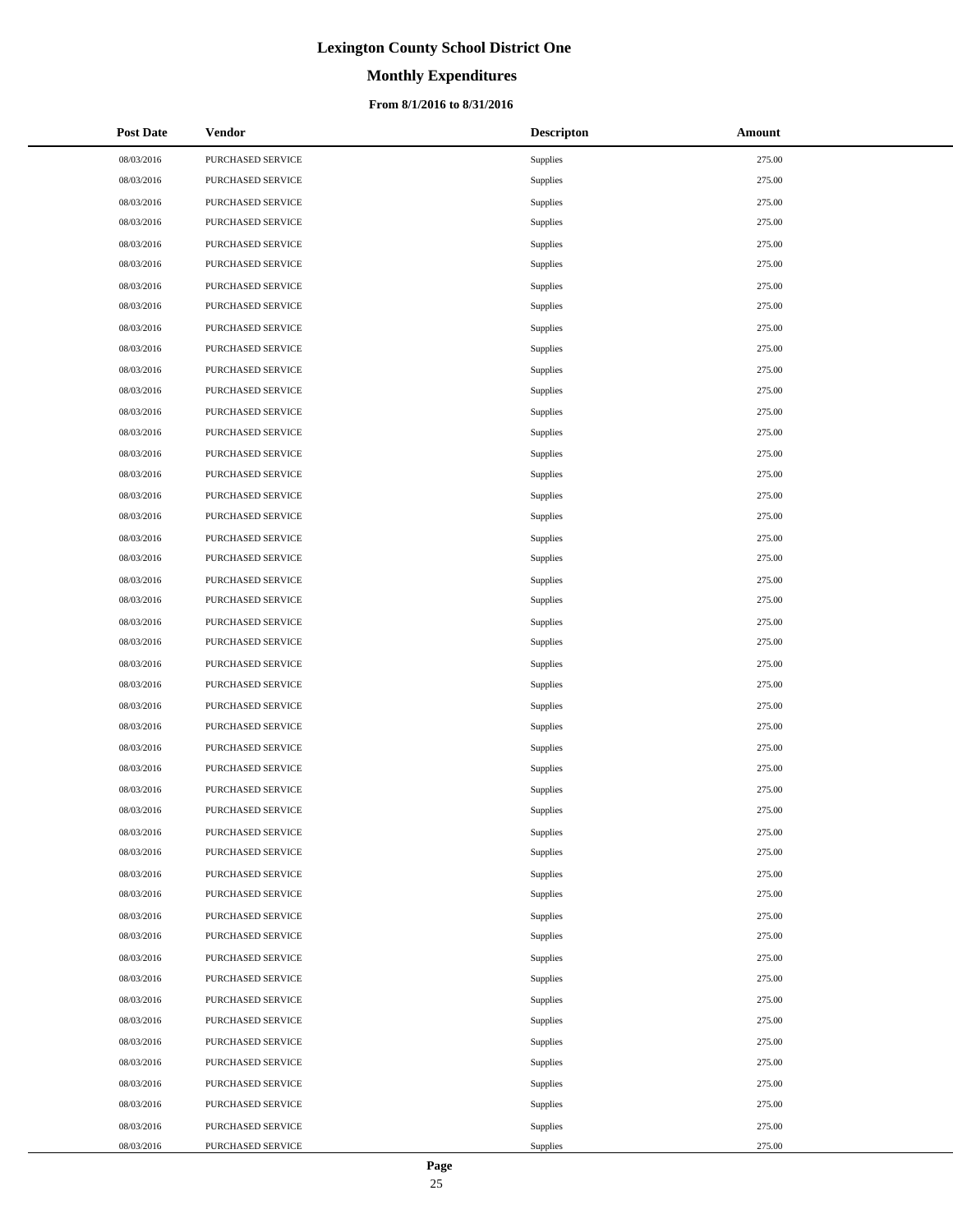# **Monthly Expenditures**

### **From 8/1/2016 to 8/31/2016**

| <b>Post Date</b> | Vendor            | <b>Descripton</b> | Amount |
|------------------|-------------------|-------------------|--------|
| 08/03/2016       | PURCHASED SERVICE | Supplies          | 275.00 |
| 08/03/2016       | PURCHASED SERVICE | Supplies          | 275.00 |
| 08/03/2016       | PURCHASED SERVICE | Supplies          | 275.00 |
| 08/03/2016       | PURCHASED SERVICE | Supplies          | 275.00 |
| 08/03/2016       | PURCHASED SERVICE | Supplies          | 275.00 |
| 08/03/2016       | PURCHASED SERVICE | Supplies          | 275.00 |
| 08/03/2016       | PURCHASED SERVICE | Supplies          | 275.00 |
| 08/03/2016       | PURCHASED SERVICE | Supplies          | 275.00 |
| 08/03/2016       | PURCHASED SERVICE | Supplies          | 275.00 |
| 08/03/2016       | PURCHASED SERVICE | Supplies          | 275.00 |
| 08/03/2016       | PURCHASED SERVICE | Supplies          | 275.00 |
| 08/03/2016       | PURCHASED SERVICE | Supplies          | 275.00 |
| 08/03/2016       | PURCHASED SERVICE | Supplies          | 275.00 |
| 08/03/2016       | PURCHASED SERVICE | Supplies          | 275.00 |
| 08/03/2016       | PURCHASED SERVICE | Supplies          | 275.00 |
| 08/03/2016       | PURCHASED SERVICE | Supplies          | 275.00 |
| 08/03/2016       | PURCHASED SERVICE | Supplies          | 275.00 |
| 08/03/2016       | PURCHASED SERVICE | Supplies          | 275.00 |
| 08/03/2016       | PURCHASED SERVICE | Supplies          | 275.00 |
| 08/03/2016       | PURCHASED SERVICE | Supplies          | 275.00 |
| 08/03/2016       | PURCHASED SERVICE | Supplies          | 275.00 |
| 08/03/2016       | PURCHASED SERVICE | Supplies          | 275.00 |
| 08/03/2016       | PURCHASED SERVICE | Supplies          | 275.00 |
| 08/03/2016       | PURCHASED SERVICE | Supplies          | 275.00 |
| 08/03/2016       | PURCHASED SERVICE | Supplies          | 275.00 |
| 08/03/2016       | PURCHASED SERVICE | Supplies          | 275.00 |
| 08/03/2016       | PURCHASED SERVICE | Supplies          | 275.00 |
| 08/03/2016       | PURCHASED SERVICE | Supplies          | 275.00 |
| 08/03/2016       | PURCHASED SERVICE | Supplies          | 275.00 |
| 08/03/2016       | PURCHASED SERVICE | Supplies          | 275.00 |
| 08/03/2016       | PURCHASED SERVICE | Supplies          | 275.00 |
| 08/03/2016       | PURCHASED SERVICE | Supplies          | 275.00 |
| 08/03/2016       | PURCHASED SERVICE | Supplies          | 275.00 |
| 08/03/2016       | PURCHASED SERVICE | Supplies          | 275.00 |
| 08/03/2016       | PURCHASED SERVICE | Supplies          | 275.00 |
| 08/03/2016       | PURCHASED SERVICE | Supplies          | 275.00 |
| 08/03/2016       | PURCHASED SERVICE | Supplies          | 275.00 |
| 08/03/2016       | PURCHASED SERVICE | Supplies          | 275.00 |
| 08/03/2016       | PURCHASED SERVICE | Supplies          | 275.00 |
| 08/03/2016       | PURCHASED SERVICE | Supplies          | 275.00 |
| 08/03/2016       | PURCHASED SERVICE | Supplies          | 275.00 |
| 08/03/2016       | PURCHASED SERVICE | Supplies          | 275.00 |
| 08/03/2016       | PURCHASED SERVICE | Supplies          | 275.00 |
| 08/03/2016       | PURCHASED SERVICE | Supplies          | 275.00 |
| 08/03/2016       | PURCHASED SERVICE | Supplies          | 275.00 |
| 08/03/2016       | PURCHASED SERVICE | Supplies          | 275.00 |
| 08/03/2016       | PURCHASED SERVICE | Supplies          | 275.00 |
| 08/03/2016       | PURCHASED SERVICE | Supplies          | 275.00 |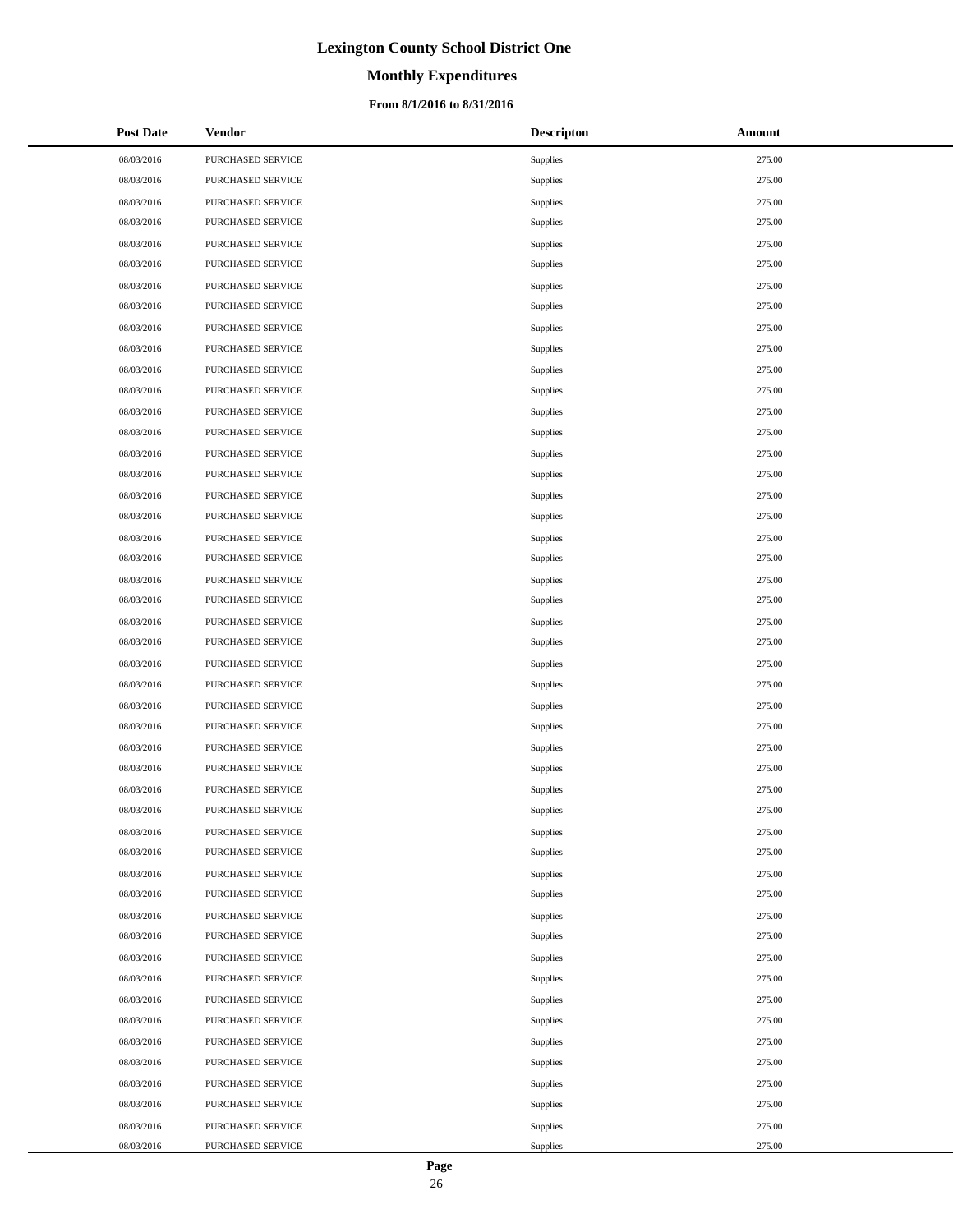# **Monthly Expenditures**

### **From 8/1/2016 to 8/31/2016**

| <b>Post Date</b> | Vendor            | <b>Descripton</b> | Amount |
|------------------|-------------------|-------------------|--------|
| 08/03/2016       | PURCHASED SERVICE | Supplies          | 275.00 |
| 08/03/2016       | PURCHASED SERVICE | Supplies          | 275.00 |
| 08/03/2016       | PURCHASED SERVICE | Supplies          | 275.00 |
| 08/03/2016       | PURCHASED SERVICE | Supplies          | 275.00 |
| 08/03/2016       | PURCHASED SERVICE | Supplies          | 275.00 |
| 08/03/2016       | PURCHASED SERVICE | Supplies          | 275.00 |
| 08/03/2016       | PURCHASED SERVICE | Supplies          | 275.00 |
| 08/03/2016       | PURCHASED SERVICE | Supplies          | 275.00 |
| 08/03/2016       | PURCHASED SERVICE | Supplies          | 275.00 |
| 08/03/2016       | PURCHASED SERVICE | Supplies          | 275.00 |
| 08/03/2016       | PURCHASED SERVICE | Supplies          | 275.00 |
| 08/03/2016       | PURCHASED SERVICE | Supplies          | 275.00 |
| 08/03/2016       | PURCHASED SERVICE | Supplies          | 275.00 |
| 08/03/2016       | PURCHASED SERVICE | Supplies          | 275.00 |
| 08/03/2016       | PURCHASED SERVICE | Supplies          | 275.00 |
| 08/03/2016       | PURCHASED SERVICE | Supplies          | 275.00 |
| 08/03/2016       | PURCHASED SERVICE | Supplies          | 275.00 |
| 08/03/2016       | PURCHASED SERVICE | Supplies          | 275.00 |
| 08/03/2016       | PURCHASED SERVICE | Supplies          | 275.00 |
| 08/03/2016       | PURCHASED SERVICE | Supplies          | 275.00 |
| 08/03/2016       | PURCHASED SERVICE | Supplies          | 275.00 |
| 08/03/2016       | PURCHASED SERVICE | Supplies          | 275.00 |
| 08/03/2016       | PURCHASED SERVICE | Supplies          | 275.00 |
| 08/03/2016       | PURCHASED SERVICE | Supplies          | 275.00 |
| 08/03/2016       | PURCHASED SERVICE | Supplies          | 275.00 |
| 08/03/2016       | PURCHASED SERVICE | Supplies          | 275.00 |
| 08/03/2016       | PURCHASED SERVICE | Supplies          | 275.00 |
| 08/03/2016       | PURCHASED SERVICE | Supplies          | 275.00 |
| 08/03/2016       | PURCHASED SERVICE | Supplies          | 275.00 |
| 08/03/2016       | PURCHASED SERVICE | Supplies          | 275.00 |
| 08/03/2016       | PURCHASED SERVICE | Supplies          | 275.00 |
| 08/03/2016       | PURCHASED SERVICE | Supplies          | 275.00 |
| 08/03/2016       | PURCHASED SERVICE | Supplies          | 275.00 |
| 08/03/2016       | PURCHASED SERVICE | Supplies          | 275.00 |
| 08/03/2016       | PURCHASED SERVICE | Supplies          | 275.00 |
| 08/03/2016       | PURCHASED SERVICE | Supplies          | 275.00 |
| 08/03/2016       | PURCHASED SERVICE | Supplies          | 275.00 |
| 08/03/2016       | PURCHASED SERVICE | Supplies          | 275.00 |
| 08/03/2016       | PURCHASED SERVICE | Supplies          | 275.00 |
| 08/03/2016       | PURCHASED SERVICE | Supplies          | 275.00 |
| 08/03/2016       | PURCHASED SERVICE | Supplies          | 275.00 |
| 08/03/2016       | PURCHASED SERVICE | Supplies          | 275.00 |
| 08/03/2016       | PURCHASED SERVICE | Supplies          | 275.00 |
| 08/03/2016       | PURCHASED SERVICE | Supplies          | 275.00 |
| 08/03/2016       | PURCHASED SERVICE | Supplies          | 275.00 |
| 08/03/2016       | PURCHASED SERVICE | Supplies          | 275.00 |
| 08/03/2016       | PURCHASED SERVICE | Supplies          | 275.00 |
| 08/03/2016       | PURCHASED SERVICE | Supplies          | 275.00 |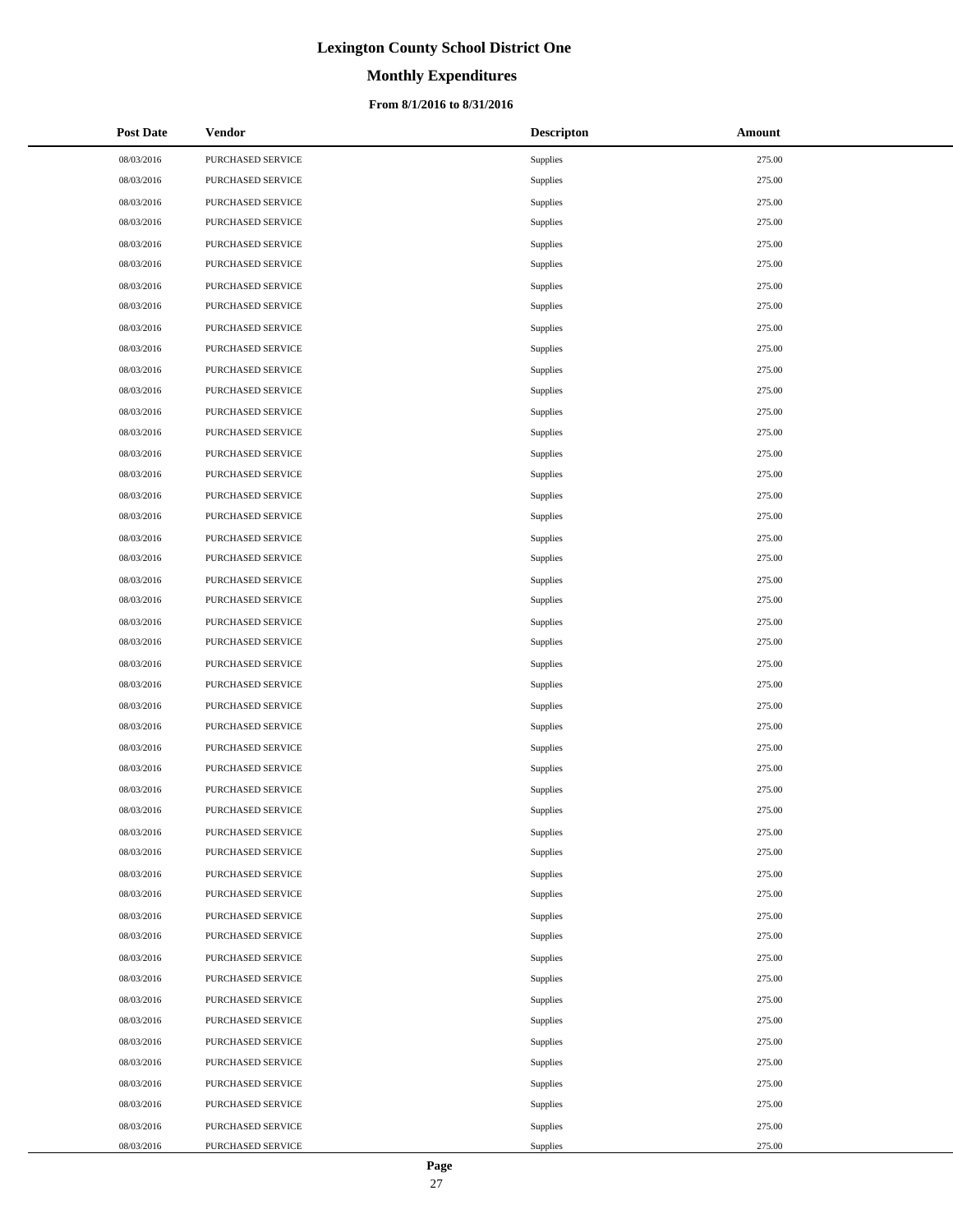# **Monthly Expenditures**

### **From 8/1/2016 to 8/31/2016**

| <b>Post Date</b> | Vendor            | <b>Descripton</b> | Amount |
|------------------|-------------------|-------------------|--------|
| 08/03/2016       | PURCHASED SERVICE | Supplies          | 275.00 |
| 08/03/2016       | PURCHASED SERVICE | Supplies          | 275.00 |
| 08/03/2016       | PURCHASED SERVICE | Supplies          | 275.00 |
| 08/03/2016       | PURCHASED SERVICE | Supplies          | 275.00 |
| 08/03/2016       | PURCHASED SERVICE | Supplies          | 275.00 |
| 08/03/2016       | PURCHASED SERVICE | Supplies          | 275.00 |
| 08/03/2016       | PURCHASED SERVICE | Supplies          | 275.00 |
| 08/03/2016       | PURCHASED SERVICE | Supplies          | 275.00 |
| 08/03/2016       | PURCHASED SERVICE | Supplies          | 275.00 |
| 08/03/2016       | PURCHASED SERVICE | Supplies          | 275.00 |
| 08/03/2016       | PURCHASED SERVICE | Supplies          | 275.00 |
| 08/03/2016       | PURCHASED SERVICE | Supplies          | 275.00 |
| 08/03/2016       | PURCHASED SERVICE | Supplies          | 275.00 |
| 08/03/2016       | PURCHASED SERVICE | Supplies          | 275.00 |
| 08/03/2016       | PURCHASED SERVICE | Supplies          | 275.00 |
| 08/03/2016       | PURCHASED SERVICE | Supplies          | 275.00 |
| 08/03/2016       | PURCHASED SERVICE | Supplies          | 275.00 |
| 08/03/2016       | PURCHASED SERVICE | Supplies          | 275.00 |
| 08/03/2016       | PURCHASED SERVICE | Supplies          | 275.00 |
| 08/03/2016       | PURCHASED SERVICE | Supplies          | 275.00 |
| 08/03/2016       | PURCHASED SERVICE | Supplies          | 275.00 |
| 08/03/2016       | PURCHASED SERVICE | Supplies          | 275.00 |
| 08/03/2016       | PURCHASED SERVICE | Supplies          | 275.00 |
| 08/03/2016       | PURCHASED SERVICE | Supplies          | 275.00 |
| 08/03/2016       | PURCHASED SERVICE | Supplies          | 275.00 |
| 08/03/2016       | PURCHASED SERVICE | Supplies          | 275.00 |
| 08/03/2016       | PURCHASED SERVICE | Supplies          | 275.00 |
| 08/03/2016       | PURCHASED SERVICE | Supplies          | 275.00 |
| 08/03/2016       | PURCHASED SERVICE | Supplies          | 275.00 |
| 08/03/2016       | PURCHASED SERVICE | Supplies          | 275.00 |
| 08/03/2016       | PURCHASED SERVICE | Supplies          | 275.00 |
| 08/03/2016       | PURCHASED SERVICE | Supplies          | 275.00 |
| 08/03/2016       | PURCHASED SERVICE | Supplies          | 275.00 |
| 08/03/2016       | PURCHASED SERVICE | Supplies          | 275.00 |
| 08/03/2016       | PURCHASED SERVICE | Supplies          | 275.00 |
| 08/03/2016       | PURCHASED SERVICE | Supplies          | 275.00 |
| 08/03/2016       | PURCHASED SERVICE | Supplies          | 275.00 |
| 08/03/2016       | PURCHASED SERVICE | Supplies          | 275.00 |
| 08/03/2016       | PURCHASED SERVICE | Supplies          | 275.00 |
| 08/03/2016       | PURCHASED SERVICE | Supplies          | 275.00 |
| 08/03/2016       | PURCHASED SERVICE | Supplies          | 275.00 |
| 08/03/2016       | PURCHASED SERVICE | Supplies          | 275.00 |
| 08/03/2016       | PURCHASED SERVICE | Supplies          | 275.00 |
| 08/03/2016       | PURCHASED SERVICE | Supplies          | 275.00 |
| 08/03/2016       | PURCHASED SERVICE | Supplies          | 275.00 |
| 08/03/2016       | PURCHASED SERVICE | Supplies          | 275.00 |
| 08/03/2016       | PURCHASED SERVICE | Supplies          | 275.00 |
| 08/03/2016       | PURCHASED SERVICE | Supplies          | 275.00 |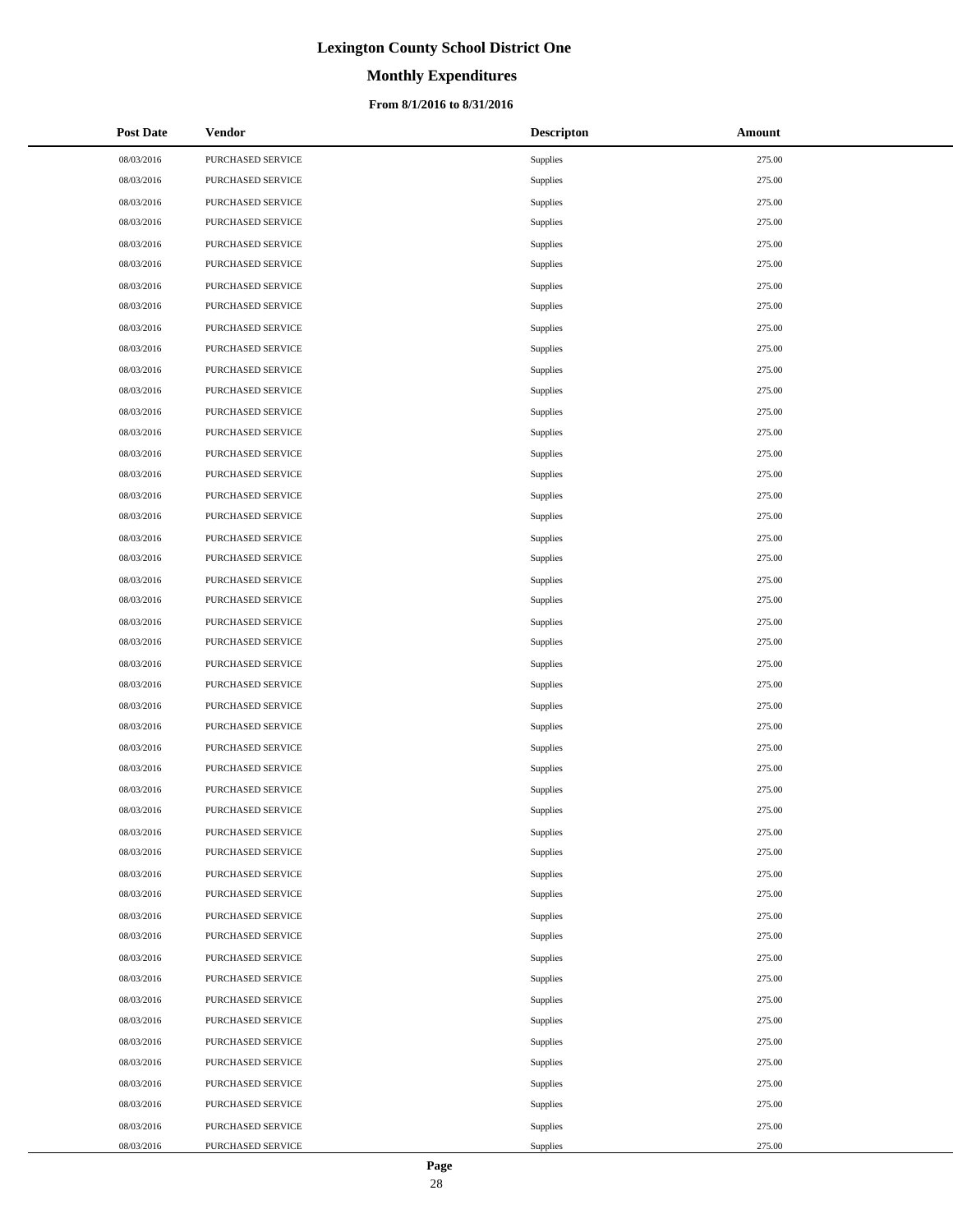# **Monthly Expenditures**

### **From 8/1/2016 to 8/31/2016**

| <b>Post Date</b> | Vendor            | <b>Descripton</b> | Amount |
|------------------|-------------------|-------------------|--------|
| 08/03/2016       | PURCHASED SERVICE | Supplies          | 275.00 |
| 08/03/2016       | PURCHASED SERVICE | Supplies          | 275.00 |
| 08/03/2016       | PURCHASED SERVICE | Supplies          | 275.00 |
| 08/03/2016       | PURCHASED SERVICE | Supplies          | 275.00 |
| 08/03/2016       | PURCHASED SERVICE | Supplies          | 275.00 |
| 08/03/2016       | PURCHASED SERVICE | Supplies          | 275.00 |
| 08/03/2016       | PURCHASED SERVICE | Supplies          | 275.00 |
| 08/03/2016       | PURCHASED SERVICE | Supplies          | 275.00 |
| 08/03/2016       | PURCHASED SERVICE | Supplies          | 275.00 |
| 08/03/2016       | PURCHASED SERVICE | Supplies          | 275.00 |
| 08/03/2016       | PURCHASED SERVICE | Supplies          | 275.00 |
| 08/03/2016       | PURCHASED SERVICE | Supplies          | 275.00 |
| 08/03/2016       | PURCHASED SERVICE | Supplies          | 275.00 |
| 08/03/2016       | PURCHASED SERVICE | Supplies          | 275.00 |
| 08/03/2016       | PURCHASED SERVICE | Supplies          | 275.00 |
| 08/03/2016       | PURCHASED SERVICE | Supplies          | 275.00 |
| 08/03/2016       | PURCHASED SERVICE | Supplies          | 275.00 |
| 08/03/2016       | PURCHASED SERVICE | Supplies          | 275.00 |
| 08/03/2016       | PURCHASED SERVICE | Supplies          | 275.00 |
| 08/03/2016       | PURCHASED SERVICE | Supplies          | 275.00 |
| 08/03/2016       | PURCHASED SERVICE | Supplies          | 275.00 |
| 08/03/2016       | PURCHASED SERVICE | Supplies          | 275.00 |
| 08/03/2016       | PURCHASED SERVICE | Supplies          | 275.00 |
| 08/03/2016       | PURCHASED SERVICE | Supplies          | 275.00 |
| 08/03/2016       | PURCHASED SERVICE | Supplies          | 275.00 |
| 08/03/2016       | PURCHASED SERVICE | Supplies          | 275.00 |
| 08/03/2016       | PURCHASED SERVICE | Supplies          | 275.00 |
| 08/03/2016       | PURCHASED SERVICE | Supplies          | 275.00 |
| 08/03/2016       | PURCHASED SERVICE | Supplies          | 275.00 |
| 08/03/2016       | PURCHASED SERVICE | Supplies          | 275.00 |
| 08/03/2016       | PURCHASED SERVICE | Supplies          | 275.00 |
| 08/03/2016       | PURCHASED SERVICE | Supplies          | 275.00 |
| 08/03/2016       | PURCHASED SERVICE | Supplies          | 275.00 |
| 08/03/2016       | PURCHASED SERVICE | Supplies          | 275.00 |
| 08/03/2016       | PURCHASED SERVICE | Supplies          | 275.00 |
| 08/03/2016       | PURCHASED SERVICE | Supplies          | 275.00 |
| 08/03/2016       | PURCHASED SERVICE | Supplies          | 275.00 |
| 08/03/2016       | PURCHASED SERVICE | Supplies          | 275.00 |
| 08/03/2016       | PURCHASED SERVICE | Supplies          | 275.00 |
| 08/03/2016       | PURCHASED SERVICE | Supplies          | 275.00 |
| 08/03/2016       | PURCHASED SERVICE | Supplies          | 275.00 |
| 08/03/2016       | PURCHASED SERVICE | Supplies          | 275.00 |
| 08/03/2016       | PURCHASED SERVICE | Supplies          | 275.00 |
| 08/03/2016       | PURCHASED SERVICE | Supplies          | 275.00 |
| 08/03/2016       | PURCHASED SERVICE | Supplies          | 275.00 |
| 08/03/2016       | PURCHASED SERVICE | Supplies          | 275.00 |
| 08/03/2016       | PURCHASED SERVICE | Supplies          | 275.00 |
| 08/03/2016       | PURCHASED SERVICE | Supplies          | 275.00 |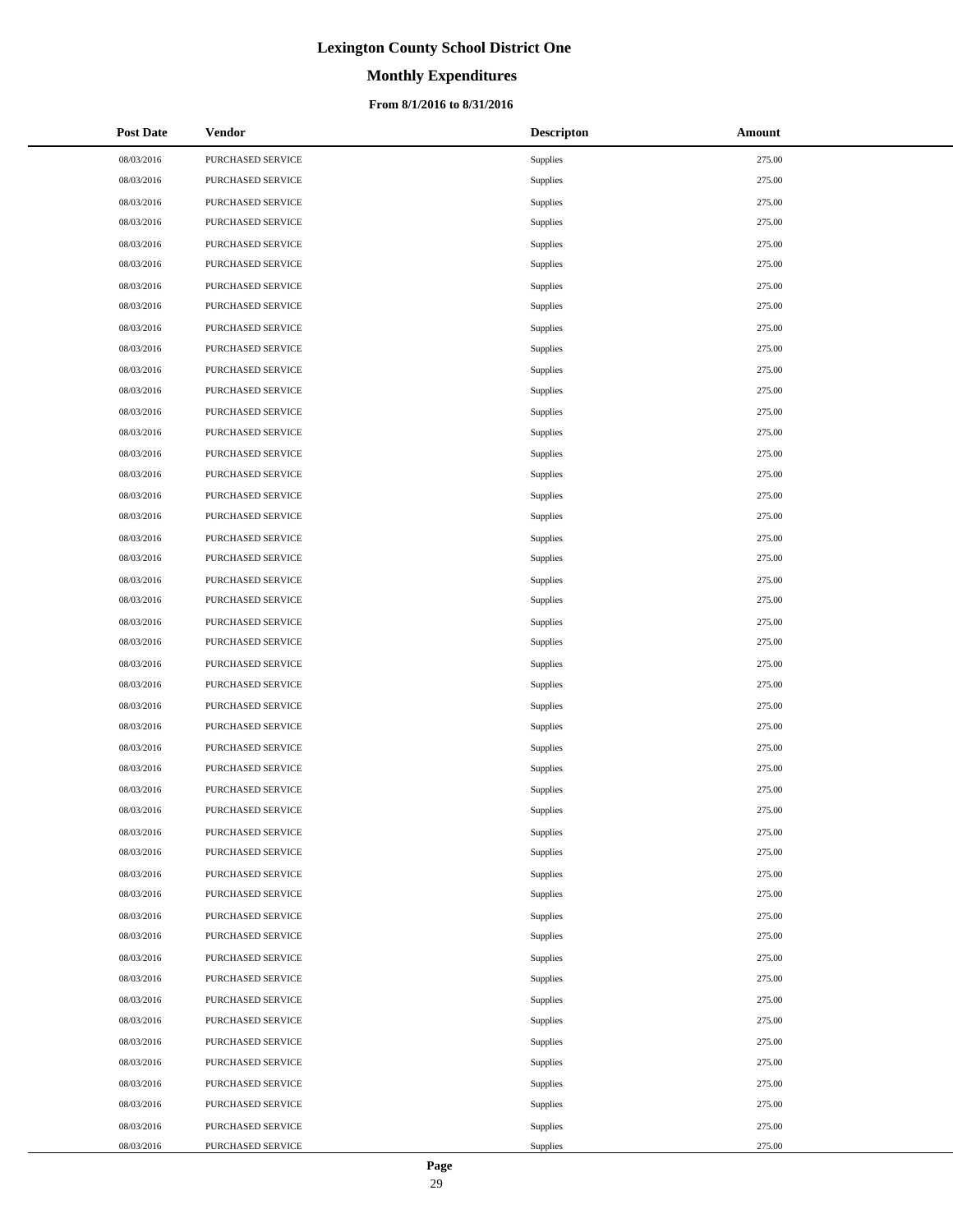# **Monthly Expenditures**

### **From 8/1/2016 to 8/31/2016**

| <b>Post Date</b> | Vendor            | <b>Descripton</b> | Amount |
|------------------|-------------------|-------------------|--------|
| 08/03/2016       | PURCHASED SERVICE | Supplies          | 275.00 |
| 08/03/2016       | PURCHASED SERVICE | Supplies          | 275.00 |
| 08/03/2016       | PURCHASED SERVICE | Supplies          | 275.00 |
| 08/03/2016       | PURCHASED SERVICE | Supplies          | 275.00 |
| 08/03/2016       | PURCHASED SERVICE | Supplies          | 275.00 |
| 08/03/2016       | PURCHASED SERVICE | Supplies          | 275.00 |
| 08/03/2016       | PURCHASED SERVICE | Supplies          | 275.00 |
| 08/03/2016       | PURCHASED SERVICE | Supplies          | 275.00 |
| 08/03/2016       | PURCHASED SERVICE | Supplies          | 275.00 |
| 08/03/2016       | PURCHASED SERVICE | Supplies          | 275.00 |
| 08/03/2016       | PURCHASED SERVICE | Supplies          | 275.00 |
| 08/03/2016       | PURCHASED SERVICE | Supplies          | 275.00 |
| 08/03/2016       | PURCHASED SERVICE | Supplies          | 275.00 |
| 08/03/2016       | PURCHASED SERVICE | Supplies          | 275.00 |
| 08/03/2016       | PURCHASED SERVICE | Supplies          | 275.00 |
| 08/03/2016       | PURCHASED SERVICE | Supplies          | 275.00 |
| 08/03/2016       | PURCHASED SERVICE | Supplies          | 275.00 |
| 08/03/2016       | PURCHASED SERVICE | Supplies          | 275.00 |
| 08/03/2016       | PURCHASED SERVICE | Supplies          | 275.00 |
| 08/03/2016       | PURCHASED SERVICE | Supplies          | 275.00 |
| 08/03/2016       | PURCHASED SERVICE | Supplies          | 275.00 |
| 08/03/2016       | PURCHASED SERVICE | Supplies          | 275.00 |
| 08/03/2016       | PURCHASED SERVICE | Supplies          | 275.00 |
| 08/03/2016       | PURCHASED SERVICE | Supplies          | 275.00 |
| 08/03/2016       | PURCHASED SERVICE | Supplies          | 275.00 |
| 08/03/2016       | PURCHASED SERVICE | Supplies          | 275.00 |
| 08/03/2016       | PURCHASED SERVICE | Supplies          | 275.00 |
| 08/03/2016       | PURCHASED SERVICE | Supplies          | 275.00 |
| 08/03/2016       | PURCHASED SERVICE | Supplies          | 275.00 |
| 08/03/2016       | PURCHASED SERVICE | Supplies          | 275.00 |
| 08/03/2016       | PURCHASED SERVICE | Supplies          | 275.00 |
| 08/03/2016       | PURCHASED SERVICE | Supplies          | 275.00 |
| 08/03/2016       | PURCHASED SERVICE | Supplies          | 275.00 |
| 08/03/2016       | PURCHASED SERVICE | Supplies          | 275.00 |
| 08/03/2016       | PURCHASED SERVICE | Supplies          | 275.00 |
| 08/03/2016       | PURCHASED SERVICE | Supplies          | 275.00 |
| 08/03/2016       | PURCHASED SERVICE | Supplies          | 275.00 |
| 08/03/2016       | PURCHASED SERVICE | Supplies          | 275.00 |
| 08/03/2016       | PURCHASED SERVICE | Supplies          | 275.00 |
| 08/03/2016       | PURCHASED SERVICE | Supplies          | 275.00 |
| 08/03/2016       | PURCHASED SERVICE | Supplies          | 275.00 |
| 08/03/2016       | PURCHASED SERVICE | Supplies          | 275.00 |
| 08/03/2016       | PURCHASED SERVICE | Supplies          | 275.00 |
| 08/03/2016       | PURCHASED SERVICE | Supplies          | 275.00 |
| 08/03/2016       | PURCHASED SERVICE | Supplies          | 275.00 |
| 08/03/2016       | PURCHASED SERVICE | Supplies          | 275.00 |
| 08/03/2016       | PURCHASED SERVICE | Supplies          | 275.00 |
| 08/03/2016       | PURCHASED SERVICE | Supplies          | 275.00 |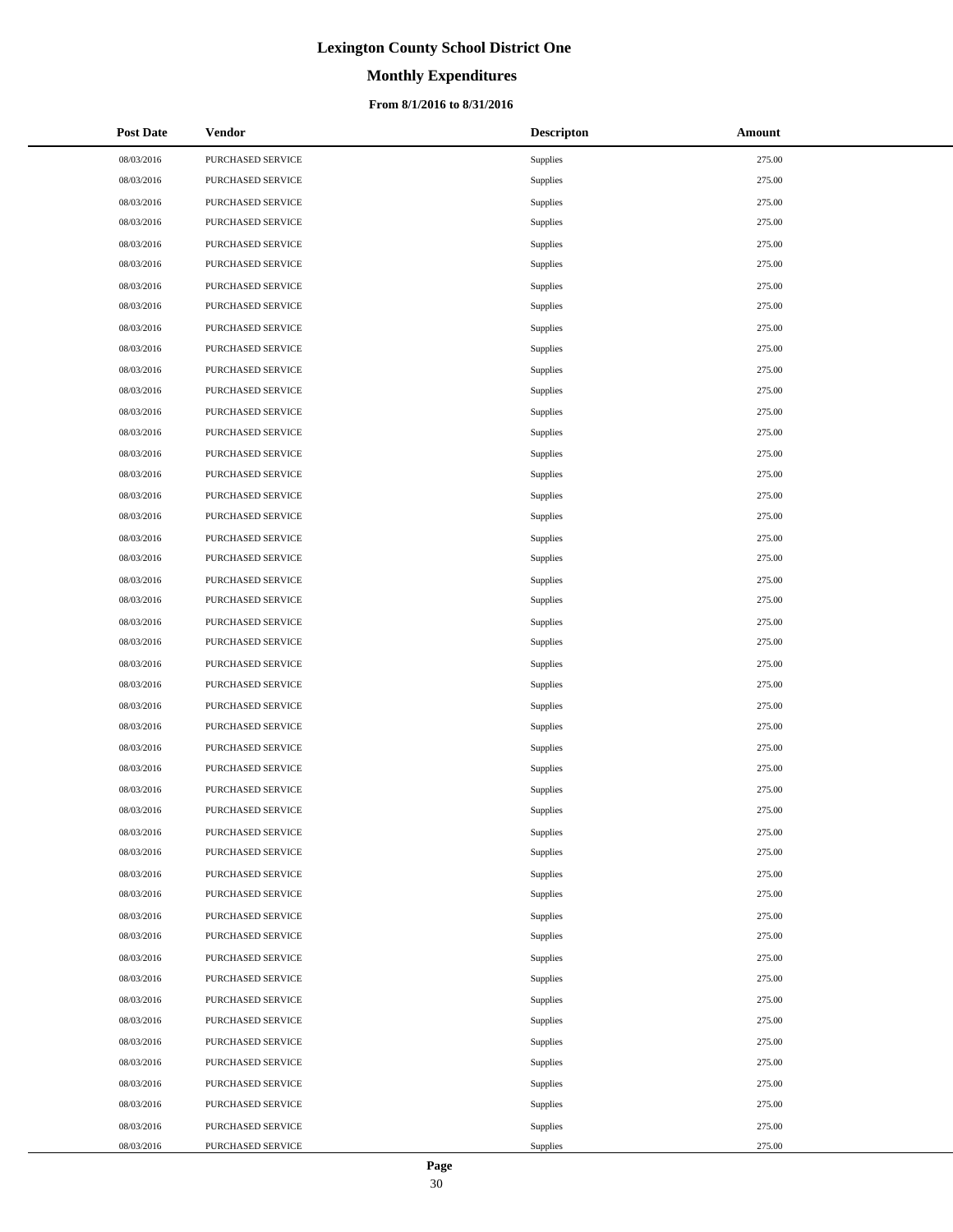# **Monthly Expenditures**

### **From 8/1/2016 to 8/31/2016**

| <b>Post Date</b> | Vendor            | <b>Descripton</b> | Amount |
|------------------|-------------------|-------------------|--------|
| 08/03/2016       | PURCHASED SERVICE | Supplies          | 275.00 |
| 08/03/2016       | PURCHASED SERVICE | Supplies          | 275.00 |
| 08/03/2016       | PURCHASED SERVICE | Supplies          | 275.00 |
| 08/03/2016       | PURCHASED SERVICE | Supplies          | 275.00 |
| 08/03/2016       | PURCHASED SERVICE | Supplies          | 275.00 |
| 08/03/2016       | PURCHASED SERVICE | Supplies          | 275.00 |
| 08/03/2016       | PURCHASED SERVICE | Supplies          | 275.00 |
| 08/03/2016       | PURCHASED SERVICE | Supplies          | 275.00 |
| 08/03/2016       | PURCHASED SERVICE | Supplies          | 275.00 |
| 08/03/2016       | PURCHASED SERVICE | Supplies          | 275.00 |
| 08/03/2016       | PURCHASED SERVICE | Supplies          | 275.00 |
| 08/03/2016       | PURCHASED SERVICE | Supplies          | 275.00 |
| 08/03/2016       | PURCHASED SERVICE | Supplies          | 275.00 |
| 08/03/2016       | PURCHASED SERVICE | Supplies          | 275.00 |
| 08/03/2016       | PURCHASED SERVICE | Supplies          | 275.00 |
| 08/03/2016       | PURCHASED SERVICE | Supplies          | 275.00 |
| 08/03/2016       | PURCHASED SERVICE | Supplies          | 275.00 |
| 08/03/2016       | PURCHASED SERVICE | Supplies          | 275.00 |
| 08/03/2016       | PURCHASED SERVICE | Supplies          | 275.00 |
| 08/03/2016       | PURCHASED SERVICE | Supplies          | 275.00 |
| 08/03/2016       | PURCHASED SERVICE | Supplies          | 275.00 |
| 08/03/2016       | PURCHASED SERVICE | Supplies          | 275.00 |
| 08/03/2016       | PURCHASED SERVICE | Supplies          | 275.00 |
| 08/03/2016       | PURCHASED SERVICE | Supplies          | 275.00 |
| 08/03/2016       | PURCHASED SERVICE | Supplies          | 275.00 |
| 08/03/2016       | PURCHASED SERVICE | Supplies          | 275.00 |
| 08/03/2016       | PURCHASED SERVICE | Supplies          | 275.00 |
| 08/03/2016       | PURCHASED SERVICE | Supplies          | 275.00 |
| 08/03/2016       | PURCHASED SERVICE | Supplies          | 275.00 |
| 08/03/2016       | PURCHASED SERVICE | Supplies          | 275.00 |
| 08/03/2016       | PURCHASED SERVICE | Supplies          | 275.00 |
| 08/03/2016       | PURCHASED SERVICE | Supplies          | 275.00 |
| 08/03/2016       | PURCHASED SERVICE | Supplies          | 275.00 |
| 08/03/2016       | PURCHASED SERVICE | Supplies          | 275.00 |
| 08/03/2016       | PURCHASED SERVICE | Supplies          | 275.00 |
| 08/03/2016       | PURCHASED SERVICE | Supplies          | 275.00 |
| 08/03/2016       | PURCHASED SERVICE | Supplies          | 275.00 |
| 08/03/2016       | PURCHASED SERVICE | Supplies          | 275.00 |
| 08/03/2016       | PURCHASED SERVICE | Supplies          | 275.00 |
| 08/03/2016       | PURCHASED SERVICE | Supplies          | 275.00 |
| 08/03/2016       | PURCHASED SERVICE | Supplies          | 275.00 |
| 08/03/2016       | PURCHASED SERVICE | Supplies          | 275.00 |
| 08/03/2016       | PURCHASED SERVICE | Supplies          | 275.00 |
| 08/03/2016       | PURCHASED SERVICE | Supplies          | 275.00 |
| 08/03/2016       | PURCHASED SERVICE | Supplies          | 275.00 |
| 08/03/2016       | PURCHASED SERVICE | Supplies          | 275.00 |
| 08/03/2016       | PURCHASED SERVICE | Supplies          | 275.00 |
| 08/03/2016       | PURCHASED SERVICE | Supplies          | 275.00 |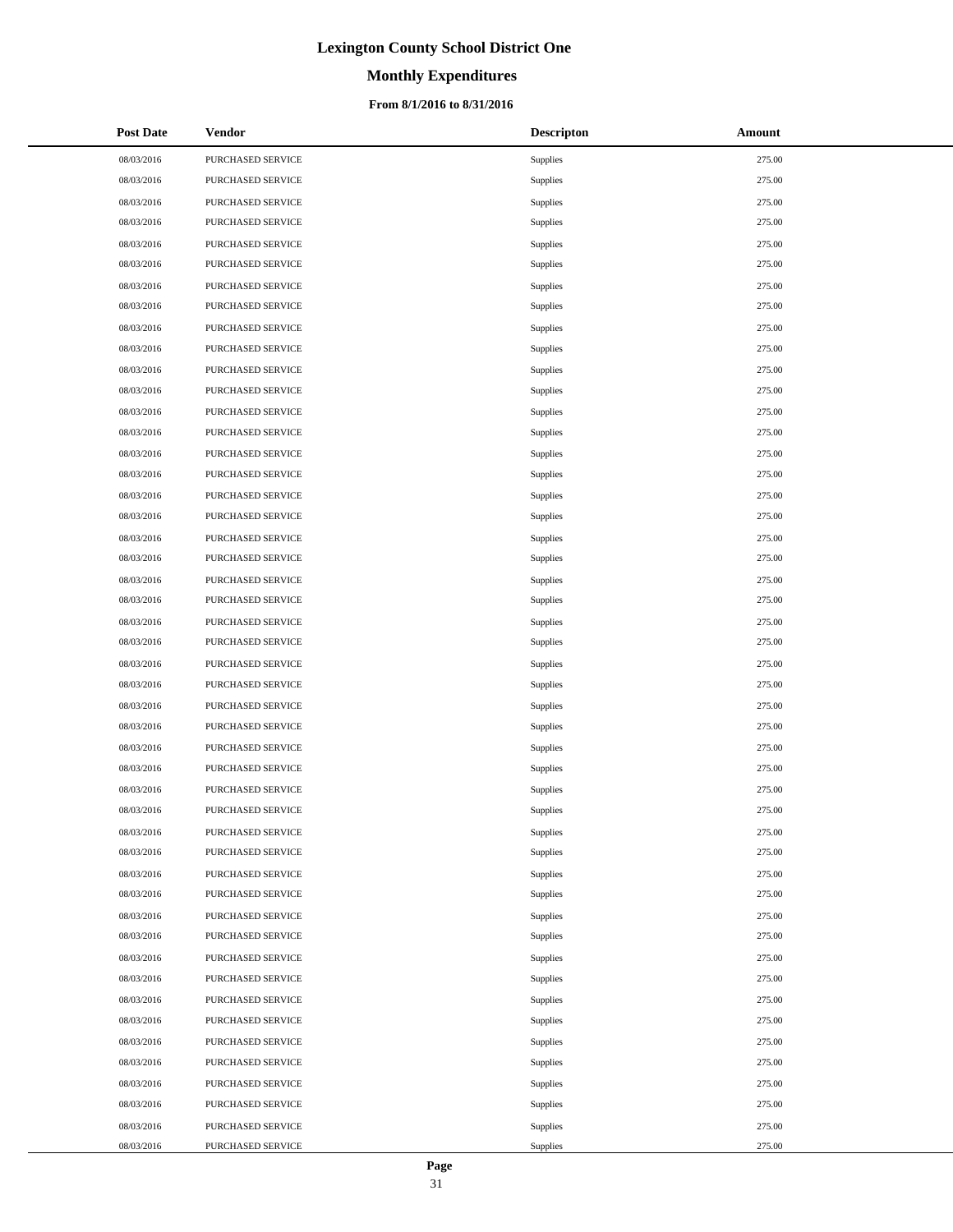# **Monthly Expenditures**

### **From 8/1/2016 to 8/31/2016**

| <b>Post Date</b> | Vendor            | <b>Descripton</b> | Amount |
|------------------|-------------------|-------------------|--------|
| 08/03/2016       | PURCHASED SERVICE | Supplies          | 275.00 |
| 08/03/2016       | PURCHASED SERVICE | Supplies          | 275.00 |
| 08/03/2016       | PURCHASED SERVICE | Supplies          | 275.00 |
| 08/03/2016       | PURCHASED SERVICE | Supplies          | 275.00 |
| 08/03/2016       | PURCHASED SERVICE | Supplies          | 275.00 |
| 08/03/2016       | PURCHASED SERVICE | Supplies          | 275.00 |
| 08/03/2016       | PURCHASED SERVICE | Supplies          | 275.00 |
| 08/03/2016       | PURCHASED SERVICE | Supplies          | 275.00 |
| 08/03/2016       | PURCHASED SERVICE | Supplies          | 275.00 |
| 08/03/2016       | PURCHASED SERVICE | Supplies          | 275.00 |
| 08/03/2016       | PURCHASED SERVICE | Supplies          | 275.00 |
| 08/03/2016       | PURCHASED SERVICE | Supplies          | 275.00 |
| 08/03/2016       | PURCHASED SERVICE | Supplies          | 275.00 |
| 08/03/2016       | PURCHASED SERVICE | Supplies          | 275.00 |
| 08/03/2016       | PURCHASED SERVICE | Supplies          | 275.00 |
| 08/03/2016       | PURCHASED SERVICE | Supplies          | 275.00 |
| 08/03/2016       | PURCHASED SERVICE | Supplies          | 275.00 |
| 08/03/2016       | PURCHASED SERVICE | Supplies          | 275.00 |
| 08/03/2016       | PURCHASED SERVICE | Supplies          | 275.00 |
| 08/03/2016       | PURCHASED SERVICE | Supplies          | 275.00 |
| 08/03/2016       | PURCHASED SERVICE | Supplies          | 275.00 |
| 08/03/2016       | PURCHASED SERVICE | Supplies          | 275.00 |
| 08/03/2016       | PURCHASED SERVICE | Supplies          | 275.00 |
| 08/03/2016       | PURCHASED SERVICE | Supplies          | 275.00 |
| 08/03/2016       | PURCHASED SERVICE | Supplies          | 275.00 |
| 08/03/2016       | PURCHASED SERVICE | Supplies          | 275.00 |
| 08/03/2016       | PURCHASED SERVICE | Supplies          | 275.00 |
| 08/03/2016       | PURCHASED SERVICE | Supplies          | 275.00 |
| 08/03/2016       | PURCHASED SERVICE | Supplies          | 275.00 |
| 08/03/2016       | PURCHASED SERVICE | Supplies          | 275.00 |
| 08/03/2016       | PURCHASED SERVICE | Supplies          | 275.00 |
| 08/03/2016       | PURCHASED SERVICE | Supplies          | 275.00 |
| 08/03/2016       | PURCHASED SERVICE | Supplies          | 275.00 |
| 08/03/2016       | PURCHASED SERVICE | Supplies          | 275.00 |
| 08/03/2016       | PURCHASED SERVICE | Supplies          | 275.00 |
| 08/03/2016       | PURCHASED SERVICE | Supplies          | 275.00 |
| 08/03/2016       | PURCHASED SERVICE | Supplies          | 275.00 |
| 08/03/2016       | PURCHASED SERVICE | Supplies          | 275.00 |
| 08/03/2016       | PURCHASED SERVICE | Supplies          | 275.00 |
| 08/03/2016       | PURCHASED SERVICE | Supplies          | 275.00 |
| 08/03/2016       | PURCHASED SERVICE | Supplies          | 275.00 |
| 08/03/2016       | PURCHASED SERVICE | Supplies          | 275.00 |
| 08/03/2016       | PURCHASED SERVICE | Supplies          | 275.00 |
| 08/03/2016       | PURCHASED SERVICE | Supplies          | 275.00 |
| 08/03/2016       | PURCHASED SERVICE | Supplies          | 275.00 |
| 08/03/2016       | PURCHASED SERVICE | Supplies          | 275.00 |
| 08/03/2016       | PURCHASED SERVICE | Supplies          | 275.00 |
| 08/03/2016       | PURCHASED SERVICE | Supplies          | 275.00 |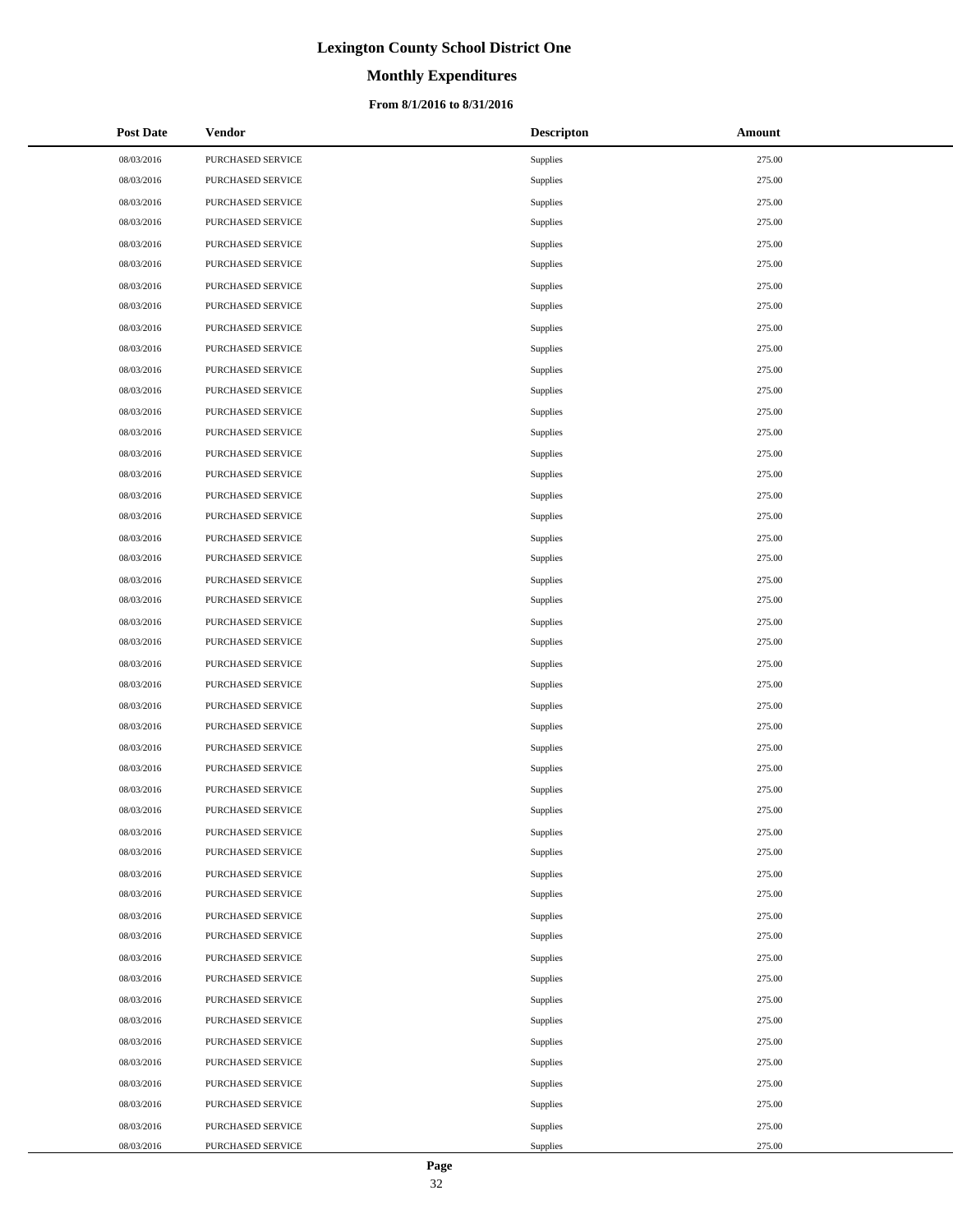# **Monthly Expenditures**

### **From 8/1/2016 to 8/31/2016**

| <b>Post Date</b> | Vendor            | <b>Descripton</b> | Amount |
|------------------|-------------------|-------------------|--------|
| 08/03/2016       | PURCHASED SERVICE | Supplies          | 275.00 |
| 08/03/2016       | PURCHASED SERVICE | Supplies          | 275.00 |
| 08/03/2016       | PURCHASED SERVICE | Supplies          | 275.00 |
| 08/03/2016       | PURCHASED SERVICE | Supplies          | 275.00 |
| 08/03/2016       | PURCHASED SERVICE | Supplies          | 275.00 |
| 08/03/2016       | PURCHASED SERVICE | Supplies          | 275.00 |
| 08/03/2016       | PURCHASED SERVICE | Supplies          | 275.00 |
| 08/03/2016       | PURCHASED SERVICE | Supplies          | 275.00 |
| 08/03/2016       | PURCHASED SERVICE | Supplies          | 275.00 |
| 08/03/2016       | PURCHASED SERVICE | Supplies          | 275.00 |
| 08/03/2016       | PURCHASED SERVICE | Supplies          | 275.00 |
| 08/03/2016       | PURCHASED SERVICE | Supplies          | 275.00 |
| 08/03/2016       | PURCHASED SERVICE | Supplies          | 275.00 |
| 08/03/2016       | PURCHASED SERVICE | Supplies          | 275.00 |
| 08/03/2016       | PURCHASED SERVICE | Supplies          | 275.00 |
| 08/03/2016       | PURCHASED SERVICE | Supplies          | 275.00 |
| 08/03/2016       | PURCHASED SERVICE | Supplies          | 275.00 |
| 08/03/2016       | PURCHASED SERVICE | Supplies          | 275.00 |
| 08/03/2016       | PURCHASED SERVICE | Supplies          | 275.00 |
| 08/03/2016       | PURCHASED SERVICE | Supplies          | 275.00 |
| 08/03/2016       | PURCHASED SERVICE | Supplies          | 275.00 |
| 08/03/2016       | PURCHASED SERVICE | Supplies          | 275.00 |
| 08/03/2016       | PURCHASED SERVICE | Supplies          | 275.00 |
| 08/03/2016       | PURCHASED SERVICE | Supplies          | 275.00 |
| 08/03/2016       | PURCHASED SERVICE | Supplies          | 275.00 |
| 08/03/2016       | PURCHASED SERVICE | Supplies          | 275.00 |
| 08/03/2016       | PURCHASED SERVICE | Supplies          | 275.00 |
| 08/03/2016       | PURCHASED SERVICE | Supplies          | 275.00 |
| 08/03/2016       | PURCHASED SERVICE | Supplies          | 275.00 |
| 08/03/2016       | PURCHASED SERVICE | Supplies          | 275.00 |
| 08/03/2016       | PURCHASED SERVICE | Supplies          | 275.00 |
| 08/03/2016       | PURCHASED SERVICE | Supplies          | 275.00 |
| 08/03/2016       | PURCHASED SERVICE | Supplies          | 275.00 |
| 08/03/2016       | PURCHASED SERVICE | Supplies          | 275.00 |
| 08/03/2016       | PURCHASED SERVICE | Supplies          | 275.00 |
| 08/03/2016       | PURCHASED SERVICE | Supplies          | 275.00 |
| 08/03/2016       | PURCHASED SERVICE | Supplies          | 275.00 |
| 08/03/2016       | PURCHASED SERVICE | Supplies          | 275.00 |
| 08/03/2016       | PURCHASED SERVICE | Supplies          | 275.00 |
| 08/03/2016       | PURCHASED SERVICE | Supplies          | 275.00 |
| 08/03/2016       | PURCHASED SERVICE | Supplies          | 275.00 |
| 08/03/2016       | PURCHASED SERVICE | Supplies          | 275.00 |
| 08/03/2016       | PURCHASED SERVICE | Supplies          | 275.00 |
| 08/03/2016       | PURCHASED SERVICE | Supplies          | 275.00 |
| 08/03/2016       | PURCHASED SERVICE | Supplies          | 275.00 |
| 08/03/2016       | PURCHASED SERVICE | Supplies          | 275.00 |
| 08/03/2016       | PURCHASED SERVICE | Supplies          | 275.00 |
| 08/03/2016       | PURCHASED SERVICE | Supplies          | 275.00 |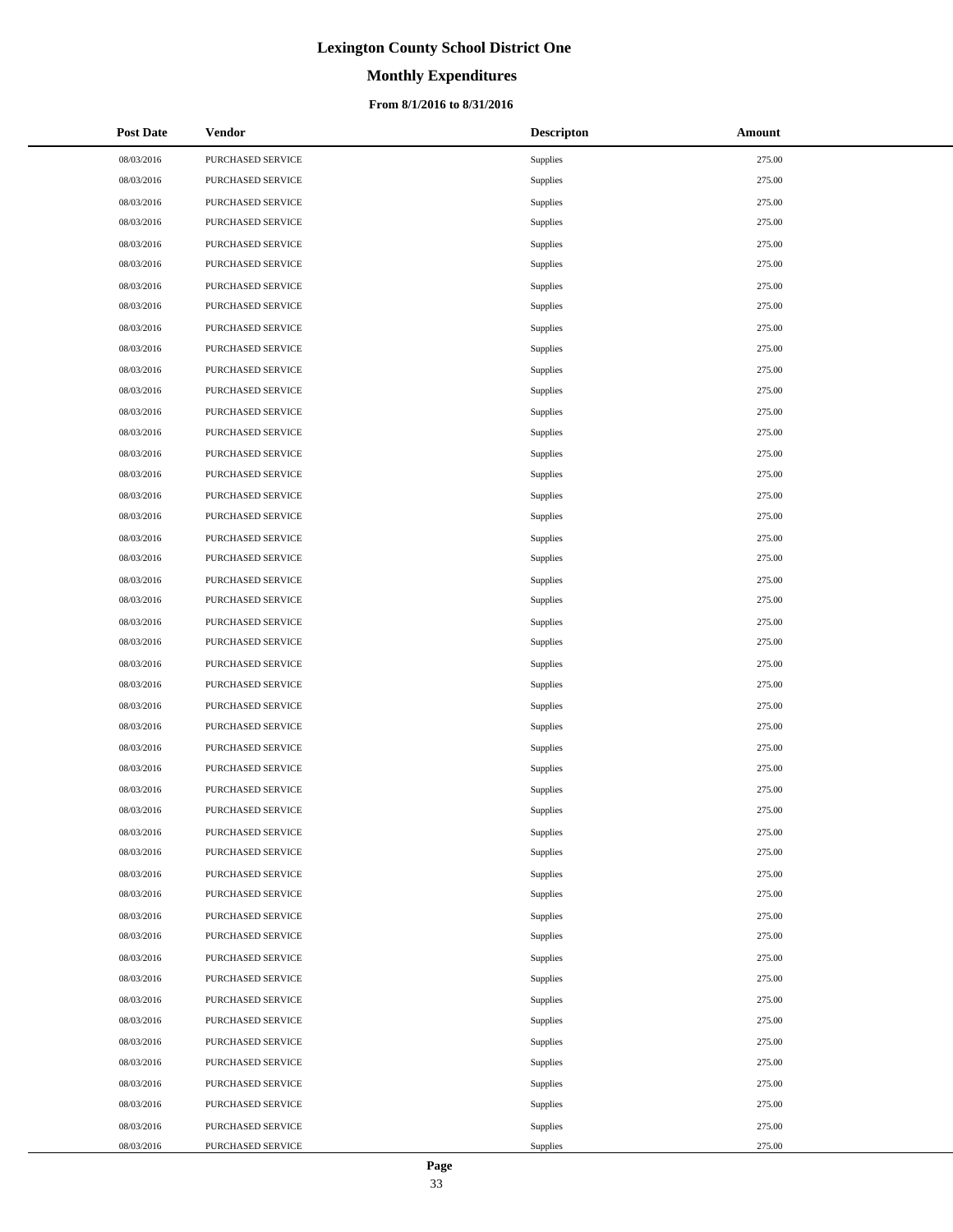# **Monthly Expenditures**

### **From 8/1/2016 to 8/31/2016**

| <b>Post Date</b> | Vendor            | <b>Descripton</b> | Amount |
|------------------|-------------------|-------------------|--------|
| 08/03/2016       | PURCHASED SERVICE | Supplies          | 275.00 |
| 08/03/2016       | PURCHASED SERVICE | Supplies          | 275.00 |
| 08/03/2016       | PURCHASED SERVICE | Supplies          | 275.00 |
| 08/03/2016       | PURCHASED SERVICE | Supplies          | 275.00 |
| 08/03/2016       | PURCHASED SERVICE | Supplies          | 275.00 |
| 08/03/2016       | PURCHASED SERVICE | Supplies          | 275.00 |
| 08/03/2016       | PURCHASED SERVICE | Supplies          | 275.00 |
| 08/03/2016       | PURCHASED SERVICE | Supplies          | 275.00 |
| 08/03/2016       | PURCHASED SERVICE | Supplies          | 275.00 |
| 08/03/2016       | PURCHASED SERVICE | Supplies          | 275.00 |
| 08/03/2016       | PURCHASED SERVICE | Supplies          | 275.00 |
| 08/03/2016       | PURCHASED SERVICE | Supplies          | 275.00 |
| 08/03/2016       | PURCHASED SERVICE | Supplies          | 275.00 |
| 08/03/2016       | PURCHASED SERVICE | Supplies          | 275.00 |
| 08/03/2016       | PURCHASED SERVICE | Supplies          | 275.00 |
| 08/03/2016       | PURCHASED SERVICE | Supplies          | 275.00 |
| 08/03/2016       | PURCHASED SERVICE | Supplies          | 275.00 |
| 08/03/2016       | PURCHASED SERVICE | Supplies          | 275.00 |
| 08/03/2016       | PURCHASED SERVICE | Supplies          | 275.00 |
| 08/03/2016       | PURCHASED SERVICE | Supplies          | 275.00 |
| 08/03/2016       | PURCHASED SERVICE | Supplies          | 275.00 |
| 08/03/2016       | PURCHASED SERVICE | Supplies          | 275.00 |
| 08/03/2016       | PURCHASED SERVICE | Supplies          | 275.00 |
| 08/03/2016       | PURCHASED SERVICE | Supplies          | 275.00 |
| 08/03/2016       | PURCHASED SERVICE | Supplies          | 275.00 |
| 08/03/2016       | PURCHASED SERVICE | Supplies          | 275.00 |
| 08/03/2016       | PURCHASED SERVICE | Supplies          | 275.00 |
| 08/03/2016       | PURCHASED SERVICE | Supplies          | 275.00 |
| 08/03/2016       | PURCHASED SERVICE | Supplies          | 275.00 |
| 08/03/2016       | PURCHASED SERVICE | Supplies          | 275.00 |
| 08/03/2016       | PURCHASED SERVICE | Supplies          | 275.00 |
| 08/03/2016       | PURCHASED SERVICE | Supplies          | 275.00 |
| 08/03/2016       | PURCHASED SERVICE | Supplies          | 275.00 |
| 08/03/2016       | PURCHASED SERVICE | Supplies          | 275.00 |
| 08/03/2016       | PURCHASED SERVICE | Supplies          | 275.00 |
| 08/03/2016       | PURCHASED SERVICE | Supplies          | 275.00 |
| 08/03/2016       | PURCHASED SERVICE | Supplies          | 275.00 |
| 08/03/2016       | PURCHASED SERVICE | Supplies          | 275.00 |
| 08/03/2016       | PURCHASED SERVICE | Supplies          | 275.00 |
| 08/03/2016       | PURCHASED SERVICE | Supplies          | 275.00 |
| 08/03/2016       | PURCHASED SERVICE | Supplies          | 275.00 |
| 08/03/2016       | PURCHASED SERVICE | Supplies          | 275.00 |
| 08/03/2016       | PURCHASED SERVICE | Supplies          | 275.00 |
| 08/03/2016       | PURCHASED SERVICE | Supplies          | 275.00 |
| 08/03/2016       | PURCHASED SERVICE | Supplies          | 275.00 |
| 08/03/2016       | PURCHASED SERVICE | Supplies          | 275.00 |
| 08/03/2016       | PURCHASED SERVICE | Supplies          | 275.00 |
| 08/03/2016       | PURCHASED SERVICE | Supplies          | 275.00 |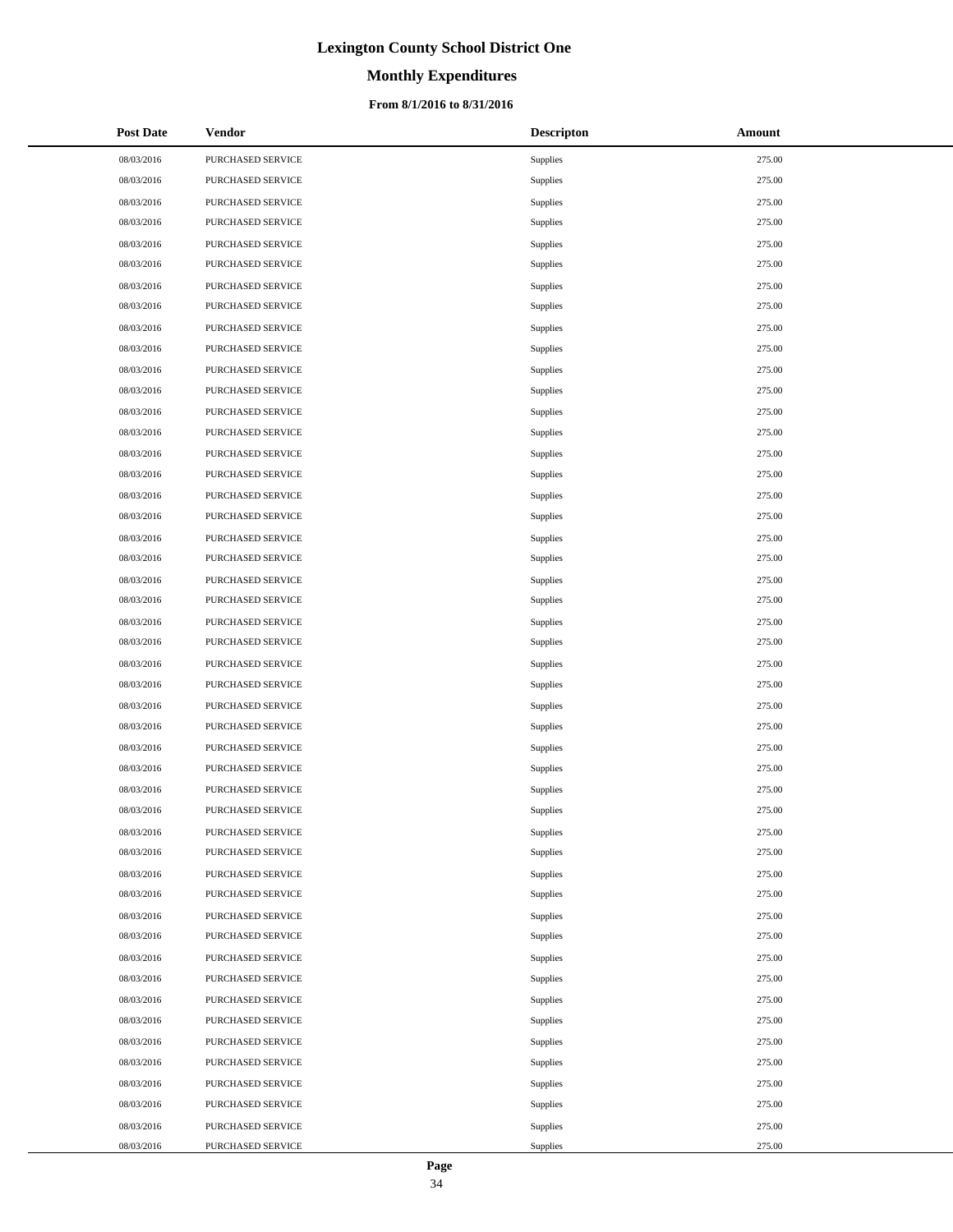# **Monthly Expenditures**

### **From 8/1/2016 to 8/31/2016**

| <b>Post Date</b> | Vendor            | <b>Descripton</b> | Amount |
|------------------|-------------------|-------------------|--------|
| 08/03/2016       | PURCHASED SERVICE | Supplies          | 275.00 |
| 08/03/2016       | PURCHASED SERVICE | Supplies          | 275.00 |
| 08/03/2016       | PURCHASED SERVICE | Supplies          | 275.00 |
| 08/03/2016       | PURCHASED SERVICE | Supplies          | 275.00 |
| 08/03/2016       | PURCHASED SERVICE | Supplies          | 275.00 |
| 08/03/2016       | PURCHASED SERVICE | Supplies          | 275.00 |
| 08/03/2016       | PURCHASED SERVICE | Supplies          | 275.00 |
| 08/03/2016       | PURCHASED SERVICE | Supplies          | 275.00 |
| 08/03/2016       | PURCHASED SERVICE | Supplies          | 275.00 |
| 08/03/2016       | PURCHASED SERVICE | Supplies          | 275.00 |
| 08/03/2016       | PURCHASED SERVICE | Supplies          | 275.00 |
| 08/03/2016       | PURCHASED SERVICE | Supplies          | 275.00 |
| 08/03/2016       | PURCHASED SERVICE | Supplies          | 275.00 |
| 08/03/2016       | PURCHASED SERVICE | Supplies          | 275.00 |
| 08/03/2016       | PURCHASED SERVICE | Supplies          | 275.00 |
| 08/03/2016       | PURCHASED SERVICE | Supplies          | 275.00 |
| 08/03/2016       | PURCHASED SERVICE | Supplies          | 275.00 |
| 08/03/2016       | PURCHASED SERVICE | Supplies          | 275.00 |
| 08/03/2016       | PURCHASED SERVICE | Supplies          | 275.00 |
| 08/03/2016       | PURCHASED SERVICE | Supplies          | 275.00 |
| 08/03/2016       | PURCHASED SERVICE | Supplies          | 275.00 |
| 08/03/2016       | PURCHASED SERVICE | Supplies          | 275.00 |
| 08/03/2016       | PURCHASED SERVICE | Supplies          | 275.00 |
| 08/03/2016       | PURCHASED SERVICE | Supplies          | 275.00 |
| 08/03/2016       | PURCHASED SERVICE | Supplies          | 275.00 |
| 08/03/2016       | PURCHASED SERVICE | Supplies          | 275.00 |
| 08/03/2016       | PURCHASED SERVICE | Supplies          | 275.00 |
| 08/03/2016       | PURCHASED SERVICE | Supplies          | 275.00 |
| 08/03/2016       | PURCHASED SERVICE | Supplies          | 275.00 |
| 08/03/2016       | PURCHASED SERVICE | Supplies          | 275.00 |
| 08/03/2016       | PURCHASED SERVICE | Supplies          | 275.00 |
| 08/03/2016       | PURCHASED SERVICE | Supplies          | 275.00 |
| 08/03/2016       | PURCHASED SERVICE | Supplies          | 275.00 |
| 08/03/2016       | PURCHASED SERVICE | Supplies          | 275.00 |
| 08/03/2016       | PURCHASED SERVICE | Supplies          | 275.00 |
| 08/03/2016       | PURCHASED SERVICE | Supplies          | 275.00 |
| 08/03/2016       | PURCHASED SERVICE | Supplies          | 275.00 |
| 08/03/2016       | PURCHASED SERVICE | Supplies          | 275.00 |
| 08/03/2016       | PURCHASED SERVICE | Supplies          | 275.00 |
| 08/03/2016       | PURCHASED SERVICE | Supplies          | 275.00 |
| 08/03/2016       | PURCHASED SERVICE | Supplies          | 275.00 |
| 08/03/2016       | PURCHASED SERVICE | Supplies          | 275.00 |
| 08/03/2016       | PURCHASED SERVICE | Supplies          | 275.00 |
| 08/03/2016       | PURCHASED SERVICE | Supplies          | 275.00 |
| 08/03/2016       | PURCHASED SERVICE | Supplies          | 275.00 |
| 08/03/2016       | PURCHASED SERVICE | Supplies          | 275.00 |
| 08/03/2016       | PURCHASED SERVICE | Supplies          | 275.00 |
| 08/03/2016       | PURCHASED SERVICE | Supplies          | 275.00 |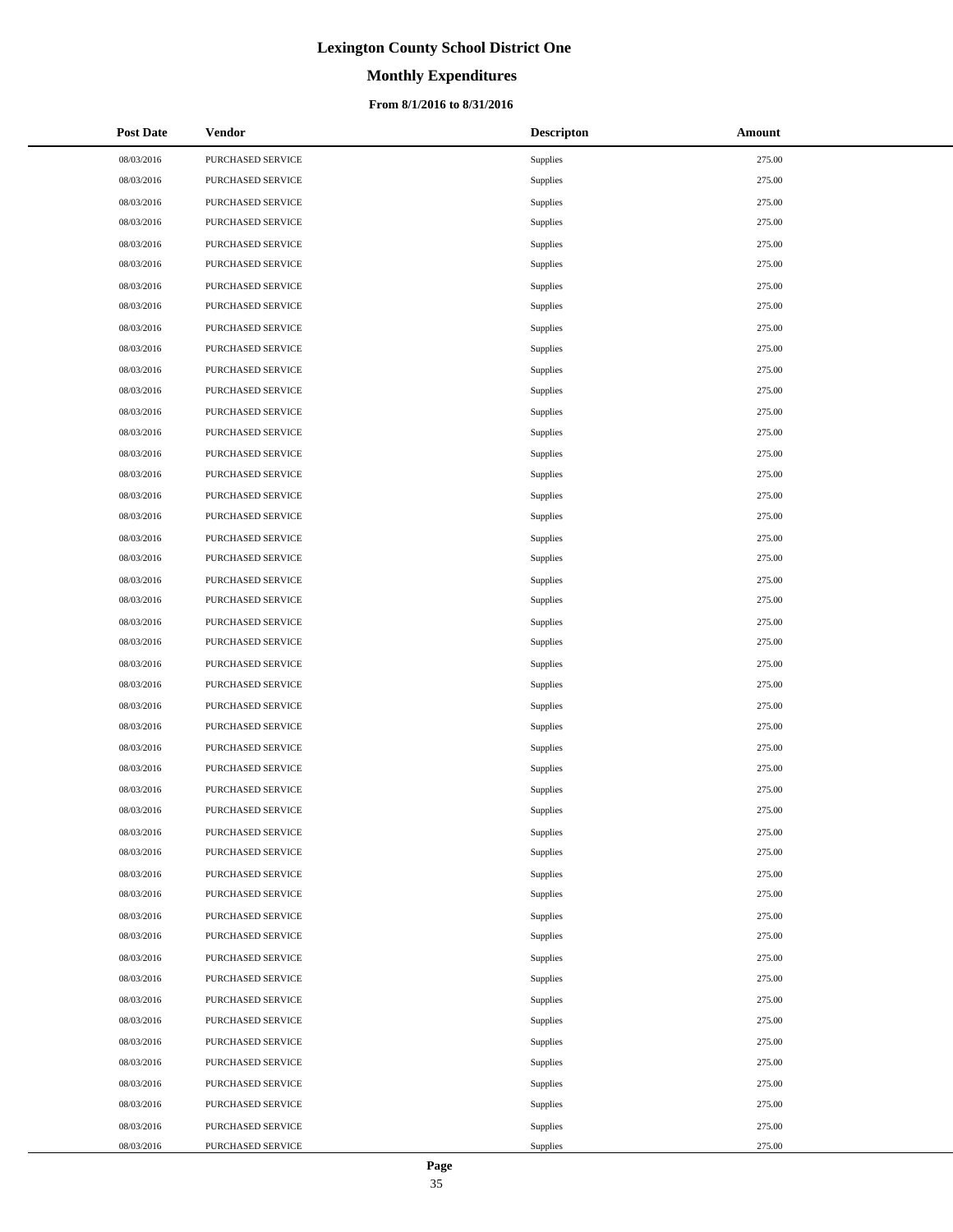# **Monthly Expenditures**

### **From 8/1/2016 to 8/31/2016**

| <b>Post Date</b> | Vendor            | <b>Descripton</b> | Amount |
|------------------|-------------------|-------------------|--------|
| 08/03/2016       | PURCHASED SERVICE | Supplies          | 275.00 |
| 08/03/2016       | PURCHASED SERVICE | Supplies          | 275.00 |
| 08/03/2016       | PURCHASED SERVICE | Supplies          | 275.00 |
| 08/03/2016       | PURCHASED SERVICE | Supplies          | 275.00 |
| 08/03/2016       | PURCHASED SERVICE | Supplies          | 275.00 |
| 08/03/2016       | PURCHASED SERVICE | Supplies          | 275.00 |
| 08/03/2016       | PURCHASED SERVICE | Supplies          | 275.00 |
| 08/03/2016       | PURCHASED SERVICE | Supplies          | 275.00 |
| 08/03/2016       | PURCHASED SERVICE | Supplies          | 275.00 |
| 08/03/2016       | PURCHASED SERVICE | Supplies          | 275.00 |
| 08/03/2016       | PURCHASED SERVICE | Supplies          | 275.00 |
| 08/03/2016       | PURCHASED SERVICE | Supplies          | 275.00 |
| 08/03/2016       | PURCHASED SERVICE | Supplies          | 275.00 |
| 08/03/2016       | PURCHASED SERVICE | Supplies          | 275.00 |
| 08/03/2016       | PURCHASED SERVICE | Supplies          | 275.00 |
| 08/03/2016       | PURCHASED SERVICE | Supplies          | 275.00 |
| 08/03/2016       | PURCHASED SERVICE | Supplies          | 275.00 |
| 08/03/2016       | PURCHASED SERVICE | Supplies          | 275.00 |
| 08/03/2016       | PURCHASED SERVICE | Supplies          | 275.00 |
| 08/03/2016       | PURCHASED SERVICE | Supplies          | 275.00 |
| 08/03/2016       | PURCHASED SERVICE | Supplies          | 275.00 |
| 08/03/2016       | PURCHASED SERVICE | Supplies          | 275.00 |
| 08/03/2016       | PURCHASED SERVICE | Supplies          | 275.00 |
| 08/03/2016       | PURCHASED SERVICE | Supplies          | 550.00 |
| 08/03/2016       | PURCHASED SERVICE | Supplies          | 275.00 |
| 08/03/2016       | PURCHASED SERVICE | Supplies          | 275.00 |
| 08/03/2016       | PURCHASED SERVICE | Supplies          | 275.00 |
| 08/03/2016       | PURCHASED SERVICE | Supplies          | 275.00 |
| 08/03/2016       | PURCHASED SERVICE | Supplies          | 275.00 |
| 08/03/2016       | PURCHASED SERVICE | Supplies          | 275.00 |
| 08/03/2016       | PURCHASED SERVICE | Supplies          | 275.00 |
| 08/03/2016       | PURCHASED SERVICE | Supplies          | 275.00 |
| 08/03/2016       | PURCHASED SERVICE | Supplies          | 275.00 |
| 08/03/2016       | PURCHASED SERVICE | Supplies          | 275.00 |
| 08/03/2016       | PURCHASED SERVICE | Supplies          | 275.00 |
| 08/03/2016       | PURCHASED SERVICE | Supplies          | 275.00 |
| 08/03/2016       | PURCHASED SERVICE | Supplies          | 275.00 |
| 08/03/2016       | PURCHASED SERVICE | Supplies          | 275.00 |
| 08/03/2016       | PURCHASED SERVICE | Supplies          | 275.00 |
| 08/03/2016       | PURCHASED SERVICE | Supplies          | 275.00 |
| 08/03/2016       | PURCHASED SERVICE | Supplies          | 275.00 |
| 08/03/2016       | PURCHASED SERVICE | Supplies          | 275.00 |
| 08/03/2016       | PURCHASED SERVICE | Supplies          | 275.00 |
| 08/03/2016       | PURCHASED SERVICE | Supplies          | 275.00 |
| 08/03/2016       | PURCHASED SERVICE | Supplies          | 275.00 |
| 08/03/2016       | PURCHASED SERVICE | Supplies          | 275.00 |
| 08/03/2016       | PURCHASED SERVICE | Supplies          | 275.00 |
| 08/03/2016       | PURCHASED SERVICE | Supplies          | 275.00 |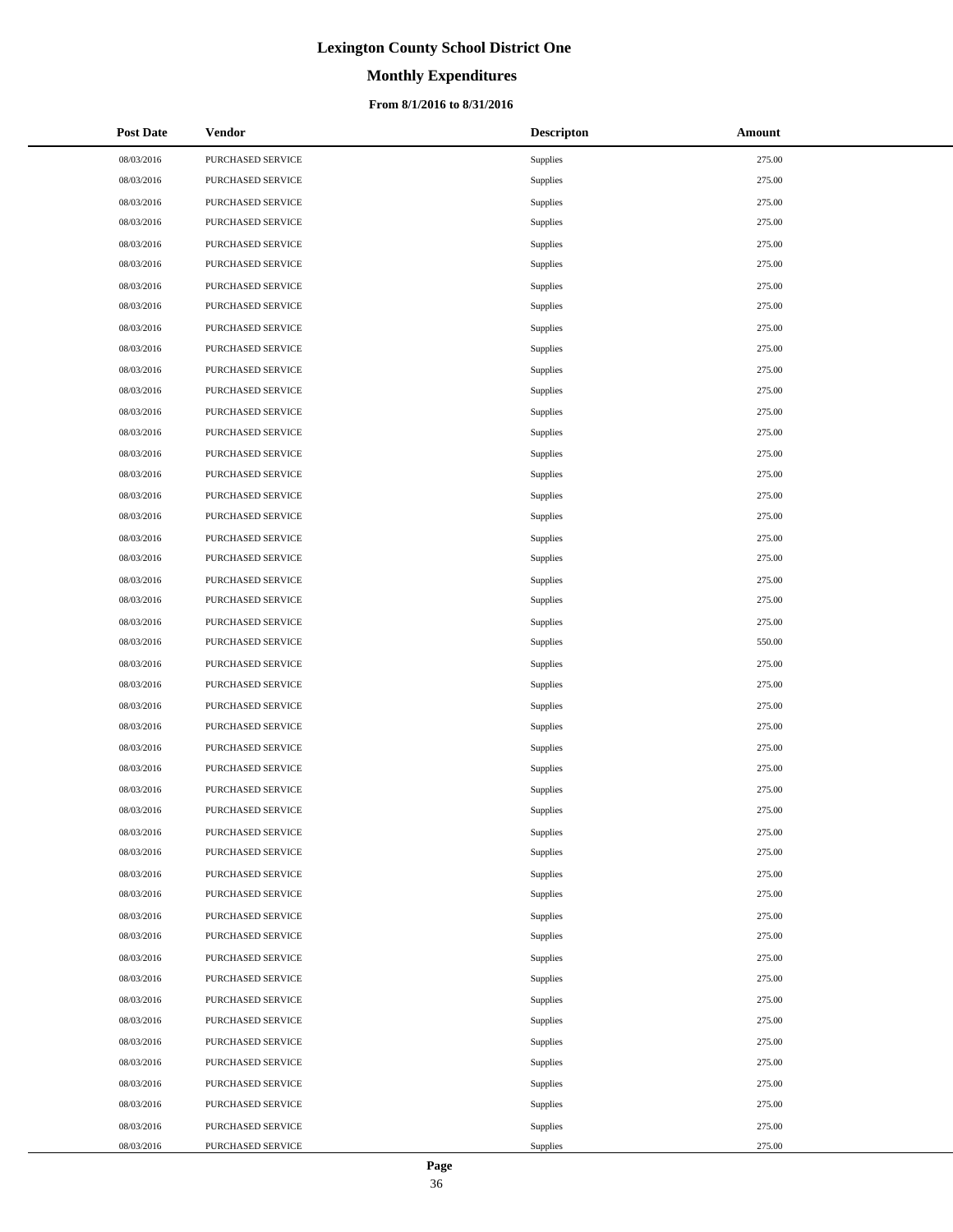# **Monthly Expenditures**

## **From 8/1/2016 to 8/31/2016**

| <b>Post Date</b> | Vendor            | <b>Descripton</b> | Amount |
|------------------|-------------------|-------------------|--------|
| 08/03/2016       | PURCHASED SERVICE | Supplies          | 275.00 |
| 08/03/2016       | PURCHASED SERVICE | Supplies          | 275.00 |
| 08/03/2016       | PURCHASED SERVICE | Supplies          | 275.00 |
| 08/03/2016       | PURCHASED SERVICE | Supplies          | 275.00 |
| 08/03/2016       | PURCHASED SERVICE | Supplies          | 275.00 |
| 08/03/2016       | PURCHASED SERVICE | Supplies          | 275.00 |
| 08/03/2016       | PURCHASED SERVICE | Supplies          | 275.00 |
| 08/03/2016       | PURCHASED SERVICE | Supplies          | 275.00 |
| 08/03/2016       | PURCHASED SERVICE | Supplies          | 275.00 |
| 08/03/2016       | PURCHASED SERVICE | Supplies          | 275.00 |
| 08/03/2016       | PURCHASED SERVICE | Supplies          | 275.00 |
| 08/03/2016       | PURCHASED SERVICE | Supplies          | 275.00 |
| 08/03/2016       | PURCHASED SERVICE | Supplies          | 275.00 |
| 08/03/2016       | PURCHASED SERVICE | Supplies          | 275.00 |
| 08/03/2016       | PURCHASED SERVICE | Supplies          | 275.00 |
| 08/03/2016       | PURCHASED SERVICE | Supplies          | 275.00 |
| 08/03/2016       | PURCHASED SERVICE | Supplies          | 275.00 |
| 08/03/2016       | PURCHASED SERVICE | Supplies          | 275.00 |
| 08/03/2016       | PURCHASED SERVICE | Supplies          | 275.00 |
| 08/03/2016       | PURCHASED SERVICE | Supplies          | 275.00 |
| 08/03/2016       | PURCHASED SERVICE | Supplies          | 275.00 |
| 08/03/2016       | PURCHASED SERVICE | Supplies          | 275.00 |
| 08/03/2016       | PURCHASED SERVICE | Supplies          | 275.00 |
| 08/03/2016       | PURCHASED SERVICE | Supplies          | 275.00 |
| 08/03/2016       | PURCHASED SERVICE | Supplies          | 275.00 |
| 08/03/2016       | PURCHASED SERVICE | Supplies          | 275.00 |
| 08/03/2016       | PURCHASED SERVICE | Supplies          | 275.00 |
| 08/03/2016       | PURCHASED SERVICE | Supplies          | 275.00 |
| 08/03/2016       | PURCHASED SERVICE | Supplies          | 275.00 |
| 08/03/2016       | PURCHASED SERVICE | Supplies          | 275.00 |
| 08/03/2016       | PURCHASED SERVICE | Supplies          | 275.00 |
| 08/03/2016       | PURCHASED SERVICE | Supplies          | 275.00 |
| 08/03/2016       | PURCHASED SERVICE | Supplies          | 275.00 |
| 08/03/2016       | PURCHASED SERVICE | Supplies          | 275.00 |
| 08/03/2016       | PURCHASED SERVICE | Supplies          | 275.00 |
| 08/03/2016       | PURCHASED SERVICE | Supplies          | 275.00 |
| 08/03/2016       | PURCHASED SERVICE | Supplies          | 275.00 |
| 08/03/2016       | PURCHASED SERVICE | Supplies          | 275.00 |
| 08/03/2016       | PURCHASED SERVICE | Supplies          | 275.00 |
| 08/03/2016       | PURCHASED SERVICE | Supplies          | 275.00 |
| 08/03/2016       | PURCHASED SERVICE | Supplies          | 275.00 |
| 08/03/2016       | PURCHASED SERVICE | Supplies          | 275.00 |
| 08/03/2016       | PURCHASED SERVICE | Supplies          | 275.00 |
| 08/03/2016       | PURCHASED SERVICE | Supplies          | 275.00 |
| 08/03/2016       | PURCHASED SERVICE | Supplies          | 275.00 |
| 08/03/2016       | PURCHASED SERVICE | Supplies          | 275.00 |
| 08/03/2016       | PURCHASED SERVICE | Supplies          | 275.00 |
| 08/03/2016       | PURCHASED SERVICE | Supplies          | 275.00 |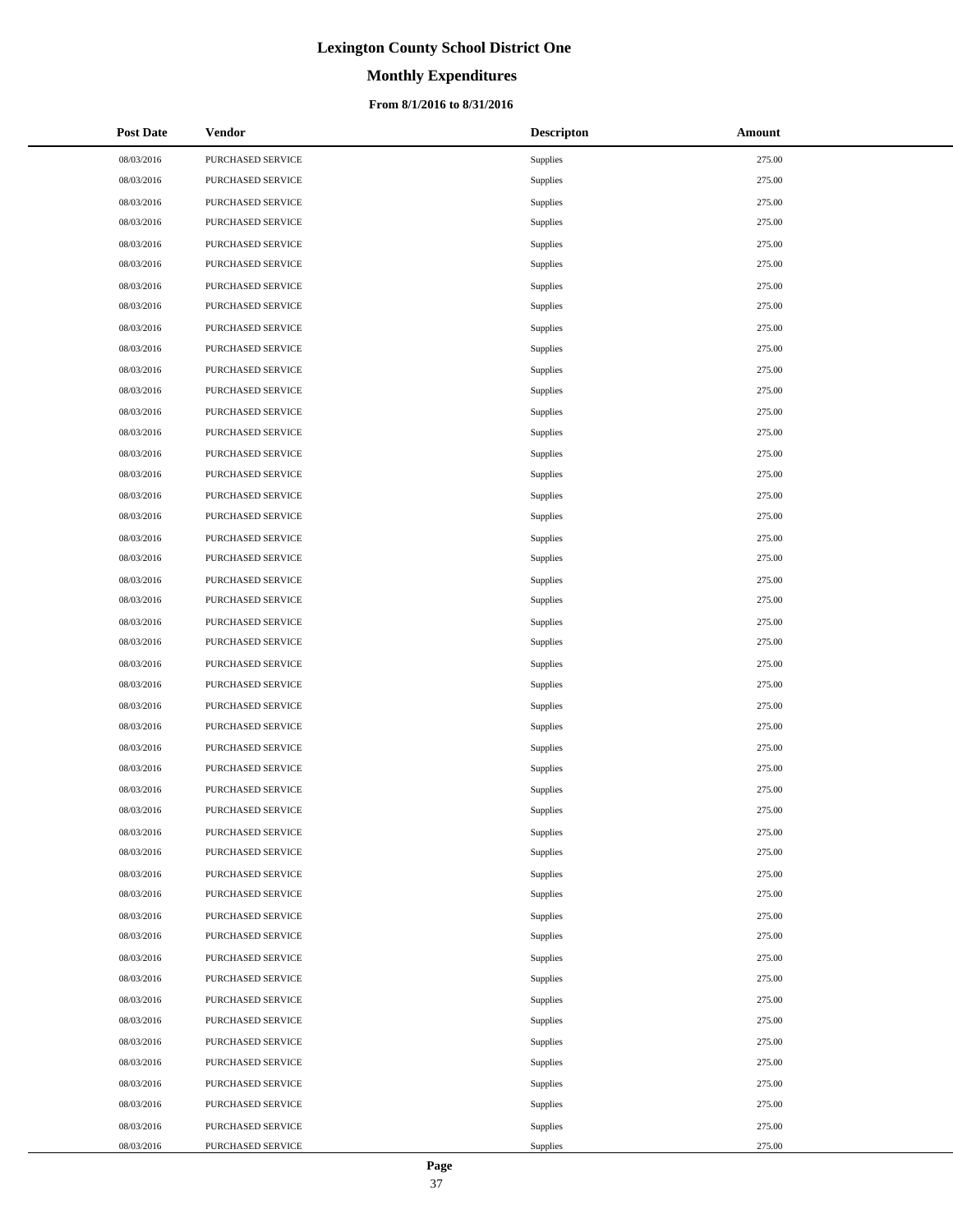# **Monthly Expenditures**

## **From 8/1/2016 to 8/31/2016**

| <b>Post Date</b> | Vendor            | <b>Descripton</b> | Amount |
|------------------|-------------------|-------------------|--------|
| 08/03/2016       | PURCHASED SERVICE | Supplies          | 275.00 |
| 08/03/2016       | PURCHASED SERVICE | Supplies          | 275.00 |
| 08/03/2016       | PURCHASED SERVICE | Supplies          | 275.00 |
| 08/03/2016       | PURCHASED SERVICE | Supplies          | 275.00 |
| 08/03/2016       | PURCHASED SERVICE | Supplies          | 275.00 |
| 08/03/2016       | PURCHASED SERVICE | Supplies          | 275.00 |
| 08/03/2016       | PURCHASED SERVICE | Supplies          | 275.00 |
| 08/03/2016       | PURCHASED SERVICE | Supplies          | 275.00 |
| 08/03/2016       | PURCHASED SERVICE | Supplies          | 275.00 |
| 08/03/2016       | PURCHASED SERVICE | Supplies          | 275.00 |
| 08/03/2016       | PURCHASED SERVICE | Supplies          | 275.00 |
| 08/03/2016       | PURCHASED SERVICE | Supplies          | 275.00 |
| 08/03/2016       | PURCHASED SERVICE | Supplies          | 275.00 |
| 08/03/2016       | PURCHASED SERVICE | Supplies          | 275.00 |
| 08/03/2016       | PURCHASED SERVICE | Supplies          | 275.00 |
| 08/03/2016       | PURCHASED SERVICE | Supplies          | 275.00 |
| 08/03/2016       | PURCHASED SERVICE | Supplies          | 275.00 |
| 08/03/2016       | PURCHASED SERVICE | Supplies          | 275.00 |
| 08/03/2016       | PURCHASED SERVICE | Supplies          | 275.00 |
| 08/03/2016       | PURCHASED SERVICE | Supplies          | 275.00 |
| 08/03/2016       | PURCHASED SERVICE | Supplies          | 275.00 |
| 08/03/2016       | PURCHASED SERVICE | Supplies          | 275.00 |
| 08/03/2016       | PURCHASED SERVICE | Supplies          | 275.00 |
| 08/03/2016       | PURCHASED SERVICE | Supplies          | 275.00 |
| 08/03/2016       | PURCHASED SERVICE | Supplies          | 275.00 |
| 08/03/2016       | PURCHASED SERVICE | Supplies          | 275.00 |
| 08/03/2016       | PURCHASED SERVICE | Supplies          | 275.00 |
| 08/03/2016       | PURCHASED SERVICE | Supplies          | 275.00 |
| 08/03/2016       | PURCHASED SERVICE | Supplies          | 275.00 |
| 08/03/2016       | PURCHASED SERVICE | Supplies          | 275.00 |
| 08/03/2016       | PURCHASED SERVICE | Supplies          | 275.00 |
| 08/03/2016       | PURCHASED SERVICE | Supplies          | 275.00 |
| 08/03/2016       | PURCHASED SERVICE | Supplies          | 275.00 |
| 08/03/2016       | PURCHASED SERVICE | Supplies          | 275.00 |
| 08/03/2016       | PURCHASED SERVICE | Supplies          | 275.00 |
| 08/03/2016       | PURCHASED SERVICE | Supplies          | 275.00 |
| 08/03/2016       | PURCHASED SERVICE | Supplies          | 275.00 |
| 08/03/2016       | PURCHASED SERVICE | Supplies          | 275.00 |
| 08/03/2016       | PURCHASED SERVICE | Supplies          | 275.00 |
| 08/03/2016       | PURCHASED SERVICE | Supplies          | 275.00 |
| 08/03/2016       | PURCHASED SERVICE | Supplies          | 275.00 |
| 08/03/2016       | PURCHASED SERVICE | Supplies          | 275.00 |
| 08/03/2016       | PURCHASED SERVICE | Supplies          | 275.00 |
| 08/03/2016       | PURCHASED SERVICE | Supplies          | 275.00 |
| 08/03/2016       | PURCHASED SERVICE | Supplies          | 275.00 |
| 08/03/2016       | PURCHASED SERVICE | Supplies          | 275.00 |
| 08/03/2016       | PURCHASED SERVICE | Supplies          | 275.00 |
| 08/03/2016       | PURCHASED SERVICE | Supplies          | 275.00 |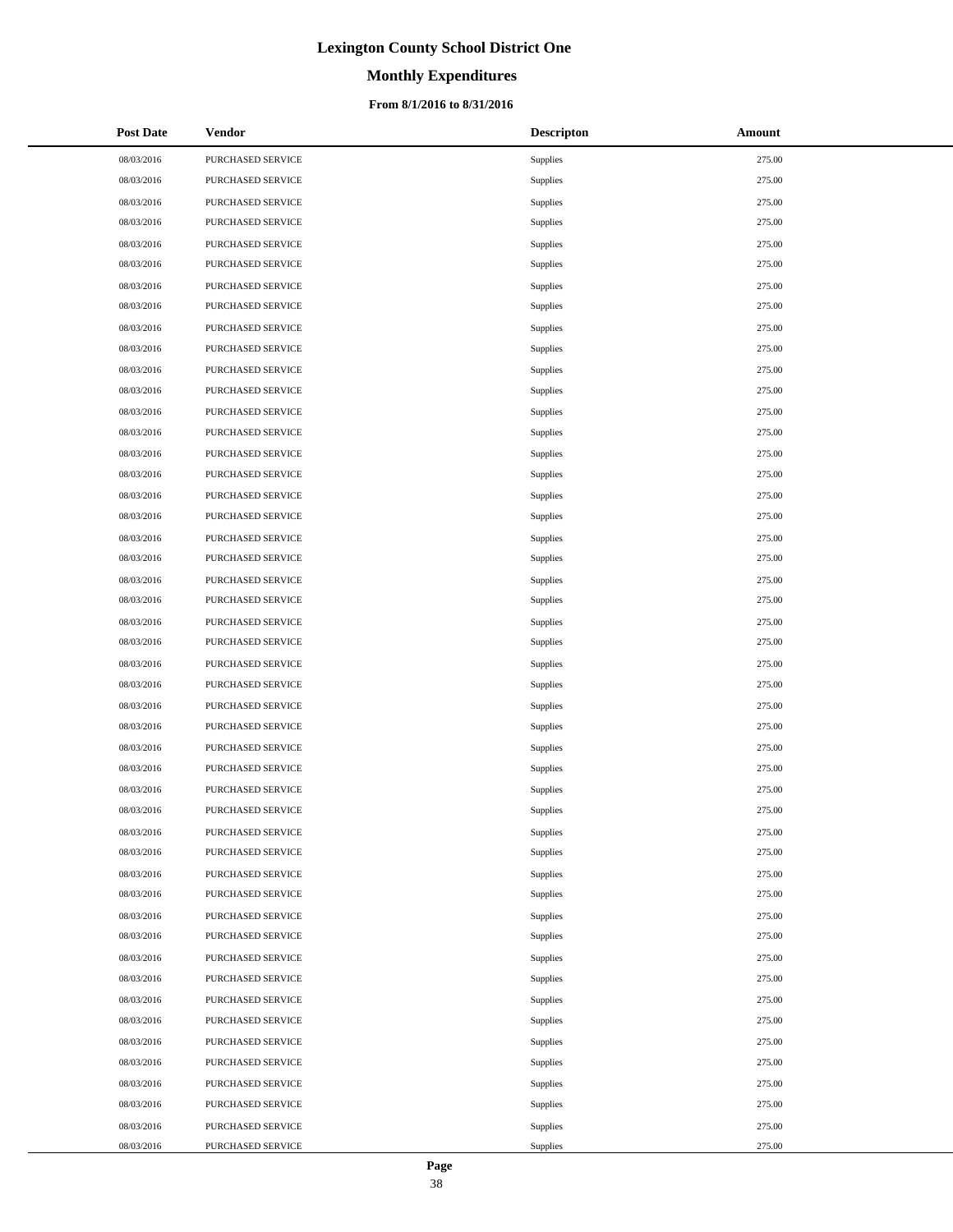# **Monthly Expenditures**

## **From 8/1/2016 to 8/31/2016**

| <b>Post Date</b> | Vendor            | <b>Descripton</b> | Amount |
|------------------|-------------------|-------------------|--------|
| 08/03/2016       | PURCHASED SERVICE | Supplies          | 275.00 |
| 08/03/2016       | PURCHASED SERVICE | Supplies          | 275.00 |
| 08/03/2016       | PURCHASED SERVICE | Supplies          | 275.00 |
| 08/03/2016       | PURCHASED SERVICE | Supplies          | 275.00 |
| 08/03/2016       | PURCHASED SERVICE | Supplies          | 275.00 |
| 08/03/2016       | PURCHASED SERVICE | Supplies          | 275.00 |
| 08/03/2016       | PURCHASED SERVICE | Supplies          | 275.00 |
| 08/03/2016       | PURCHASED SERVICE | Supplies          | 275.00 |
| 08/03/2016       | PURCHASED SERVICE | Supplies          | 275.00 |
| 08/03/2016       | PURCHASED SERVICE | Supplies          | 275.00 |
| 08/03/2016       | PURCHASED SERVICE | Supplies          | 275.00 |
| 08/03/2016       | PURCHASED SERVICE | Supplies          | 275.00 |
| 08/03/2016       | PURCHASED SERVICE | Supplies          | 275.00 |
| 08/03/2016       | PURCHASED SERVICE | Supplies          | 275.00 |
| 08/03/2016       | PURCHASED SERVICE | Supplies          | 275.00 |
| 08/03/2016       | PURCHASED SERVICE | Supplies          | 275.00 |
| 08/03/2016       | PURCHASED SERVICE | Supplies          | 275.00 |
| 08/03/2016       | PURCHASED SERVICE | Supplies          | 275.00 |
| 08/03/2016       | PURCHASED SERVICE | Supplies          | 275.00 |
| 08/03/2016       | PURCHASED SERVICE | Supplies          | 275.00 |
| 08/03/2016       | PURCHASED SERVICE | Supplies          | 275.00 |
| 08/03/2016       | PURCHASED SERVICE | Supplies          | 275.00 |
| 08/03/2016       | PURCHASED SERVICE | Supplies          | 275.00 |
| 08/03/2016       | PURCHASED SERVICE | Supplies          | 275.00 |
| 08/03/2016       | PURCHASED SERVICE | Supplies          | 275.00 |
| 08/03/2016       | PURCHASED SERVICE | Supplies          | 275.00 |
| 08/03/2016       | PURCHASED SERVICE | Supplies          | 275.00 |
| 08/03/2016       | PURCHASED SERVICE | Supplies          | 275.00 |
| 08/03/2016       | PURCHASED SERVICE | Supplies          | 275.00 |
| 08/03/2016       | PURCHASED SERVICE | Supplies          | 275.00 |
| 08/03/2016       | PURCHASED SERVICE | Supplies          | 275.00 |
| 08/03/2016       | PURCHASED SERVICE | Supplies          | 275.00 |
| 08/03/2016       | PURCHASED SERVICE | Supplies          | 275.00 |
| 08/03/2016       | PURCHASED SERVICE | Supplies          | 275.00 |
| 08/03/2016       | PURCHASED SERVICE | Supplies          | 275.00 |
| 08/03/2016       | PURCHASED SERVICE | Supplies          | 275.00 |
| 08/03/2016       | PURCHASED SERVICE | Supplies          | 275.00 |
| 08/03/2016       | PURCHASED SERVICE | Supplies          | 275.00 |
| 08/03/2016       | PURCHASED SERVICE | Supplies          | 275.00 |
| 08/03/2016       | PURCHASED SERVICE | Supplies          | 275.00 |
| 08/03/2016       | PURCHASED SERVICE | Supplies          | 275.00 |
| 08/03/2016       | PURCHASED SERVICE | Supplies          | 275.00 |
| 08/03/2016       | PURCHASED SERVICE | Supplies          | 275.00 |
| 08/03/2016       | PURCHASED SERVICE | Supplies          | 275.00 |
| 08/03/2016       | PURCHASED SERVICE | Supplies          | 275.00 |
| 08/03/2016       | PURCHASED SERVICE | Supplies          | 275.00 |
| 08/03/2016       | PURCHASED SERVICE | Supplies          | 275.00 |
| 08/03/2016       | PURCHASED SERVICE | Supplies          | 275.00 |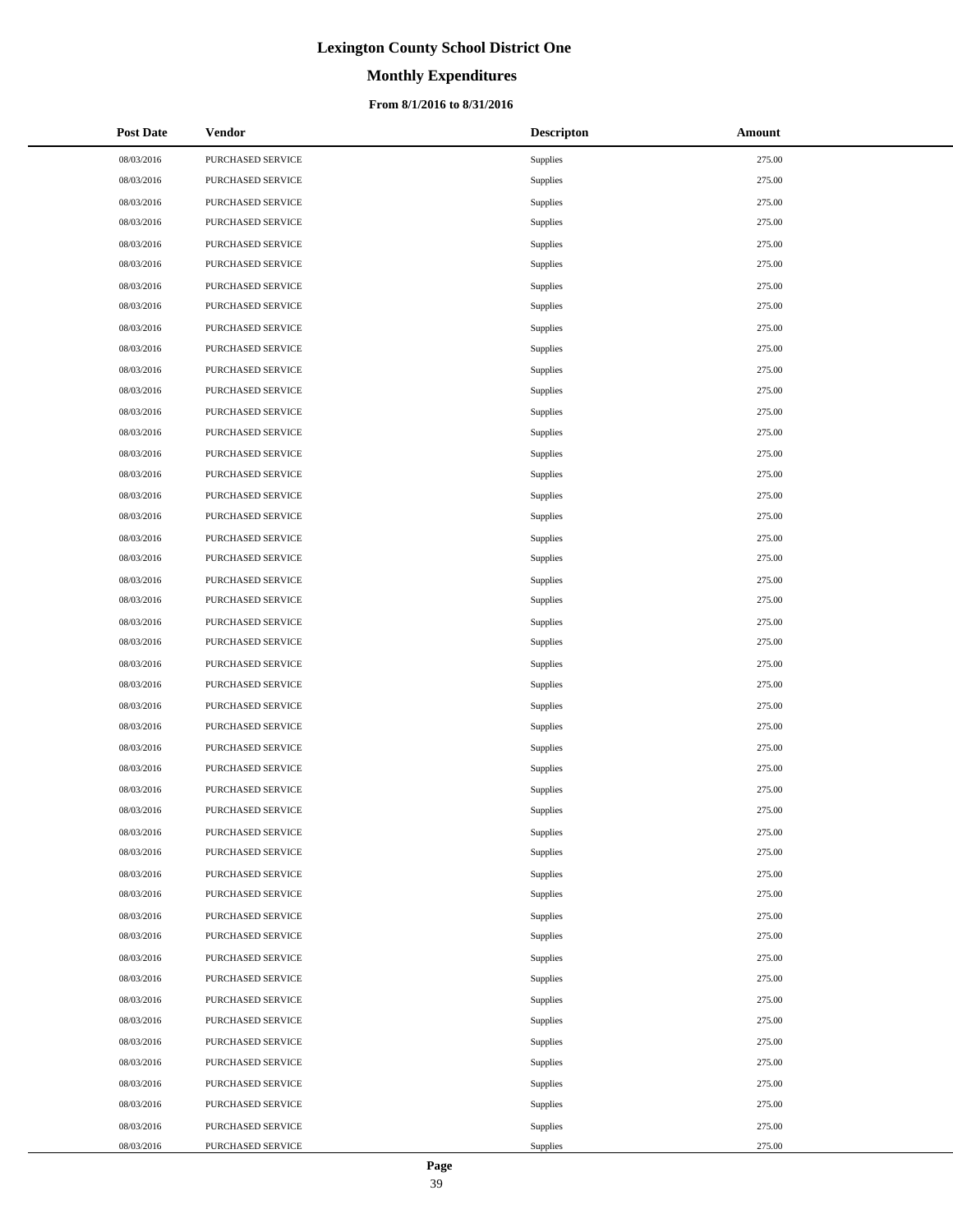# **Monthly Expenditures**

## **From 8/1/2016 to 8/31/2016**

| <b>Post Date</b> | Vendor            | <b>Descripton</b> | Amount |
|------------------|-------------------|-------------------|--------|
| 08/03/2016       | PURCHASED SERVICE | Supplies          | 275.00 |
| 08/03/2016       | PURCHASED SERVICE | Supplies          | 275.00 |
| 08/03/2016       | PURCHASED SERVICE | Supplies          | 275.00 |
| 08/03/2016       | PURCHASED SERVICE | Supplies          | 275.00 |
| 08/03/2016       | PURCHASED SERVICE | Supplies          | 275.00 |
| 08/03/2016       | PURCHASED SERVICE | Supplies          | 275.00 |
| 08/03/2016       | PURCHASED SERVICE | Supplies          | 275.00 |
| 08/03/2016       | PURCHASED SERVICE | Supplies          | 275.00 |
| 08/03/2016       | PURCHASED SERVICE | Supplies          | 275.00 |
| 08/03/2016       | PURCHASED SERVICE | Supplies          | 275.00 |
| 08/03/2016       | PURCHASED SERVICE | Supplies          | 275.00 |
| 08/03/2016       | PURCHASED SERVICE | Supplies          | 275.00 |
| 08/03/2016       | PURCHASED SERVICE | Supplies          | 275.00 |
| 08/03/2016       | PURCHASED SERVICE | Supplies          | 275.00 |
| 08/03/2016       | PURCHASED SERVICE | Supplies          | 275.00 |
| 08/03/2016       | PURCHASED SERVICE | Supplies          | 275.00 |
| 08/03/2016       | PURCHASED SERVICE | Supplies          | 275.00 |
| 08/03/2016       | PURCHASED SERVICE | Supplies          | 275.00 |
| 08/03/2016       | PURCHASED SERVICE | Supplies          | 275.00 |
| 08/03/2016       | PURCHASED SERVICE | Supplies          | 275.00 |
| 08/03/2016       | PURCHASED SERVICE | Supplies          | 275.00 |
| 08/03/2016       | PURCHASED SERVICE | Supplies          | 275.00 |
| 08/03/2016       | PURCHASED SERVICE | Supplies          | 275.00 |
| 08/03/2016       | PURCHASED SERVICE | Supplies          | 275.00 |
| 08/03/2016       | PURCHASED SERVICE | Supplies          | 275.00 |
| 08/03/2016       | PURCHASED SERVICE | Supplies          | 275.00 |
| 08/03/2016       | PURCHASED SERVICE | Supplies          | 275.00 |
| 08/03/2016       | PURCHASED SERVICE | Supplies          | 275.00 |
| 08/03/2016       | PURCHASED SERVICE | Supplies          | 275.00 |
| 08/03/2016       | PURCHASED SERVICE | Supplies          | 275.00 |
| 08/03/2016       | PURCHASED SERVICE | Supplies          | 275.00 |
| 08/03/2016       | PURCHASED SERVICE | Supplies          | 275.00 |
| 08/03/2016       | PURCHASED SERVICE | Supplies          | 275.00 |
| 08/03/2016       | PURCHASED SERVICE | Supplies          | 275.00 |
| 08/03/2016       | PURCHASED SERVICE | Supplies          | 275.00 |
| 08/03/2016       | PURCHASED SERVICE | Supplies          | 275.00 |
| 08/03/2016       | PURCHASED SERVICE | Supplies          | 275.00 |
| 08/03/2016       | PURCHASED SERVICE | Supplies          | 275.00 |
| 08/03/2016       | PURCHASED SERVICE | Supplies          | 275.00 |
| 08/03/2016       | PURCHASED SERVICE | Supplies          | 275.00 |
| 08/03/2016       | PURCHASED SERVICE | Supplies          | 275.00 |
| 08/03/2016       | PURCHASED SERVICE | Supplies          | 275.00 |
| 08/03/2016       | PURCHASED SERVICE | Supplies          | 275.00 |
| 08/03/2016       | PURCHASED SERVICE | Supplies          | 275.00 |
| 08/03/2016       | PURCHASED SERVICE | Supplies          | 275.00 |
| 08/03/2016       | PURCHASED SERVICE | Supplies          | 275.00 |
| 08/03/2016       | PURCHASED SERVICE | Supplies          | 275.00 |
| 08/03/2016       | PURCHASED SERVICE | Supplies          | 275.00 |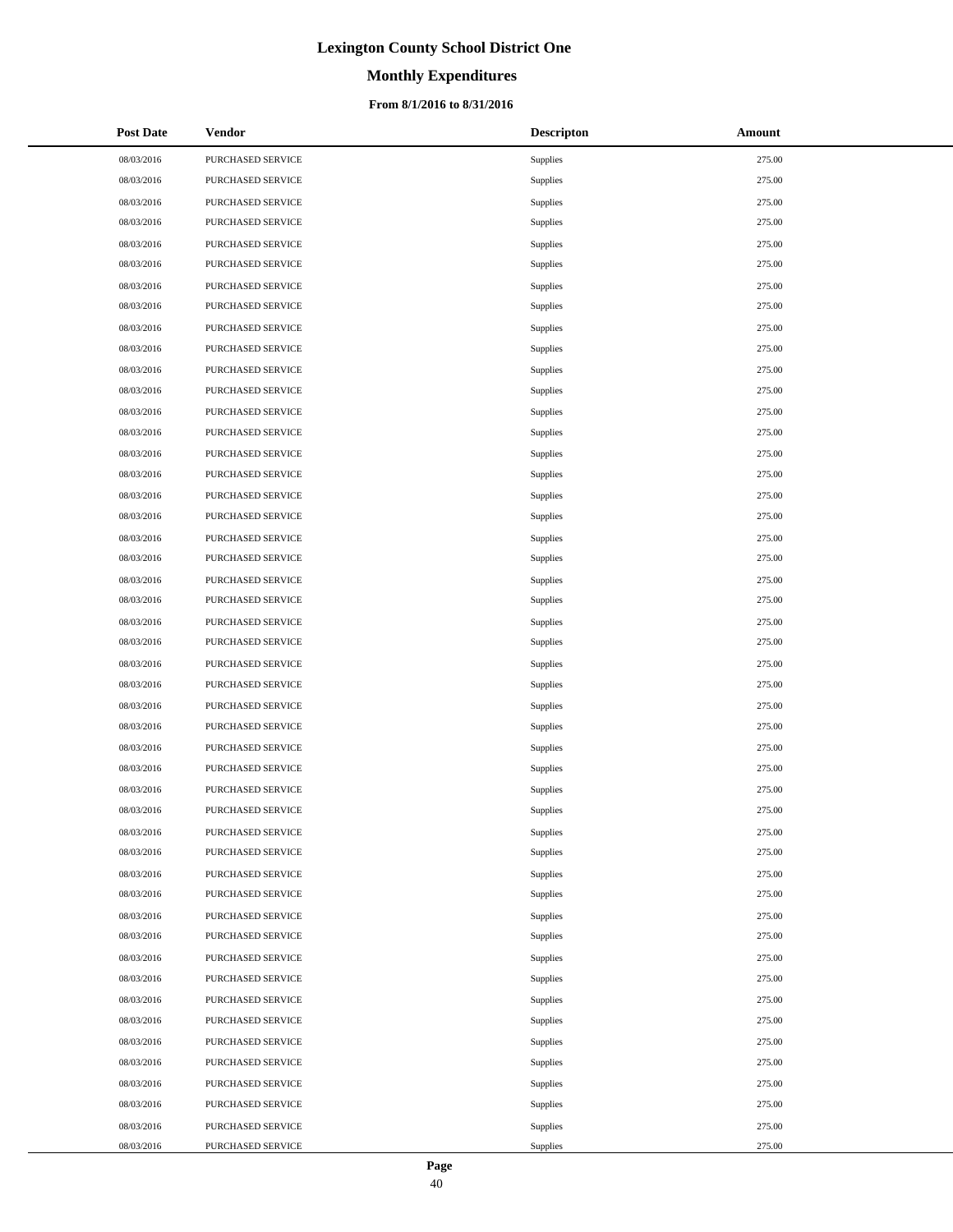# **Monthly Expenditures**

## **From 8/1/2016 to 8/31/2016**

| <b>Post Date</b> | Vendor            | <b>Descripton</b> | Amount |
|------------------|-------------------|-------------------|--------|
| 08/03/2016       | PURCHASED SERVICE | Supplies          | 275.00 |
| 08/03/2016       | PURCHASED SERVICE | Supplies          | 275.00 |
| 08/03/2016       | PURCHASED SERVICE | Supplies          | 275.00 |
| 08/03/2016       | PURCHASED SERVICE | Supplies          | 275.00 |
| 08/03/2016       | PURCHASED SERVICE | Supplies          | 275.00 |
| 08/03/2016       | PURCHASED SERVICE | Supplies          | 275.00 |
| 08/03/2016       | PURCHASED SERVICE | Supplies          | 275.00 |
| 08/03/2016       | PURCHASED SERVICE | Supplies          | 275.00 |
| 08/03/2016       | PURCHASED SERVICE | Supplies          | 275.00 |
| 08/03/2016       | PURCHASED SERVICE | Supplies          | 275.00 |
| 08/03/2016       | PURCHASED SERVICE | Supplies          | 275.00 |
| 08/03/2016       | PURCHASED SERVICE | Supplies          | 275.00 |
| 08/03/2016       | PURCHASED SERVICE | Supplies          | 275.00 |
| 08/03/2016       | PURCHASED SERVICE | Supplies          | 275.00 |
| 08/03/2016       | PURCHASED SERVICE | Supplies          | 275.00 |
| 08/03/2016       | PURCHASED SERVICE | Supplies          | 275.00 |
| 08/03/2016       | PURCHASED SERVICE | Supplies          | 275.00 |
| 08/03/2016       | PURCHASED SERVICE | Supplies          | 275.00 |
| 08/03/2016       | PURCHASED SERVICE | Supplies          | 275.00 |
| 08/03/2016       | PURCHASED SERVICE | Supplies          | 275.00 |
| 08/03/2016       | PURCHASED SERVICE | Supplies          | 275.00 |
| 08/03/2016       | PURCHASED SERVICE | Supplies          | 275.00 |
| 08/03/2016       | PURCHASED SERVICE | Supplies          | 275.00 |
| 08/03/2016       | PURCHASED SERVICE | Supplies          | 275.00 |
| 08/03/2016       | PURCHASED SERVICE | Supplies          | 275.00 |
| 08/03/2016       | PURCHASED SERVICE | Supplies          | 275.00 |
| 08/03/2016       | PURCHASED SERVICE | Supplies          | 275.00 |
| 08/03/2016       | PURCHASED SERVICE | Supplies          | 275.00 |
| 08/03/2016       | PURCHASED SERVICE | Supplies          | 275.00 |
| 08/03/2016       | PURCHASED SERVICE | Supplies          | 275.00 |
| 08/03/2016       | PURCHASED SERVICE | Supplies          | 275.00 |
| 08/03/2016       | PURCHASED SERVICE | Supplies          | 275.00 |
| 08/03/2016       | PURCHASED SERVICE | Supplies          | 275.00 |
| 08/03/2016       | PURCHASED SERVICE | Supplies          | 275.00 |
| 08/03/2016       | PURCHASED SERVICE | Supplies          | 275.00 |
| 08/03/2016       | PURCHASED SERVICE | Supplies          | 275.00 |
| 08/03/2016       | PURCHASED SERVICE | Supplies          | 275.00 |
| 08/03/2016       | PURCHASED SERVICE | Supplies          | 275.00 |
| 08/03/2016       | PURCHASED SERVICE | Supplies          | 275.00 |
| 08/03/2016       | PURCHASED SERVICE | Supplies          | 275.00 |
| 08/03/2016       | PURCHASED SERVICE | Supplies          | 275.00 |
| 08/03/2016       | PURCHASED SERVICE | Supplies          | 275.00 |
| 08/03/2016       | PURCHASED SERVICE | Supplies          | 275.00 |
| 08/03/2016       | PURCHASED SERVICE | Supplies          | 275.00 |
| 08/03/2016       | PURCHASED SERVICE | Supplies          | 275.00 |
| 08/03/2016       | PURCHASED SERVICE | Supplies          | 275.00 |
| 08/03/2016       | PURCHASED SERVICE | Supplies          | 275.00 |
| 08/03/2016       | PURCHASED SERVICE | Supplies          | 275.00 |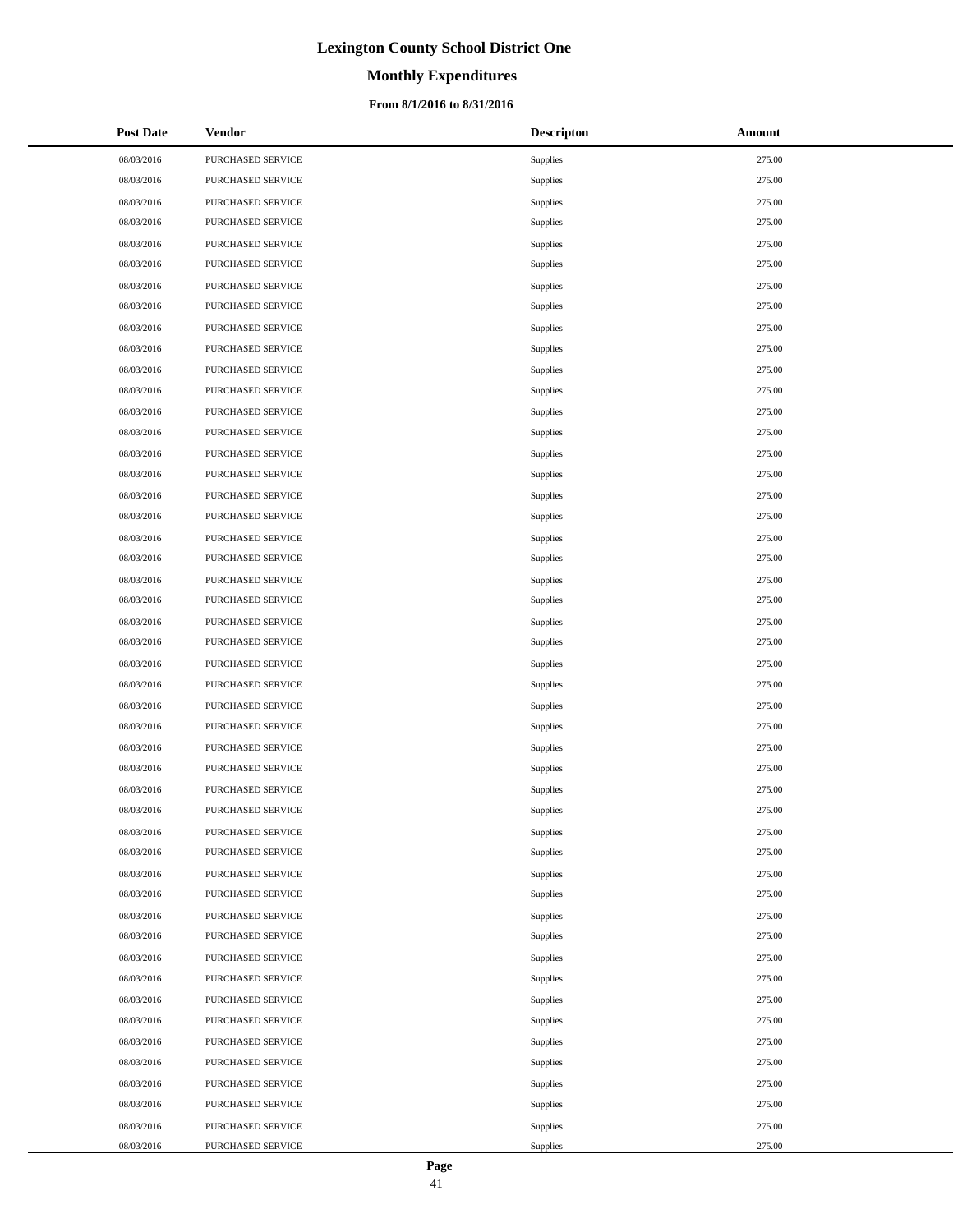# **Monthly Expenditures**

## **From 8/1/2016 to 8/31/2016**

| <b>Post Date</b> | Vendor            | <b>Descripton</b> | Amount |
|------------------|-------------------|-------------------|--------|
| 08/03/2016       | PURCHASED SERVICE | Supplies          | 275.00 |
| 08/03/2016       | PURCHASED SERVICE | Supplies          | 275.00 |
| 08/03/2016       | PURCHASED SERVICE | Supplies          | 275.00 |
| 08/03/2016       | PURCHASED SERVICE | Supplies          | 275.00 |
| 08/03/2016       | PURCHASED SERVICE | Supplies          | 275.00 |
| 08/03/2016       | PURCHASED SERVICE | Supplies          | 275.00 |
| 08/03/2016       | PURCHASED SERVICE | Supplies          | 275.00 |
| 08/03/2016       | PURCHASED SERVICE | Supplies          | 275.00 |
| 08/03/2016       | PURCHASED SERVICE | Supplies          | 275.00 |
| 08/03/2016       | PURCHASED SERVICE | Supplies          | 275.00 |
| 08/03/2016       | PURCHASED SERVICE | Supplies          | 275.00 |
| 08/03/2016       | PURCHASED SERVICE | Supplies          | 275.00 |
| 08/03/2016       | PURCHASED SERVICE | Supplies          | 275.00 |
| 08/03/2016       | PURCHASED SERVICE | Supplies          | 275.00 |
| 08/03/2016       | PURCHASED SERVICE | Supplies          | 275.00 |
| 08/03/2016       | PURCHASED SERVICE | Supplies          | 275.00 |
| 08/03/2016       | PURCHASED SERVICE | Supplies          | 275.00 |
| 08/03/2016       | PURCHASED SERVICE | Supplies          | 275.00 |
| 08/03/2016       | PURCHASED SERVICE | Supplies          | 275.00 |
| 08/03/2016       | PURCHASED SERVICE | Supplies          | 275.00 |
| 08/03/2016       | PURCHASED SERVICE | Supplies          | 275.00 |
| 08/03/2016       | PURCHASED SERVICE | Supplies          | 275.00 |
| 08/03/2016       | PURCHASED SERVICE | Supplies          | 275.00 |
| 08/03/2016       | PURCHASED SERVICE | Supplies          | 275.00 |
| 08/03/2016       | PURCHASED SERVICE | Supplies          | 275.00 |
| 08/03/2016       | PURCHASED SERVICE | Supplies          | 275.00 |
| 08/03/2016       | PURCHASED SERVICE | Supplies          | 275.00 |
| 08/03/2016       | PURCHASED SERVICE | Supplies          | 275.00 |
| 08/03/2016       | PURCHASED SERVICE | Supplies          | 275.00 |
| 08/03/2016       | PURCHASED SERVICE | Supplies          | 275.00 |
| 08/03/2016       | PURCHASED SERVICE | Supplies          | 275.00 |
| 08/03/2016       | PURCHASED SERVICE | Supplies          | 275.00 |
| 08/03/2016       | PURCHASED SERVICE | Supplies          | 275.00 |
| 08/03/2016       | PURCHASED SERVICE | Supplies          | 275.00 |
| 08/03/2016       | PURCHASED SERVICE | Supplies          | 275.00 |
| 08/03/2016       | PURCHASED SERVICE | Supplies          | 275.00 |
| 08/03/2016       | PURCHASED SERVICE | Supplies          | 275.00 |
| 08/03/2016       | PURCHASED SERVICE | Supplies          | 275.00 |
| 08/03/2016       | PURCHASED SERVICE | Supplies          | 275.00 |
| 08/03/2016       | PURCHASED SERVICE | Supplies          | 275.00 |
| 08/03/2016       | PURCHASED SERVICE | Supplies          | 275.00 |
| 08/03/2016       | PURCHASED SERVICE | Supplies          | 275.00 |
| 08/03/2016       | PURCHASED SERVICE | Supplies          | 275.00 |
| 08/03/2016       | PURCHASED SERVICE | Supplies          | 275.00 |
| 08/03/2016       | PURCHASED SERVICE | Supplies          | 275.00 |
| 08/03/2016       | PURCHASED SERVICE | Supplies          | 275.00 |
| 08/03/2016       | PURCHASED SERVICE | Supplies          | 275.00 |
| 08/03/2016       | PURCHASED SERVICE | Supplies          | 275.00 |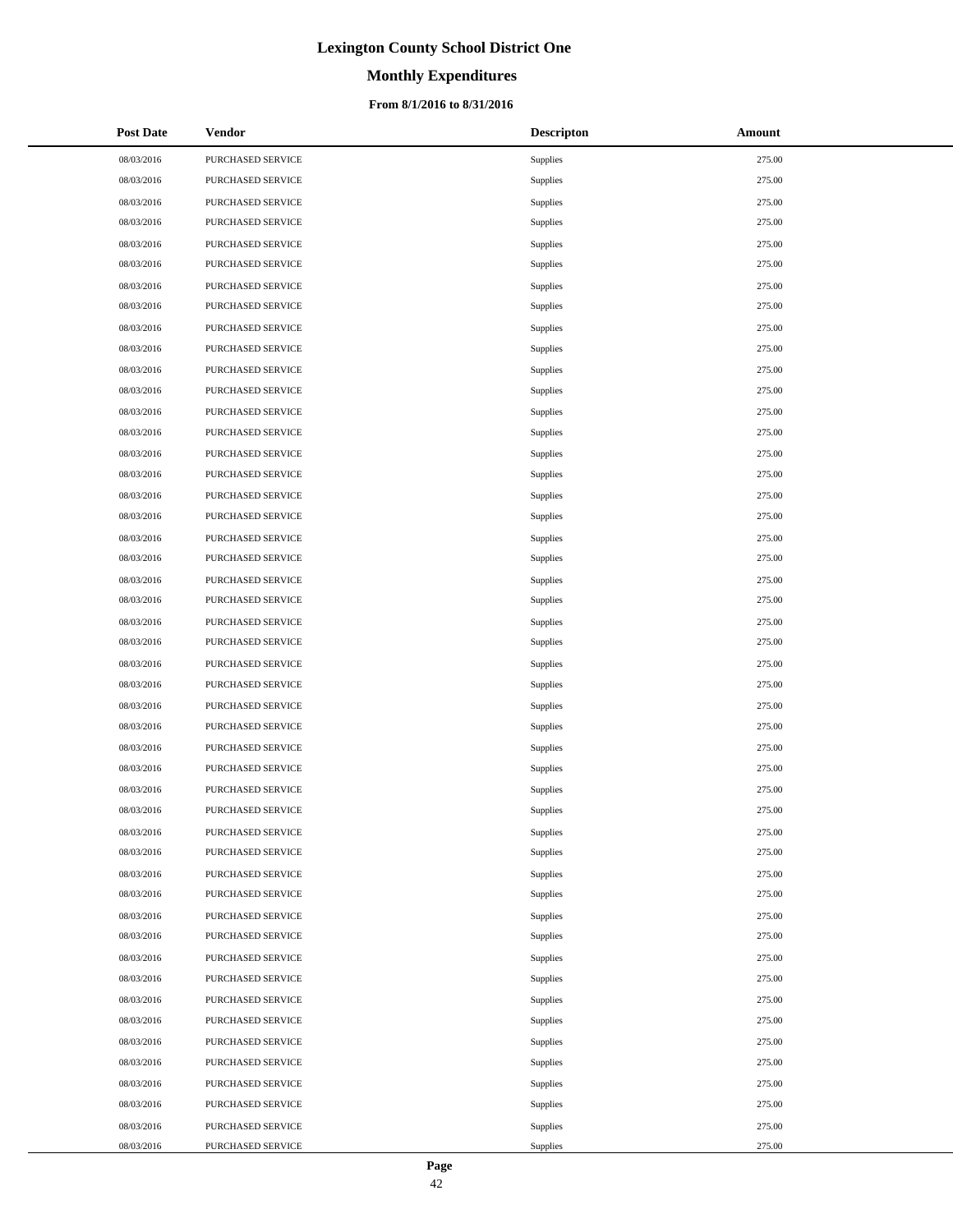# **Monthly Expenditures**

## **From 8/1/2016 to 8/31/2016**

| <b>Post Date</b> | Vendor            | <b>Descripton</b> | Amount |
|------------------|-------------------|-------------------|--------|
| 08/03/2016       | PURCHASED SERVICE | Supplies          | 275.00 |
| 08/03/2016       | PURCHASED SERVICE | Supplies          | 275.00 |
| 08/03/2016       | PURCHASED SERVICE | Supplies          | 275.00 |
| 08/03/2016       | PURCHASED SERVICE | Supplies          | 275.00 |
| 08/03/2016       | PURCHASED SERVICE | Supplies          | 275.00 |
| 08/03/2016       | PURCHASED SERVICE | Supplies          | 275.00 |
| 08/03/2016       | PURCHASED SERVICE | Supplies          | 275.00 |
| 08/03/2016       | PURCHASED SERVICE | Supplies          | 275.00 |
| 08/03/2016       | PURCHASED SERVICE | Supplies          | 275.00 |
| 08/03/2016       | PURCHASED SERVICE | Supplies          | 275.00 |
| 08/03/2016       | PURCHASED SERVICE | Supplies          | 275.00 |
| 08/03/2016       | PURCHASED SERVICE | Supplies          | 275.00 |
| 08/03/2016       | PURCHASED SERVICE | Supplies          | 275.00 |
| 08/03/2016       | PURCHASED SERVICE | Supplies          | 275.00 |
| 08/03/2016       | PURCHASED SERVICE | Supplies          | 275.00 |
| 08/03/2016       | PURCHASED SERVICE | Supplies          | 275.00 |
| 08/03/2016       | PURCHASED SERVICE | Supplies          | 275.00 |
| 08/03/2016       | PURCHASED SERVICE | Supplies          | 275.00 |
| 08/03/2016       | PURCHASED SERVICE | Supplies          | 275.00 |
| 08/03/2016       | PURCHASED SERVICE | Supplies          | 275.00 |
| 08/03/2016       | PURCHASED SERVICE | Supplies          | 275.00 |
| 08/03/2016       | PURCHASED SERVICE | Supplies          | 275.00 |
| 08/03/2016       | PURCHASED SERVICE | Supplies          | 275.00 |
| 08/03/2016       | PURCHASED SERVICE | Supplies          | 275.00 |
| 08/03/2016       | PURCHASED SERVICE | Supplies          | 275.00 |
| 08/03/2016       | PURCHASED SERVICE | Supplies          | 275.00 |
| 08/03/2016       | PURCHASED SERVICE | Supplies          | 275.00 |
| 08/03/2016       | PURCHASED SERVICE | Supplies          | 275.00 |
| 08/03/2016       | PURCHASED SERVICE | Supplies          | 275.00 |
| 08/03/2016       | PURCHASED SERVICE | Supplies          | 275.00 |
| 08/03/2016       | PURCHASED SERVICE | Supplies          | 275.00 |
| 08/03/2016       | PURCHASED SERVICE | Supplies          | 275.00 |
| 08/03/2016       | PURCHASED SERVICE | Supplies          | 275.00 |
| 08/03/2016       | PURCHASED SERVICE | Supplies          | 275.00 |
| 08/03/2016       | PURCHASED SERVICE | Supplies          | 275.00 |
| 08/03/2016       | PURCHASED SERVICE | Supplies          | 275.00 |
| 08/03/2016       | PURCHASED SERVICE | Supplies          | 275.00 |
| 08/03/2016       | PURCHASED SERVICE | Supplies          | 275.00 |
| 08/03/2016       | PURCHASED SERVICE | Supplies          | 275.00 |
| 08/03/2016       | PURCHASED SERVICE | Supplies          | 275.00 |
| 08/03/2016       | PURCHASED SERVICE | Supplies          | 275.00 |
| 08/03/2016       | PURCHASED SERVICE | Supplies          | 275.00 |
| 08/03/2016       | PURCHASED SERVICE | Supplies          | 275.00 |
| 08/03/2016       | PURCHASED SERVICE | Supplies          | 275.00 |
| 08/03/2016       | PURCHASED SERVICE | Supplies          | 275.00 |
| 08/03/2016       | PURCHASED SERVICE | Supplies          | 275.00 |
| 08/03/2016       | PURCHASED SERVICE | Supplies          | 275.00 |
| 08/03/2016       | PURCHASED SERVICE | Supplies          | 275.00 |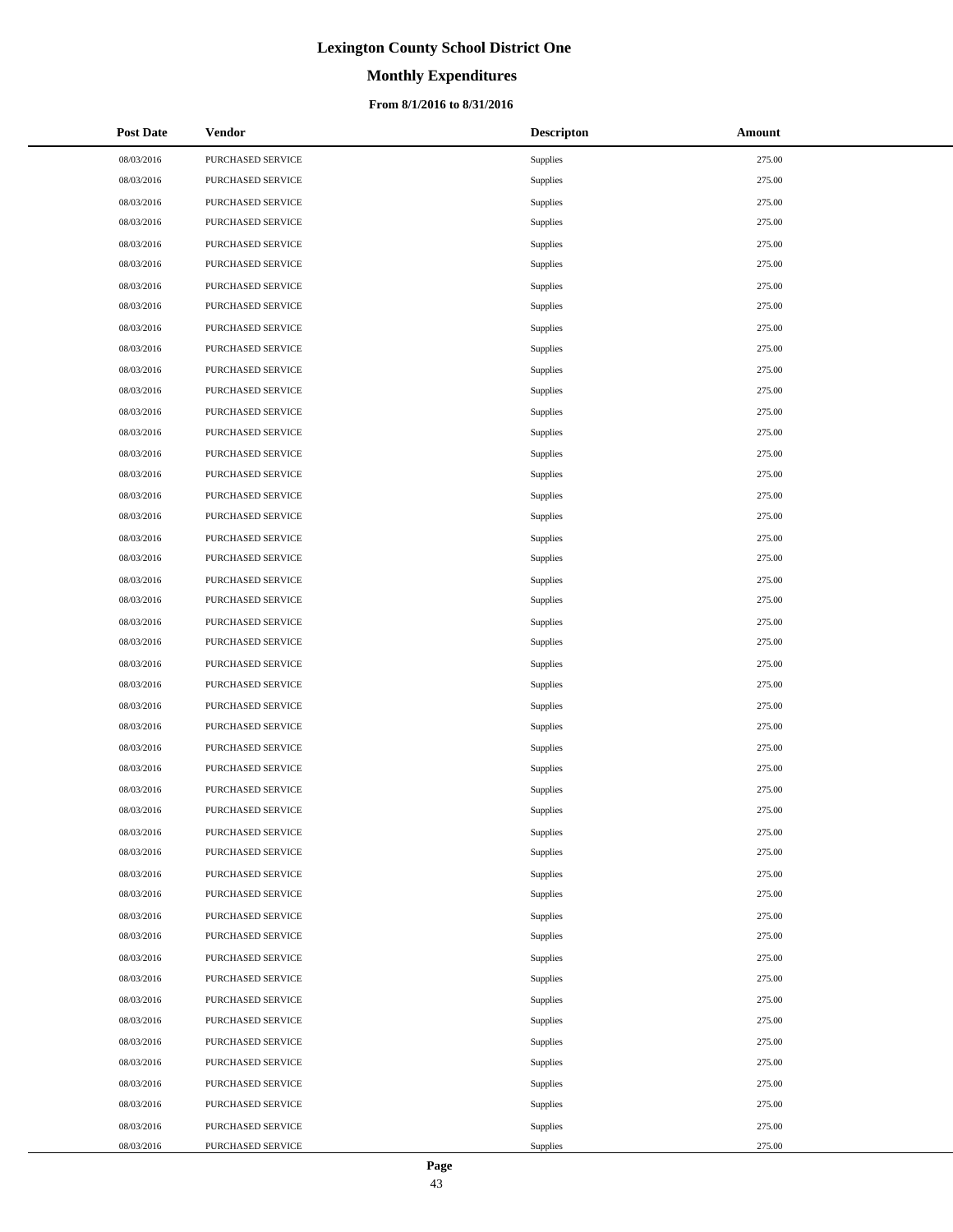# **Monthly Expenditures**

## **From 8/1/2016 to 8/31/2016**

| <b>Post Date</b> | Vendor            | <b>Descripton</b> | Amount |
|------------------|-------------------|-------------------|--------|
| 08/03/2016       | PURCHASED SERVICE | Supplies          | 275.00 |
| 08/03/2016       | PURCHASED SERVICE | Supplies          | 275.00 |
| 08/03/2016       | PURCHASED SERVICE | Supplies          | 275.00 |
| 08/03/2016       | PURCHASED SERVICE | Supplies          | 275.00 |
| 08/03/2016       | PURCHASED SERVICE | Supplies          | 275.00 |
| 08/03/2016       | PURCHASED SERVICE | Supplies          | 275.00 |
| 08/03/2016       | PURCHASED SERVICE | Supplies          | 275.00 |
| 08/03/2016       | PURCHASED SERVICE | Supplies          | 275.00 |
| 08/03/2016       | PURCHASED SERVICE | Supplies          | 275.00 |
| 08/03/2016       | PURCHASED SERVICE | Supplies          | 275.00 |
| 08/03/2016       | PURCHASED SERVICE | Supplies          | 275.00 |
| 08/03/2016       | PURCHASED SERVICE | Supplies          | 275.00 |
| 08/03/2016       | PURCHASED SERVICE | Supplies          | 275.00 |
| 08/03/2016       | PURCHASED SERVICE | Supplies          | 275.00 |
| 08/03/2016       | PURCHASED SERVICE | Supplies          | 275.00 |
| 08/03/2016       | PURCHASED SERVICE | Supplies          | 275.00 |
| 08/03/2016       | PURCHASED SERVICE | Supplies          | 275.00 |
| 08/03/2016       | PURCHASED SERVICE | Supplies          | 275.00 |
| 08/03/2016       | PURCHASED SERVICE | Supplies          | 275.00 |
| 08/03/2016       | PURCHASED SERVICE | Supplies          | 275.00 |
| 08/03/2016       | PURCHASED SERVICE | Supplies          | 275.00 |
| 08/03/2016       | PURCHASED SERVICE | Supplies          | 275.00 |
| 08/03/2016       | PURCHASED SERVICE | Supplies          | 275.00 |
| 08/03/2016       | PURCHASED SERVICE | Supplies          | 275.00 |
| 08/03/2016       | PURCHASED SERVICE | Supplies          | 275.00 |
| 08/03/2016       | PURCHASED SERVICE | Supplies          | 275.00 |
| 08/03/2016       | PURCHASED SERVICE | Supplies          | 275.00 |
| 08/03/2016       | PURCHASED SERVICE | Supplies          | 275.00 |
| 08/03/2016       | PURCHASED SERVICE | Supplies          | 275.00 |
| 08/03/2016       | PURCHASED SERVICE | Supplies          | 275.00 |
| 08/03/2016       | PURCHASED SERVICE | Supplies          | 275.00 |
| 08/03/2016       | PURCHASED SERVICE | Supplies          | 275.00 |
| 08/03/2016       | PURCHASED SERVICE | Supplies          | 275.00 |
| 08/03/2016       | PURCHASED SERVICE | Supplies          | 275.00 |
| 08/03/2016       | PURCHASED SERVICE | Supplies          | 275.00 |
| 08/03/2016       | PURCHASED SERVICE | Supplies          | 275.00 |
| 08/03/2016       | PURCHASED SERVICE | Supplies          | 275.00 |
| 08/03/2016       | PURCHASED SERVICE | Supplies          | 275.00 |
| 08/03/2016       | PURCHASED SERVICE | Supplies          | 275.00 |
| 08/03/2016       | PURCHASED SERVICE | Supplies          | 275.00 |
| 08/03/2016       | PURCHASED SERVICE | Supplies          | 275.00 |
| 08/03/2016       | PURCHASED SERVICE | Supplies          | 275.00 |
| 08/03/2016       | PURCHASED SERVICE | Supplies          | 275.00 |
| 08/03/2016       | PURCHASED SERVICE | Supplies          | 275.00 |
| 08/03/2016       | PURCHASED SERVICE | Supplies          | 275.00 |
| 08/03/2016       | PURCHASED SERVICE | Supplies          | 275.00 |
| 08/03/2016       | PURCHASED SERVICE | Supplies          | 275.00 |
| 08/03/2016       | PURCHASED SERVICE | Supplies          | 275.00 |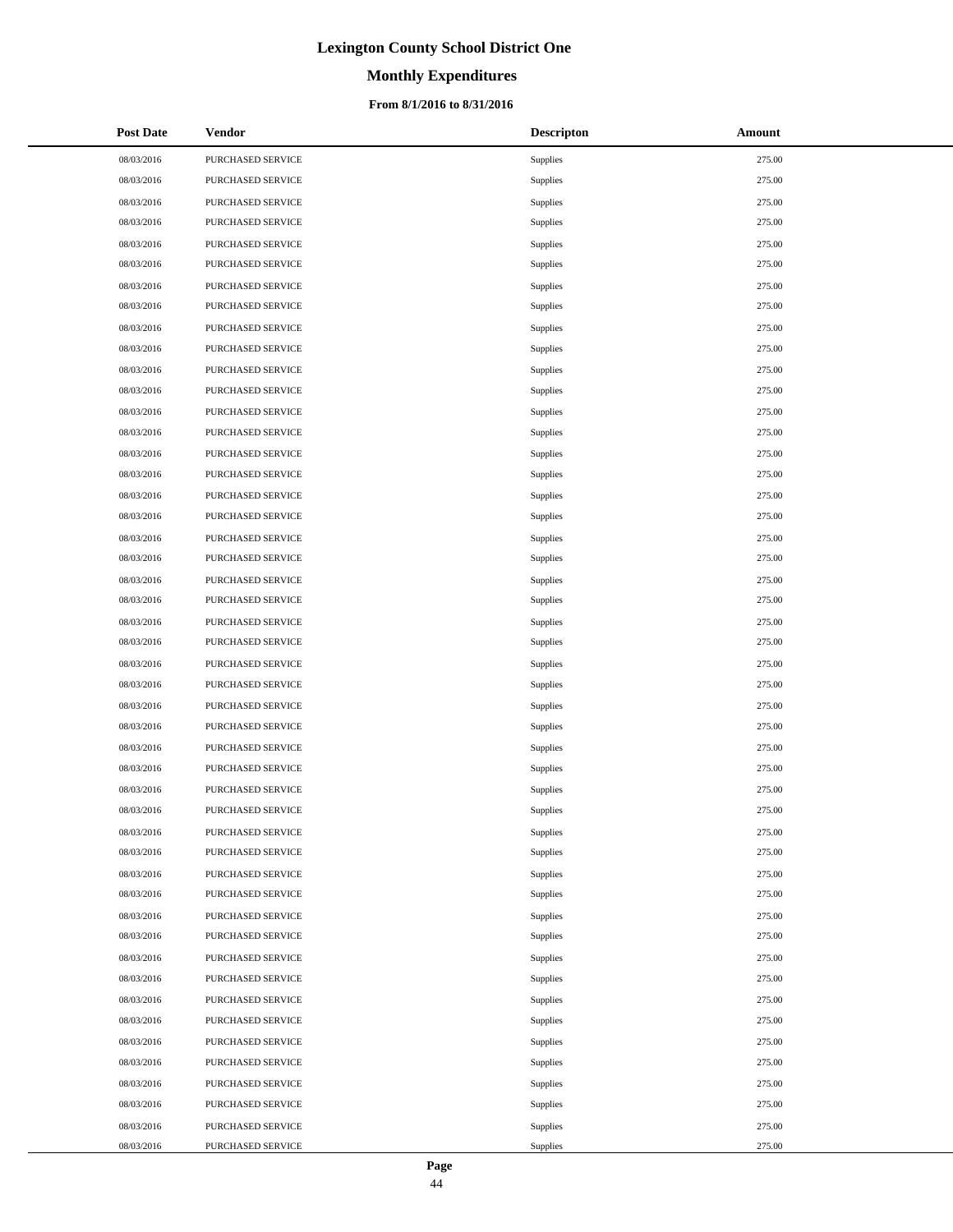# **Monthly Expenditures**

## **From 8/1/2016 to 8/31/2016**

| <b>Post Date</b> | Vendor            | <b>Descripton</b> | Amount |
|------------------|-------------------|-------------------|--------|
| 08/03/2016       | PURCHASED SERVICE | Supplies          | 275.00 |
| 08/03/2016       | PURCHASED SERVICE | Supplies          | 275.00 |
| 08/03/2016       | PURCHASED SERVICE | Supplies          | 275.00 |
| 08/03/2016       | PURCHASED SERVICE | Supplies          | 275.00 |
| 08/03/2016       | PURCHASED SERVICE | Supplies          | 275.00 |
| 08/03/2016       | PURCHASED SERVICE | Supplies          | 275.00 |
| 08/03/2016       | PURCHASED SERVICE | Supplies          | 275.00 |
| 08/03/2016       | PURCHASED SERVICE | Supplies          | 275.00 |
| 08/03/2016       | PURCHASED SERVICE | Supplies          | 275.00 |
| 08/03/2016       | PURCHASED SERVICE | Supplies          | 275.00 |
| 08/03/2016       | PURCHASED SERVICE | Supplies          | 275.00 |
| 08/03/2016       | PURCHASED SERVICE | Supplies          | 275.00 |
| 08/03/2016       | PURCHASED SERVICE | Supplies          | 275.00 |
| 08/03/2016       | PURCHASED SERVICE | Supplies          | 275.00 |
| 08/03/2016       | PURCHASED SERVICE | Supplies          | 275.00 |
| 08/03/2016       | PURCHASED SERVICE | Supplies          | 275.00 |
| 08/03/2016       | PURCHASED SERVICE | Supplies          | 275.00 |
| 08/03/2016       | PURCHASED SERVICE | Supplies          | 275.00 |
| 08/03/2016       | PURCHASED SERVICE | Supplies          | 275.00 |
| 08/03/2016       | PURCHASED SERVICE | Supplies          | 275.00 |
| 08/03/2016       | PURCHASED SERVICE | Supplies          | 275.00 |
| 08/03/2016       | PURCHASED SERVICE | Supplies          | 275.00 |
| 08/03/2016       | PURCHASED SERVICE | Supplies          | 275.00 |
| 08/03/2016       | PURCHASED SERVICE | Supplies          | 275.00 |
| 08/03/2016       | PURCHASED SERVICE | Supplies          | 275.00 |
| 08/03/2016       | PURCHASED SERVICE | Supplies          | 275.00 |
| 08/03/2016       | PURCHASED SERVICE | Supplies          | 275.00 |
| 08/03/2016       | PURCHASED SERVICE | Supplies          | 275.00 |
| 08/03/2016       | PURCHASED SERVICE | Supplies          | 275.00 |
| 08/03/2016       | PURCHASED SERVICE | Supplies          | 275.00 |
| 08/03/2016       | PURCHASED SERVICE | Supplies          | 275.00 |
| 08/03/2016       | PURCHASED SERVICE | Supplies          | 275.00 |
| 08/03/2016       | PURCHASED SERVICE | Supplies          | 275.00 |
| 08/03/2016       | PURCHASED SERVICE | Supplies          | 275.00 |
| 08/03/2016       | PURCHASED SERVICE | Supplies          | 275.00 |
| 08/03/2016       | PURCHASED SERVICE | Supplies          | 275.00 |
| 08/03/2016       | PURCHASED SERVICE | Supplies          | 275.00 |
| 08/03/2016       | PURCHASED SERVICE | Supplies          | 275.00 |
| 08/03/2016       | PURCHASED SERVICE | Supplies          | 275.00 |
| 08/03/2016       | PURCHASED SERVICE | Supplies          | 275.00 |
| 08/03/2016       | PURCHASED SERVICE | Supplies          | 275.00 |
| 08/03/2016       | PURCHASED SERVICE | Supplies          | 275.00 |
| 08/03/2016       | PURCHASED SERVICE | Supplies          | 275.00 |
| 08/03/2016       | PURCHASED SERVICE | Supplies          | 275.00 |
| 08/03/2016       | PURCHASED SERVICE | Supplies          | 275.00 |
| 08/03/2016       | PURCHASED SERVICE | Supplies          | 275.00 |
| 08/03/2016       | PURCHASED SERVICE | Supplies          | 275.00 |
| 08/03/2016       | PURCHASED SERVICE | Supplies          | 275.00 |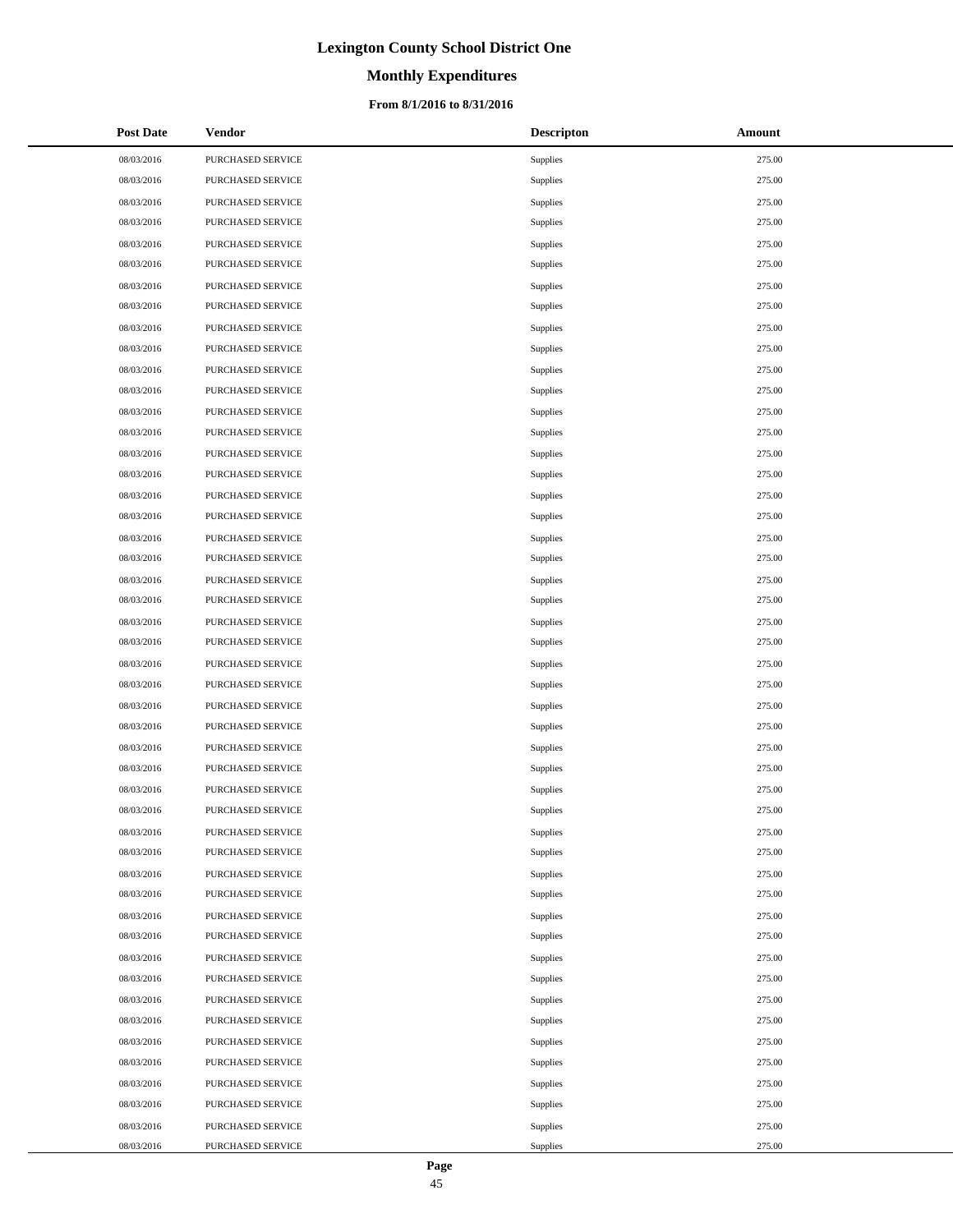# **Monthly Expenditures**

## **From 8/1/2016 to 8/31/2016**

| <b>Post Date</b> | <b>Vendor</b>                               | <b>Descripton</b>          | Amount    |
|------------------|---------------------------------------------|----------------------------|-----------|
| 08/03/2016       | PURCHASED SERVICE                           | <b>Supplies</b>            | 275.00    |
| 08/03/2016       | PURCHASED SERVICE                           | Supplies                   | 275.00    |
| 08/03/2016       | PURCHASED SERVICE                           | Supplies                   | 275.00    |
| 08/03/2016       | PURCHASED SERVICE                           | Supplies                   | 275.00    |
| 08/03/2016       | PURCHASED SERVICE                           | Supplies                   | 275.00    |
| 08/03/2016       | PURCHASED SERVICE                           | Supplies                   | 275.00    |
| 08/03/2016       | PURCHASED SERVICE                           | Supplies                   | 275.00    |
| 08/03/2016       | PURCHASED SERVICE                           | Supplies                   | 275.00    |
| 08/03/2016       | PURCHASED SERVICE                           | Supplies                   | 275.00    |
| 08/03/2016       | PURCHASED SERVICE                           | Supplies                   | 275.00    |
| 08/03/2016       | PURCHASED SERVICE                           | Supplies                   | 275.00    |
| 08/03/2016       | PURCHASED SERVICE                           | Supplies                   | 275.00    |
| 08/03/2016       | PURCHASED SERVICE                           | Supplies                   | 275.00    |
| 08/03/2016       | PURCHASED SERVICE                           | Supplies                   | 275.00    |
| 08/03/2016       | PURCHASED SERVICE                           | Supplies                   | 275.00    |
| 08/03/2016       | PURCHASED SERVICE                           | Supplies                   | 275.00    |
| 08/03/2016       | PURCHASED SERVICE                           | Supplies                   | 275.00    |
| 08/03/2016       | <b>PURCHASED SERVICE</b>                    | Supplies                   | 275.00    |
| 08/03/2016       | PURCHASED SERVICE                           | Supplies                   | 275.00    |
| 08/03/2016       | <b>PURCHASED SERVICE</b>                    | Supplies                   | 275.00    |
| 08/03/2016       | APPLE INC                                   | <b>Technology Supplies</b> | 47,668.50 |
| 08/03/2016       | ID WHOLESALE LLC                            | Pupil Activity             | 1,640.00  |
| 08/03/2016       | PECKNEL MUSIC CO INC                        | Pupil Activity             | 256.80    |
| 08/03/2016       | CAROLINA SCREEN PRINTERS                    | Pupil Activity             | 1,611.96  |
| 08/04/2016       | DELL COMPUTERS                              | Supplies                   | 4,146.26  |
| 08/04/2016       | US INK AND TONER INC                        | Supplies                   | 1,293.96  |
| 08/04/2016       | FAIR PLAY CAMP SCHOOL INC                   | Tuition                    | 1,122.75  |
| 08/04/2016       | <b>PURCHASED SERVICE</b>                    | Travel                     | 101.74    |
| 08/04/2016       | MCNAIR LAW FIRM PA                          | Legal Services             | 146.00    |
| 08/04/2016       | SUNGARD PUBLIC SECTOR INC                   | Other Prof & Tech Service  | 427.20    |
| 08/04/2016       | <b>KIPLINGER'S</b>                          | <b>Supplies</b>            | 108.00    |
| 08/04/2016       | <b>PURCHASED SERVICE</b>                    | Dues and Fees              | 135.00    |
| 08/04/2016       | LEXINGTON COUNTY SHERIFF'S DEPT             | Other Prof & Tech Service  | 3,390.62  |
| 08/04/2016       | TOWN OF LEXINGTON                           | Other Prof & Tech Service  | 8,961.08  |
| 08/04/2016       | LEXINGTON COUNTY SHERIFF'S DEPT             | Other Prof & Tech Service  | 2,858.57  |
| 08/04/2016       | TOWN OF LEXINGTON                           | Other Prof & Tech Service  | 9,611.78  |
| 08/04/2016       | LEXINGTON COUNTY SHERIFF'S DEPT             | Other Prof & Tech Service  | 2,757.07  |
| 08/04/2016       | LEXINGTON COUNTY SHERIFF'S DEPT             | Other Prof & Tech Service  | 2,757.07  |
| 08/04/2016       | LEXINGTON COUNTY SHERIFF'S DEPT             | Other Prof & Tech Service  | 3,605.90  |
| 08/04/2016       | LEXINGTON COUNTY SHERIFF'S DEPT             | Other Prof & Tech Service  | 3,390.62  |
| 08/04/2016       | LEXINGTON COUNTY SHERIFF'S DEPT             | Other Prof & Tech Service  | 3,821.18  |
| 08/04/2016       | LEXINGTON PRINTING LLC                      | Printing and Binding       | 345.61    |
| 08/04/2016       | BILINGUAL COMMUNICATIONS                    | Other Prof & Tech Service  | 1,722.05  |
| 08/04/2016       | PURCHASED SERVICE                           | Travel                     | 110.16    |
| 08/04/2016       | MCGRAW HILL EDUCATION INC                   | Supplies                   | 321.06    |
| 08/04/2016       | HIGHLIGHTS CONSUMER SERVICES INC            | Supplies                   | 299.00    |
| 08/04/2016       | DODGE LEARNING RESOURCES                    | <b>Supplies</b>            | 8,286.05  |
| 08/04/2016       | SC DEPARTMENT OF REVENUE (SALES TAX RETURN) | Supplies                   | 472.49    |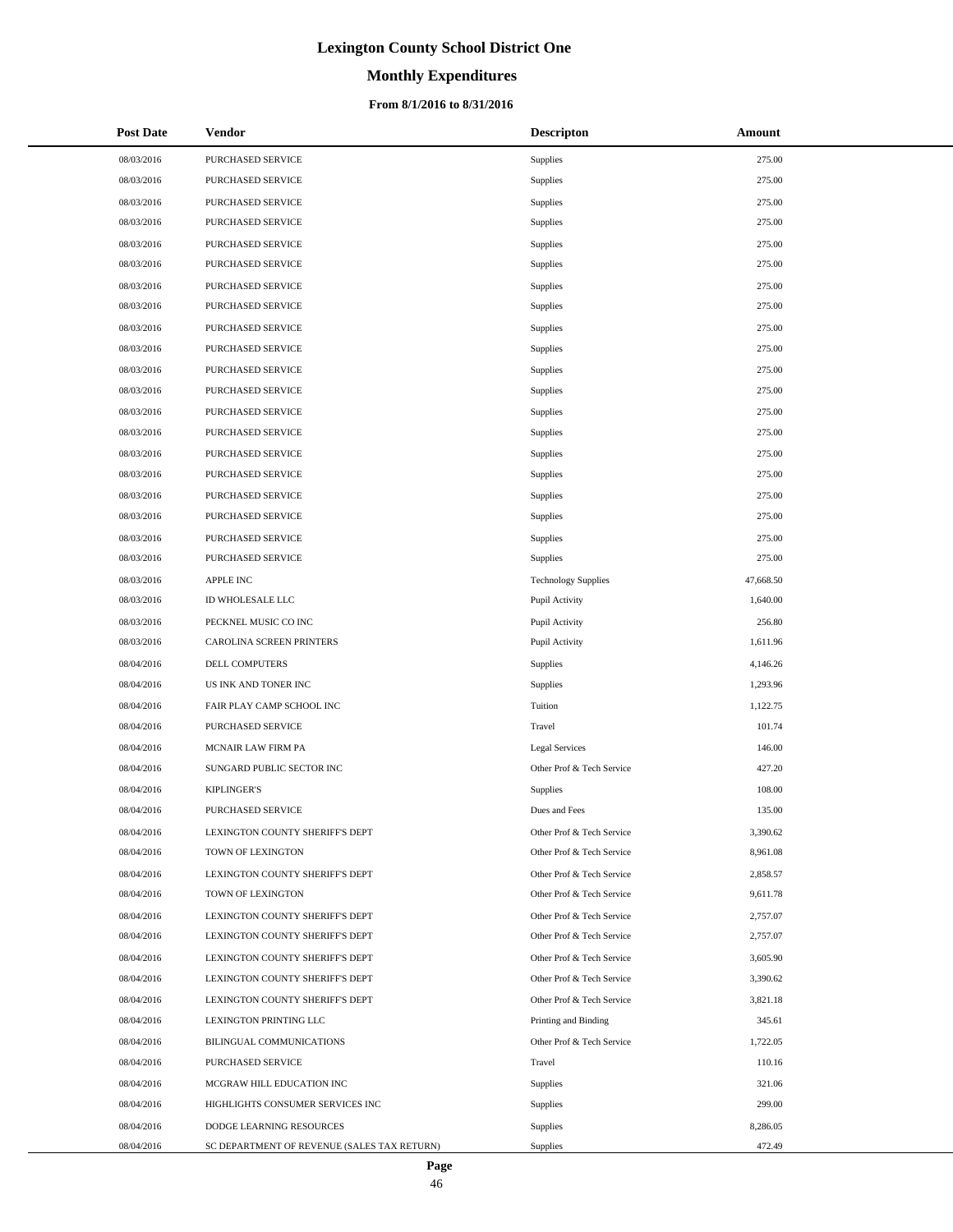# **Monthly Expenditures**

## **From 8/1/2016 to 8/31/2016**

| <b>Post Date</b> | Vendor                                          | <b>Descripton</b>          | Amount     |
|------------------|-------------------------------------------------|----------------------------|------------|
| 08/04/2016       | <b>COMPORIUM</b>                                | Communication              | 240.71     |
| 08/04/2016       | GW GOODHEARTWILLCOX CO                          | Pupil Activity             | 748.26     |
| 08/04/2016       | COOLE SCHOOL INC                                | Pupil Activity             | 2,294.50   |
| 08/04/2016       | SC DEPARTMENT OF REVENUE (SALES TAX RETURN)     | Pupil Activity             | 113.30     |
| 08/04/2016       | CASH                                            | Pupil Activity             | 4,500.00   |
| 08/04/2016       | AIKEN COMPOUNDING PHARMACY                      | Pupil Activity             | 395.20     |
| 08/04/2016       | PATTERSON MEDICAL SUPPLY INC DBA MEDCO SUPPLY   | Pupil Activity             | 6,179.25   |
| 08/05/2016       | SCHOOL SPECIALTY INC                            | Supplies                   | 105.67     |
| 08/05/2016       | PINE PRESS OF LEXINGTON INC                     | Printing and Binding       | 105.63     |
| 08/05/2016       | FORMS AND SUPPLY INC (FSI)                      | Supplies                   | 185.92     |
| 08/05/2016       | PINE PRESS OF LEXINGTON INC                     | Printing and Binding       | 646.64     |
| 08/05/2016       | PINE PRESS OF LEXINGTON INC                     | Supplies                   | 163.47     |
| 08/05/2016       | FORMS AND SUPPLY INC (FSI)                      | Supplies                   | 1,577.72   |
| 08/05/2016       | <b>PURCHASE POWER</b>                           | Supplies                   | 1,005.00   |
| 08/05/2016       | HUDSON'S SMOKEHOUSE OF LEXINGTON LLC            | Other Objects              | 3,510.14   |
| 08/05/2016       | GENERATOR SERVICES INC                          | Repairs and Maintenance    | 270.00     |
| 08/05/2016       | <b>CARTS PLUS</b>                               | Supplies-Maintenace        | 690.15     |
| 08/05/2016       | <b>SUPPLY WORKS</b>                             | Supplies-Maintenace        | 440.31     |
| 08/05/2016       | A Z LAWN MOWER PARTS                            | Supplies-Maintenace        | 100.37     |
| 08/05/2016       | PETE'S WELDING AND METAL WORKS                  | Repairs and Maintenance    | 182.00     |
| 08/05/2016       | P AND S CONSTRUCTION COMPANY INC                | Repairs and Maintenance    | 741.00     |
| 08/05/2016       | PETE'S WELDING AND METAL WORKS                  | Repairs and Maintenance    | 115.00     |
| 08/05/2016       | PALMETTO PLAYGROUNDS LLC                        | Supplies-Maintenace        | 642.00     |
| 08/05/2016       | LEXINGTON COUNTY SHERIFF'S DEPT                 | Other Prof & Tech Service  | 6,688.90   |
| 08/05/2016       | LEXINGTON COUNTY SHERIFF'S DEPT                 | Other Prof & Tech Service  | 6,688.90   |
| 08/05/2016       | LEXINGTON COUNTY SHERIFF'S DEPT                 | Other Prof & Tech Service  | 6,688.90   |
| 08/05/2016       | LEXINGTON COUNTY SHERIFF'S DEPT                 | Other Prof & Tech Service  | 6,521.67   |
| 08/05/2016       | LEXINGTON COUNTY SHERIFF'S DEPT                 | Other Prof & Tech Service  | 6,521.67   |
| 08/05/2016       | LEXINGTON COUNTY SHERIFF'S DEPT                 | Other Prof & Tech Service  | 13,377.79  |
| 08/05/2016       | LEXINGTON COUNTY SHERIFF'S DEPT                 | Other Prof & Tech Service  | 6,521.67   |
| 08/05/2016       | LEXINGTON COUNTY SHERIFF'S DEPT                 | Other Prof & Tech Service  | 6,521.67   |
| 08/05/2016       | LEXINGTON COUNTY SHERIFF'S DEPT                 | Other Prof & Tech Service  | 6,521.67   |
| 08/05/2016       | LEXINGTON COUNTY SHERIFF'S DEPT                 | Other Prof & Tech Service  | 6,521.67   |
| 08/05/2016       | LEXINGTON COUNTY SHERIFF'S DEPT                 | Other Prof & Tech Service  | 6,521.67   |
| 08/05/2016       | LEXINGTON COUNTY SHERIFF'S DEPT                 | Other Prof & Tech Service  | 13,879.48  |
| 08/05/2016       | PINE PRESS OF LEXINGTON INC                     | Printing and Binding       | 2,461.95   |
| 08/05/2016       | <b>LEXINGTON PRINTING LLC</b>                   | Printing and Binding       | 1,026.13   |
| 08/05/2016       | DELL COMPUTERS                                  | <b>Technology Supplies</b> | 101.64     |
| 08/05/2016       | <b>IMAGINE LEARNING</b>                         | Software Renewal/Agreemen  | 5,082.50   |
| 08/05/2016       | UNIFIED AV SYSTEMS INC DBA MULTI MEDIA SERVICES | <b>Technology Supplies</b> | 146,898.43 |
| 08/05/2016       | <b>GREY HOUSE PUBLISHING</b>                    | Pupil Activity             | 140.00     |
| 08/05/2016       | FORMS AND SUPPLY INC (FSI)                      | Pupil Activity             | 1,577.71   |
| 08/08/2016       | REALLY GOOD STUFF                               | Supplies                   | 319.88     |
| 08/08/2016       | SCHOOL SPECIALTY INC                            | Supplies                   | $-2.65$    |
| 08/08/2016       | SCHOOL SPECIALTY INC                            | <b>Supplies</b>            | 156.49     |
| 08/08/2016       | SC DEPARTMENT OF CORRECTIONS                    | Printing and Binding       | 1,063.11   |
| 08/08/2016       | SCHOOL SPECIALTY INC                            | Supplies                   | 672.49     |
| 08/08/2016       | REALLY GOOD STUFF                               | Supplies                   | 374.95     |

L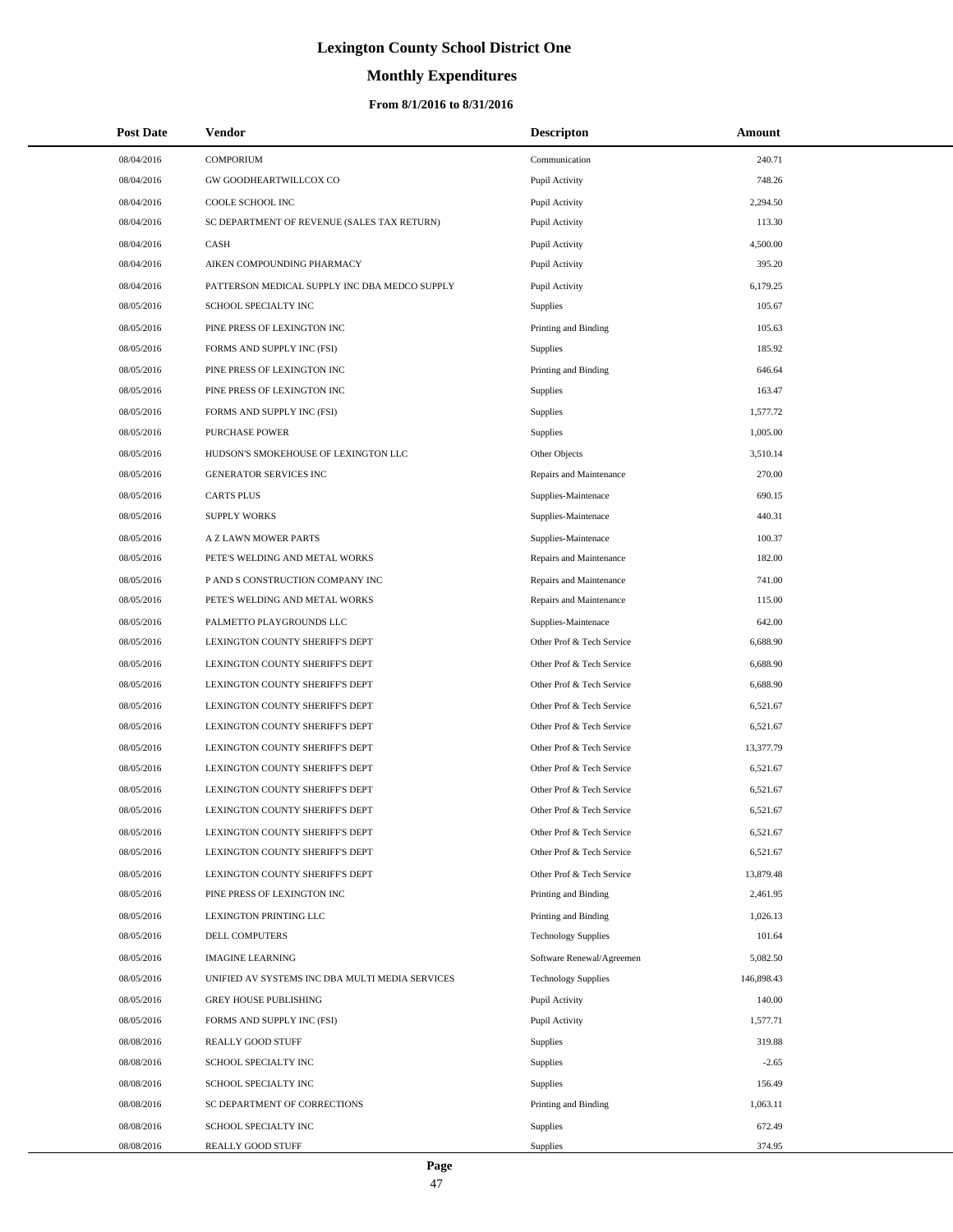# **Monthly Expenditures**

| <b>Post Date</b> | <b>Vendor</b>                                      | <b>Descripton</b>        | Amount    |  |
|------------------|----------------------------------------------------|--------------------------|-----------|--|
| 08/08/2016       | KURTZ BROS DBA BENDER BURKOT EAST COAST SCHOOL SUP | Supplies                 | 119.00    |  |
| 08/08/2016       | PINE PRESS OF LEXINGTON INC                        | Printing and Binding     | 442.55    |  |
| 08/08/2016       | SCHOOL SPECIALTY INC                               | Supplies                 | 156.49    |  |
| 08/08/2016       | FORMS AND SUPPLY INC (FSI)                         | Supplies                 | 101.48    |  |
| 08/08/2016       | FORMS AND SUPPLY INC (FSI)                         | Supplies                 | 176.34    |  |
| 08/08/2016       | STEVE WEISS MUSIC INC                              | Supplies                 | 1,109.95  |  |
| 08/08/2016       | <b>PURCHASED SERVICE</b>                           | Travel                   | 206.50    |  |
| 08/08/2016       | PURCHASED SERVICE                                  | Travel                   | 553.68    |  |
| 08/08/2016       | SC DEPARTMENT OF CORRECTIONS                       | Printing and Binding     | 109.01    |  |
| 08/08/2016       | PURCHASED SERVICE                                  | Travel                   | 292.98    |  |
| 08/08/2016       | PURCHASED SERVICE                                  | Travel                   | 620.74    |  |
| 08/08/2016       | PURCHASED SERVICE                                  | Travel                   | 1,004.95  |  |
| 08/08/2016       | PURCHASED SERVICE                                  | Travel                   | 379.50    |  |
| 08/08/2016       | PURCHASED SERVICE                                  | Travel                   | 950.75    |  |
| 08/08/2016       | A Z LAWN MOWER PARTS                               | Supplies                 | 641.74    |  |
| 08/08/2016       | <b>ENLOWS AUTO SUPPLY</b>                          | Supplies                 | 291.98    |  |
| 08/08/2016       | SC DEPARTMENT OF EDUCATION                         | Inst Prog Improvement    | 1,800.00  |  |
| 08/08/2016       | <b>FEDEXOFFICE</b>                                 | Printing and Binding     | 613.65    |  |
| 08/08/2016       | SC ASSOCIATION SCHOOL ADMINISTRATORS               | Dues and Fees            | 6,104.50  |  |
| 08/08/2016       | PURCHASED SERVICE                                  | Travel                   | 599.60    |  |
| 08/08/2016       | CHILDS AND HALLIGAN P A                            | Legal Services           | 24,892.47 |  |
| 08/08/2016       | DUFF WHITE AND TURNER LLC                          | <b>Legal Services</b>    | 22,192.92 |  |
| 08/08/2016       | LEXINGTON PRINTING LLC                             | Supplies                 | 133.75    |  |
| 08/08/2016       | GOVERNMENT FINANCE OFFICERS ASSOC OF SC            | Dues and Fees            | 220.00    |  |
| 08/08/2016       | CULLUM SERVICES INC                                | Repairs and Maintenance  | 1,343.75  |  |
| 08/08/2016       | DIGITAL OFFICE SOLUTIONS INC                       | Supplies                 | 112.35    |  |
| 08/08/2016       | DIGITAL OFFICE SOLUTIONS INC                       | Technology Equipment D F | 6,438.68  |  |
| 08/08/2016       | CULLUM SERVICES INC                                | Repairs and Maintenance  | 4,792.50  |  |
| 08/08/2016       | SMITH AND JONES JANITORIAL SUPPLIES AND EQUIP INC  | Supplies-Maintenace      | 1,016.50  |  |
| 08/08/2016       | CULLUM SERVICES INC                                | Repairs and Maintenance  | 1,108.08  |  |
| 08/08/2016       | CULLUM SERVICES INC                                | Repairs and Maintenance  | 3,937.50  |  |
| 08/08/2016       | COOK & BOARDMAN LLC                                | Supplies-Maintenace      | 117.70    |  |
| 08/08/2016       | CULLUM SERVICES INC                                | Repairs and Maintenance  | 1,023.75  |  |
| 08/08/2016       | CULLUM SERVICES INC                                | Repairs and Maintenance  | 360.00    |  |
| 08/08/2016       | CULLUM SERVICES INC                                | Repairs and Maintenance  | 1,379.17  |  |
| 08/08/2016       | CULLUM SERVICES INC                                | Repairs and Maintenance  | 440.63    |  |
| 08/08/2016       | DADE PAPER AND BAG CO                              | Supplies-Maintenace      | 405.00    |  |
| 08/08/2016       | CULLUM SERVICES INC                                | Repairs and Maintenance  | 2,730.00  |  |
| 08/08/2016       | <b>CULLUM SERVICES INC</b>                         | Repairs and Maintenance  | 757.50    |  |
| 08/08/2016       | MIDLANDS FIRE PROTECTION INC                       | Repairs and Maintenance  | 132.30    |  |
| 08/08/2016       | CULLUM SERVICES INC                                | Repairs and Maintenance  | 1,372.50  |  |
| 08/08/2016       | CULLUM SERVICES INC                                | Repairs and Maintenance  | 1,355.63  |  |
| 08/08/2016       | SMITH AND JONES JANITORIAL SUPPLIES AND EQUIP INC  | Supplies-Maintenace      | 562.49    |  |
| 08/08/2016       | CULLUM SERVICES INC                                | Repairs and Maintenance  | 1,059.38  |  |
| 08/08/2016       | CULLUM SERVICES INC                                | Repairs and Maintenance  | 1,331.25  |  |
| 08/08/2016       | CULLUM SERVICES INC                                | Repairs and Maintenance  | 1,792.50  |  |
| 08/08/2016       | CULLUM SERVICES INC                                | Repairs and Maintenance  | 3,788.54  |  |
| 08/08/2016       | MIDLANDS FIRE PROTECTION INC                       | Repairs and Maintenance  | 158.76    |  |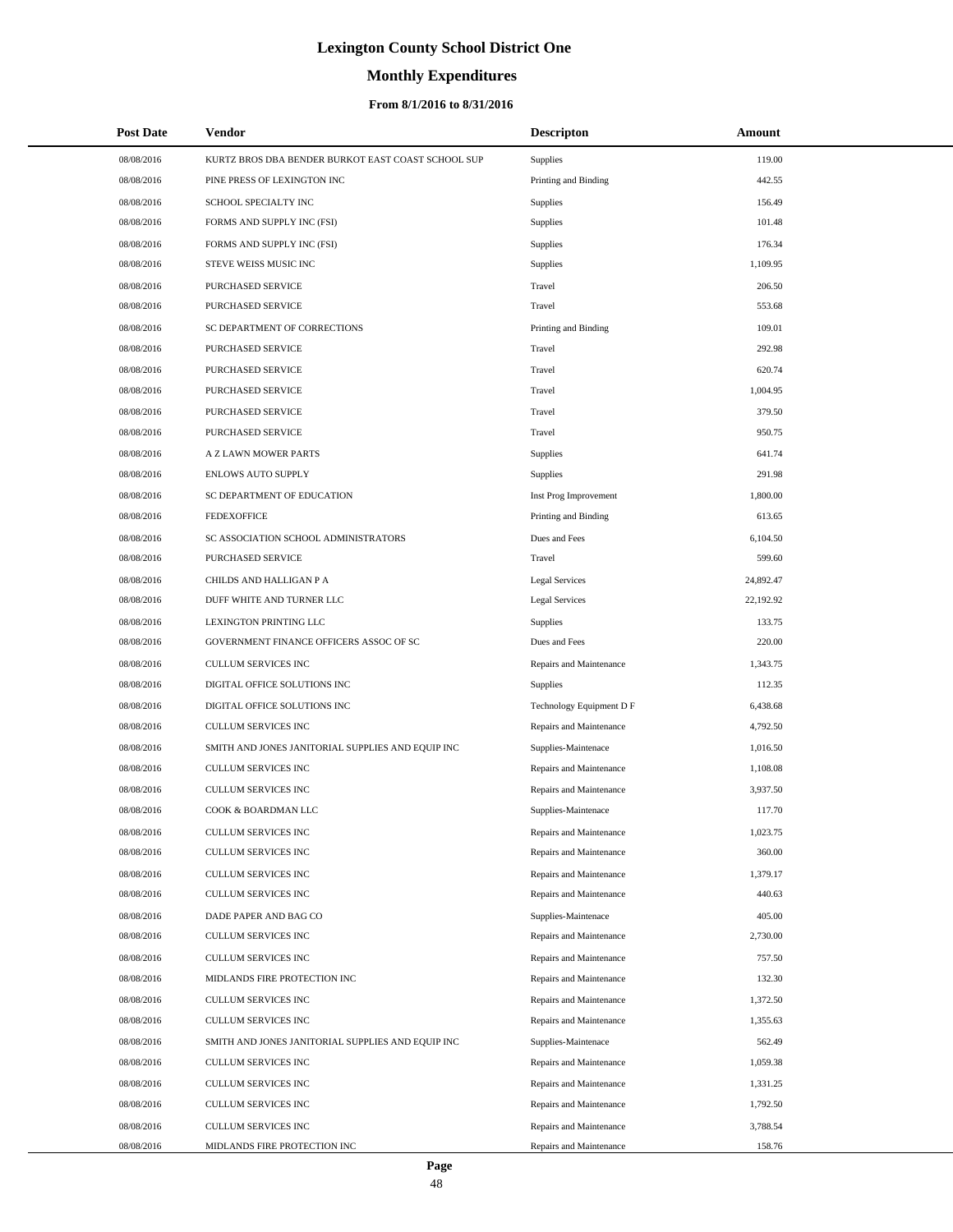# **Monthly Expenditures**

## **From 8/1/2016 to 8/31/2016**

| <b>Post Date</b> | Vendor                                            | <b>Descripton</b>          | Amount    |
|------------------|---------------------------------------------------|----------------------------|-----------|
| 08/08/2016       | SMITH AND JONES JANITORIAL SUPPLIES AND EQUIP INC | Supplies-Maintenace        | 115.56    |
| 08/08/2016       | CITY OF WEST COLUMBIA WATER COLLECTION DIVISION   | <b>Public Utilities</b>    | 306.00    |
| 08/08/2016       | CULLUM SERVICES INC                               | Repairs and Maintenance    | 1,691.25  |
| 08/08/2016       | CULLUM SERVICES INC                               | Repairs and Maintenance    | 1,537.50  |
| 08/08/2016       | CULLUM SERVICES INC                               | Repairs and Maintenance    | 1,149.38  |
| 08/08/2016       | CULLUM SERVICES INC                               | Repairs and Maintenance    | 2,651.25  |
| 08/08/2016       | CULLUM SERVICES INC                               | Repairs and Maintenance    | 1,125.00  |
| 08/08/2016       | CULLUM SERVICES INC                               | Repairs and Maintenance    | 1,515.00  |
| 08/08/2016       | CULLUM SERVICES INC                               | Repairs and Maintenance    | 1,376.25  |
| 08/08/2016       | <b>CULLUM SERVICES INC</b>                        | Repairs and Maintenance    | 1,530.00  |
| 08/08/2016       | CULLUM SERVICES INC                               | Repairs and Maintenance    | 1,205.60  |
| 08/08/2016       | CULLUM SERVICES INC                               | Repairs and Maintenance    | 1,276.88  |
| 08/08/2016       | CULLUM SERVICES INC                               | Repairs and Maintenance    | 620.62    |
| 08/08/2016       | SMITH AND JONES JANITORIAL SUPPLIES AND EQUIP INC | Supplies-Maintenace        | 695.25    |
| 08/08/2016       | CULLUM SERVICES INC                               | Repairs and Maintenance    | 2,371.88  |
| 08/08/2016       | CULLUM SERVICES INC                               | Repairs and Maintenance    | 1,453.12  |
| 08/08/2016       | SMITH AND JONES JANITORIAL SUPPLIES AND EQUIP INC | Supplies-Maintenace        | 694.53    |
| 08/08/2016       | CULLUM SERVICES INC                               | Repairs and Maintenance    | 2,437.50  |
| 08/08/2016       | <b>CULLUM SERVICES INC</b>                        | Repairs and Maintenance    | 5,887.50  |
| 08/08/2016       | CULLUM SERVICES INC                               | Repairs and Maintenance    | 1,453.13  |
| 08/08/2016       | PURCHASED SERVICE                                 | Travel                     | 370.77    |
| 08/08/2016       | PINE PRESS OF LEXINGTON INC                       | Printing and Binding       | 198.98    |
| 08/08/2016       | CREATING MEMORIES PHOTOGRAPHY                     | Other Prof & Tech Service  | 140.00    |
| 08/08/2016       | US INK AND TONER INC                              | Supplies                   | 534.84    |
| 08/08/2016       | PURCHASED SERVICE                                 | Travel                     | 219.78    |
| 08/08/2016       | SMOOTHWALL INC                                    | Software Renewal/Agreemen  | 94,427.50 |
| 08/08/2016       | <b>COMPORIUM</b>                                  | Communication              | 111.38    |
| 08/08/2016       | <b>IBM CORPORATION</b>                            | <b>Technology Supplies</b> | 135.19    |
| 08/08/2016       | MCGRAW HILL EDUCATION INC                         | Supplies                   | 1,961.09  |
| 08/08/2016       | PURCHASED SERVICE                                 | Travel                     | 1,412.50  |
| 08/08/2016       | PURCHASED SERVICE                                 | Travel                     | 746.50    |
| 08/08/2016       | PURCHASED SERVICE                                 | Travel                     | 265.50    |
| 08/08/2016       | PURCHASED SERVICE                                 | Travel                     | 265.50    |
| 08/08/2016       | TRIUNE MARKETING CO                               | Pupil Activity             | 113.24    |
| 08/08/2016       | SMARTPHONE MEDIC LLC                              | Pupil Activity             | 297.00    |
| 08/08/2016       | SMARTPHONE MEDIC LLC                              | Pupil Activity             | 198.00    |
| 08/08/2016       | SMARTPHONE MEDIC LLC                              | Pupil Activity             | 495.00    |
| 08/08/2016       | SMARTPHONE MEDIC LLC                              | Pupil Activity             | 498.00    |
| 08/08/2016       | SMARTPHONE MEDIC LLC                              | Pupil Activity             | 495.00    |
| 08/08/2016       | SMARTPHONE MEDIC LLC                              | Pupil Activity             | 149.00    |
| 08/08/2016       | SMARTPHONE MEDIC LLC                              | Pupil Activity             | 149.00    |
| 08/08/2016       | FORMS AND SUPPLY INC (FSI)                        | Pupil Activity             | 801.97    |
| 08/08/2016       | CENGAGE LEARNING                                  | Pupil Activity             | 579.50    |
| 08/08/2016       | R L BRYAN CO TEXTBOOK DEPOSITORY                  | Pupil Activity             | 6,265.00  |
| 08/08/2016       | TRIUNE MARKETING CO                               | Pupil Activity             | 566.21    |
| 08/08/2016       | SUNDANCE/NEWBRIDGE EDUCATIONAL PUBLISHING LLC     | Pupil Activity             | 160.60    |
| 08/08/2016       | SCHOOL SPECIALTY INC                              | Pupil Activity             | 460.83    |
| 08/08/2016       | W T COX SUBSCRIPTIONS                             | Pupil Activity             | 136.99    |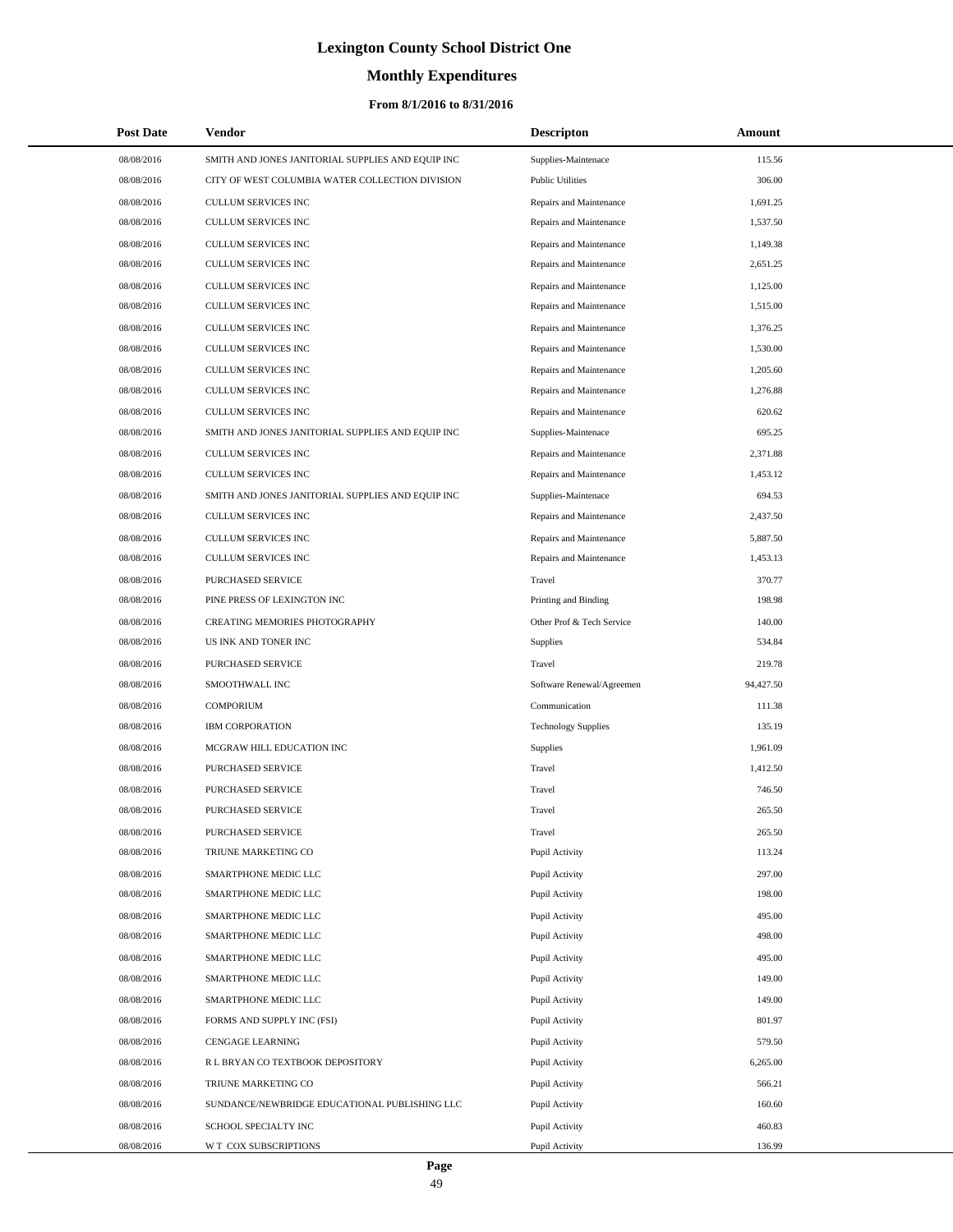# **Monthly Expenditures**

| <b>Post Date</b> | <b>Vendor</b>                                     | <b>Descripton</b>          | Amount    |  |
|------------------|---------------------------------------------------|----------------------------|-----------|--|
| 08/08/2016       | <b>BSN SPORTS</b>                                 | Pupil Activity             | 1,770.85  |  |
| 08/08/2016       | <b>HUDL</b>                                       | Pupil Activity             | 800.00    |  |
| 08/08/2016       | PURCHASED SERVICE                                 | Pupil Activity             | 778.59    |  |
| 08/09/2016       | SCHOOL SPECIALTY INC                              | <b>Supplies</b>            | 1,818.30  |  |
| 08/09/2016       | SCHOOL SPECIALTY INC                              | Supplies                   | $-0.78$   |  |
| 08/09/2016       | PREMIER AGENDAS INC NATIONAL SALES SUPPORT        | Printing and Binding       | 1,789.04  |  |
| 08/09/2016       | FORMS AND SUPPLY INC (FSI)                        | Supplies                   | 2,899.64  |  |
| 08/09/2016       | SCHOOL SPECIALTY INC                              | Supplies                   | 365.13    |  |
| 08/09/2016       | HP INC                                            | <b>Technology Supplies</b> | 138.03    |  |
| 08/09/2016       | SCHOOL SPECIALTY INC                              | Supplies                   | 3,197.76  |  |
| 08/09/2016       | SCHOLASTIC INC                                    | Supplies                   | 212.25    |  |
| 08/09/2016       | US INK AND TONER INC                              | Supplies                   | 670.98    |  |
| 08/09/2016       | R L BRYAN CO TEXTBOOK DEPOSITORY                  | Supplies                   | 4,955.00  |  |
| 08/09/2016       | US INK AND TONER INC                              | Supplies                   | 2,381.81  |  |
| 08/09/2016       | SCHOOL SPECIALTY INC                              | Supplies                   | 2,465.92  |  |
| 08/09/2016       | SCHOOL SPECIALTY INC                              | Supplies                   | 115.24    |  |
| 08/09/2016       | EXPEDITIONARY LEARNING OUTWARD BOUND INC          | Inst Prog Improvement      | 24,225.00 |  |
| 08/09/2016       | FORMS AND SUPPLY INC (FSI)                        | Supplies                   | 1,439.15  |  |
| 08/09/2016       | SCANTRON CORP (FORMS SOFTWARE SCANNER)            | <b>Supplies</b>            | 1,905.30  |  |
| 08/09/2016       | <b>BIORAD LIFE SCIENCE GROUP</b>                  | Supplies-Instruction       | 741.07    |  |
| 08/09/2016       | COLUMBIA FLAG AND SIGN COMPANY LLC                | Supplies                   | 428.30    |  |
| 08/09/2016       | SCHOOL SPECIALTY INC                              | Supplies                   | 462.28    |  |
| 08/09/2016       | FORMS AND SUPPLY INC (FSI)                        | Supplies                   | 1,559.20  |  |
| 08/09/2016       | SCHOOL SPECIALTY INC                              | Supplies                   | 922.09    |  |
| 08/09/2016       | SOUTHERN EDUCATIONAL SYSTEMS INC                  | Supplies                   | 587.14    |  |
| 08/09/2016       | <b>TPM</b>                                        | <b>Supplies</b>            | 149.93    |  |
| 08/09/2016       | PLANK ROAD PUBLISHING                             | Periodicals                | 112.45    |  |
| 08/09/2016       | FOLLETT SCHOOL SOLUTIONS INC                      | <b>Library Books</b>       | 335.06    |  |
| 08/09/2016       | SIMPLY SOUTHERN CATERING LLC                      | Other Objects              | 172.81    |  |
| 08/09/2016       | FORMS AND SUPPLY INC (FSI)                        | Supplies                   | 325.40    |  |
| 08/09/2016       | FORMS AND SUPPLY INC (FSI)                        | <b>Supplies</b>            | 2,878.30  |  |
| 08/09/2016       | NIGP (NATIONAL INST OF GOVN'T PURCHASING)         | Dues and Fees              | 430.00    |  |
| 08/09/2016       | <b>ANIXTER INC</b>                                | Supplies-Maintenace        | 1,091.40  |  |
| 08/09/2016       | SMITH AND JONES JANITORIAL SUPPLIES AND EQUIP INC | Supplies-Maintenace        | 910.26    |  |
| 08/09/2016       | <b>WW GRAINGER</b>                                | Supplies-Maintenace        | 1,096.43  |  |
| 08/09/2016       | SMITH AND JONES JANITORIAL SUPPLIES AND EQUIP INC | Supplies-Maintenace        | 894.15    |  |
| 08/09/2016       | <b>SUPPLY WORKS</b>                               | Supplies-Maintenace        | 1,063.58  |  |
| 08/09/2016       | KYZERS TREE SERVICE LLC                           | Repairs and Maintenance    | 1,600.00  |  |
| 08/09/2016       | <b>GRAYBAR ELECTRIC CO INC</b>                    | Supplies-Maintenace        | 510.93    |  |
| 08/09/2016       | CALICO INDUSTRIES INC                             | Supplies-Maintenace        | 549.45    |  |
| 08/09/2016       | REBEL YELL INC                                    | Supplies-Maintenace        | 224.70    |  |
| 08/09/2016       | SMITH AND JONES JANITORIAL SUPPLIES AND EQUIP INC | Supplies-Maintenace        | 288.90    |  |
| 08/09/2016       | <b>WW GRAINGER</b>                                | Supplies-Maintenace        | 258.52    |  |
| 08/09/2016       | SMITH AND JONES JANITORIAL SUPPLIES AND EQUIP INC | Supplies-Maintenace        | 1,008.86  |  |
| 08/09/2016       | <b>WW GRAINGER</b>                                | Supplies-Maintenace        | 239.47    |  |
| 08/09/2016       | KYZERS TREE SERVICE LLC                           | Repairs and Maintenance    | 1,400.00  |  |
| 08/09/2016       | <b>WW GRAINGER</b>                                | Supplies-Maintenace        | 2,263.78  |  |
| 08/09/2016       | <b>WW GRAINGER</b>                                | Supplies-Maintenace        | 554.26    |  |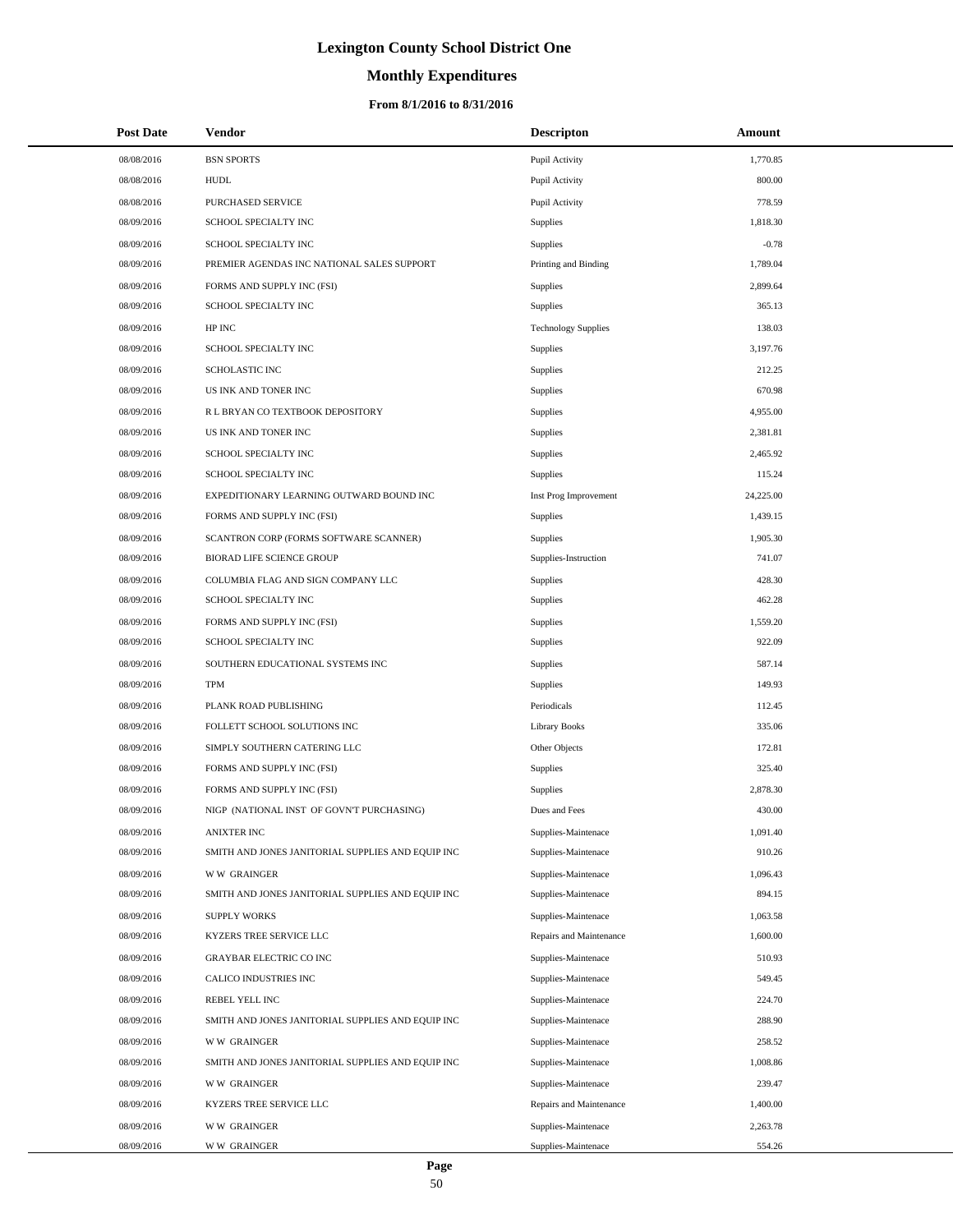# **Monthly Expenditures**

## **From 8/1/2016 to 8/31/2016**

| <b>Post Date</b> | Vendor                                            | <b>Descripton</b>         | Amount     |
|------------------|---------------------------------------------------|---------------------------|------------|
| 08/09/2016       | AT&T                                              | Software Renewal/Agreemen | 159,430.00 |
| 08/09/2016       | SCHOOL SPECIALTY INC                              | Supplies                  | 229.64     |
| 08/09/2016       | MCGRAW HILL EDUCATION INC                         | Supplies                  | 414.60     |
| 08/09/2016       | TOUCHMATH                                         | Supplies                  | 578.00     |
| 08/09/2016       | RESOURCES FOR READING                             | <b>Supplies</b>           | 522.38     |
| 08/09/2016       | BLICK ART MATERIALS LLC                           | Pupil Activity            | 134.00     |
| 08/09/2016       | BLICK ART MATERIALS LLC                           | Pupil Activity            | 525.07     |
| 08/09/2016       | SCHOOL SPECIALTY INC                              | Pupil Activity            | 751.72     |
| 08/09/2016       | <b>USATESTPREP INC</b>                            | Pupil Activity            | 375.00     |
| 08/09/2016       | SCHOOL DATEBOOKS INC                              | Pupil Activity            | 3,261.78   |
| 08/09/2016       | PREMIER AGENDAS INC NATIONAL SALES SUPPORT        | Pupil Activity            | 2,243.26   |
| 08/09/2016       | MACKIN LIBRARY MEDIA                              | Pupil Activity            | 1,846.80   |
| 08/09/2016       | STUDIES WEEKLY DBA AMERICAN LEGACY PUBLISHING INC | Pupil Activity            | 535.50     |
| 08/09/2016       | SCHOOL SPECIALTY INC                              | Pupil Activity            | 174.90     |
| 08/09/2016       | <b>BSN SPORTS</b>                                 | Pupil Activity            | 2,059.76   |
| 08/09/2016       | MOORE MEDICAL CORP                                | Pupil Activity            | 1,681.36   |
| 08/09/2016       | SCHOLASTIC INC                                    | Pupil Activity            | 212.25     |
| 08/09/2016       | COUNTRY CLUB OF LEXINGTON                         | Pupil Activity            | 500.00     |
| 08/09/2016       | POWDERSVILLE HIGH SCHOOL                          | Pupil Activity            | 200.00     |
| 08/09/2016       | VARSITY NEWS NETWORK LLC                          | Pupil Activity            | 1,800.00   |
| 08/10/2016       | PURCHASED SERVICE                                 | Supplies                  | 275.00     |
| 08/10/2016       | PURCHASED SERVICE                                 | Supplies                  | 275.00     |
| 08/10/2016       | PURCHASED SERVICE                                 | Supplies                  | 275.00     |
| 08/10/2016       | PURCHASED SERVICE                                 | Supplies                  | 275.00     |
| 08/10/2016       | PURCHASED SERVICE                                 | Supplies                  | 275.00     |
| 08/10/2016       | PURCHASED SERVICE                                 | Supplies                  | 275.00     |
| 08/10/2016       | PURCHASED SERVICE                                 | Supplies                  | 275.00     |
| 08/10/2016       | PURCHASED SERVICE                                 | Supplies                  | 275.00     |
| 08/10/2016       | PURCHASED SERVICE                                 | Supplies                  | 275.00     |
| 08/10/2016       | PURCHASED SERVICE                                 | Supplies                  | 275.00     |
| 08/10/2016       | PURCHASED SERVICE                                 | Supplies                  | 275.00     |
| 08/10/2016       | PURCHASED SERVICE                                 | Supplies                  | 275.00     |
| 08/10/2016       | PURCHASED SERVICE                                 | Supplies                  | 275.00     |
| 08/10/2016       | <b>PURCHASED SERVICE</b>                          | Supplies                  | 275.00     |
| 08/10/2016       | PURCHASED SERVICE                                 | Supplies                  | 275.00     |
| 08/10/2016       | PURCHASED SERVICE                                 | Supplies                  | 275.00     |
| 08/10/2016       | PURCHASED SERVICE                                 | Supplies                  | 275.00     |
| 08/10/2016       | PURCHASED SERVICE                                 | Supplies                  | 275.00     |
| 08/10/2016       | PURCHASED SERVICE                                 | Supplies                  | 275.00     |
| 08/10/2016       | PURCHASED SERVICE                                 | Supplies                  | 275.00     |
| 08/10/2016       | PURCHASED SERVICE                                 | Supplies                  | 275.00     |
| 08/10/2016       | <b>PURCHASED SERVICE</b>                          | Supplies                  | 275.00     |
| 08/10/2016       | PURCHASED SERVICE                                 | Supplies                  | 275.00     |
| 08/11/2016       | FORMS AND SUPPLY INC (FSI)                        | Supplies                  | 155.69     |
| 08/11/2016       | SCHOOL SPECIALTY INC                              | Supplies                  | $-198.96$  |
| 08/11/2016       | SCHOOL SPECIALTY INC                              | Supplies                  | 260.10     |
| 08/11/2016       | FORMS AND SUPPLY INC (FSI)                        | Supplies                  | 623.13     |
| 08/11/2016       | SCHOOL NURSE SUPPLY INC                           | Supplies                  | 217.84     |

÷.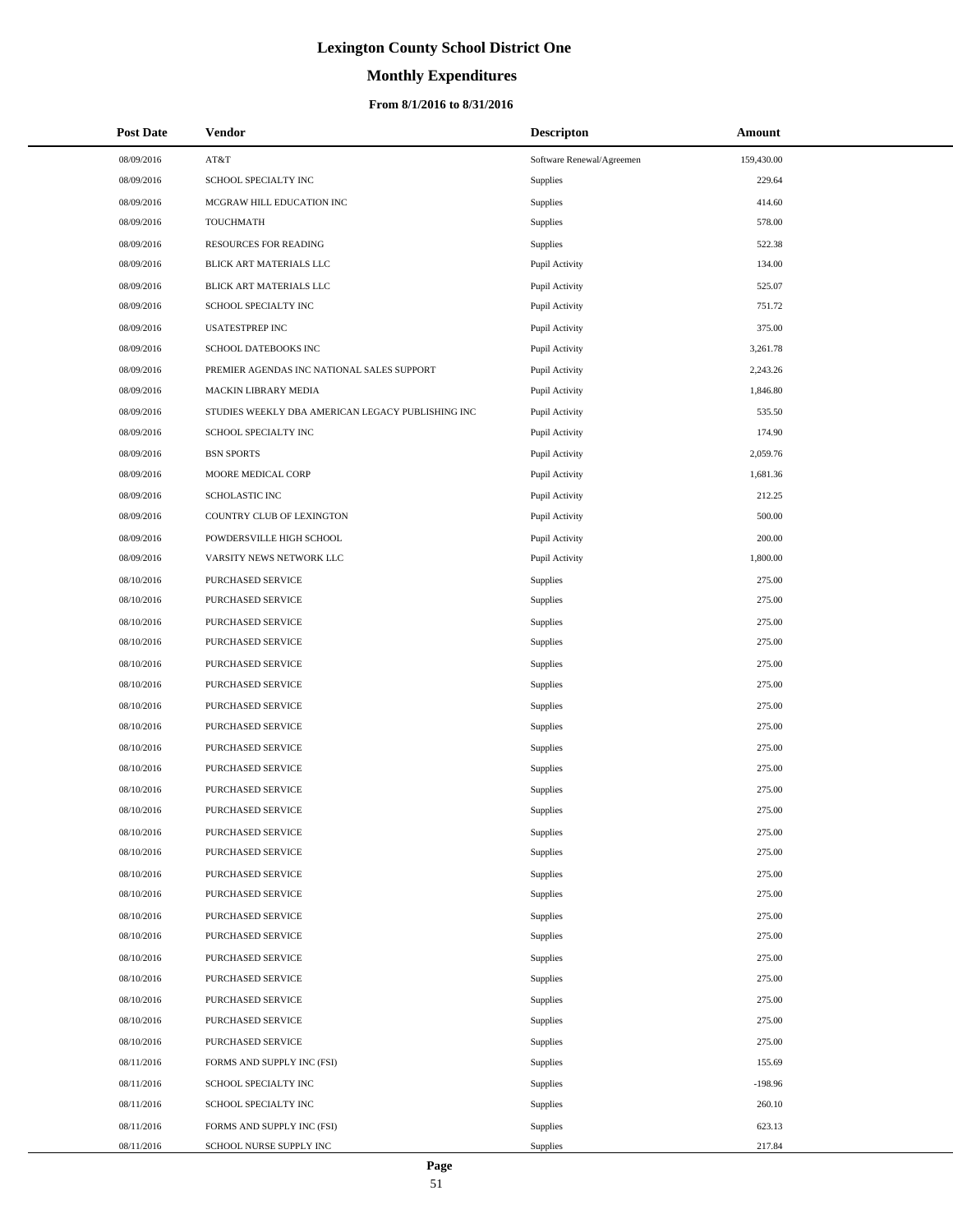# **Monthly Expenditures**

## **From 8/1/2016 to 8/31/2016**

| <b>Post Date</b> | Vendor                                            | <b>Descripton</b>         | Amount   |
|------------------|---------------------------------------------------|---------------------------|----------|
| 08/11/2016       | SCHOOL SPECIALTY INC                              | Supplies                  | $-8.95$  |
| 08/11/2016       | SCHOOL SPECIALTY INC                              | Supplies                  | 252.30   |
| 08/11/2016       | <b>JW PEPPER</b>                                  | Supplies                  | 101.25   |
| 08/11/2016       | BLICK ART MATERIALS LLC                           | Supplies                  | 550.20   |
| 08/11/2016       | FORMS AND SUPPLY INC (FSI)                        | Supplies                  | 225.24   |
| 08/11/2016       | SCHOOL SPECIALTY INC                              | Supplies                  | 117.42   |
| 08/11/2016       | SCHOOL SPECIALTY INC                              | Supplies                  | 277.98   |
| 08/11/2016       | SCHOOL NURSE SUPPLY INC                           | Supplies                  | 346.00   |
| 08/11/2016       | LEXINGTON FLORIST AND FLOWER CENTER               | Rentals                   | 832.03   |
| 08/11/2016       | PECKNEL MUSIC CO INC                              | Repairs and Maintenance   | 980.00   |
| 08/11/2016       | FORMS AND SUPPLY INC (FSI)                        | Supplies                  | 148.61   |
| 08/11/2016       | LESESNE INDUSTRIES INC                            | Supplies                  | 2,078.48 |
| 08/11/2016       | SCANTRON CORP (FORMS SOFTWARE SCANNER)            | Supplies                  | 727.60   |
| 08/11/2016       | BLICK ART MATERIALS LLC                           | Supplies                  | 159.49   |
| 08/11/2016       | FISHER SCIENTIFIC COMPANY LLC                     | Supplies-Instruction      | 160.63   |
| 08/11/2016       | US INK AND TONER INC                              | Supplies                  | 1,348.74 |
| 08/11/2016       | ALLENS COMPRESSOR SERVICE INC                     | Repairs and Maintenance   | 382.35   |
| 08/11/2016       | <b>COSMOPROF</b>                                  | Supplies                  | 105.93   |
| 08/11/2016       | <b>GROVE MEDICAL</b>                              | Supplies                  | 274.95   |
| 08/11/2016       | POCKET NURSE                                      | Supplies                  | 216.00   |
| 08/11/2016       | SCHOOL SPECIALTY INC                              | Supplies                  | 307.92   |
| 08/11/2016       | THE GREENHOUSE COMPANY OF SOUTH CAROLINA LLC      | Supplies                  | 1,243.20 |
| 08/11/2016       | SC INTERPRETING SERVICE FOR THE DEAF              | Other Prof & Tech Service | 2,200.00 |
| 08/11/2016       | PINE GROVE INC                                    | Tuition                   | 1,668.32 |
| 08/11/2016       | SCHOOL NURSE SUPPLY INC                           | Supplies                  | 297.00   |
| 08/11/2016       | FOLLETT SCHOOL SOLUTIONS INC                      | <b>Library Books</b>      | 1,159.82 |
| 08/11/2016       | PURCHASED SERVICE                                 | Travel                    | 148.50   |
| 08/11/2016       | SC ASSOCIATION SUPERVISION AND CURRICULUM DEV     | Travel                    | 170.00   |
| 08/11/2016       | CCH                                               | Software Renewal/Agreemen | 548.91   |
| 08/11/2016       | DELL COMPUTERS                                    | Supplies                  | 1,580.36 |
| 08/11/2016       | KENDALL ELEVATOR COMPANY                          | Repairs and Maintenance   | 160.00   |
| 08/11/2016       | JENKINS HANCOCK AND SIDES                         | Other Prof & Tech Service | 1,200.00 |
| 08/11/2016       | SOUTHEASTERN PAPER                                | Supplies-Maintenace       | 288.69   |
| 08/11/2016       | CAROLINA MOTOR SERVICE INC                        | Repairs and Maintenance   | 9,968.00 |
| 08/11/2016       | PALMETTO PRESSURE CLEAN                           | Repairs and Maintenance   | 2,450.00 |
| 08/11/2016       | SIMPLEXGRINNELL                                   | Repairs and Maintenance   | 449.02   |
| 08/11/2016       | SUBURBAN PROPANE                                  | Energy                    | 340.16   |
| 08/11/2016       | SIMPLEXGRINNELL                                   | Repairs and Maintenance   | 400.00   |
| 08/11/2016       | THE HOODMAN                                       | Repairs and Maintenance   | 305.00   |
| 08/11/2016       | GATEWAY SUPPLY CO INC                             | Supplies-Maintenace       | 227.37   |
| 08/11/2016       | CALICO INDUSTRIES INC                             | Supplies-Maintenace       | 274.72   |
| 08/11/2016       | SOUTHEASTERN PAPER                                | Supplies-Maintenace       | 360.86   |
| 08/11/2016       | THE HOODMAN                                       | Repairs and Maintenance   | 130.00   |
| 08/11/2016       | <b>CK SUPPLY</b>                                  | Supplies-Maintenace       | 789.23   |
| 08/11/2016       | FERGUSON ENTERPRISES INC FEI 27                   | Supplies-Maintenace       | 447.26   |
| 08/11/2016       | LA BARRIER AND SON INC                            | Supplies-Maintenace       | 2,400.00 |
| 08/11/2016       | SMITH AND JONES JANITORIAL SUPPLIES AND EQUIP INC | Supplies-Maintenace       | 430.31   |
| 08/11/2016       | PALMETTO SPORTS FLOORS LLC                        | Repairs and Maintenance   | 1,864.80 |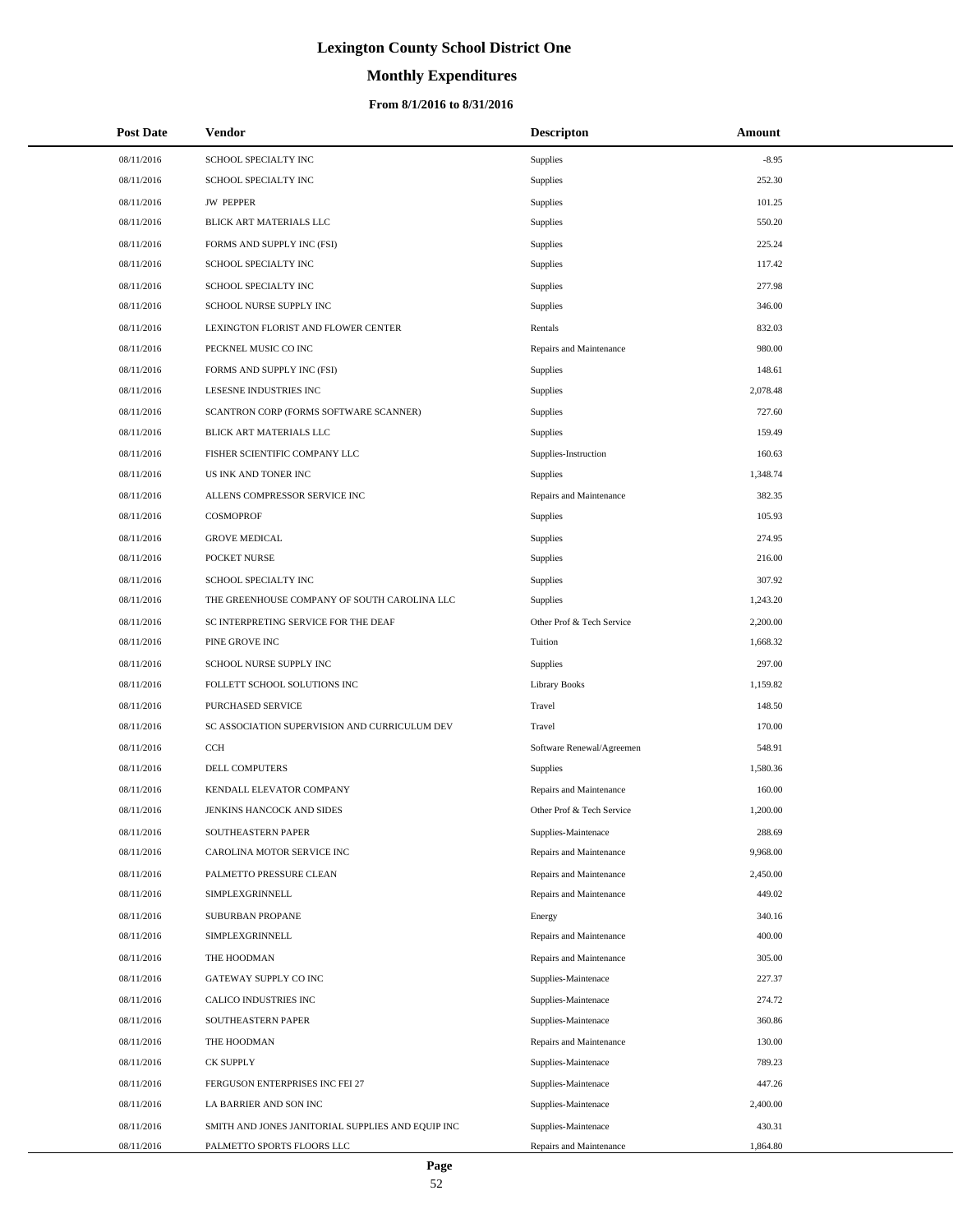# **Monthly Expenditures**

| <b>Post Date</b> | Vendor                                            | <b>Descripton</b>          | Amount     |
|------------------|---------------------------------------------------|----------------------------|------------|
| 08/11/2016       | AQUA SEAL MFG AND ROOFING INC                     | Repairs and Maintenance    | 225.00     |
| 08/11/2016       | SMITH AND JONES JANITORIAL SUPPLIES AND EQUIP INC | Supplies-Maintenace        | 950.64     |
| 08/11/2016       | AQUA SEAL MFG AND ROOFING INC                     | Repairs and Maintenance    | 225.00     |
| 08/11/2016       | <b>SUPPLY WORKS</b>                               | Supplies-Maintenace        | 145.95     |
| 08/11/2016       | SOUTHEASTERN PAPER                                | Supplies-Maintenace        | 577.37     |
| 08/11/2016       | SLOAN CONSTRUCTION                                | Supplies-Maintenace        | 253.08     |
| 08/11/2016       | DERRICK SERVICE CENTER                            | Repairs and Maintenance    | 200.00     |
| 08/11/2016       | PURCHASED SERVICE                                 | Travel                     | 238.14     |
| 08/11/2016       | SC DEPARTMENT OF REVENUE (SALES TAX RETURN)       | <b>Supplies</b>            | 100.45     |
| 08/11/2016       | SC NATIONAL SAFETY COUNCIL                        | <b>Supplies</b>            | 2,314.00   |
| 08/11/2016       | US INK AND TONER INC                              | <b>Supplies</b>            | 1,216.53   |
| 08/11/2016       | PURCHASED SERVICE                                 | Travel                     | 109.35     |
| 08/11/2016       | DELL COMPUTERS                                    | Software Renewal/Agreemen  | 1,733.76   |
| 08/11/2016       | DELL COMPUTERS                                    | <b>Technology Supplies</b> | 3,279.87   |
| 08/11/2016       | ROCHESTER 100 INC                                 | <b>Supplies</b>            | 1,323.00   |
| 08/11/2016       | THE NATIONAL PAIDEIA CENTER                       | Inst Prog Improvement      | 4,000.00   |
| 08/11/2016       | <b>GROVE MEDICAL</b>                              | <b>Supplies</b>            | 1,133.42   |
| 08/11/2016       | WESTERN PSYCHOLOGICAL SERVICES (WPS)              | <b>Supplies</b>            | 262.50     |
| 08/11/2016       | <b>COLLEGE OF CHARLESTON</b>                      | Inst Prog Improvement      | 1,950.00   |
| 08/11/2016       | M B KAHN CONSTRUCTION CO INC                      | Improv Other Than Bldg     | 6,855.00   |
| 08/11/2016       | M B KAHN CONSTRUCTION CO INC                      | Building                   | 17,895.00  |
| 08/11/2016       | APPLE INC                                         | <b>Technology Supplies</b> | 228,231.00 |
| 08/11/2016       | <b>ANOTHER PRINTER</b>                            | Printing and Binding       | 2,735.57   |
| 08/11/2016       | DEW BUSINESS FORMS AND SYSTEMS INC                | Printing and Binding       | 4,060.00   |
| 08/11/2016       | SC DEPARTMENT OF REVENUE (SALES TAX RETURN)       | Printing and Binding       | 284.20     |
| 08/11/2016       | FORMS AND SUPPLY INC (FSI)                        | <b>Supplies</b>            | 463.52     |
| 08/11/2016       | US INK AND TONER INC                              | <b>Supplies</b>            | 1,133.36   |
| 08/11/2016       | SENN BROTHERS INC                                 | Produce                    | 600.00     |
| 08/11/2016       | US INK AND TONER INC                              | <b>Supplies</b>            | 102.42     |
| 08/11/2016       | BORDEN DAIRY CO OF SC LLC                         | Milk                       | 131.87     |
| 08/11/2016       | SENN BROTHERS INC                                 | Produce                    | 620.00     |
| 08/11/2016       | SENN BROTHERS INC                                 | Produce                    | 298.00     |
| 08/11/2016       | US INK AND TONER INC                              | <b>Supplies</b>            | 102.42     |
| 08/11/2016       | BORDEN DAIRY CO OF SC LLC                         | Milk                       | 698.01     |
| 08/11/2016       | SENN BROTHERS INC                                 | Produce                    | 243.25     |
| 08/11/2016       | BORDEN DAIRY CO OF SC LLC                         | Milk                       | 112.62     |
| 08/11/2016       | US INK AND TONER INC                              | Supplies                   | 102.42     |
| 08/11/2016       | ROCHESTER 100 INC                                 | Pupil Activity             | 937.50     |
| 08/11/2016       | COLONIAL PRINTING INC                             | Pupil Activity             | 294.06     |
| 08/11/2016       | <b>CENGAGE LEARNING</b>                           | Pupil Activity             | 725.00     |
| 08/11/2016       | PEARSON EDUCATION INC                             | Pupil Activity             | 2,705.13   |
| 08/11/2016       | TUMBLEWEED PRESS INC                              | Pupil Activity             | 479.20     |
| 08/11/2016       | DELL COMPUTERS                                    | Pupil Activity             | 116.51     |
| 08/11/2016       | MODERN TURF INC                                   | Pupil Activity             | 1,760.40   |
| 08/11/2016       | <b>CAMCOR</b>                                     | Pupil Activity             | 773.82     |
| 08/11/2016       | <b>BSN SPORTS</b>                                 | Pupil Activity             | 101.64     |
| 08/11/2016       | <b>BSN SPORTS</b>                                 | Pupil Activity             | 3,731.62   |
| 08/11/2016       | <b>BYRNES HIGH SCHOOL</b>                         | Pupil Activity             | 150.00     |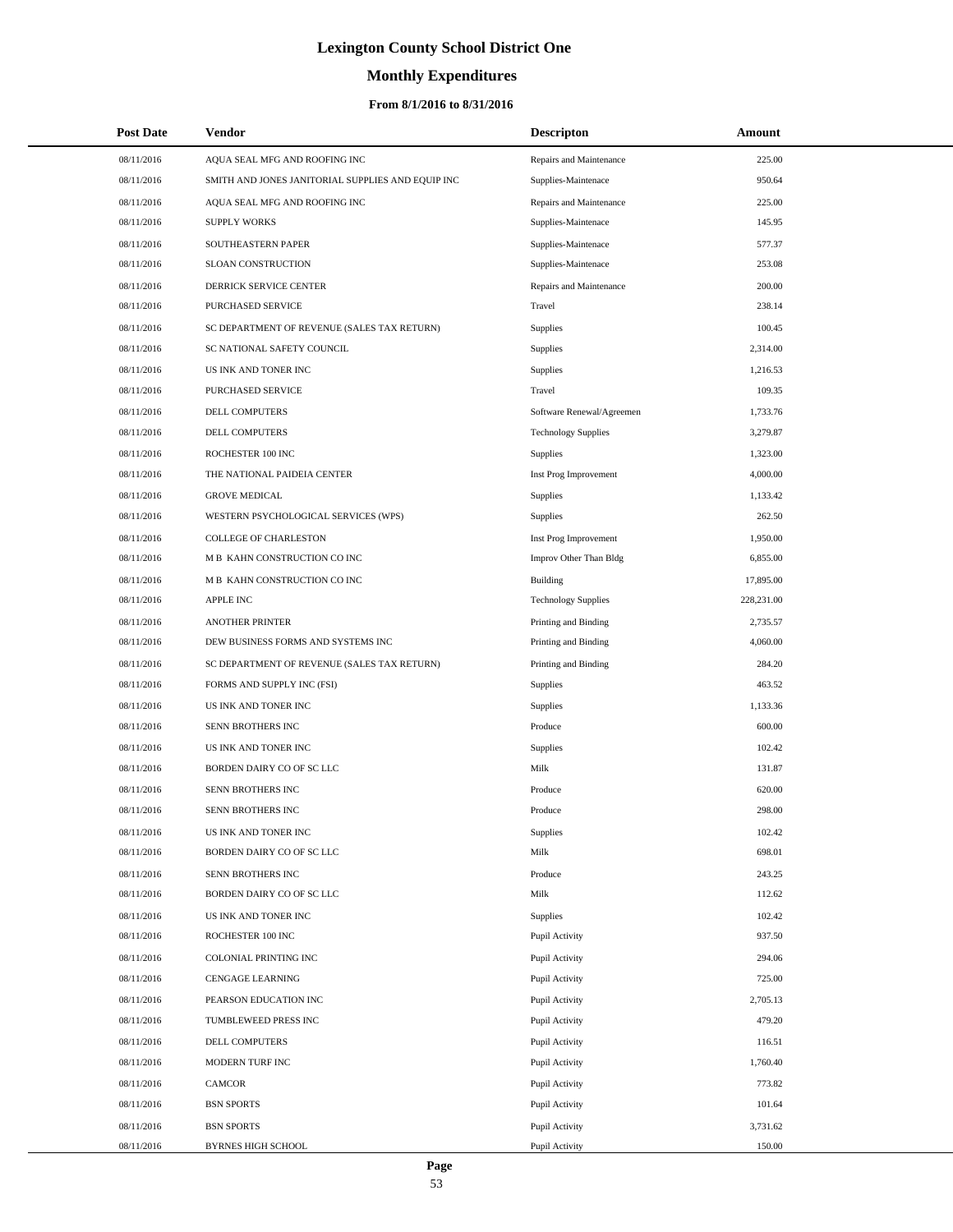# **Monthly Expenditures**

## **From 8/1/2016 to 8/31/2016**

| <b>Post Date</b> | Vendor                                             | <b>Descripton</b>           | Amount    |  |
|------------------|----------------------------------------------------|-----------------------------|-----------|--|
| 08/11/2016       | DORMAN HIGH SCHOOL                                 | Pupil Activity              | 200.00    |  |
| 08/11/2016       | FLORENCE TENNIS ASSOC                              | Pupil Activity              | 150.00    |  |
| 08/11/2016       | COUNTRY CLUB OF LEXINGTON                          | Pupil Activity              | 1,000.00  |  |
| 08/11/2016       | <b>BSN SPORTS</b>                                  | Pupil Activity              | 7.912.88  |  |
| 08/11/2016       | <b>BOOKSOURCE</b>                                  | Supplies                    | 2,352.65  |  |
| 08/11/2016       | SC DEPARTMENT OF REVENUE (SALES TAX RETURN)        | Software Renewal/Agreemen   | 4,375.00  |  |
| 08/11/2016       | <b>SCHOOLOGY INC</b>                               | Software Renewal/Agreemen   | 62,500.00 |  |
| 08/12/2016       | SCHOOL SPECIALTY INC                               | Supplies                    | 906.33    |  |
| 08/12/2016       | JUMP ROPE INC                                      | Software Renewal/Agreemen   | 7,200.00  |  |
| 08/12/2016       | SC DEPARTMENT OF REVENUE (SALES TAX RETURN)        | Software Renewal/Agreemen   | 504.00    |  |
| 08/12/2016       | LEXINGTON COUNTY SCHOOL DIST 2                     | Tuition-LEA                 | 779.58    |  |
| 08/12/2016       | SCHOOL DISTRICT OF NEWBERRY COUNTY                 | Tuition-LEA                 | 797.88    |  |
| 08/12/2016       | PREMIER AGENDAS INC NATIONAL SALES SUPPORT         | <b>Supplies</b>             | 184.80    |  |
| 08/12/2016       | PREMIER AGENDAS LLC                                | Supplies                    | 3,333.30  |  |
| 08/12/2016       | SCHOOL SPECIALTY INC                               | <b>Supplies</b>             | 186.64    |  |
| 08/12/2016       | <b>SIGN A RAMA</b>                                 | <b>Supplies</b>             | 1,351.00  |  |
| 08/12/2016       | FORMS AND SUPPLY INC (FSI)                         | <b>Supplies</b>             | 265.57    |  |
| 08/12/2016       | PURCHASED SERVICE                                  | Travel                      | 257.90    |  |
| 08/12/2016       | <b>GROVE MEDICAL</b>                               | <b>Supplies</b>             | 294.04    |  |
| 08/12/2016       | MSC INDUSTRIAL SUPPLY CO                           | Supplies                    | 197.99    |  |
| 08/12/2016       | LEXINGTON COUNTY SCHOOL DIST 2                     | Tuition-LEA                 | 1,146.31  |  |
| 08/12/2016       | PURCHASED SERVICE                                  | Travel                      | 407.00    |  |
| 08/12/2016       | CHILDS AND HALLIGAN P A                            | Legal Services              | 4,276.60  |  |
| 08/12/2016       | LEXINGTON PRINTING LLC                             | Supplies                    | 105.93    |  |
| 08/12/2016       | CAROLINA POWER EQUIPMENT INC                       | Supplies-Maintenace         | 1,184.68  |  |
| 08/12/2016       | COMPASS GROUP USA INC DBA CANTEEN REFRESHMENT SERV | Supplies-Maintenace         | 100.47    |  |
| 08/12/2016       | PRECISION FIRE SOLUTIONS                           | Repairs and Maintenance     | 348.00    |  |
| 08/12/2016       | <b>INTERSTATE SOLUTIONS</b>                        | Supplies-Maintenace         | 620.60    |  |
| 08/12/2016       | <b>SUPPLY WORKS</b>                                | Supplies-Maintenace         | 404.72    |  |
| 08/12/2016       | SOUTHEASTERN EQUIPMENT AND SUPPLY INC              | Supplies-Maintenace         | 473.15    |  |
| 08/12/2016       | P AND S CONSTRUCTION COMPANY INC                   | Repairs and Maintenance     | 495.50    |  |
| 08/12/2016       | P AND S CONSTRUCTION COMPANY INC                   | Repairs and Maintenance     | 495.50    |  |
| 08/12/2016       | SC DEPARTMENT OF EDUCATION OFFICE OF TRANSPORTATIO | <b>Pupil Transportation</b> | 2,412.66  |  |
| 08/12/2016       | PINE PRESS OF LEXINGTON INC                        | Printing and Binding        | 1,820.69  |  |
| 08/12/2016       | PURCHASED SERVICE                                  | Travel                      | 1,305.25  |  |
| 08/12/2016       | LEXINGTON PRINTING LLC                             | Printing and Binding        | 4,009.29  |  |
| 08/12/2016       | CHICK FIL A LEXINGTON                              | Other Objects               | 1,503.88  |  |
| 08/12/2016       | <b>APPLE INC</b>                                   | <b>Technology Supplies</b>  | 3,337.33  |  |
| 08/12/2016       | GRAYBAR ELECTRIC CO INC                            | <b>Technology Supplies</b>  | 144.22    |  |
| 08/12/2016       | FORMS AND SUPPLY INC (FSI)                         | Supplies                    | 101.13    |  |
| 08/12/2016       | <b>GROVE MEDICAL</b>                               | Supplies                    | 288.14    |  |
| 08/12/2016       | HIGHLIGHTS CONSUMER SERVICES INC                   | Supplies                    | 818.00    |  |
| 08/12/2016       | CARNEGIE LEARNING INC                              | Inst Prog Improvement       | 2,500.00  |  |
| 08/12/2016       | SC DEPARTMENT OF REVENUE (SALES TAX RETURN)        | <b>Technology Supplies</b>  | 558.56    |  |
| 08/12/2016       | SOFTWARE ONE INC                                   | <b>Technology Supplies</b>  | 7,979.40  |  |
| 08/12/2016       | <b>APPLE INC</b>                                   | Pupil Activity              | 752.21    |  |
| 08/12/2016       | CDWG ACCT 305089                                   | Pupil Activity              | 2,354.00  |  |
| 08/12/2016       | <b>APPLE INC</b>                                   | Pupil Activity              | 853.86    |  |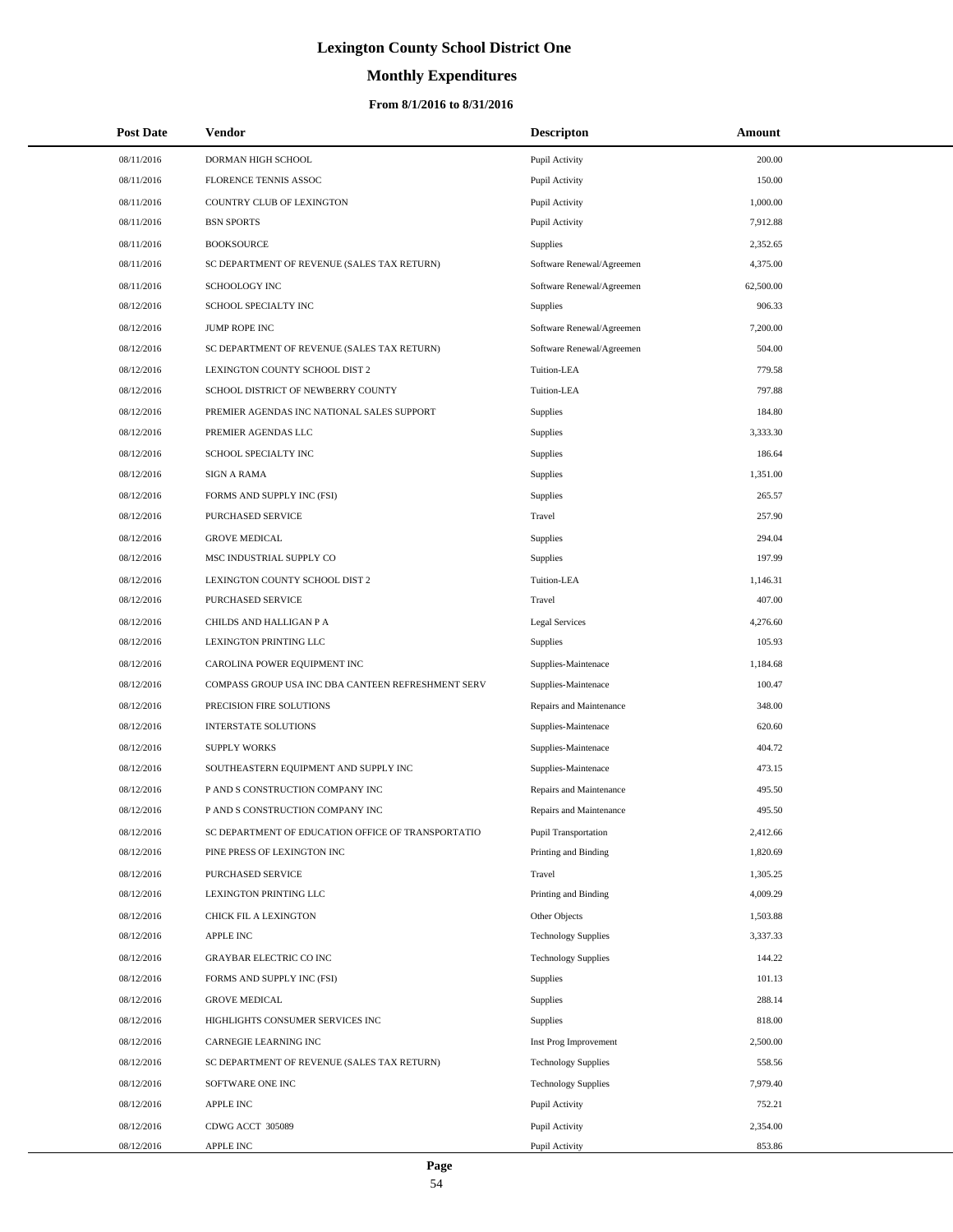# **Monthly Expenditures**

## **From 8/1/2016 to 8/31/2016**

| <b>Post Date</b> | Vendor                                            | <b>Descripton</b>          | Amount    |
|------------------|---------------------------------------------------|----------------------------|-----------|
| 08/12/2016       | GW GOODHEARTWILLCOX CO                            | Pupil Activity             | 670.89    |
| 08/12/2016       | <b>IVEY SALES ASSOC</b>                           | Pupil Activity             | 516.00    |
| 08/12/2016       | <b>IVEY SALES ASSOC</b>                           | Pupil Activity             | 516.00    |
| 08/12/2016       | <b>TAND T SPORTS</b>                              | Pupil Activity             | 269.64    |
| 08/15/2016       | FORMS AND SUPPLY INC (FSI)                        | Supplies                   | 201.46    |
| 08/15/2016       | SC DEPARTMENT OF CORRECTIONS                      | Printing and Binding       | 253.62    |
| 08/15/2016       | PURCHASED SERVICE                                 | Supplies                   | 200.63    |
| 08/15/2016       | FORMS AND SUPPLY INC (FSI)                        | Supplies                   | 518.04    |
| 08/15/2016       | FORMS AND SUPPLY INC (FSI)                        | Supplies                   | 866.49    |
| 08/15/2016       | LEXIA LEARNING SYSTEMS INC                        | Software Renewal/Agreemen  | 38,520.00 |
| 08/15/2016       | <b>HEINEMANN</b>                                  | Supplies                   | 5,395.50  |
| 08/15/2016       | <b>LENOVO US</b>                                  | <b>Technology Supplies</b> | 1,073.21  |
| 08/15/2016       | SC DEPARTMENT OF CORRECTIONS                      | Supplies                   | 300.00    |
| 08/15/2016       | DELL COMPUTERS                                    | Supplies                   | 1,506.24  |
| 08/15/2016       | FORMS AND SUPPLY INC (FSI)                        | Supplies                   | 460.48    |
| 08/15/2016       | FORMS AND SUPPLY INC (FSI)                        | Supplies                   | 575.66    |
| 08/15/2016       | FORMS AND SUPPLY INC (FSI)                        | Supplies                   | 110.00    |
| 08/15/2016       | W W NORTON AND COMPANY INC                        | Supplies                   | 2,139.94  |
| 08/15/2016       | FISHER SCIENTIFIC COMPANY LLC                     | Supplies-Instruction       | 1,258.26  |
| 08/15/2016       | MSC INDUSTRIAL SUPPLY CO                          | Supplies                   | 323.14    |
| 08/15/2016       | FORMS AND SUPPLY INC (FSI)                        | Supplies                   | 121.55    |
| 08/15/2016       | W T COX SUBSCRIPTIONS                             | Periodicals                | 712.20    |
| 08/15/2016       | W T COX SUBSCRIPTIONS                             | Periodicals                | 757.91    |
| 08/15/2016       | PURCHASED SERVICE                                 | Travel                     | 289.00    |
| 08/15/2016       | FORMS AND SUPPLY INC (FSI)                        | Supplies                   | 547.00    |
| 08/15/2016       | THE HALL COMPANY INC                              | Supplies                   | 711.55    |
| 08/15/2016       | SONITROL OF COLUMBIA INC                          | Repairs and Maintenance    | 752.76    |
| 08/15/2016       | PIONEER MANUFACTURING CO                          | Supplies-Maintenace        | 465.72    |
| 08/15/2016       | PIONEER MANUFACTURING CO                          | Supplies-Maintenace        | 376.64    |
| 08/15/2016       | SMITH AND JONES JANITORIAL SUPPLIES AND EQUIP INC | Supplies-Maintenace        | 428.58    |
| 08/15/2016       | SOUTHEASTERN PAPER                                | Supplies-Maintenace        | 433.03    |
| 08/15/2016       | PIONEER MANUFACTURING CO                          | Supplies-Maintenace        | 376.64    |
| 08/15/2016       | SMITH AND JONES JANITORIAL SUPPLIES AND EQUIP INC | Supplies-Maintenace        | 217.96    |
| 08/15/2016       | PIONEER MANUFACTURING CO                          | Supplies-Maintenace        | 434.42    |
| 08/15/2016       | DADE PAPER AND BAG CO                             | Supplies-Maintenace        | 465.99    |
| 08/15/2016       | PIONEER MANUFACTURING CO                          | Supplies-Maintenace        | 376.64    |
| 08/15/2016       | SMITH AND JONES JANITORIAL SUPPLIES AND EQUIP INC | Supplies-Maintenace        | 2,267.67  |
| 08/15/2016       | <b>SUPPLY WORKS</b>                               | Supplies-Maintenace        | 1,046.46  |
| 08/15/2016       | DIGITAL OFFICE SOLUTIONS INC                      | Repairs and Maintenance    | 453.09    |
| 08/15/2016       | <b>EMPOWERING WRITERS LLC</b>                     | Supplies                   | 111.12    |
| 08/15/2016       | <b>GROVE MEDICAL</b>                              | Supplies                   | 116.90    |
| 08/15/2016       | SCHOLASTIC INC                                    | Supplies                   | 481.39    |
| 08/15/2016       | SCHOLASTIC INC                                    | Supplies                   | 2,488.84  |
| 08/15/2016       | CAROLINA WILDLIFE CARE INC                        | Other Prof & Tech Service  | 150.00    |
| 08/15/2016       | <b>EMPOWERING WRITERS LLC</b>                     | Supplies                   | 631.58    |
| 08/15/2016       | <b>EMPOWERING WRITERS LLC</b>                     | Supplies                   | 883.22    |
| 08/15/2016       | SONG LAKE BOOKS LLC                               | Supplies                   | 8,570.00  |
| 08/15/2016       | PURCHASED SERVICE                                 | Supplies                   | 275.00    |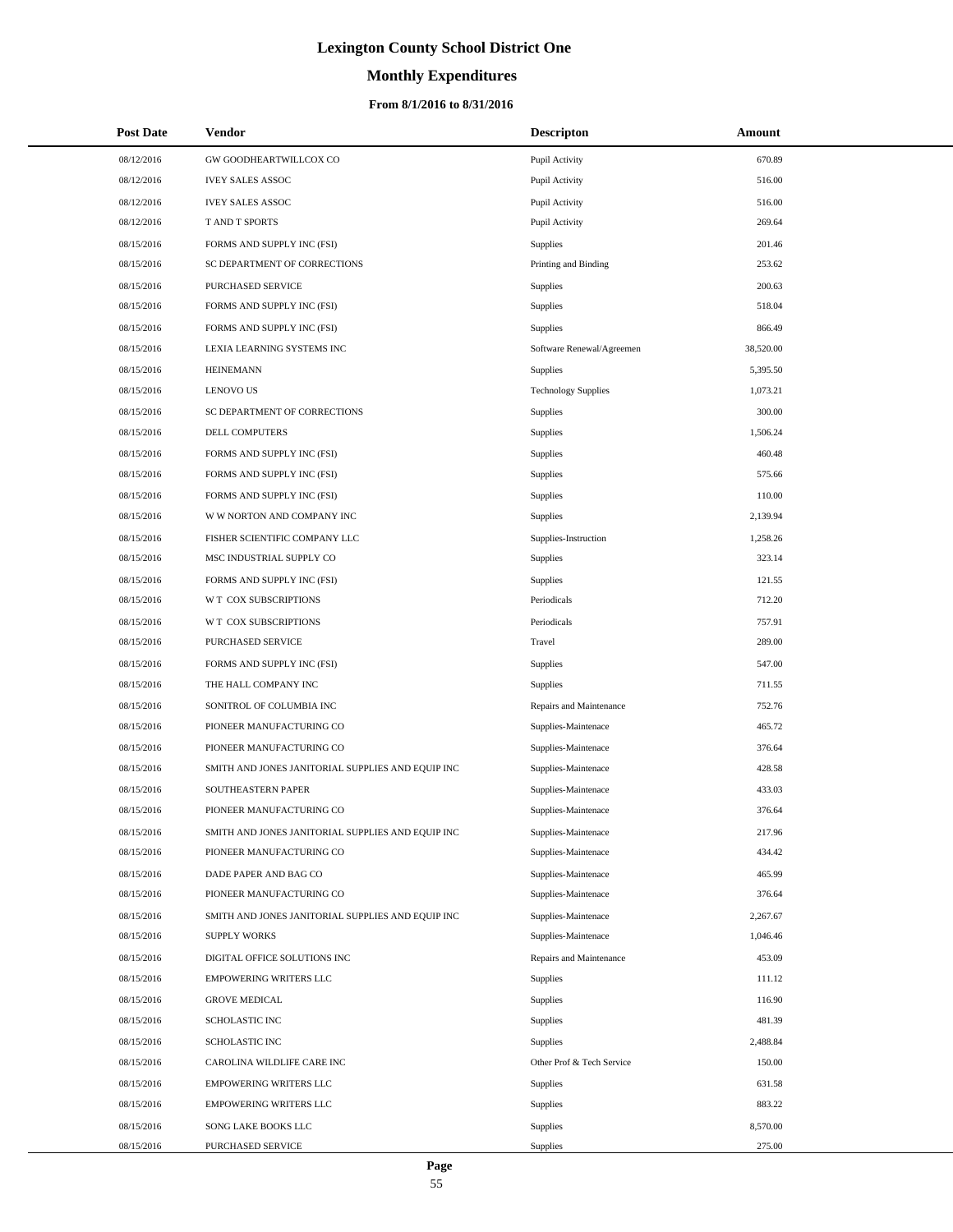# **Monthly Expenditures**

## **From 8/1/2016 to 8/31/2016**

| <b>Post Date</b> | Vendor                                            | <b>Descripton</b>         | Amount    |
|------------------|---------------------------------------------------|---------------------------|-----------|
| 08/15/2016       | PURCHASED SERVICE                                 | <b>Supplies</b>           | 275.00    |
| 08/15/2016       | LS3P ASSOCIATED LTD                               | Building                  | 454.75    |
| 08/15/2016       | SCHOOL SPECIALTY INC                              | <b>Supplies</b>           | 427.62    |
| 08/15/2016       | STUDIES WEEKLY DBA AMERICAN LEGACY PUBLISHING INC | Pupil Activity            | 1,731.18  |
| 08/15/2016       | STUDIES WEEKLY DBA AMERICAN LEGACY PUBLISHING INC | Pupil Activity            | 595.00    |
| 08/15/2016       | FORMS AND SUPPLY INC (FSI)                        | Pupil Activity            | 1,583.08  |
| 08/15/2016       | CENGAGE LEARNING                                  | Pupil Activity            | 655.00    |
| 08/15/2016       | MOORE MEDICAL CORP                                | Pupil Activity            | 811.27    |
| 08/15/2016       | MODERN TURF INC                                   | Pupil Activity            | 400.00    |
| 08/15/2016       | MODERN TURF INC                                   | Pupil Activity            | 535.00    |
| 08/15/2016       | CATOE, RICHARD DANA                               | Pupil Activity            | 135.00    |
| 08/15/2016       | <b>GARRICK, BRYAN TODD</b>                        | Pupil Activity            | 135.00    |
| 08/15/2016       | GOVAN, TERRY                                      | Pupil Activity            | 135.00    |
| 08/15/2016       | GWYN, JAIME L                                     | Pupil Activity            | 150.00    |
| 08/15/2016       | HART, MICHAEL JOSEPH                              | Pupil Activity            | 135.00    |
| 08/15/2016       | HINZ, BRIAN E                                     | Pupil Activity            | 135.00    |
| 08/15/2016       | PADULA, JOHN MATTHEW                              | Pupil Activity            | 135.00    |
| 08/15/2016       | REED, JOHN MARCUS                                 | Pupil Activity            | 135.00    |
| 08/15/2016       | SMITH, BRIAN                                      | Pupil Activity            | 135.00    |
| 08/15/2016       | STOKES, JAMES LEE                                 | Pupil Activity            | 150.00    |
| 08/15/2016       | ZYLSTRA, SCOTT LEWIS                              | Pupil Activity            | 135.00    |
| 08/15/2016       | T AND T SPORTS                                    | Pupil Activity            | 1,936.43  |
| 08/15/2016       | DELL COMPUTERS                                    | <b>Supplies</b>           | 101.64    |
| 08/15/2016       | HEINEMANN                                         | Supplies                  | 3,679.84  |
| 08/16/2016       | SCHOOL SPECIALTY INC                              | <b>Supplies</b>           | 261.32    |
| 08/16/2016       | DELL COMPUTERS                                    | Supplies                  | 1,541.16  |
| 08/16/2016       | SCHOOL SPECIALTY INC                              | Supplies                  | 220.06    |
| 08/16/2016       | <b>WW GRAINGER</b>                                | Supplies                  | 204.37    |
| 08/16/2016       | SCHOOL SPECIALTY INC                              | Supplies                  | 208.76    |
| 08/16/2016       | <b>BSN SPORTS</b>                                 | Supplies                  | 2,460.94  |
| 08/16/2016       | <b>DELL COMPUTERS</b>                             | Supplies                  | 1,405.57  |
| 08/16/2016       | <b>FRANKLIN COVEY</b>                             | Software Renewal/Agreemen | 1,605.00  |
| 08/16/2016       | MANAGEDPRINT                                      | Supplies                  | 160.50    |
| 08/16/2016       | <b>TEACHER'S DISCOVERY</b>                        | Supplies                  | 141.00    |
| 08/16/2016       | PRESENTATION SYSTEMS SOUTH INC                    | Supplies                  | 855.14    |
| 08/16/2016       | <b>FRANKLIN COVEY</b>                             | Inst Prog Improvement     | 9,312.42  |
| 08/16/2016       | METALS AND ALLOYS CO LLC                          | Supplies                  | 1,634.53  |
| 08/16/2016       | PITSCO EDUCATION HEARILY AND COMPANY              | Supplies                  | 534.68    |
| 08/16/2016       | SCE&G                                             | <b>Public Utilities</b>   | 1,545.97  |
| 08/16/2016       | SCE&G                                             | <b>Public Utilities</b>   | 721.07    |
| 08/16/2016       | CALICO INDUSTRIES INC                             | Supplies-Maintenace       | 329.67    |
| 08/16/2016       | SCE&G                                             | <b>Public Utilities</b>   | 9,656.47  |
| 08/16/2016       | SCE&G                                             | <b>Public Utilities</b>   | 10,159.86 |
| 08/16/2016       | SCE&G                                             | <b>Public Utilities</b>   | 27,139.90 |
| 08/16/2016       | SCE&G                                             | <b>Public Utilities</b>   | 14,885.12 |
| 08/16/2016       | CALICO INDUSTRIES INC                             | Supplies-Maintenace       | 274.72    |
| 08/16/2016       | SCE&G                                             | <b>Public Utilities</b>   | 10,847.51 |
| 08/16/2016       | SCE&G                                             | <b>Public Utilities</b>   | 11,046.19 |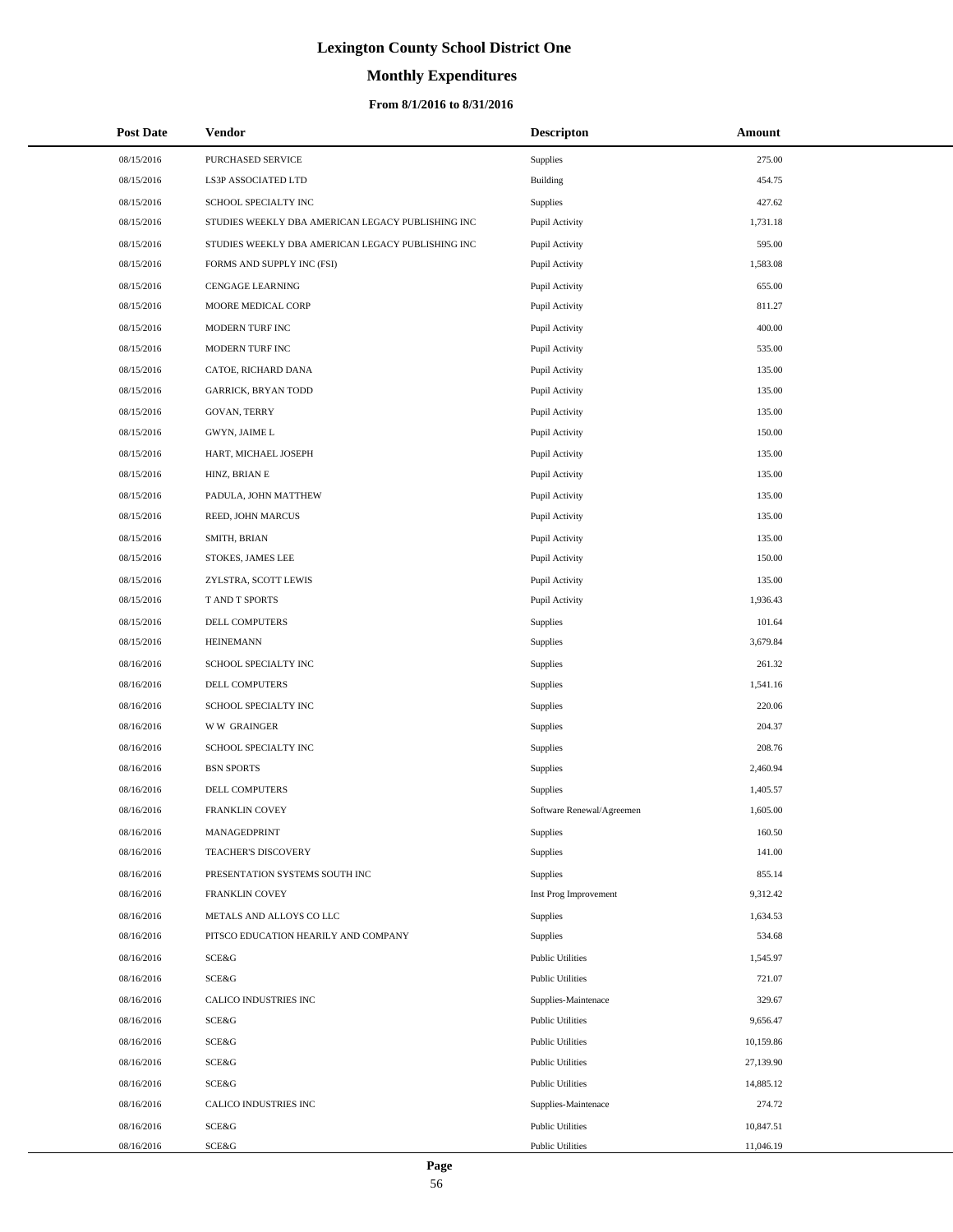# **Monthly Expenditures**

## **From 8/1/2016 to 8/31/2016**

| <b>Post Date</b> | Vendor                                      | <b>Descripton</b>          | Amount    |
|------------------|---------------------------------------------|----------------------------|-----------|
| 08/16/2016       | SCE&G                                       | <b>Public Utilities</b>    | 44,736.98 |
| 08/16/2016       | <b>SCE&amp;G</b>                            | <b>Public Utilities</b>    | 8,276.54  |
| 08/16/2016       | SCE&G                                       | <b>Public Utilities</b>    | 11,458.10 |
| 08/16/2016       | SCE&G                                       | <b>Public Utilities</b>    | 18,236.30 |
| 08/16/2016       | KYZERS TREE SERVICE LLC                     | Repairs and Maintenance    | 1,000.00  |
| 08/16/2016       | SCE&G                                       | <b>Public Utilities</b>    | 8,576.11  |
| 08/16/2016       | TERMINIX COMMERCIAL                         | Repairs and Maintenance    | 312.50    |
| 08/16/2016       | SCE&G                                       | <b>Public Utilities</b>    | 3,320.96  |
| 08/16/2016       | <b>SCE&amp;G</b>                            | <b>Public Utilities</b>    | 18,368.53 |
| 08/16/2016       | SCE&G                                       | <b>Public Utilities</b>    | 12,229.50 |
| 08/16/2016       | <b>SCE&amp;G</b>                            | <b>Public Utilities</b>    | 7,970.43  |
| 08/16/2016       | CALICO INDUSTRIES INC                       | Supplies-Maintenace        | 549.45    |
| 08/16/2016       | SCE&G                                       | <b>Public Utilities</b>    | 12,239.22 |
| 08/16/2016       | SCE&G                                       | <b>Public Utilities</b>    | 20,920.19 |
| 08/16/2016       | SCE&G                                       | <b>Public Utilities</b>    | 73,937.80 |
| 08/16/2016       | SCE&G                                       | <b>Public Utilities</b>    | 15,518.67 |
| 08/16/2016       | SCE&G                                       | <b>Public Utilities</b>    | 225.90    |
| 08/16/2016       | PROFESSIONAL PRINTERS LTD                   | Printing and Binding       | 1,503.35  |
| 08/16/2016       | <b>NEWZ GROUP</b>                           | Other Prof & Tech Service  | 240.00    |
| 08/16/2016       | <b>APPLE INC</b>                            | <b>Technology Supplies</b> | 2,414.99  |
| 08/16/2016       | COMMUNICATION MANAGEMENT INC                | Repairs and Maintenance    | 2,630.34  |
| 08/16/2016       | DIGITAL OFFICE SOLUTIONS INC                | Repairs and Maintenance    | 1,172.90  |
| 08/16/2016       | <b>INTERNETWORK ENGINEERING</b>             | Software Renewal/Agreemen  | 1,443.75  |
| 08/16/2016       | SC DEPARTMENT OF REVENUE (SALES TAX RETURN) | Software Renewal/Agreemen  | 101.06    |
| 08/16/2016       | DELL COMPUTERS                              | Technology Equipment D F   | 56,107.74 |
| 08/16/2016       | <b>APPLE INC</b>                            | <b>Technology Supplies</b> | 3,293.46  |
| 08/16/2016       | <b>APPLE INC</b>                            | <b>Technology Supplies</b> | 4,066.00  |
| 08/16/2016       | <b>APPLE INC</b>                            | <b>Technology Supplies</b> | 833.53    |
| 08/16/2016       | <b>APPLE INC</b>                            | <b>Technology Supplies</b> | 1,626.40  |
| 08/16/2016       | <b>APPLE INC</b>                            | <b>Technology Supplies</b> | 2,175.31  |
| 08/16/2016       | <b>APPLE INC</b>                            | <b>Technology Supplies</b> | 4,208.31  |
| 08/16/2016       | <b>APPLE INC</b>                            | <b>Technology Supplies</b> | 3,862.70  |
| 08/16/2016       | <b>APPLE INC</b>                            | <b>Technology Supplies</b> | 3,700.06  |
| 08/16/2016       | 806 TECHNOLOGIES INC                        | Software Renewal/Agreemen  | 450.00    |
| 08/16/2016       | LEXIA LEARNING SYSTEMS INC                  | Software Renewal/Agreemen  | 38,520.00 |
| 08/16/2016       | MCGRAW HILL EDUCATION INC                   | <b>Supplies</b>            | $-4.56$   |
| 08/16/2016       | DELL COMPUTERS                              | <b>Technology Supplies</b> | 1,164.12  |
| 08/16/2016       | MEAD & HUNT INC                             | Building                   | 4,617.25  |
| 08/16/2016       | <b>GS2 ENGINEERING INC</b>                  | Building                   | 156.75    |
| 08/16/2016       | JENKINS HANCOCK AND SIDES                   | <b>Building</b>            | 1,020.00  |
| 08/16/2016       | COMMUNICATION MANAGEMENT INC                | <b>Technology Supplies</b> | 1,540.69  |
| 08/16/2016       | GREENVILLE MEDIA LLC                        | <b>Technology Supplies</b> | 7,195.29  |
| 08/16/2016       | COMMUNICATION MANAGEMENT INC                | <b>Technology Supplies</b> | 2,535.86  |
| 08/16/2016       | COMMUNICATION MANAGEMENT INC                | <b>Technology Supplies</b> | 1,229.79  |
| 08/16/2016       | GREENVILLE MEDIA LLC                        | <b>Technology Supplies</b> | 7,195.29  |
| 08/16/2016       | <b>APPLE INC</b>                            | Pupil Activity             | 2,642.90  |
| 08/16/2016       | <b>APPLE INC</b>                            | Pupil Activity             | 4,879.20  |
| 08/16/2016       | <b>APPLE INC</b>                            | Pupil Activity             | 5,082.50  |

 $\overline{\phantom{a}}$  $\overline{a}$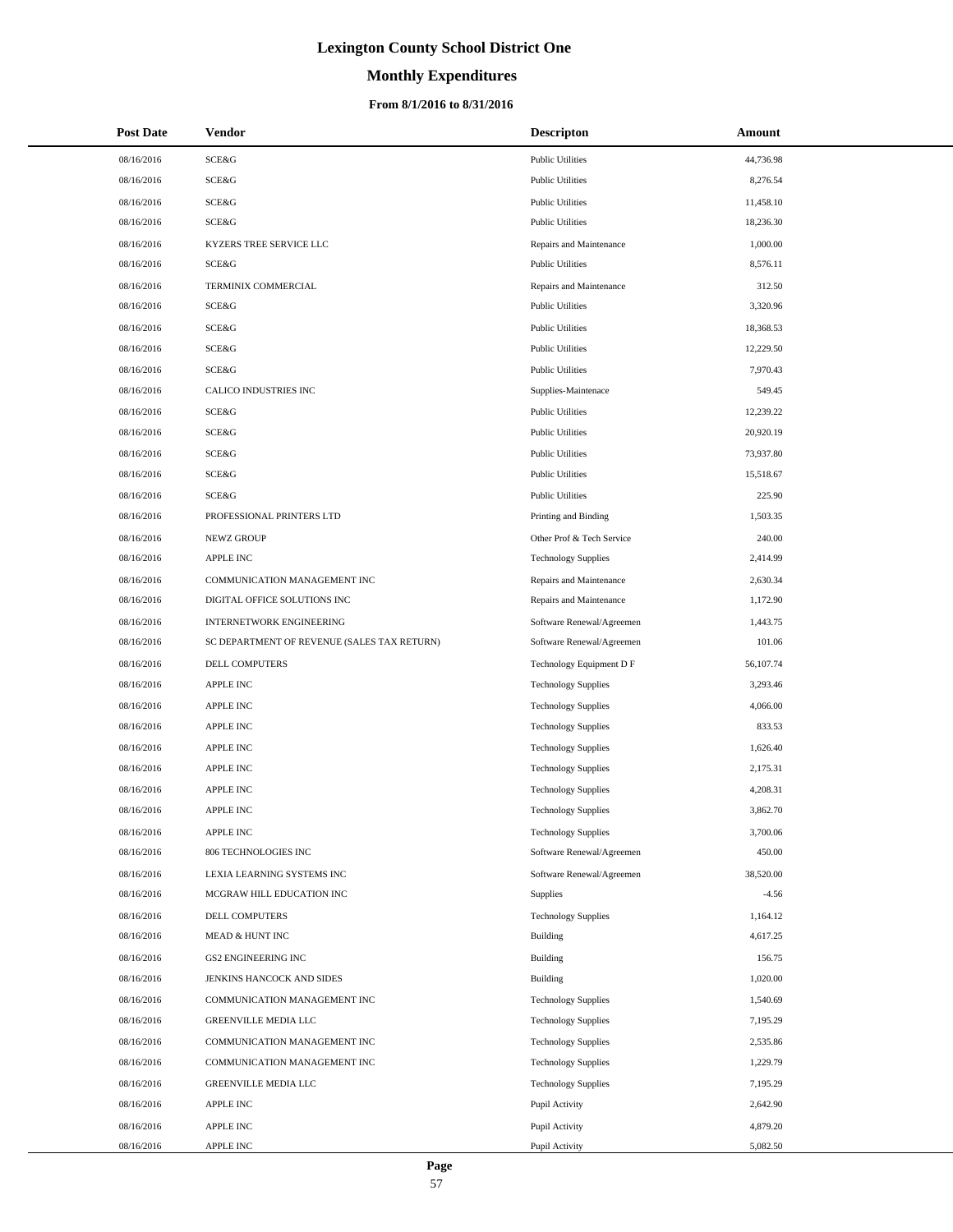# **Monthly Expenditures**

## **From 8/1/2016 to 8/31/2016**

| <b>Post Date</b> | Vendor                                          | <b>Descripton</b>          | Amount   |
|------------------|-------------------------------------------------|----------------------------|----------|
| 08/16/2016       | APPLE INC                                       | Pupil Activity             | 2,033.00 |
| 08/16/2016       | APPLE INC                                       | Pupil Activity             | 3,252.80 |
| 08/16/2016       | APPLE INC                                       | Pupil Activity             | 4,675.90 |
| 08/16/2016       | <b>APPLE INC</b>                                | Pupil Activity             | 4,269.30 |
| 08/16/2016       | APPLE INC                                       | Pupil Activity             | 4,675.90 |
| 08/16/2016       | KENDALL/HUNT PUBLISHING CO                      | Pupil Activity             | 509.02   |
| 08/16/2016       | <b>MARIANNA</b>                                 | Pupil Activity             | 8,885.00 |
| 08/16/2016       | SC DEPARTMENT OF REVENUE (SALES TAX RETURN)     | Pupil Activity             | 621.95   |
| 08/16/2016       | <b>LEARNING A-Z</b>                             | Pupil Activity             | 1,593.10 |
| 08/16/2016       | SC DEPARTMENT OF REVENUE (SALES TAX RETURN)     | Pupil Activity             | 111.52   |
| 08/16/2016       | <b>BSN SPORTS</b>                               | Pupil Activity             | 2,421.62 |
| 08/16/2016       | <b>BSN SPORTS</b>                               | Pupil Activity             | 3,009.69 |
| 08/16/2016       | GREATER COLUMBIA FOOTBALL OFFICIALS ASSOCIATION | Pupil Activity             | 375.00   |
| 08/16/2016       | ZEPHYR GRAF-X INC                               | Pupil Activity             | 706.48   |
| 08/16/2016       | <b>BSN SPORTS</b>                               | Pupil Activity             | 898.80   |
| 08/16/2016       | WOODSIDE PLANTATION COUNTRY CLUB INC            | Pupil Activity             | 150.00   |
| 08/16/2016       | AYNOR HIGH SCHOOL                               | Pupil Activity             | 225.00   |
| 08/16/2016       | FORT DORCHESTER HIGH SCHOOL                     | Pupil Activity             | 200.00   |
| 08/16/2016       | GREENWOOD HIGH SCHOOL                           | Pupil Activity             | 175.00   |
| 08/16/2016       | AMERICAN CHEER XTREME (ACX)                     | Pupil Activity             | 3,420.00 |
| 08/16/2016       | VARSITY SPIRIT FASHIONS AND SUPPLIES LLC        | Pupil Activity             | 4,206.91 |
| 08/16/2016       | VARSITY SPIRIT FASHIONS AND SUPPLIES LLC        | Pupil Activity             | 3,661.29 |
| 08/16/2016       | <b>HEINEMANN</b>                                | <b>Supplies</b>            | 529.00   |
| 08/17/2016       | MEMORY BOOK ACQUISITION LLC                     | Printing and Binding       | 1,100.00 |
| 08/17/2016       | US INK AND TONER INC                            | Supplies                   | 2,201.30 |
| 08/17/2016       | FORMS AND SUPPLY INC (FSI)                      | Supplies                   | 144.32   |
| 08/17/2016       | SCHOOL SPECIALTY INC                            | Supplies                   | 244.01   |
| 08/17/2016       | MEMORY BOOK ACQUISITION LLC                     | Printing and Binding       | 1,100.00 |
| 08/17/2016       | BARNES & NOBLE BOOKSELLERS INC                  | <b>Supplies</b>            | 310.80   |
| 08/17/2016       | FISHER SCIENTIFIC COMPANY LLC                   | Supplies-Instruction       | 718.18   |
| 08/17/2016       | THE LINCOLN ELECTRIC COMPANY                    | Supplies                   | 4,708.00 |
| 08/17/2016       | <b>SHRED WITH US</b>                            | Other Prof & Tech Service  | 105.40   |
| 08/17/2016       | SUBURBAN PROPANE                                | Energy                     | 956.27   |
| 08/17/2016       | SOUTHEASTERN PAPER                              | Supplies-Maintenace        | 1,319.71 |
| 08/17/2016       | CALICO INDUSTRIES INC                           | Supplies-Maintenace        | 549.45   |
| 08/17/2016       | WILFONG, MICHAEL BRIAN                          | Other Prof & Tech Service  | 120.00   |
| 08/17/2016       | HAIGLER III, THOMAS I                           | Other Prof & Tech Service  | 180.00   |
| 08/17/2016       | APPLE INC                                       | <b>Technology Supplies</b> | 2,010.53 |
| 08/17/2016       | <b>APPLE INC</b>                                | <b>Technology Supplies</b> | 159.43   |
| 08/17/2016       | <b>ANOTHER PRINTER</b>                          | Printing and Binding       | 2,470.59 |
| 08/17/2016       | AIKIDO ACADEMY OF SELF DEFENSE LLC              | Other Prof & Tech Service  | 450.00   |
| 08/17/2016       | VERSARE SOLUTIONS LLC                           | Supplies                   | 1,323.00 |
| 08/17/2016       | BLICK ART MATERIALS LLC                         | Pupil Activity             | 1,029.24 |
| 08/17/2016       | BARNES & NOBLE BOOKSELLERS INC                  | Pupil Activity             | 4,133.70 |
| 08/17/2016       | MODERN TURF INC                                 | Pupil Activity             | 2,160.00 |
| 08/17/2016       | NORTH AUGUSTA HIGH SCHOOL                       | Pupil Activity             | 300.00   |
| 08/17/2016       | CASH                                            | Pupil Activity             | 7,000.00 |
| 08/17/2016       | T AND T SPORTS                                  | Pupil Activity             | 2,321.90 |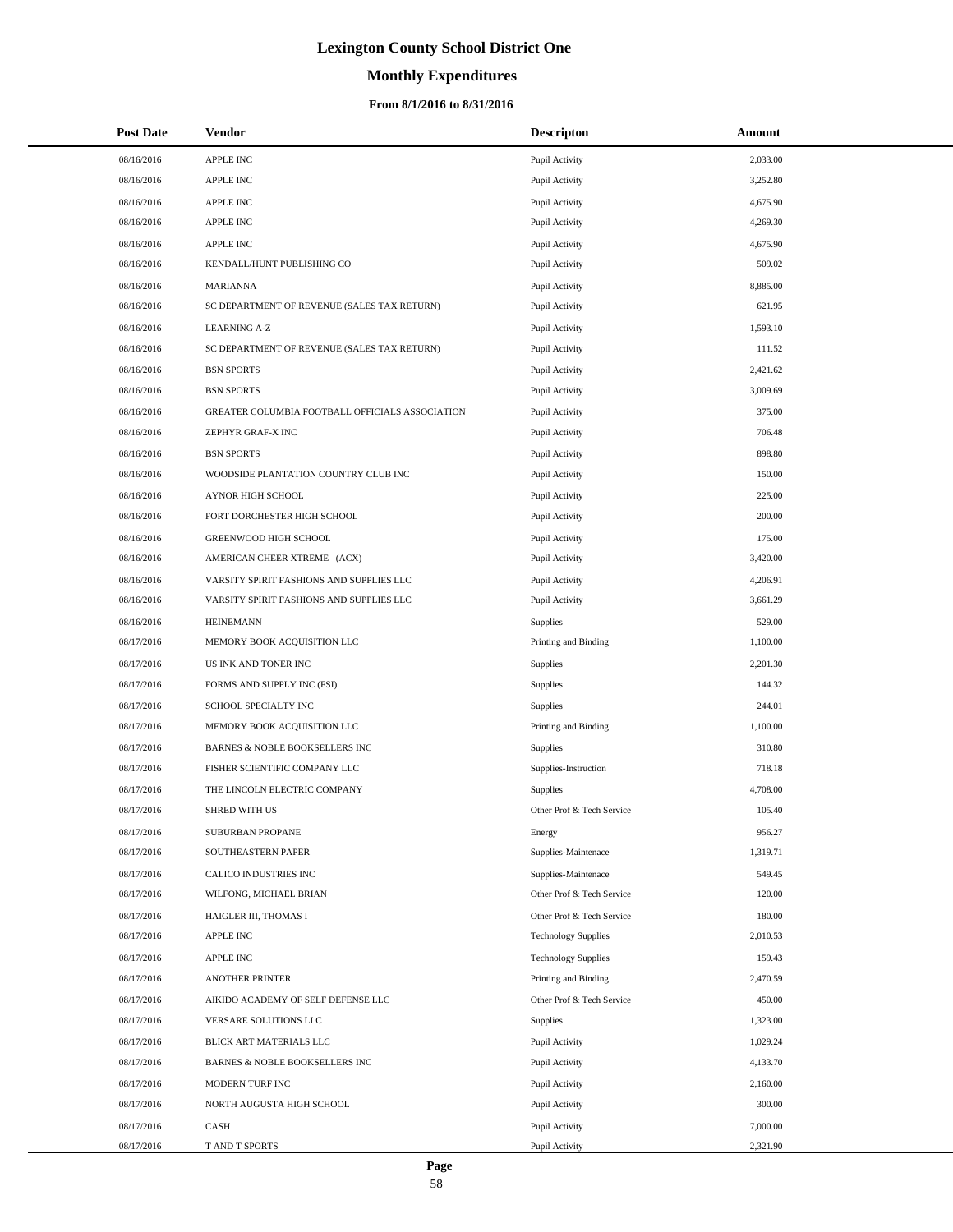# **Monthly Expenditures**

| <b>Post Date</b> | Vendor                                            | <b>Descripton</b>          | Amount    |
|------------------|---------------------------------------------------|----------------------------|-----------|
| 08/17/2016       | SC HIGH SCHOOL LEAGUE                             | Pupil Activity             | 200.00    |
| 08/17/2016       | SC HIGH SCHOOL LEAGUE                             | Pupil Activity             | 327.00    |
| 08/17/2016       | AYNOR HIGH SCHOOL                                 | Pupil Activity             | 450.00    |
| 08/18/2016       | SC DEPARTMENT OF CORRECTIONS                      | Printing and Binding       | 556.66    |
| 08/18/2016       | BLICK ART MATERIALS LLC                           | Supplies                   | 395.18    |
| 08/18/2016       | SCHOOL SPECIALTY INC                              | Supplies                   | 688.05    |
| 08/18/2016       | PINE PRESS OF LEXINGTON INC                       | Printing and Binding       | 714.47    |
| 08/18/2016       | SCHOOL SPECIALTY INC                              | Supplies                   | 2,419.35  |
| 08/18/2016       | <b>JW PEPPER</b>                                  | Supplies                   | 690.00    |
| 08/18/2016       | FORMS AND SUPPLY INC (FSI)                        | Supplies                   | 223.16    |
| 08/18/2016       | FORMS AND SUPPLY INC (FSI)                        | Supplies                   | 238.61    |
| 08/18/2016       | SMITH AND JONES JANITORIAL SUPPLIES AND EQUIP INC | Supplies-Maintenace        | 438.70    |
| 08/18/2016       | CULLUM SERVICES INC                               | Repairs and Maintenance    | 713.84    |
| 08/18/2016       | SMITH AND JONES JANITORIAL SUPPLIES AND EQUIP INC | Supplies-Maintenace        | 1,219.16  |
| 08/18/2016       | SMITH AND JONES JANITORIAL SUPPLIES AND EQUIP INC | Supplies-Maintenace        | 896.66    |
| 08/18/2016       | <b>CULLUM SERVICES INC</b>                        | Repairs and Maintenance    | 422.60    |
| 08/18/2016       | CALICO INDUSTRIES INC                             | Supplies-Maintenace        | 439.56    |
| 08/18/2016       | <b>BATTERIES PLUS BULBS</b>                       | Supplies-Maintenace        | 139.00    |
| 08/18/2016       | <b>BATTERIES PLUS BULBS</b>                       | Supplies-Maintenace        | 159.96    |
| 08/18/2016       | SOUTHEASTERN PAPER                                | Supplies-Maintenace        | 721.72    |
| 08/18/2016       | CULLUM SERVICES INC                               | Repairs and Maintenance    | 482.47    |
| 08/18/2016       | SMITH AND JONES JANITORIAL SUPPLIES AND EQUIP INC | Supplies-Maintenace        | 392.26    |
| 08/18/2016       | <b>BATTERIES PLUS BULBS</b>                       | Supplies-Maintenace        | 159.97    |
| 08/18/2016       | <b>BATTERIES PLUS BULBS</b>                       | Supplies-Maintenace        | 138.99    |
| 08/18/2016       | SMITH AND JONES JANITORIAL SUPPLIES AND EQUIP INC | Supplies-Maintenace        | 297.63    |
| 08/18/2016       | SOUTHEASTERN PAPER                                | Supplies-Maintenace        | 1,443.43  |
| 08/18/2016       | CALICO INDUSTRIES INC                             | Supplies-Maintenace        | 2,082.22  |
| 08/18/2016       | CHURCHICH RECREATION AND DESIGN                   | Supplies-Maintenace        | 2,896.04  |
| 08/18/2016       | PURCHASED SERVICE                                 | Travel                     | 121.50    |
| 08/18/2016       | TREASTER, BENJAMIN F                              | Other Prof & Tech Service  | 180.00    |
| 08/18/2016       | FRANKLIN, TIMOTHY WILLIAM                         | Other Prof & Tech Service  | 180.00    |
| 08/18/2016       | HART, MICHAEL JOSEPH                              | Other Prof & Tech Service  | 180.00    |
| 08/18/2016       | PURCHASED SERVICE                                 | Dues and Fees              | 209.00    |
| 08/18/2016       | DODGE LEARNING RESOURCES                          | Supplies                   | 309.44    |
| 08/18/2016       | INTERNETWORK ENGINEERING                          | <b>Technology Supplies</b> | 1,816.75  |
| 08/18/2016       | COMMUNICATION MANAGEMENT INC                      | <b>Technology Supplies</b> | 3,764.19  |
| 08/18/2016       | ICAR                                              | Pupil Activity             | 1,100.00  |
| 08/18/2016       | POCKET NURSE                                      | Pupil Activity             | 1,009.00  |
| 08/18/2016       | <b>BSN SPORTS</b>                                 | Pupil Activity             | 427.99    |
| 08/18/2016       | PALMETTO TENNIS CLASSIC HIGH SCHOOL INVITATIONAL  | Pupil Activity             | 250.00    |
| 08/18/2016       | RHODES GRADUATION SERVICES INC                    | Pupil Activity             | 11,045.61 |
| 08/18/2016       | ANGELO'S OF GILBERT                               | Pupil Activity             | 321.00    |
| 08/19/2016       | <b>SCHOLASTIC INC</b>                             | Supplies                   | 109.78    |
| 08/19/2016       | <b>ANOTHER PRINTER</b>                            | Printing and Binding       | 314.57    |
| 08/19/2016       | SCHOOL SPECIALTY INC                              | Supplies                   | 326.56    |
| 08/19/2016       | SCHOOL SPECIALTY INC                              | Supplies                   | 106.19    |
| 08/19/2016       | SCHOOL SPECIALTY INC                              | Supplies                   | 156.62    |
| 08/19/2016       | HEINEMANN                                         | Supplies                   | 5,395.50  |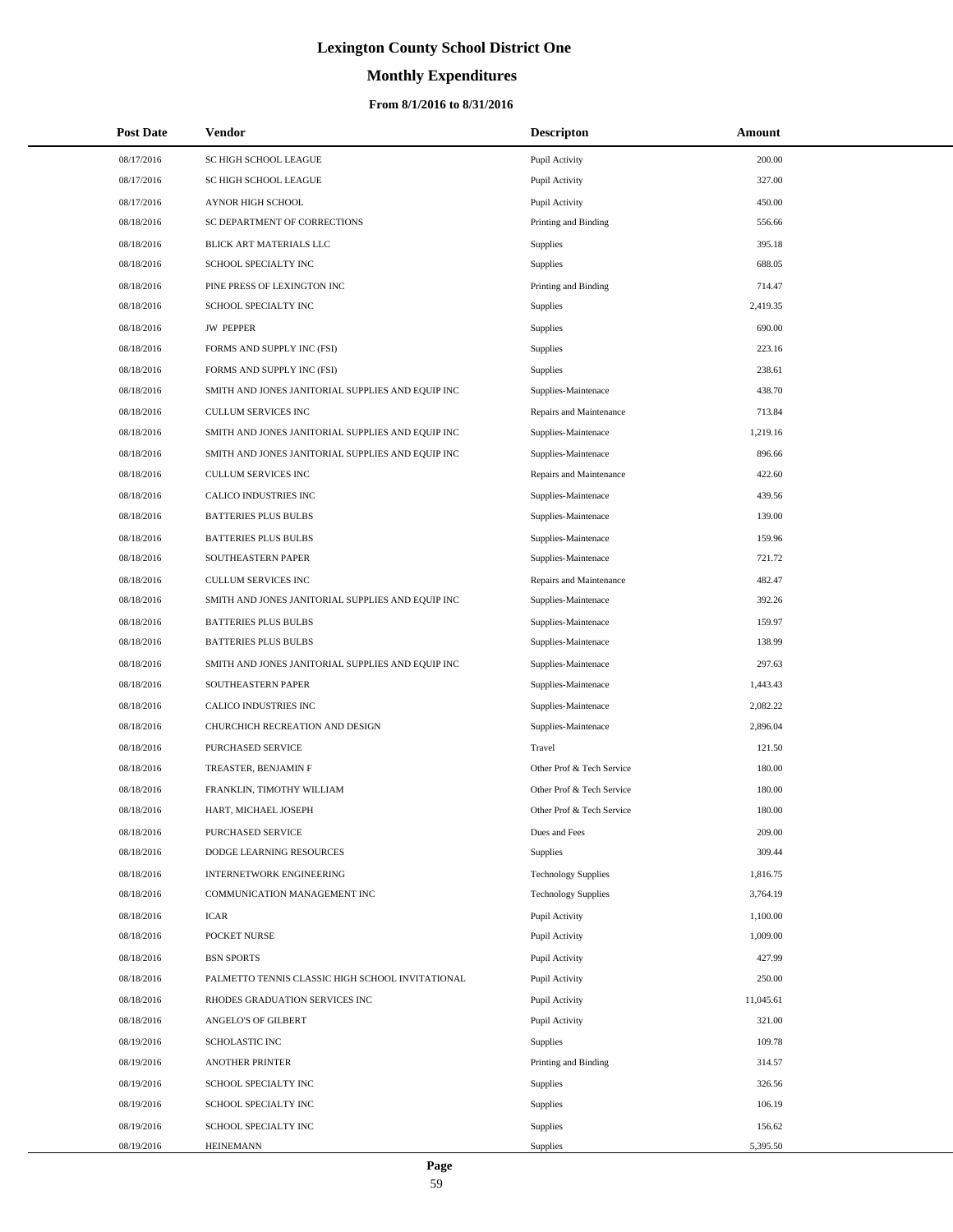# **Monthly Expenditures**

## **From 8/1/2016 to 8/31/2016**

| <b>Post Date</b> | Vendor                                             | <b>Descripton</b>          | Amount     |
|------------------|----------------------------------------------------|----------------------------|------------|
| 08/19/2016       | SCHOOL SPECIALTY INC                               | Supplies                   | 905.03     |
| 08/19/2016       | SCHOOL SPECIALTY INC                               | Supplies                   | $-3.90$    |
| 08/19/2016       | SOUTHERN SCRIPT LLC                                | Supplies                   | 125.19     |
| 08/19/2016       | DELL COMPUTERS                                     | <b>Technology Supplies</b> | 667.66     |
| 08/19/2016       | SCHOOL SPECIALTY INC                               | <b>Supplies</b>            | 114.19     |
| 08/19/2016       | SALUDA SHOALS PARK                                 | Pupil Transportation       | 375.00     |
| 08/19/2016       | BLICK ART MATERIALS LLC                            | Supplies                   | $-0.62$    |
| 08/19/2016       | FORMS AND SUPPLY INC (FSI)                         | Supplies                   | 141.84     |
| 08/19/2016       | <b>GENERAL ELECTRIC</b>                            | <b>Supplies</b>            | 218.00     |
| 08/19/2016       | AMERICAN SIGN AND DISPLAY CO                       | Supplies                   | 353.10     |
| 08/19/2016       | FOLLETT SCHOOL SOLUTIONS INC                       | <b>Library Books</b>       | 2,498.85   |
| 08/19/2016       | DELL COMPUTERS                                     | Supplies                   | 116.51     |
| 08/19/2016       | <b>WW GRAINGER</b>                                 | Supplies-Maintenace        | 221.70     |
| 08/19/2016       | FORMS AND SUPPLY INC (FSI)                         | Supplies                   | 119.75     |
| 08/19/2016       | <b>CARTS PLUS</b>                                  | Supplies-Maintenace        | 690.15     |
| 08/19/2016       | ACE GLASS CO INC                                   | Repairs and Maintenance    | 125.00     |
| 08/19/2016       | SPICER ONCALL SERVICES                             | Repairs and Maintenance    | 787.49     |
| 08/19/2016       | SPICER ONCALL SERVICES                             | Repairs and Maintenance    | 787.50     |
| 08/19/2016       | SC DEPARTMENT OF ADMINISTRATION                    | Repairs and Maintenance    | 14,974.07  |
| 08/19/2016       | FORMS AND SUPPLY INC (FSI)                         | Supplies                   | 383.85     |
| 08/19/2016       | BRYANT, ADAM                                       | Other Prof & Tech Service  | 180.00     |
| 08/19/2016       | SNUFFER, ROBERT                                    | Other Prof & Tech Service  | 120.00     |
| 08/19/2016       | PROFESSIONAL PRINTERS LTD                          | Printing and Binding       | 283.55     |
| 08/19/2016       | BILINGUAL COMMUNICATIONS                           | Other Prof & Tech Service  | 183.04     |
| 08/19/2016       | PARKER'S OF LEXINGTON                              | Other Objects              | 642.00     |
| 08/19/2016       | SC DEPARTMENT OF EDUCATION OFFICE OF SCHOOL LEADER | Dues and Fees              | 600.00     |
| 08/19/2016       | FOLLETT SCHOOL SOLUTIONS INC                       | Software Renewal/Agreemen  | 17,636.31  |
| 08/19/2016       | MCGRAW HILL EDUCATION INC                          | Supplies                   | 336.04     |
| 08/19/2016       | WILSON LANGUAGE TRAINING                           | Supplies                   | 2,084.70   |
| 08/19/2016       | <b>GROVE MEDICAL</b>                               | Supplies                   | 126.43     |
| 08/19/2016       | CONRAD, SUSAN T                                    | Inst Prog Improvement      | 1,500.00   |
| 08/19/2016       | FBI CONSTRUCTION INC                               | Building                   | 50.453.18  |
| 08/19/2016       | THE REMBERT COMPANY INC                            | Supplies                   | 5,408.94   |
| 08/19/2016       | PRECISION FIRE SOLUTIONS                           | Building                   | 20,351.85  |
| 08/19/2016       | SMARTPHONE MEDIC LLC                               | Pupil Activity             | 297.00     |
| 08/19/2016       | SMARTPHONE MEDIC LLC                               | Pupil Activity             | 644.00     |
| 08/19/2016       | SMARTPHONE MEDIC LLC                               | Pupil Activity             | 891.00     |
| 08/19/2016       | SMARTPHONE MEDIC LLC                               | Pupil Activity             | 297.00     |
| 08/19/2016       | SMARTPHONE MEDIC LLC                               | Pupil Activity             | 446.00     |
| 08/19/2016       | <b>HEINEMANN</b>                                   | Pupil Activity             | 486.00     |
| 08/19/2016       | SARGENT WELCH LLC A VWR CO                         | Pupil Activity             | 1,631.29   |
| 08/19/2016       | <b>HEINEMANN</b>                                   | Supplies                   | 954.84     |
| 08/19/2016       | ACHIEVE 3000                                       | Software Renewal/Agreemen  | 201,900.00 |
| 08/19/2016       | SC DEPARTMENT OF REVENUE (SALES TAX RETURN)        | Software Renewal/Agreemen  | 15,510.95  |
| 08/22/2016       | ROCHESTER 100 INC                                  | <b>Supplies</b>            | 367.50     |
| 08/22/2016       | DELL COMPUTERS                                     | Supplies                   | 1,966.82   |
| 08/22/2016       | FORMS AND SUPPLY INC (FSI)                         | Supplies                   | 1,000.78   |
| 08/22/2016       | ROCHESTER 100 INC                                  | Supplies                   | 735.00     |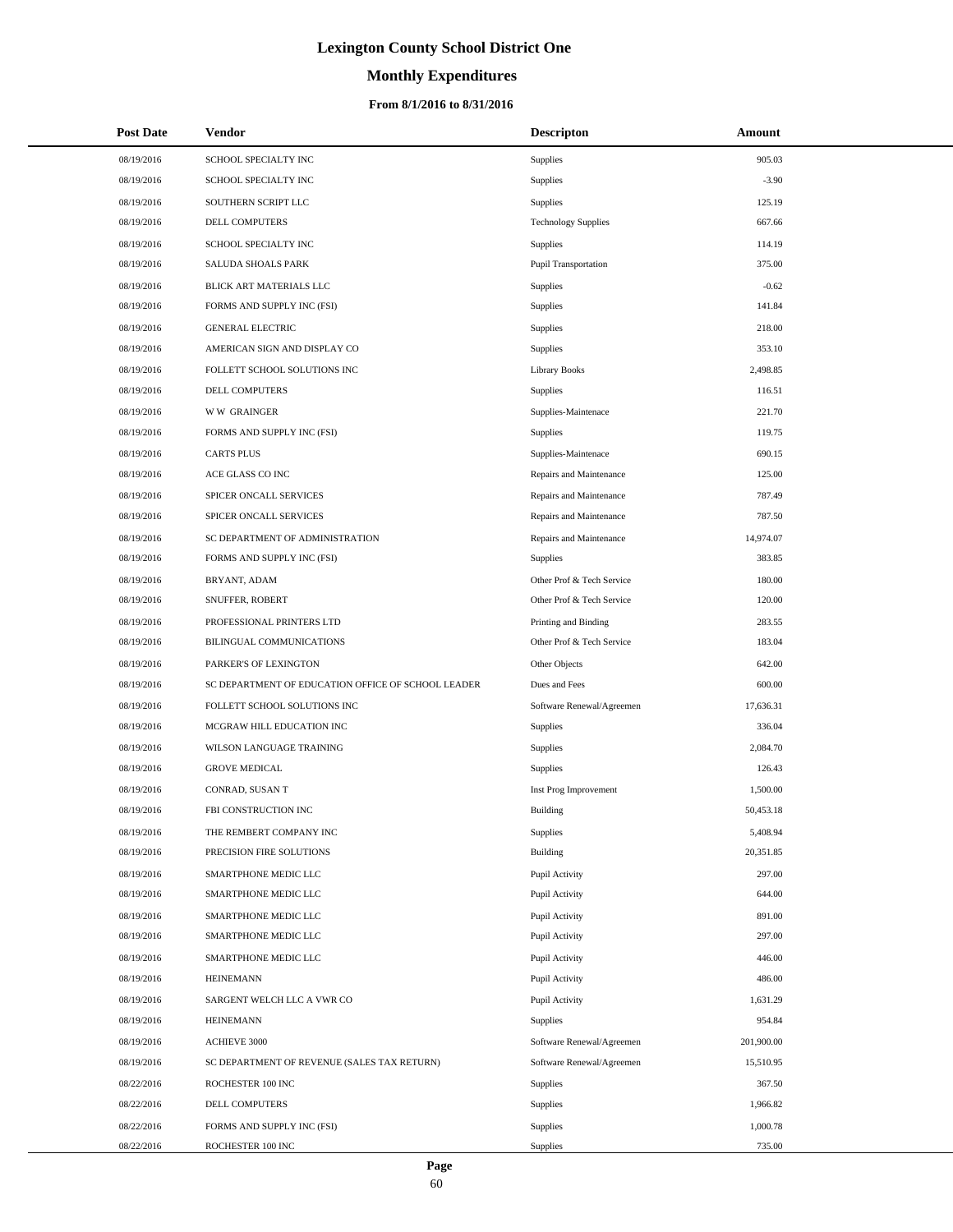# **Monthly Expenditures**

## **From 8/1/2016 to 8/31/2016**

| <b>Post Date</b> | Vendor                                            | <b>Descripton</b>         | Amount    |
|------------------|---------------------------------------------------|---------------------------|-----------|
| 08/22/2016       | SCHOOL SPECIALTY INC                              | Supplies                  | 358.45    |
| 08/22/2016       | SCHOOL SPECIALTY INC                              | Supplies                  | 509.26    |
| 08/22/2016       | US INK AND TONER INC                              | Supplies                  | 3,519.71  |
| 08/22/2016       | FORMS AND SUPPLY INC (FSI)                        | Supplies                  | 194.63    |
| 08/22/2016       | FORMS AND SUPPLY INC (FSI)                        | Supplies                  | 1,018.15  |
| 08/22/2016       | DELL COMPUTERS                                    | Supplies                  | 1,068.79  |
| 08/22/2016       | SCHOOL SPECIALTY INC                              | Supplies                  | 1,357.47  |
| 08/22/2016       | SCHOOL SPECIALTY INC                              | Supplies                  | 130.53    |
| 08/22/2016       | BLICK ART MATERIALS LLC                           | Supplies                  | 927.38    |
| 08/22/2016       | DELL COMPUTERS                                    | Supplies                  | 114.39    |
| 08/22/2016       | SCHOOL SPECIALTY INC                              | Supplies                  | 405.96    |
| 08/22/2016       | US INK AND TONER INC                              | Supplies                  | 246.74    |
| 08/22/2016       | LEXINGTON PRINTING LLC                            | Printing and Binding      | 426.93    |
| 08/22/2016       | FORMS AND SUPPLY INC (FSI)                        | <b>Supplies</b>           | 425.86    |
| 08/22/2016       | PROJECT LEAD THE WAY INC                          | Supplies-Instruction      | 1,015.00  |
| 08/22/2016       | <b>FRANKLIN COVEY</b>                             | Inst Prog Improvement     | 4,950.00  |
| 08/22/2016       | FRANKLIN COVEY                                    | Software Renewal/Agreemen | 1,605.00  |
| 08/22/2016       | PURCHASED SERVICE                                 | Travel                    | 2,132.10  |
| 08/22/2016       | CONTINENTAL BOOK COMPANY                          | Supplies                  | 184.95    |
| 08/22/2016       | FOLLETT SCHOOL SOLUTIONS INC                      | <b>Library Books</b>      | 1,172.43  |
| 08/22/2016       | DUFF WHITE AND TURNER LLC                         | Legal Services            | 16,898.13 |
| 08/22/2016       | <b>SCHILLER LAW FIRM</b>                          | Legal Services            | 29,500.00 |
| 08/22/2016       | AMERICAN SIGN AND DISPLAY CO                      | Supplies                  | 112.35    |
| 08/22/2016       | BURKETT BURKETT AND BURKETT                       | Other Prof & Tech Service | 434.40    |
| 08/22/2016       | MIDCAROLINA ELEC COOP INC                         | <b>Public Utilities</b>   | 149.00    |
| 08/22/2016       | PALMETTO PROPANE                                  | Energy                    | 1,074.34  |
| 08/22/2016       | SMITH AND JONES JANITORIAL SUPPLIES AND EQUIP INC | Supplies-Maintenace       | 701.82    |
| 08/22/2016       | MIDCAROLINA ELEC COOP INC                         | <b>Public Utilities</b>   | 28,816.00 |
| 08/22/2016       | H L SHEALY CO                                     | Supplies-Maintenace       | 169.60    |
| 08/22/2016       | DADE PAPER AND BAG CO                             | Supplies-Maintenace       | 437.20    |
| 08/22/2016       | <b>WW GRAINGER</b>                                | Supplies-Maintenace       | 496.48    |
| 08/22/2016       | <b>SUPPLY WORKS</b>                               | Supplies-Maintenace       | 404.73    |
| 08/22/2016       | INTERSTATE SOLUTIONS                              | Supplies-Maintenace       | 496.48    |
| 08/22/2016       | SMITH AND JONES JANITORIAL SUPPLIES AND EQUIP INC | Supplies-Maintenace       | 953.38    |
| 08/22/2016       | <b>ULINE</b>                                      | Supplies                  | 128.00    |
| 08/22/2016       | NUIDEA SCHOOL SUPPLY CO                           | Supplies-Maintenace       | 703.98    |
| 08/22/2016       | SMITH AND JONES JANITORIAL SUPPLIES AND EQUIP INC | Supplies-Maintenace       | 192.60    |
| 08/22/2016       | SOUTHEASTERN PAPER                                | Supplies-Maintenace       | 724.66    |
| 08/22/2016       | H L SHEALY CO                                     | Supplies-Maintenace       | 373.10    |
| 08/22/2016       | SOUTHEASTERN PAPER                                | Supplies-Maintenace       | 677.52    |
| 08/22/2016       | <b>WW GRAINGER</b>                                | Supplies-Maintenace       | 127.33    |
| 08/22/2016       | <b>WW GRAINGER</b>                                | Supplies-Maintenace       | 317.19    |
| 08/22/2016       | H L SHEALY CO                                     | Supplies-Maintenace       | 186.55    |
| 08/22/2016       | H L SHEALY CO                                     | Supplies-Maintenace       | 186.55    |
| 08/22/2016       | SHIFFLER EQUIPMENT SALES INC                      | Supplies-Maintenace       | 161.78    |
| 08/22/2016       | REBEL YELL INC                                    | Supplies-Maintenace       | 224.70    |
| 08/22/2016       | H L SHEALY CO                                     | Supplies-Maintenace       | 169.60    |
| 08/22/2016       | PURCHASED SERVICE                                 | Travel                    | 275.46    |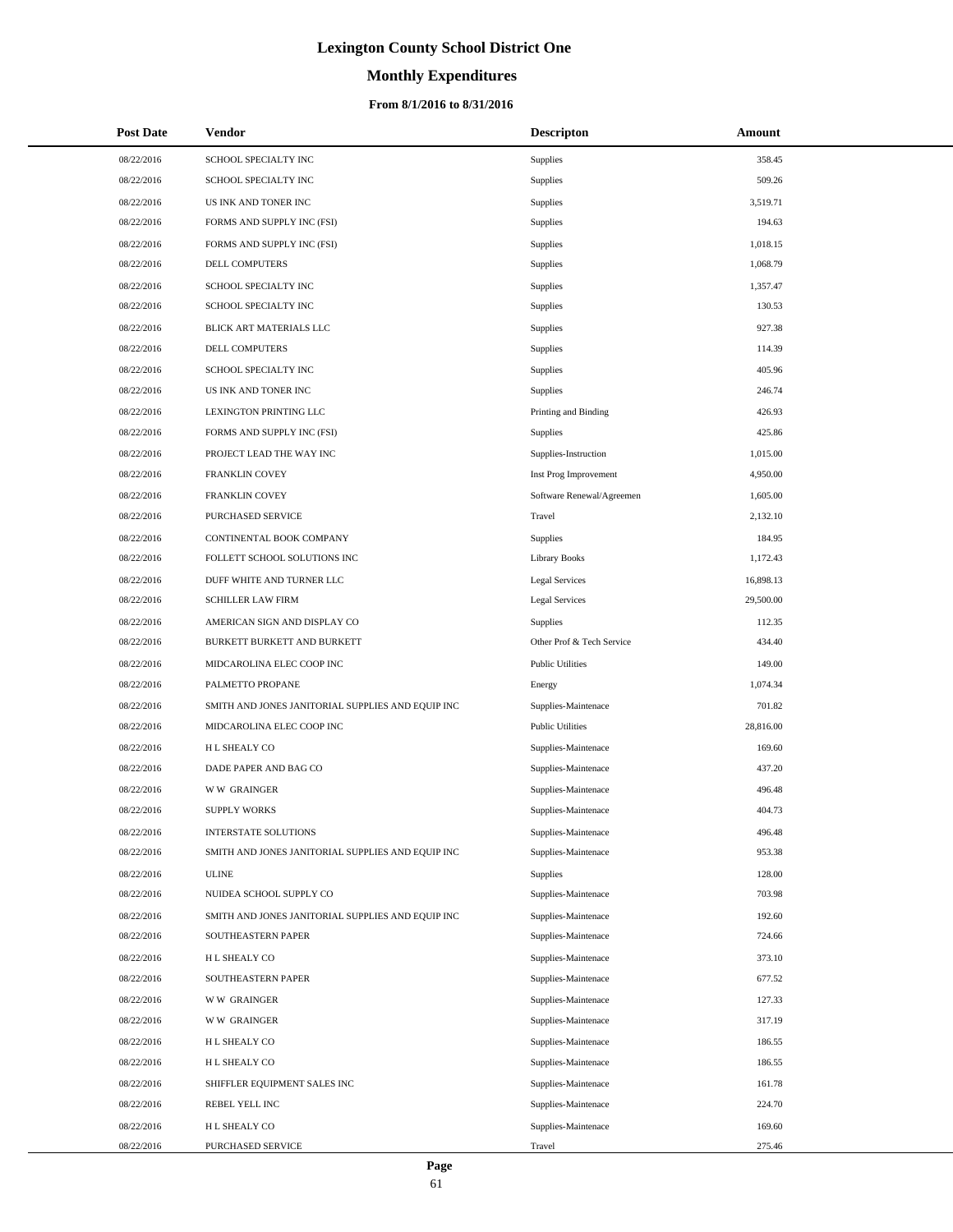# **Monthly Expenditures**

## **From 8/1/2016 to 8/31/2016**

| <b>Post Date</b> | Vendor                                          | <b>Descripton</b>          | Amount   |  |
|------------------|-------------------------------------------------|----------------------------|----------|--|
| 08/22/2016       | HINZ, BRIAN E                                   | Other Prof & Tech Service  | 120.00   |  |
| 08/22/2016       | HAIGLER III, THOMAS I                           | Other Prof & Tech Service  | 180.00   |  |
| 08/22/2016       | <b>BARRETT, S LEE</b>                           | Other Prof & Tech Service  | 180.00   |  |
| 08/22/2016       | MILLER, KAAREN ELIZABETH                        | Other Prof & Tech Service  | 180.00   |  |
| 08/22/2016       | BILINGUAL COMMUNICATIONS                        | Other Prof & Tech Service  | 879.26   |  |
| 08/22/2016       | <b>FEDEX</b>                                    | Supplies                   | 130.07   |  |
| 08/22/2016       | EGGS UP GRILL 16                                | Other Objects              | 1,351.37 |  |
| 08/22/2016       | <b>LENOVO US</b>                                | <b>Technology Supplies</b> | 4,494.00 |  |
| 08/22/2016       | FRANKLIN COVEY                                  | Inst Prog Improvement      | 4,950.00 |  |
| 08/22/2016       | FRANKLIN COVEY                                  | Software Renewal/Agreemen  | 1,605.00 |  |
| 08/22/2016       | SCHOOL SPECIALTY INC                            | Supplies                   | 304.06   |  |
| 08/22/2016       | PURCHASED SERVICE                               | Travel                     | 395.86   |  |
| 08/22/2016       | SCHOOL SPECIALTY INC                            | Pupil Activity             | 580.60   |  |
| 08/22/2016       | <b>BG ENTERPRISES</b>                           | Pupil Activity             | 2,108.30 |  |
| 08/22/2016       | SCHOOL SPECIALTY INC                            | Pupil Activity             | 432.11   |  |
| 08/22/2016       | GOPHER SPORT PLAY WITH A PURPOSE                | Pupil Activity             | 479.70   |  |
| 08/22/2016       | CASH                                            | Pupil Activity             | 2,000.00 |  |
| 08/22/2016       | BARBER, DARYL SCOTT                             | Pupil Activity             | 127.50   |  |
| 08/22/2016       | <b>GARRICK, BRYAN TODD</b>                      | Pupil Activity             | 105.00   |  |
| 08/22/2016       | GWYN, JAIME L                                   | Pupil Activity             | 142.50   |  |
| 08/22/2016       | HART, MICHAEL JOSEPH                            | Pupil Activity             | 127.50   |  |
| 08/22/2016       | PADULA, JOHN MATTHEW                            | Pupil Activity             | 127.50   |  |
| 08/22/2016       | ROGERS, WORTH                                   | Pupil Activity             | 127.50   |  |
| 08/22/2016       | STOKES, JAMES LEE                               | Pupil Activity             | 127.50   |  |
| 08/22/2016       | BROOME, ROBBIE SHANE                            | Pupil Activity             | 150.50   |  |
| 08/22/2016       | DRENNING, DOUGLAS T                             | Pupil Activity             | 101.00   |  |
| 08/22/2016       | EGAN, DANIEL T                                  | Pupil Activity             | 123.50   |  |
| 08/22/2016       | MESSER, BENSON GARRICK                          | Pupil Activity             | 101.00   |  |
| 08/22/2016       | ROBINSON, RICKY D                               | Pupil Activity             | 145.10   |  |
| 08/22/2016       | PORTA PHONE                                     | Pupil Activity             | 150.00   |  |
| 08/22/2016       | T AND T SPORTS                                  | Pupil Activity             | 1,348.20 |  |
| 08/22/2016       | SC TRACK AND CROSS COUNTRY COACHES ASSOC (SCTCC | Pupil Activity             | 150.00   |  |
| 08/22/2016       | NORTH AUGUSTA HIGH SCHOOL                       | Pupil Activity             | 765.00   |  |
| 08/22/2016       | CROW, JEREMY W                                  | Pupil Activity             | 228.00   |  |
| 08/22/2016       | CULLER, DOUGLAS L                               | Pupil Activity             | 228.00   |  |
| 08/22/2016       | KENDRICK, CAROLYN                               | Pupil Activity             | 206.00   |  |
| 08/23/2016       | <b>PURCHASED SERVICE</b>                        | Supplies                   | 470.32   |  |
| 08/23/2016       | FRANKLIN COVEY                                  | Supplies                   | 3,276.08 |  |
| 08/23/2016       | <b>IVEY SALES ASSOC</b>                         | Supplies                   | 258.00   |  |
| 08/23/2016       | <b>SIGN A RAMA</b>                              | Supplies                   | 122.66   |  |
| 08/23/2016       | THE PERICLES GROUP LLC                          | Software Renewal/Agreemen  | 249.90   |  |
| 08/23/2016       | FORMS AND SUPPLY INC (FSI)                      | <b>Supplies</b>            | 132.15   |  |
| 08/23/2016       | BLICK ART MATERIALS LLC                         | Supplies                   | 418.00   |  |
| 08/23/2016       | MCWATERS INC (OFFICE FURNITURE ONLY)            | Supplies                   | 4,731.54 |  |
| 08/23/2016       | CAROLINA BIOLOGICAL SUPPLY CO                   | Supplies-Instruction       | 869.22   |  |
| 08/23/2016       | MSC INDUSTRIAL SUPPLY CO                        | Supplies                   | 464.41   |  |
| 08/23/2016       | PITSCO EDUCATION HEARILY AND COMPANY            | Supplies                   | 1,600.72 |  |
| 08/23/2016       | MUSICAL INNOVATIONS                             | Supplies                   | 577.67   |  |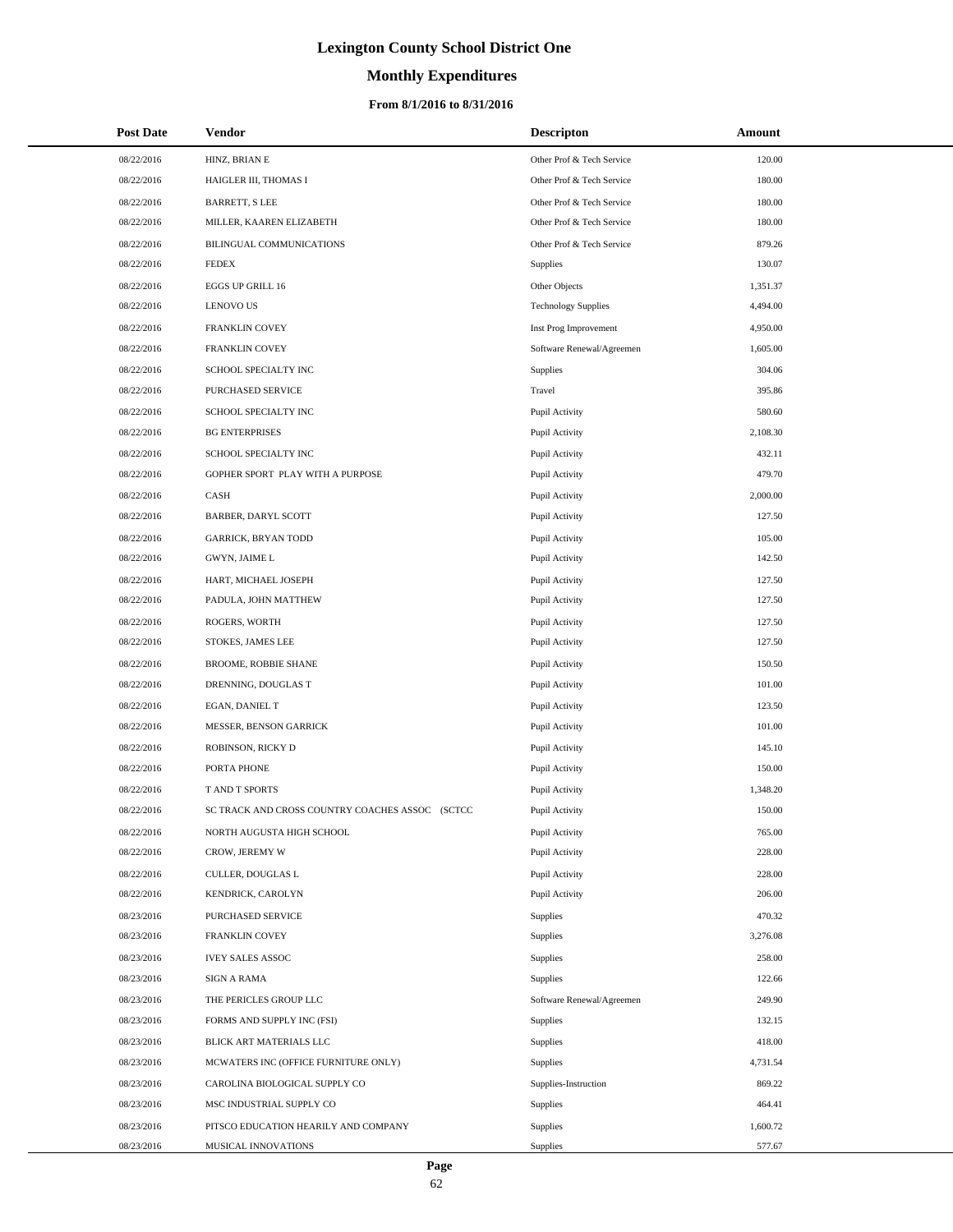# **Monthly Expenditures**

## **From 8/1/2016 to 8/31/2016**

| <b>Post Date</b> | Vendor                                             | <b>Descripton</b>          | Amount    |
|------------------|----------------------------------------------------|----------------------------|-----------|
| 08/23/2016       | MUSICIAN SUPPLY                                    | Supplies                   | 1,011.15  |
| 08/23/2016       | BARNES & NOBLE BOOKSELLERS INC                     | Supplies                   | 226.93    |
| 08/23/2016       | <b>PURCHASED SERVICE</b>                           | Supplies                   | 172.50    |
| 08/23/2016       | SCHOOL NURSE SUPPLY INC                            | Supplies                   | 100.49    |
| 08/23/2016       | DEMCO INC                                          | Supplies                   | 1,075.82  |
| 08/23/2016       | NATIONAL CENTER FOR YOUTH ISSUES                   | Supplies                   | 126.86    |
| 08/23/2016       | NSBA (NATIONAL SCHOOL BOARDS ASN)                  | Dues and Fees              | 1,550.00  |
| 08/23/2016       | <b>CK SUPPLY</b>                                   | Supplies-Maintenace        | 311.58    |
| 08/23/2016       | <b>CK SUPPLY</b>                                   | Supplies-Maintenace        | 184.90    |
| 08/23/2016       | <b>BARNES PROPANE</b>                              | Energy                     | 606.14    |
| 08/23/2016       | SHIFFLER EQUIPMENT SALES INC                       | Supplies-Maintenace        | 235.40    |
| 08/23/2016       | <b>WW GRAINGER</b>                                 | Supplies-Maintenace        | 181.44    |
| 08/23/2016       | CAROLINA WATER SERVICE INC                         | <b>Public Utilities</b>    | 2,031.70  |
| 08/23/2016       | <b>CK SUPPLY</b>                                   | Supplies-Maintenace        | 124.43    |
| 08/23/2016       | TERMINIX COMMERCIAL                                | Repairs and Maintenance    | 770.00    |
| 08/23/2016       | <b>CK SUPPLY</b>                                   | Supplies-Maintenace        | 195.16    |
| 08/23/2016       | <b>CK SUPPLY</b>                                   | Supplies-Maintenace        | 117.79    |
| 08/23/2016       | <b>CK SUPPLY</b>                                   | Supplies-Maintenace        | 259.88    |
| 08/23/2016       | CHECKER YELLOW CAB CO INC                          | Pupil Transportation       | 2,299.00  |
| 08/23/2016       | FORMS AND SUPPLY INC (FSI)                         | Supplies                   | 134.05    |
| 08/23/2016       | HINZ, BRIAN E                                      | Other Prof & Tech Service  | 120.00    |
| 08/23/2016       | WISE, ROSS NICHOLAS                                | Other Prof & Tech Service  | 240.00    |
| 08/23/2016       | HEBBE, MARIAH MORGAN DEEN                          | Other Prof & Tech Service  | 120.00    |
| 08/23/2016       | MEYERS JR, DENNIS JAMES                            | Other Prof & Tech Service  | 120.00    |
| 08/23/2016       | <b>READABLE INK</b>                                | Other Prof & Tech Service  | 980.00    |
| 08/23/2016       | DIGITAL OFFICE SOLUTIONS INC                       | Repairs and Maintenance    | 560.44    |
| 08/23/2016       | <b>CAMCOR</b>                                      | <b>Technology Supplies</b> | 19,841.75 |
| 08/23/2016       | PROED INC                                          | Supplies                   | 209.75    |
| 08/23/2016       | MCGRAW HILL EDUCATION INC                          | Supplies                   | 4,820.78  |
| 08/23/2016       | SC DEPARTMENT OF EDUCATION OFFICE OF TRANSPORTATIO | Pupil Transportation       | 10,243.64 |
| 08/23/2016       | SCHOOL SPECIALTY INC                               | Supplies                   | 688.88    |
| 08/23/2016       | SMARTPHONE MEDIC LLC                               | Pupil Activity             | 198.00    |
| 08/23/2016       | SMARTPHONE MEDIC LLC                               | Pupil Activity             | 149.00    |
| 08/23/2016       | MUSICAL INNOVATIONS                                | Pupil Activity             | 279.50    |
| 08/23/2016       | R L BRYAN CO TEXTBOOK DEPOSITORY                   | Pupil Activity             | 5,038.00  |
| 08/23/2016       | THE READING WAREHOUSE INC                          | Pupil Activity             | 485.45    |
| 08/23/2016       | SCHOLASTIC INC                                     | Pupil Activity             | 2,715.71  |
| 08/23/2016       | CAROLINA BIOLOGICAL SUPPLY CO                      | Pupil Activity             | 300.39    |
| 08/23/2016       | <b>CAROLINA IDEAS</b>                              | Pupil Activity             | 112.35    |
| 08/23/2016       | WARDS NATURAL SCIENCE EST LLC                      | Pupil Activity             | 131.31    |
| 08/23/2016       | T AND T SPORTS                                     | Pupil Activity             | 803.04    |
| 08/23/2016       | FURMAN UNIVERSITY                                  | Pupil Activity             | 125.00    |
| 08/23/2016       | FURMAN UNIVERSITY                                  | Pupil Activity             | 125.00    |
| 08/23/2016       | T AND T SPORTS                                     | Pupil Activity             | 2,311.20  |
| 08/23/2016       | NORTH AUGUSTA HIGH SCHOOL                          | Pupil Activity             | 690.00    |
| 08/23/2016       | <b>BSN SPORTS</b>                                  | Pupil Activity             | 1,920.59  |
| 08/23/2016       | MSC INDUSTRIAL SUPPLY CO                           | Supplies                   | 1,424.38  |
| 08/24/2016       | COMPUTER DESIGN CONSULTING SERVICE LLC             | Printing and Binding       | 1,045.93  |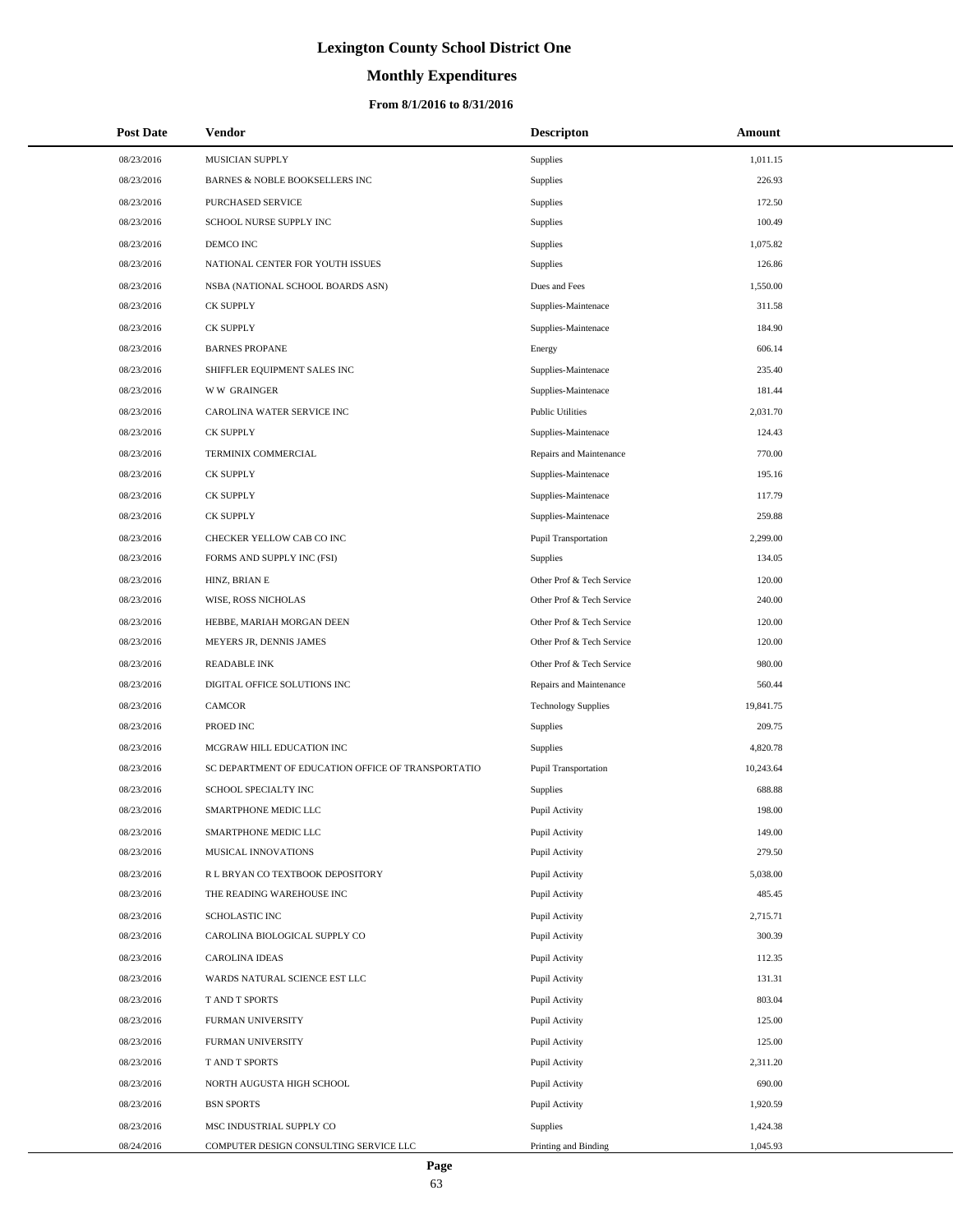# **Monthly Expenditures**

| <b>Post Date</b> | <b>Vendor</b>                                     | <b>Descripton</b>          | Amount    |
|------------------|---------------------------------------------------|----------------------------|-----------|
| 08/24/2016       | SCHOOL SPECIALTY INC                              | Supplies                   | 137.05    |
| 08/24/2016       | <b>RESOURCES FOR EDUCATORS</b>                    | Supplies                   | 245.03    |
| 08/24/2016       | US INK AND TONER INC                              | Supplies                   | 458.76    |
| 08/24/2016       | FORMS AND SUPPLY INC (FSI)                        | Supplies                   | 2,475.34  |
| 08/24/2016       | PRESENTATION SYSTEMS SOUTH INC                    | Supplies                   | 513.28    |
| 08/24/2016       | <b>JW PEPPER</b>                                  | Supplies                   | 156.25    |
| 08/24/2016       | TEACHER'S DISCOVERY                               | Supplies                   | $-0.55$   |
| 08/24/2016       | PECKNEL MUSIC CO INC                              | Supplies                   | 2,118.60  |
| 08/24/2016       | FLORIDA LEAGUE OF IB SCHOOLS (FLIBS)              | Travel                     | 1,780.00  |
| 08/24/2016       | THE COLLEGE BOARD                                 | Travel                     | 570.00    |
| 08/24/2016       | SIMPLY SOUTHERN CATERING LLC                      | Other Objects              | 162.64    |
| 08/24/2016       | MASSTAR SIGNS INC                                 | Repairs and Maintenance    | 2,719.34  |
| 08/24/2016       | PALMETTO SPORTS FLOORS LLC                        | Repairs and Maintenance    | 8,000.00  |
| 08/24/2016       | WATTS AND ASSOCIATES ROOFING INC                  | Repairs and Maintenance    | 1,974.00  |
| 08/24/2016       | ADVANCED DISPOSAL SERVICES SOUTH CAROLINA LLC     | Other Property Services    | 117.51    |
| 08/24/2016       | CITY ELECTRIC SUPPLY CO                           | Supplies-Maintenace        | 122.63    |
| 08/24/2016       | ADVANCED DISPOSAL SERVICES SOUTH CAROLINA LLC     | Other Property Services    | 117.51    |
| 08/24/2016       | ADVANCED DISPOSAL SERVICES SOUTH CAROLINA LLC     | Other Property Services    | 117.51    |
| 08/24/2016       | ADVANCED DISPOSAL SERVICES SOUTH CAROLINA LLC     | Other Property Services    | 117.51    |
| 08/24/2016       | ADVANCED DISPOSAL SERVICES SOUTH CAROLINA LLC     | Other Property Services    | 147.16    |
| 08/24/2016       | ADVANCED DISPOSAL SERVICES SOUTH CAROLINA LLC     | Other Property Services    | 117.51    |
| 08/24/2016       | NUIDEA SCHOOL SUPPLY CO                           | Supplies-Maintenace        | 351.99    |
| 08/24/2016       | RONCO SPECIALIZED SYSTEMS INC                     | Repairs and Maintenance    | 250.00    |
| 08/24/2016       | ADVANCED DISPOSAL SERVICES SOUTH CAROLINA LLC     | Other Property Services    | 117.51    |
| 08/24/2016       | ADVANCED DISPOSAL SERVICES SOUTH CAROLINA LLC     | Other Property Services    | 117.51    |
| 08/24/2016       | <b>GRAYBAR ELECTRIC CO INC</b>                    | Supplies-Maintenace        | 1,193.81  |
| 08/24/2016       | NUIDEA SCHOOL SUPPLY CO                           | Supplies-Maintenace        | 351.99    |
| 08/24/2016       | PALMETTO SPORTS FLOORS LLC                        | Repairs and Maintenance    | 147.75    |
| 08/24/2016       | CITY ELECTRIC SUPPLY CO                           | Supplies-Maintenace        | 122.62    |
| 08/24/2016       | ADVANCED DISPOSAL SERVICES SOUTH CAROLINA LLC     | Other Property Services    | 117.44    |
| 08/24/2016       | MIDCAROLINA ELEC COOP INC                         | <b>Public Utilities</b>    | 14,853.00 |
| 08/24/2016       | <b>GRAYBAR ELECTRIC CO INC</b>                    | Supplies-Maintenace        | 987.07    |
| 08/24/2016       | MIDCAROLINA ELEC COOP INC                         | <b>Public Utilities</b>    | 13,608.00 |
| 08/24/2016       | GRAYBAR ELECTRIC CO INC                           | Supplies-Maintenace        | 206.72    |
| 08/24/2016       | SHERWIN WILLIAMS                                  | Supplies-Maintenace        | 342.57    |
| 08/24/2016       | APPLIED INDUSTRIAL CONTROLS INC                   | Repairs and Maintenance    | 4,466.00  |
| 08/24/2016       | SC DEPARTMENT OF REVENUE (SALES TAX RETURN)       | Repairs and Maintenance    | 215.38    |
| 08/24/2016       | DADE PAPER AND BAG CO                             | Supplies-Maintenace        | 559.18    |
| 08/24/2016       | DADE PAPER AND BAG CO                             | Supplies-Maintenace        | 465.99    |
| 08/24/2016       | MIDCAROLINA ELEC COOP INC                         | <b>Public Utilities</b>    | 8,027.00  |
| 08/24/2016       | MANSFIELD OIL CO                                  | Pupil Transportation       | 471.93    |
| 08/24/2016       | LEXINGTON PRINTING LLC                            | Printing and Binding       | 4,104.52  |
| 08/24/2016       | US INK AND TONER INC                              | Supplies                   | 201.44    |
| 08/24/2016       | <b>IBM CORPORATION</b>                            | <b>Technology Supplies</b> | 945.35    |
| 08/24/2016       | VOYAGER SOPRIS LEARNING                           | Supplies                   | 1,571.31  |
| 08/24/2016       | FLORIDA LEAGUE OF IB SCHOOLS (FLIBS)              | Travel                     | 1,780.00  |
| 08/24/2016       | GS2 ENGINEERING AND ENVIRONMENTAL CONSULTANTS INC | <b>Building</b>            | 240.00    |
| 08/24/2016       | GS2 ENGINEERING INC                               | Building                   | 1,026.00  |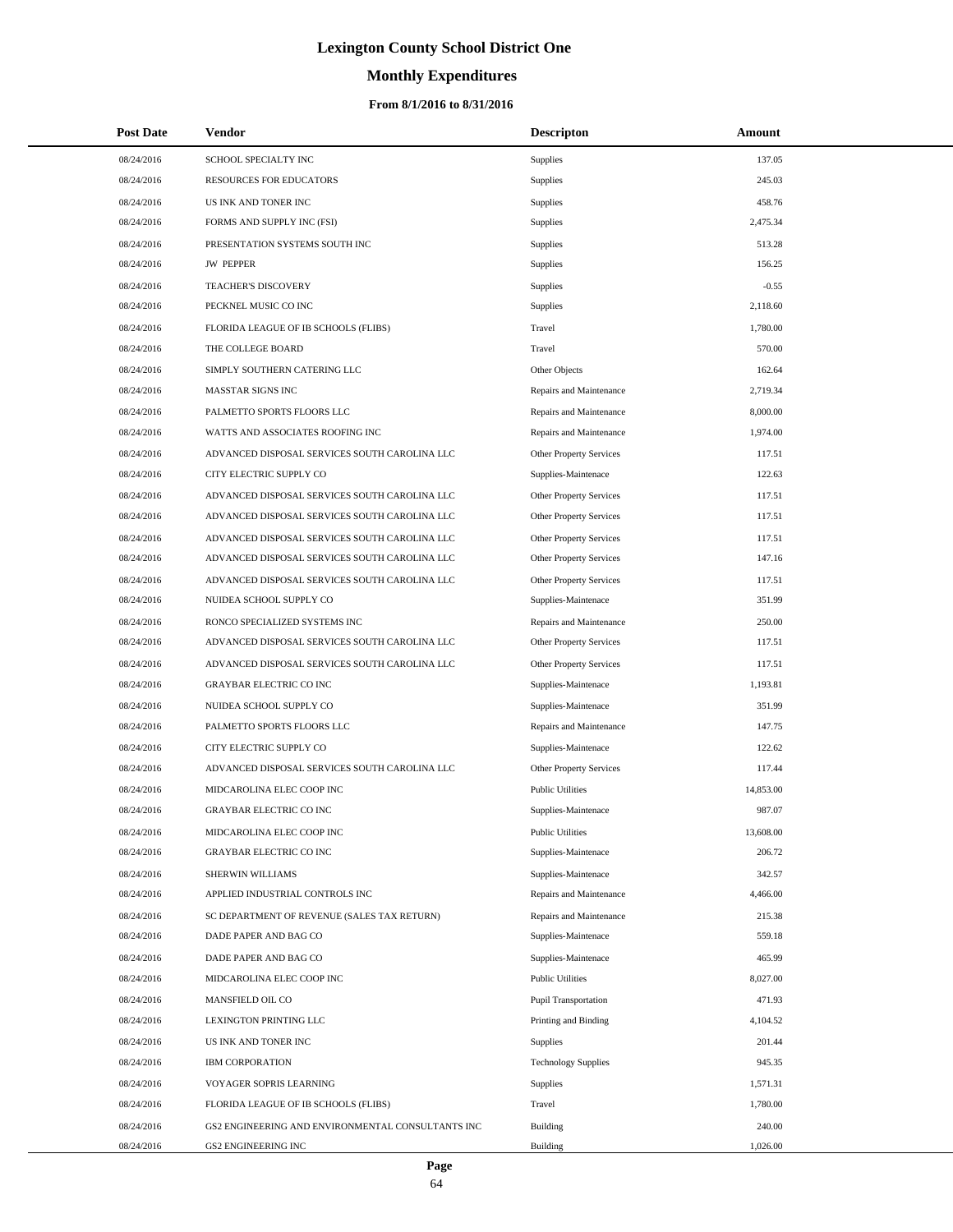# **Monthly Expenditures**

| <b>Post Date</b> | <b>Vendor</b>                    | <b>Descripton</b>          | Amount    |
|------------------|----------------------------------|----------------------------|-----------|
| 08/24/2016       | APPLE INC                        | <b>Technology Supplies</b> | 37,878.00 |
| 08/24/2016       | <b>US FOODS</b>                  | Supplies                   | 2,027.75  |
| 08/24/2016       | EARTHGRAINS BAKING COMPANIES INC | <b>Bread</b>               | 149.00    |
| 08/24/2016       | BORDEN DAIRY CO OF SC LLC        | Milk                       | 661.31    |
| 08/24/2016       | SENN BROTHERS INC                | Produce                    | 522.65    |
| 08/24/2016       | <b>US FOODS</b>                  | Supplies                   | 1,163.46  |
| 08/24/2016       | BORDEN DAIRY CO OF SC LLC        | Milk                       | 255.81    |
| 08/24/2016       | SENN BROTHERS INC                | Produce                    | 536.03    |
| 08/24/2016       | <b>US FOODS</b>                  | Supplies                   | 1,487.40  |
| 08/24/2016       | BORDEN DAIRY CO OF SC LLC        | Milk                       | 314.82    |
| 08/24/2016       | SENN BROTHERS INC                | Produce                    | 507.60    |
| 08/24/2016       | <b>US FOODS</b>                  | Supplies                   | 888.33    |
| 08/24/2016       | BORDEN DAIRY CO OF SC LLC        | Milk                       | 465.86    |
| 08/24/2016       | SENN BROTHERS INC                | Produce                    | 585.71    |
| 08/24/2016       | <b>US FOODS</b>                  | Supplies                   | 583.38    |
| 08/24/2016       | BORDEN DAIRY CO OF SC LLC        | Milk                       | 290.96    |
| 08/24/2016       | SENN BROTHERS INC                | Produce                    | 137.34    |
| 08/24/2016       | <b>US FOODS</b>                  | Supplies                   | 1,115.68  |
| 08/24/2016       | BORDEN DAIRY CO OF SC LLC        | Milk                       | 597.80    |
| 08/24/2016       | SENN BROTHERS INC                | Produce                    | 1,089.95  |
| 08/24/2016       | SENN BROTHERS INC                | Produce                    | 350.62    |
| 08/24/2016       | <b>US FOODS</b>                  | Supplies                   | 1,226.23  |
| 08/24/2016       | BORDEN DAIRY CO OF SC LLC        | Milk                       | 153.40    |
| 08/24/2016       | SENN BROTHERS INC                | Produce                    | 833.71    |
| 08/24/2016       | <b>US FOODS</b>                  | Supplies                   | 765.07    |
| 08/24/2016       | BORDEN DAIRY CO OF SC LLC        | Milk                       | 251.67    |
| 08/24/2016       | SENN BROTHERS INC                | Produce                    | 359.91    |
| 08/24/2016       | <b>US FOODS</b>                  | <b>Supplies</b>            | 1,105.30  |
| 08/24/2016       | BORDEN DAIRY CO OF SC LLC        | Milk                       | 511.78    |
| 08/24/2016       | SENN BROTHERS INC                | Produce                    | 464.00    |
| 08/24/2016       | <b>US FOODS</b>                  | Supplies                   | 1,001.30  |
| 08/24/2016       | BORDEN DAIRY CO OF SC LLC        | Milk                       | 501.35    |
| 08/24/2016       | SENN BROTHERS INC                | Produce                    | 859.79    |
| 08/24/2016       | BORDEN DAIRY CO OF SC LLC        | Milk                       | 252.97    |
| 08/24/2016       | SENN BROTHERS INC                | Produce                    | 656.28    |
| 08/24/2016       | <b>US FOODS</b>                  | Supplies                   | 1,423.09  |
| 08/24/2016       | BORDEN DAIRY CO OF SC LLC        | Milk                       | 345.00    |
| 08/24/2016       | SENN BROTHERS INC                | Produce                    | 272.87    |
| 08/24/2016       | <b>US FOODS</b>                  | Supplies                   | 1,081.19  |
| 08/24/2016       | BORDEN DAIRY CO OF SC LLC        | Milk                       | 287.70    |
| 08/24/2016       | SENN BROTHERS INC                | Produce                    | 521.22    |
| 08/24/2016       | <b>US FOODS</b>                  | Supplies                   | 474.64    |
| 08/24/2016       | BORDEN DAIRY CO OF SC LLC        | Milk                       | 224.37    |
| 08/24/2016       | SENN BROTHERS INC                | Produce                    | 682.75    |
| 08/24/2016       | <b>US FOODS</b>                  | Supplies                   | 1,089.12  |
| 08/24/2016       | BORDEN DAIRY CO OF SC LLC        | Milk                       | 272.37    |
| 08/24/2016       | SENN BROTHERS INC                | Produce                    | 944.89    |
| 08/24/2016       | US FOODS                         | Supplies                   | 1,410.41  |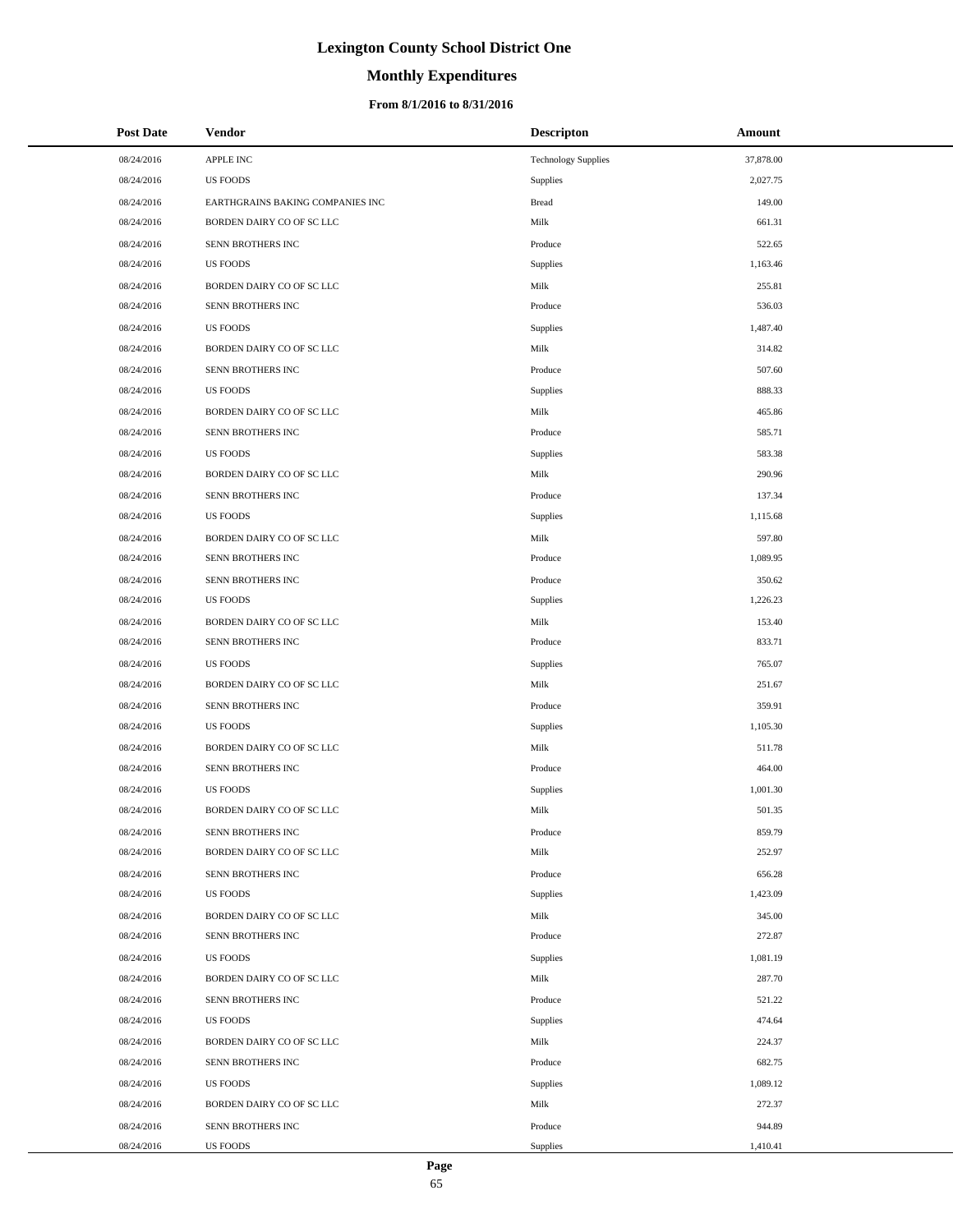# **Monthly Expenditures**

## **From 8/1/2016 to 8/31/2016**

| <b>Post Date</b> | Vendor                                      | <b>Descripton</b>         | Amount    |  |
|------------------|---------------------------------------------|---------------------------|-----------|--|
| 08/24/2016       | BORDEN DAIRY CO OF SC LLC                   | Milk                      | 432.00    |  |
| 08/24/2016       | SENN BROTHERS INC                           | Produce                   | 265.25    |  |
| 08/24/2016       | <b>US FOODS</b>                             | Supplies                  | 945.31    |  |
| 08/24/2016       | BORDEN DAIRY CO OF SC LLC                   | Milk                      | 153.40    |  |
| 08/24/2016       | SENN BROTHERS INC                           | Produce                   | 362.24    |  |
| 08/24/2016       | SENN BROTHERS INC                           | Produce                   | 933.98    |  |
| 08/24/2016       | <b>US FOODS</b>                             | Supplies                  | 703.23    |  |
| 08/24/2016       | BORDEN DAIRY CO OF SC LLC                   | Milk                      | 119.66    |  |
| 08/24/2016       | SENN BROTHERS INC                           | Produce                   | 433.69    |  |
| 08/24/2016       | <b>US FOODS</b>                             | Supplies                  | 1,011.09  |  |
| 08/24/2016       | BORDEN DAIRY CO OF SC LLC                   | Milk                      | 162.33    |  |
| 08/24/2016       | SENN BROTHERS INC                           | Produce                   | 435.81    |  |
| 08/24/2016       | <b>US FOODS</b>                             | <b>Supplies</b>           | 1,601.92  |  |
| 08/24/2016       | EARTHGRAINS BAKING COMPANIES INC            | <b>Bread</b>              | 237.50    |  |
| 08/24/2016       | BORDEN DAIRY CO OF SC LLC                   | Milk                      | 355.15    |  |
| 08/24/2016       | SENN BROTHERS INC                           | Produce                   | 587.55    |  |
| 08/24/2016       | SENN BROTHERS INC                           | Produce                   | $-75.22$  |  |
| 08/24/2016       | <b>US FOODS</b>                             | Supplies                  | 1,061.89  |  |
| 08/24/2016       | BORDEN DAIRY CO OF SC LLC                   | Milk                      | 324.31    |  |
| 08/24/2016       | SENN BROTHERS INC                           | Produce                   | 515.40    |  |
| 08/24/2016       | <b>US FOODS</b>                             | <b>Supplies</b>           | 1,011.20  |  |
| 08/24/2016       | BORDEN DAIRY CO OF SC LLC                   | Milk                      | 218.96    |  |
| 08/24/2016       | SENN BROTHERS INC                           | Produce                   | 469.75    |  |
| 08/24/2016       | BORDEN DAIRY CO OF SC LLC                   | Milk                      | 211.00    |  |
| 08/24/2016       | SENN BROTHERS INC                           | Produce                   | 869.05    |  |
| 08/24/2016       | <b>US FOODS</b>                             | Supplies                  | 1,250.69  |  |
| 08/24/2016       | BORDEN DAIRY CO OF SC LLC                   | Milk                      | 367.79    |  |
| 08/24/2016       | SENN BROTHERS INC                           | Produce                   | 486.41    |  |
| 08/24/2016       | <b>US FOODS</b>                             | <b>Supplies</b>           | 1,076.51  |  |
| 08/24/2016       | SENN BROTHERS INC                           | Produce                   | 298.05    |  |
| 08/24/2016       | <b>US FOODS</b>                             | Supplies                  | 1,321.55  |  |
| 08/24/2016       | EARTHGRAINS BAKING COMPANIES INC            | <b>Bread</b>              | 113.75    |  |
| 08/24/2016       | SENN BROTHERS INC                           | Produce                   | 1,326.57  |  |
| 08/24/2016       | <b>US FOODS</b>                             | Supplies                  | 1,006.22  |  |
| 08/24/2016       | BORDEN DAIRY CO OF SC LLC                   | Milk                      | 260.18    |  |
| 08/24/2016       | SENN BROTHERS INC                           | Produce                   | 473.21    |  |
| 08/24/2016       | R L BRYAN CO TEXTBOOK DEPOSITORY            | Pupil Activity            | 7,418.00  |  |
| 08/24/2016       | SCHOOL SPECIALTY INC                        | Pupil Activity            | 1,350.13  |  |
| 08/24/2016       | <b>PASS ASSURED</b>                         | Pupil Activity            | 3,289.00  |  |
| 08/24/2016       | SC HIGH SCHOOL LEAGUE                       | Pupil Activity            | 4,275.00  |  |
| 08/24/2016       | T AND T SPORTS                              | Pupil Activity            | 1,112.80  |  |
| 08/24/2016       | SC HIGH SCHOOL LEAGUE                       | Pupil Activity            | 1,802.40  |  |
| 08/24/2016       | BATESBURGLEESVILLE HIGH SCH                 | Pupil Activity            | 1,239.10  |  |
| 08/24/2016       | GRAY COLLEGIATE ACADEMY                     | Pupil Activity            | 1,239.10  |  |
| 08/24/2016       | CHAPIN HIGH SCHOOL                          | Pupil Activity            | 125.00    |  |
| 08/24/2016       | <b>BSN SPORTS</b>                           | Pupil Activity            | 256.80    |  |
| 08/24/2016       | MCGRAW HILL EDUCATION INC                   | Software Renewal/Agreemen | 55,257.75 |  |
| 08/24/2016       | SC DEPARTMENT OF REVENUE (SALES TAX RETURN) | Software Renewal/Agreemen | 3,868.04  |  |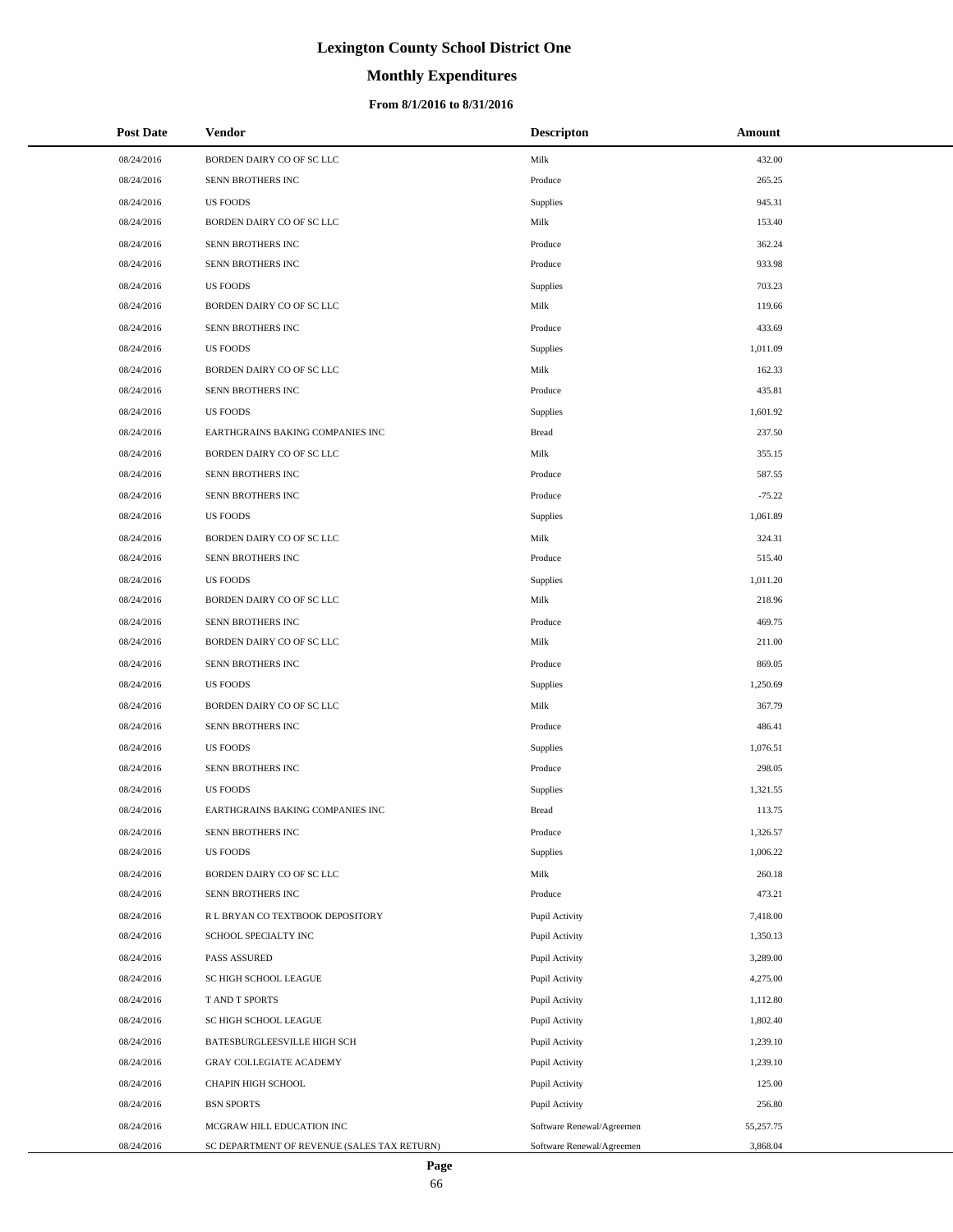# **Monthly Expenditures**

| <b>Post Date</b> | Vendor                                             | <b>Descripton</b>          | Amount     |
|------------------|----------------------------------------------------|----------------------------|------------|
| 08/25/2016       | <b>ACHIEVE 3000</b>                                | Software Renewal/Agreemen  | 1,850.00   |
| 08/25/2016       | SC DEPARTMENT OF REVENUE (SALES TAX RETURN)        | Software Renewal/Agreemen  | 129.50     |
| 08/25/2016       | <b>HEINEMANN</b>                                   | Supplies                   | 10,791.00  |
| 08/25/2016       | <b>ANOTHER PRINTER</b>                             | Printing and Binding       | 738.87     |
| 08/25/2016       | TRIUNE MARKETING CO                                | Supplies                   | 679.45     |
| 08/25/2016       | THE STATE MEDIA CO                                 | Periodicals                | 120.64     |
| 08/25/2016       | PURCHASED SERVICE                                  | Travel                     | 107.03     |
| 08/25/2016       | DODGE LEARNING RESOURCES                           | Supplies                   | 1,310.48   |
| 08/25/2016       | PURCHASED SERVICE                                  | Supplies                   | 123.54     |
| 08/25/2016       | PALMETTO PROPANE                                   | Energy                     | 1,539.60   |
| 08/25/2016       | SHEALY'S BARBEQUE                                  | Other Objects              | 3,049.50   |
| 08/25/2016       | MEYERS JR, DENNIS JAMES                            | Other Prof & Tech Service  | 120.00     |
| 08/25/2016       | WILFONG, MICHAEL BRIAN                             | Other Prof & Tech Service  | 120.00     |
| 08/25/2016       | YOUNG, MATTHEW                                     | Other Prof & Tech Service  | 120.00     |
| 08/25/2016       | ROZIER, GARRY B                                    | Other Prof & Tech Service  | 120.00     |
| 08/25/2016       | LOOKABILL, JOHN T                                  | Other Prof & Tech Service  | 360.00     |
| 08/25/2016       | SPIVEY, STEPHEN J                                  | Other Prof & Tech Service  | 180.00     |
| 08/25/2016       | HALL, ROY LEE                                      | Other Prof & Tech Service  | 180.00     |
| 08/25/2016       | GOVAN, TERRY                                       | Other Prof & Tech Service  | 180.00     |
| 08/25/2016       | LINT, CHARLES ROBERT                               | Other Prof & Tech Service  | 180.00     |
| 08/25/2016       | PINE PRESS OF LEXINGTON INC                        | Printing and Binding       | 226.23     |
| 08/25/2016       | SC DEPARTMENT OF SOCIAL SERVICES                   | Other Prof & Tech Service  | 568.00     |
| 08/25/2016       | WILSON LANGUAGE TRAINING                           | Supplies                   | 104.00     |
| 08/25/2016       | <b>APPLE INC</b>                                   | <b>Technology Supplies</b> | 176,694.45 |
| 08/25/2016       | GILBERT MIDDLE SCHOOL                              | Pupil Activity             | 145.49     |
| 08/25/2016       | WARDS NATURAL SCIENCE EST LLC                      | Pupil Activity             | 121.98     |
| 08/25/2016       | CASH                                               | Pupil Activity             | 500.00     |
| 08/25/2016       | LEXINGTON COUNTY SCHOOL DIST 1                     | Pupil Activity             | 591.48     |
| 08/25/2016       | <b>KRANOS CORP</b>                                 | Pupil Activity             | 1,482.48   |
| 08/26/2016       | SCHOOL OUTFITTERS LLC                              | Supplies                   | 232.47     |
| 08/26/2016       | FORMS AND SUPPLY INC (FSI)                         | Supplies                   | 451.32     |
| 08/26/2016       | SC DEPARTMENT OF CORRECTIONS                       | Printing and Binding       | 126.26     |
| 08/26/2016       | FORMS AND SUPPLY INC (FSI)                         | Supplies                   | 1,851.32   |
| 08/26/2016       | POSITIVE PROMOTIONS INC                            | Supplies                   | 123.75     |
| 08/26/2016       | DELL COMPUTERS                                     | <b>Technology Supplies</b> | 701.03     |
| 08/26/2016       | FORMS AND SUPPLY INC (FSI)                         | Supplies                   | 112.62     |
| 08/26/2016       | FORMS AND SUPPLY INC (FSI)                         | Supplies                   | 111.88     |
| 08/26/2016       | MACHINE AND WELDING SUPPLY CO DBA ARC3 GASES SOUTH | Supplies                   | 6,223.79   |
| 08/26/2016       | <b>NASCO</b>                                       | Supplies                   | 900.88     |
| 08/26/2016       | THE BURMAX CO INC                                  | Supplies                   | 382.28     |
| 08/26/2016       | PITSCO EDUCATION HEARILY AND COMPANY               | Supplies                   | 385.84     |
| 08/26/2016       | PINE PRESS OF LEXINGTON INC                        | Printing and Binding       | 109.42     |
| 08/26/2016       | FOLLETT SCHOOL SOLUTIONS INC                       | <b>Library Books</b>       | 1,918.45   |
| 08/26/2016       | DELL COMPUTERS                                     | Supplies                   | 190.64     |
| 08/26/2016       | AMERICAN SIGN AND DISPLAY CO                       | Supplies                   | 426.93     |
| 08/26/2016       | GECP (GENERAL ELECTRIC)                            | Supplies-Maintenace        | 208.00     |
| 08/26/2016       | SOUTHEASTERN PAPER                                 | Supplies-Maintenace        | 254.07     |
| 08/26/2016       | WP LAW INC                                         | Supplies-Maintenace        | 400.72     |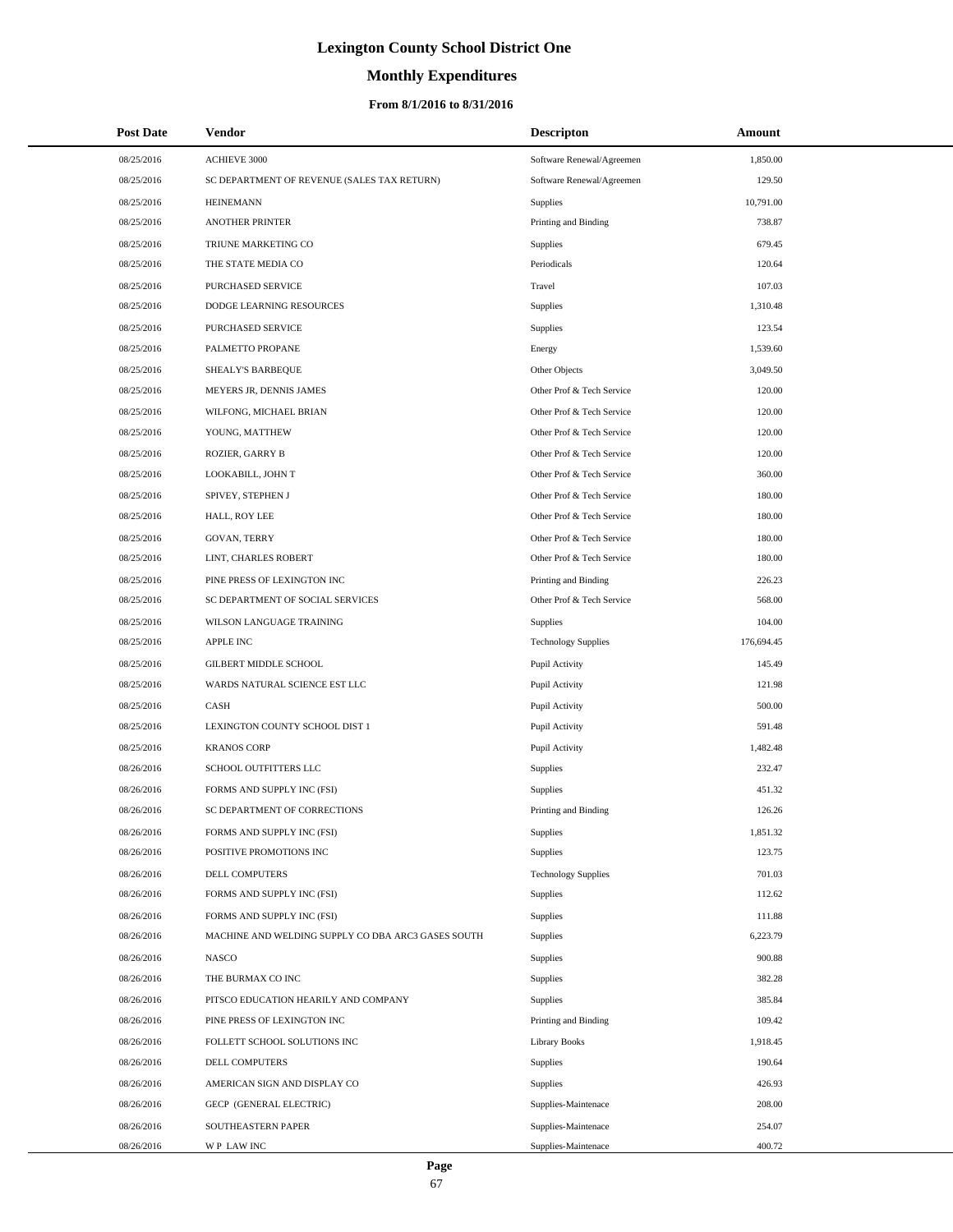# **Monthly Expenditures**

## **From 8/1/2016 to 8/31/2016**

| <b>Post Date</b> | Vendor                                          | <b>Descripton</b>          | Amount   |
|------------------|-------------------------------------------------|----------------------------|----------|
| 08/26/2016       | WP LAW INC                                      | Supplies-Maintenace        | 550.75   |
| 08/26/2016       | CITY ELECTRIC SUPPLY CO                         | Supplies-Maintenace        | 329.21   |
| 08/26/2016       | <b>WP LAWINC</b>                                | Supplies-Maintenace        | 400.71   |
| 08/26/2016       | DERRICK SERVICE CENTER                          | Repairs and Maintenance    | 150.00   |
| 08/26/2016       | <b>APPLE INC</b>                                | <b>Technology Supplies</b> | 101.65   |
| 08/26/2016       | <b>CAMCOR</b>                                   | <b>Technology Supplies</b> | 3,924.22 |
| 08/26/2016       | <b>ANOTHER PRINTER</b>                          | Supplies                   | 2,018.96 |
| 08/26/2016       | DODGE LEARNING RESOURCES                        | Supplies                   | 634.41   |
| 08/26/2016       | SONG LAKE BOOKS LLC                             | Supplies                   | 1,390.00 |
| 08/26/2016       | CAROLINA BIOLOGICAL SUPPLY CO                   | Supplies                   | 1,020.00 |
| 08/26/2016       | CONSTRUCTIVE PLAYTHINGS                         | Supplies                   | 316.09   |
| 08/26/2016       | COMMUNICATION MANAGEMENT INC                    | <b>Technology Supplies</b> | 1,650.86 |
| 08/26/2016       | EDUCATION MANAGEMENT SYSTEMS INC                | Software Renewal/Agreemen  | 2,775.00 |
| 08/26/2016       | RUFUS ORNDUFF REF INC                           | Repairs and Maintenance    | 325.16   |
| 08/26/2016       | RUFUS ORNDUFF REF INC                           | Repairs and Maintenance    | 356.13   |
| 08/26/2016       | RUFUS ORNDUFF REF INC                           | Repairs and Maintenance    | 233.29   |
| 08/26/2016       | RUFUS ORNDUFF REF INC                           | Repairs and Maintenance    | 549.64   |
| 08/26/2016       | RUFUS ORNDUFF REF INC                           | Repairs and Maintenance    | 566.03   |
| 08/26/2016       | APPLE INC                                       | Pupil Activity             | 1,301.12 |
| 08/26/2016       | MACKIN LIBRARY MEDIA                            | Pupil Activity             | 2,156.40 |
| 08/26/2016       | R L BRYAN CO TEXTBOOK DEPOSITORY                | Pupil Activity             | 7,138.00 |
| 08/26/2016       | <b>APPLE INC</b>                                | Pupil Activity             | 295.32   |
| 08/26/2016       | <b>BSN SPORTS</b>                               | Pupil Activity             | 1,694.88 |
| 08/26/2016       | T AND T SPORTS                                  | Pupil Activity             | 2,375.40 |
| 08/26/2016       | T AND T SPORTS                                  | Pupil Activity             | 278.20   |
| 08/26/2016       | SC TRACK AND CROSS COUNTRY COACHES ASSOC (SCTCC | Pupil Activity             | 150.00   |
| 08/26/2016       | FORT DORCHESTER HIGH SCHOOL                     | Pupil Activity             | 320.00   |
| 08/26/2016       | WOODSIDE PLANTATION COUNTRY CLUB INC            | Pupil Activity             | 150.00   |
| 08/26/2016       | DUTCH FORK HIGH SCHOOL                          | Pupil Activity             | 195.00   |
| 08/26/2016       | T AND T SPORTS                                  | Pupil Activity             | 520.02   |
| 08/29/2016       | SCHOOL SPECIALTY INC                            | Supplies                   | 287.67   |
| 08/29/2016       | SCHOOL SPECIALTY INC                            | Supplies                   | 390.85   |
| 08/29/2016       | BLICK ART MATERIALS LLC                         | Supplies                   | 102.48   |
| 08/29/2016       | DELL COMPUTERS                                  | Supplies                   | 1,506.24 |
| 08/29/2016       | SCHOOL SPECIALTY INC                            | Supplies                   | 339.36   |
| 08/29/2016       | BLICK ART MATERIALS LLC                         | Supplies                   | 132.91   |
| 08/29/2016       | BARNES & NOBLE BOOKSELLERS INC                  | Supplies                   | 275.20   |
| 08/29/2016       | SCHOOL SPECIALTY INC                            | Supplies                   | 796.17   |
| 08/29/2016       | US INK AND TONER INC                            | Supplies                   | 118.97   |
| 08/29/2016       | FORMS AND SUPPLY INC (FSI)                      | Supplies                   | $-19.60$ |
| 08/29/2016       | PRAXAIR DISTRIBUTION                            | Supplies                   | 171.46   |
| 08/29/2016       | SCHOOL SPECIALTY INC                            | Supplies                   | 166.79   |
| 08/29/2016       | THE LINCOLN ELECTRIC COMPANY                    | Supplies                   | 2,118.60 |
| 08/29/2016       | PITSCO EDUCATION HEARILY AND COMPANY            | Supplies                   | 396.76   |
| 08/29/2016       | INTERNATIONAL BACCALAUREATE ORGANIZATION        | Travel                     | 1,478.00 |
| 08/29/2016       | PURCHASED SERVICE                               | Other Prof & Tech Service  | 139.00   |
| 08/29/2016       | TIME WARNER CABLE                               | Communication              | 100.57   |
| 08/29/2016       | GRAYBAR ELECTRIC CO INC                         | Supplies-Maintenace        | 256.80   |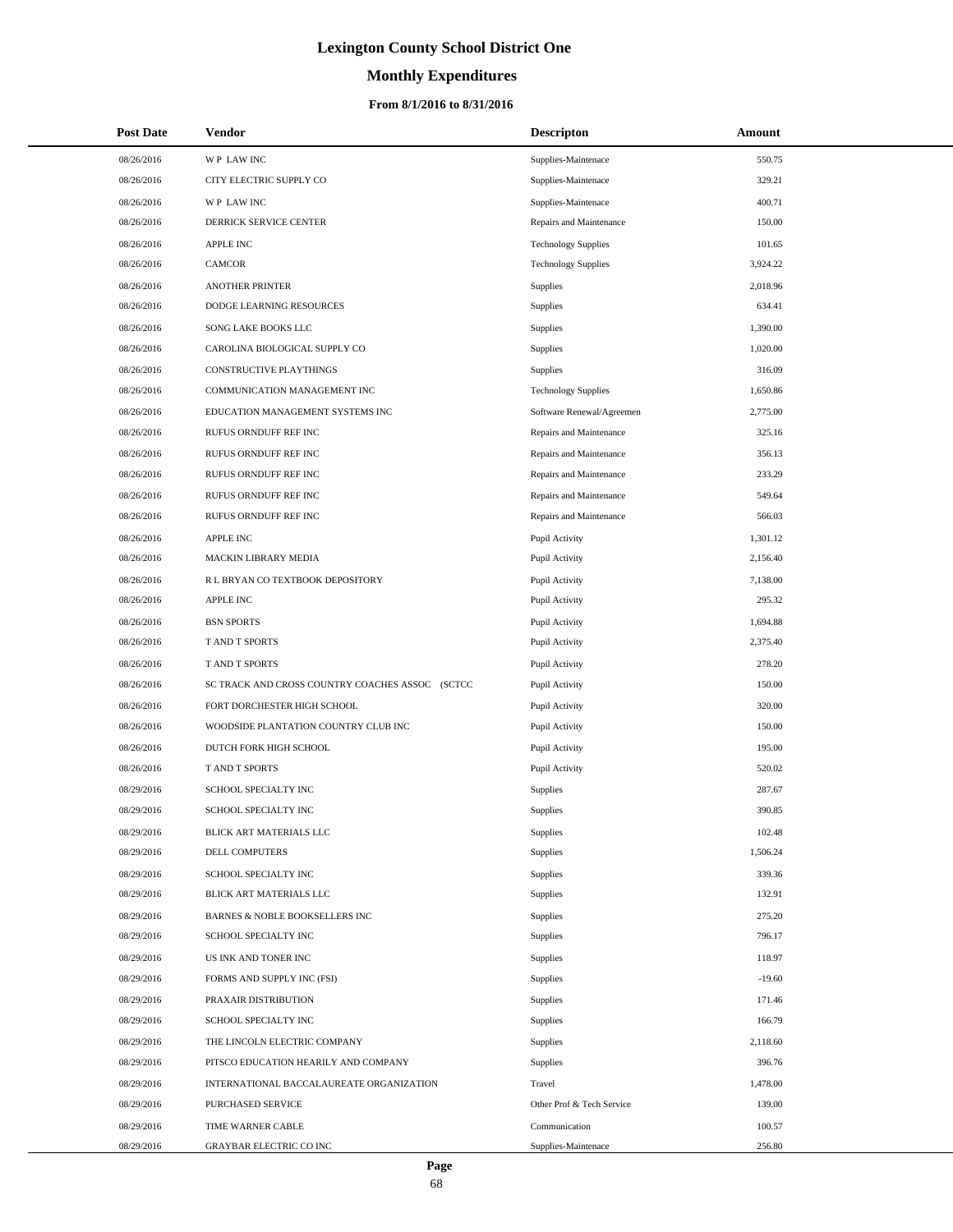# **Monthly Expenditures**

| <b>Post Date</b> | <b>Vendor</b>                      | <b>Descripton</b>          | Amount     |
|------------------|------------------------------------|----------------------------|------------|
| 08/29/2016       | SOUTHEASTERN PAPER                 | Supplies-Maintenace        | 888.14     |
| 08/29/2016       | <b>CARTS PLUS</b>                  | Supplies-Maintenace        | 581.87     |
| 08/29/2016       | <b>ANIXTER INC</b>                 | Supplies-Maintenace        | 2,060.60   |
| 08/29/2016       | TMS TOTAL MAINTENANCE SOLUTIONS    | Supplies-Maintenace        | 317.79     |
| 08/29/2016       | <b>GRAYBAR ELECTRIC CO INC</b>     | Supplies-Maintenace        | 436.56     |
| 08/29/2016       | TMS TOTAL MAINTENANCE SOLUTIONS    | Supplies-Maintenace        | 148.73     |
| 08/29/2016       | TMS TOTAL MAINTENANCE SOLUTIONS    | Supplies-Maintenace        | 168.63     |
| 08/29/2016       | L R HOOK TIRE CO INC               | Supplies-Maintenace        | 303.77     |
| 08/29/2016       | SPARROW AND KENNEDY TRACTOR CO INC | Supplies-Maintenace        | 440.67     |
| 08/29/2016       | <b>WW GRAINGER</b>                 | Supplies-Maintenace        | 145.07     |
| 08/29/2016       | PARKER, NICHOLAS                   | Other Prof & Tech Service  | 180.00     |
| 08/29/2016       | CANNON, WALLACE C                  | Other Prof & Tech Service  | 120.00     |
| 08/29/2016       | SHARPE, STEFAN ALEXANDER           | Other Prof & Tech Service  | 120.00     |
| 08/29/2016       | MILLER, JEFFREY J                  | Other Prof & Tech Service  | 180.00     |
| 08/29/2016       | <b>BARRETT, S LEE</b>              | Other Prof & Tech Service  | 180.00     |
| 08/29/2016       | MEFFORD, ROY EARL                  | Other Prof & Tech Service  | 180.00     |
| 08/29/2016       | <b>BLACK, CALEB JAMES</b>          | Other Prof & Tech Service  | 180.00     |
| 08/29/2016       | TAYLOR, MICHAEL HAMPTON            | Other Prof & Tech Service  | 180.00     |
| 08/29/2016       | HEBBE, MARIAH MORGAN DEEN          | Other Prof & Tech Service  | 120.00     |
| 08/29/2016       | HART, MICHAEL JOSEPH               | Other Prof & Tech Service  | 180.00     |
| 08/29/2016       | BILINGUAL COMMUNICATIONS           | Other Prof & Tech Service  | 3,190.70   |
| 08/29/2016       | <b>CAMCOR</b>                      | <b>Technology Supplies</b> | 4,168.98   |
| 08/29/2016       | MCGRAW HILL EDUCATION INC          | Supplies                   | 1,800.35   |
| 08/29/2016       | PROED INC                          | <b>Supplies</b>            | 139.90     |
| 08/29/2016       | DODGE LEARNING RESOURCES           | <b>Supplies</b>            | 585.00     |
| 08/29/2016       | CAROLINA BIOLOGICAL SUPPLY CO      | <b>Supplies</b>            | 374.13     |
| 08/29/2016       | PURCHASED SERVICE                  | <b>Supplies</b>            | 275.00     |
| 08/29/2016       | <b>PURCHASED SERVICE</b>           | <b>Supplies</b>            | 275.00     |
| 08/29/2016       | PURCHASED SERVICE                  | <b>Supplies</b>            | 275.00     |
| 08/29/2016       | PURCHASED SERVICE                  | <b>Supplies</b>            | 275.00     |
| 08/29/2016       | PURCHASED SERVICE                  | <b>Supplies</b>            | 275.00     |
| 08/29/2016       | <b>PURCHASED SERVICE</b>           | <b>Supplies</b>            | 275.00     |
| 08/29/2016       | PURCHASED SERVICE                  | Supplies                   | 275.00     |
| 08/29/2016       | <b>LENOVO US</b>                   | <b>Technology Supplies</b> | 193.67     |
| 08/29/2016       | <b>WE BAKER AND SON INC</b>        | Equipment - Nonexpendable  | 17,775.00  |
| 08/29/2016       | BURKWOOD CONSTRUCTION COMPANY      | <b>Building</b>            | 191,335.99 |
| 08/29/2016       | COUNTY OF LEXINGTON                | Improv Other Than Bldg     | 2,806.00   |
| 08/29/2016       | DIGITAL DOC LLC                    | <b>Technology Supplies</b> | 115,560.00 |
| 08/29/2016       | DREAMGEAR LLC                      | <b>Technology Supplies</b> | 1,530.68   |
| 08/29/2016       | BORDEN DAIRY CO OF SC LLC          | Milk                       | 355.11     |
| 08/29/2016       | BORDEN DAIRY CO OF SC LLC          | Milk                       | 269.43     |
| 08/29/2016       | BORDEN DAIRY CO OF SC LLC          | Milk                       | 721.21     |
| 08/29/2016       | BORDEN DAIRY CO OF SC LLC          | Milk                       | 317.18     |
| 08/29/2016       | BORDEN DAIRY CO OF SC LLC          | Milk                       | 134.85     |
| 08/29/2016       | BORDEN DAIRY CO OF SC LLC          | Milk                       | 172.78     |
| 08/29/2016       | BORDEN DAIRY CO OF SC LLC          | Milk                       | 691.64     |
| 08/29/2016       | BORDEN DAIRY CO OF SC LLC          | Milk                       | 668.80     |
| 08/29/2016       | BORDEN DAIRY CO OF SC LLC          | Milk                       | 330.93     |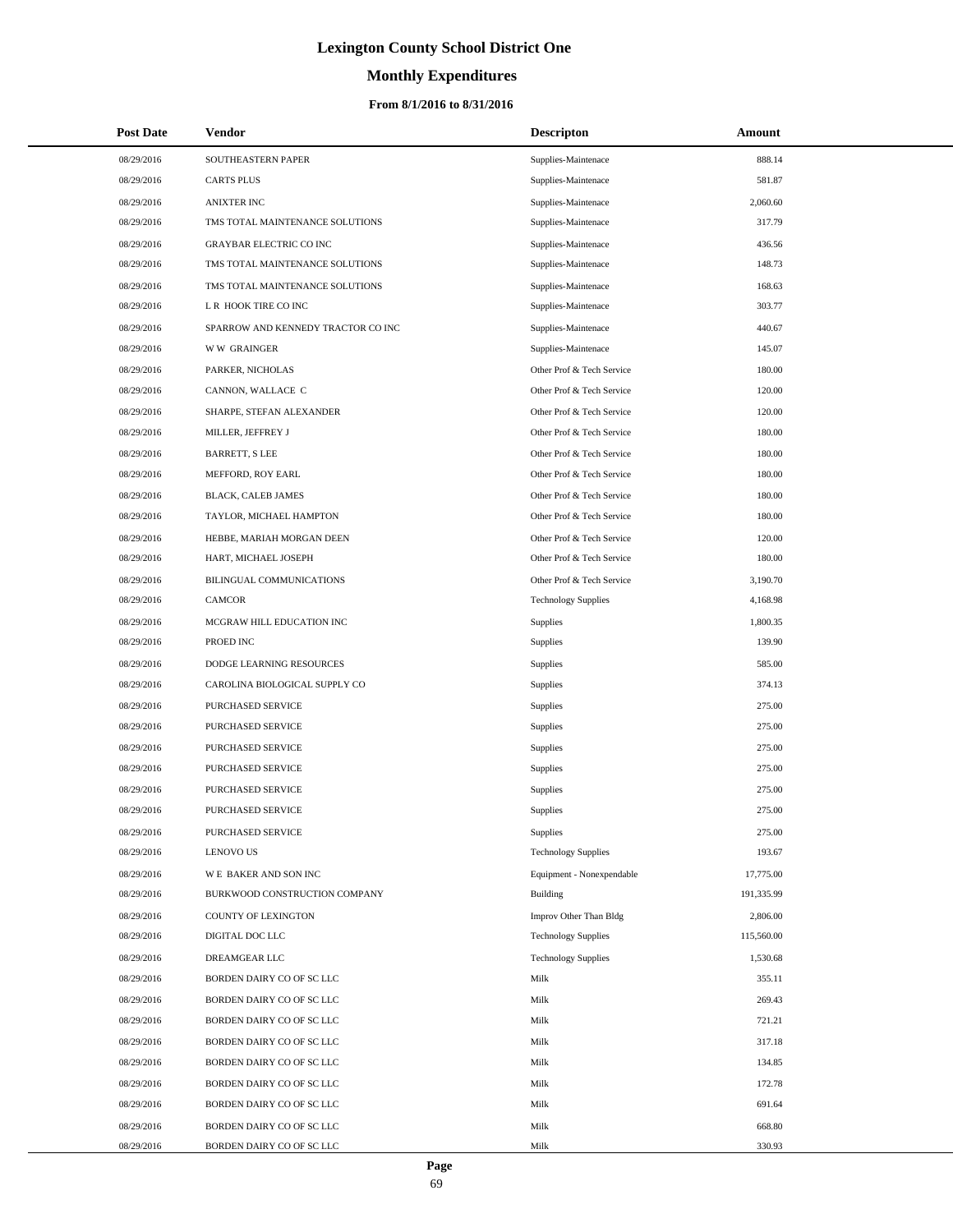# **Monthly Expenditures**

## **From 8/1/2016 to 8/31/2016**

| <b>Post Date</b> | Vendor                                            | <b>Descripton</b>         | Amount    |
|------------------|---------------------------------------------------|---------------------------|-----------|
| 08/29/2016       | BORDEN DAIRY CO OF SC LLC                         | Milk                      | 116.35    |
| 08/29/2016       | BORDEN DAIRY CO OF SC LLC                         | Milk                      | 364.83    |
| 08/29/2016       | BORDEN DAIRY CO OF SC LLC                         | Milk                      | 135.11    |
| 08/29/2016       | BORDEN DAIRY CO OF SC LLC                         | Milk                      | 115.78    |
| 08/29/2016       | BORDEN DAIRY CO OF SC LLC                         | Milk                      | 1,123.00  |
| 08/29/2016       | BORDEN DAIRY CO OF SC LLC                         | Milk                      | 115.88    |
| 08/29/2016       | BORDEN DAIRY CO OF SC LLC                         | Milk                      | 278.86    |
| 08/29/2016       | EARTHGRAINS BAKING COMPANIES INC                  | <b>Bread</b>              | 425.00    |
| 08/29/2016       | BORDEN DAIRY CO OF SC LLC                         | Milk                      | 926.82    |
| 08/29/2016       | BORDEN DAIRY CO OF SC LLC                         | Milk                      | 476.45    |
| 08/29/2016       | BORDEN DAIRY CO OF SC LLC                         | Milk                      | 253.65    |
| 08/29/2016       | BORDEN DAIRY CO OF SC LLC                         | Milk                      | 276.33    |
| 08/29/2016       | BORDEN DAIRY CO OF SC LLC                         | Milk                      | 431.46    |
| 08/29/2016       | BORDEN DAIRY CO OF SC LLC                         | Milk                      | 312.36    |
| 08/29/2016       | BORDEN DAIRY CO OF SC LLC                         | Milk                      | 364.65    |
| 08/29/2016       | BORDEN DAIRY CO OF SC LLC                         | Milk                      | 186.18    |
| 08/29/2016       | KENDALL/HUNT PUBLISHING CO                        | Pupil Activity            | 261.90    |
| 08/29/2016       | SCHOOL SPECIALTY INC                              | Pupil Activity            | 1,140.61  |
| 08/29/2016       | SCHOOL SPECIALTY INC                              | Pupil Activity            | 120.09    |
| 08/29/2016       | WARDS NATURAL SCIENCE EST LLC                     | Pupil Activity            | 177.17    |
| 08/29/2016       | NUIDEA SCHOOL SUPPLY CO                           | Pupil Activity            | 2,535.90  |
| 08/29/2016       | BLACKWELL, LEROY                                  | Pupil Activity            | 138.50    |
| 08/29/2016       | BULL, CLIFFORD O                                  | Pupil Activity            | 116.90    |
| 08/29/2016       | BURKHART, FRANK                                   | Pupil Activity            | 129.50    |
| 08/29/2016       | CAULDER, CHARLES DANNY                            | Pupil Activity            | 114.20    |
| 08/29/2016       | WERTS, EDWARD B                                   | Pupil Activity            | 103.40    |
| 08/29/2016       | BROWN, JAMAAL                                     | Pupil Activity            | 113.70    |
| 08/29/2016       | LORICK, KIM D                                     | Pupil Activity            | 113.40    |
| 08/29/2016       | WEEKS, LISA                                       | Pupil Activity            | 102.00    |
| 08/29/2016       | <b>SPORTS DIRECT</b>                              | Pupil Activity            | 963.00    |
| 08/29/2016       | <b>CAROLINA SPORTS INC</b>                        | Pupil Activity            | 2,113.25  |
| 08/29/2016       | <b>D AND W SPORTSWEAR</b>                         | Pupil Activity            | 756.70    |
| 08/29/2016       | AUGUSTA SWIM SUPPLY                               | Pupil Activity            | 1,254.58  |
| 08/29/2016       | METALS AND ALLOYS CO LLC                          | Supplies                  | 1,040.65  |
| 08/30/2016       | SCHOOL SPECIALTY INC                              | Supplies                  | 461.95    |
| 08/30/2016       | SCHOOL SPECIALTY INC                              | Supplies                  | 130.43    |
| 08/30/2016       | FLUENCE LEARNING LLC                              | Other Prof & Tech Service | 38,008.00 |
| 08/30/2016       | SCHOOL SPECIALTY INC                              | Supplies                  | 1,433.63  |
| 08/30/2016       | STUDIES WEEKLY DBA AMERICAN LEGACY PUBLISHING INC | Supplies                  | 2,552.55  |
| 08/30/2016       | SCHOOL SPECIALTY INC                              | Supplies                  | 673.77    |
| 08/30/2016       | SCHOOL SPECIALTY INC                              | Supplies                  | 415.63    |
| 08/30/2016       | SCHOOL SPECIALTY INC                              | Supplies                  | 801.69    |
| 08/30/2016       | FOLLETT SCHOOL SOLUTIONS INC                      | <b>Library Books</b>      | 781.16    |
| 08/30/2016       | SCHOOL SPECIALTY INC                              | Supplies                  | 155.50    |
| 08/30/2016       | SCE&G                                             | <b>Public Utilities</b>   | 18,500.42 |
| 08/30/2016       | AMERICAN ENGINEERING CONSULTANTS INC              | Other Prof & Tech Service | 15,870.00 |
| 08/30/2016       | <b>SCE&amp;G</b>                                  | <b>Public Utilities</b>   | 61,782.46 |
| 08/30/2016       | SCE&G                                             | <b>Public Utilities</b>   | 16,186.87 |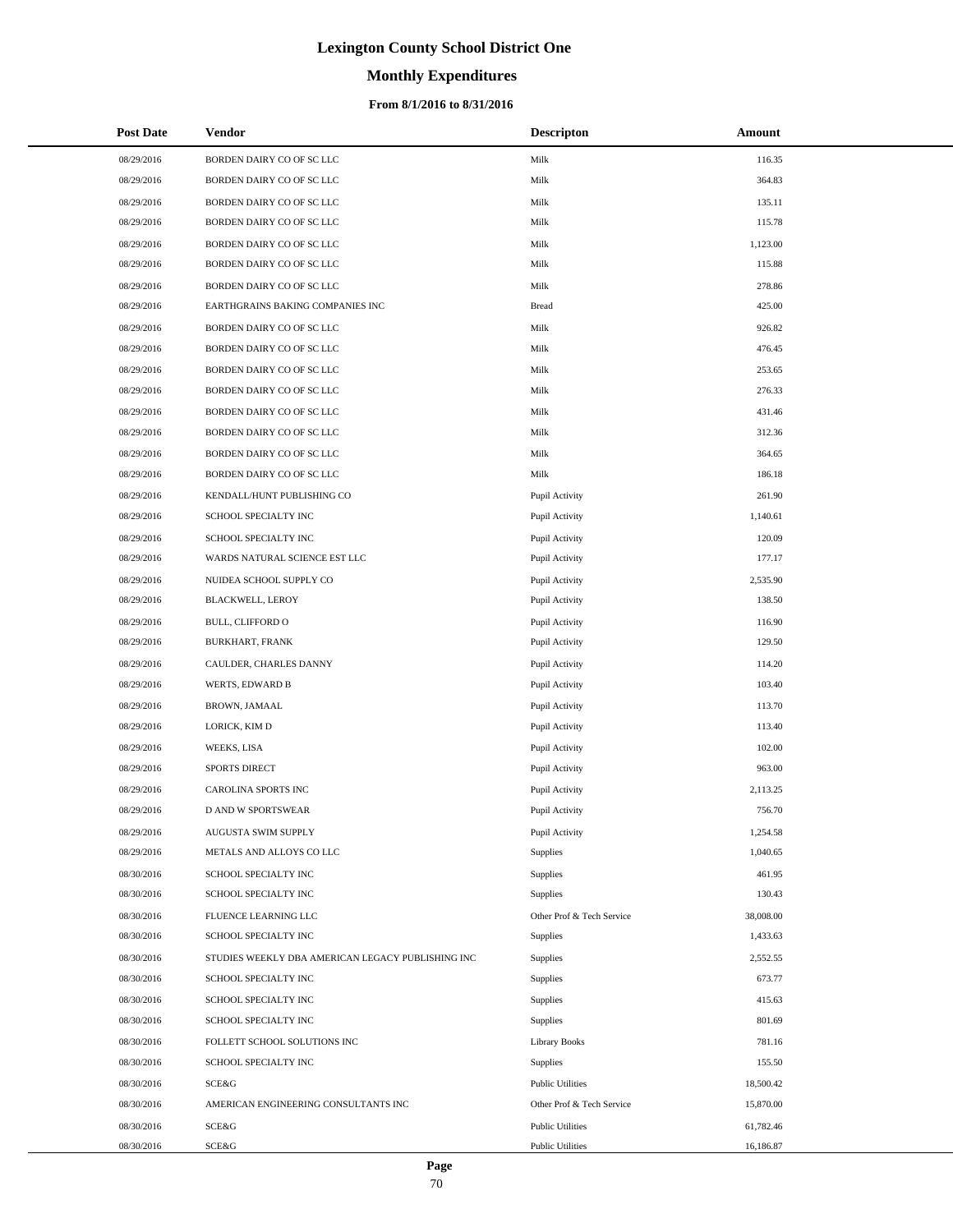# **Monthly Expenditures**

## **From 8/1/2016 to 8/31/2016**

| <b>Post Date</b> | Vendor                        | <b>Descripton</b>          | Amount    |
|------------------|-------------------------------|----------------------------|-----------|
| 08/30/2016       | SCE&G                         | <b>Public Utilities</b>    | 8,724.65  |
| 08/30/2016       | SCE&G                         | <b>Public Utilities</b>    | 21,260.20 |
| 08/30/2016       | SCE&G                         | <b>Public Utilities</b>    | 18,737.82 |
| 08/30/2016       | SCE&G                         | <b>Public Utilities</b>    | 10,729.94 |
| 08/30/2016       | SCE&G                         | <b>Public Utilities</b>    | 14,524.61 |
| 08/30/2016       | SCE&G                         | <b>Public Utilities</b>    | 16,704.71 |
| 08/30/2016       | SCE&G                         | <b>Public Utilities</b>    | 174.85    |
| 08/30/2016       | SCE&G                         | <b>Public Utilities</b>    | 9,034.40  |
| 08/30/2016       | HAIGLER III, THOMAS I         | Other Prof & Tech Service  | 180.00    |
| 08/30/2016       | FORMS AND SUPPLY INC (FSI)    | Supplies                   | 287.83    |
| 08/30/2016       | MAVERICKLABEL.COM             | Supplies                   | 710.70    |
| 08/30/2016       | MCGRAW HILL EDUCATION INC     | Supplies                   | 4,343.75  |
| 08/30/2016       | CAROLINA BIOLOGICAL SUPPLY CO | <b>Supplies</b>            | 669.64    |
| 08/30/2016       | SOUTHMED INC                  | <b>Technology Supplies</b> | 2,240.20  |
| 08/30/2016       | COMMUNICATION MANAGEMENT INC  | <b>Technology Supplies</b> | 576.90    |
| 08/30/2016       | COMMUNICATION MANAGEMENT INC  | <b>Technology Supplies</b> | 1,504.08  |
| 08/30/2016       | SYSCO FOOD SERV OF COLUMBIA   | Food                       | 13,872.62 |
| 08/30/2016       | SYSCO FOOD SERV OF COLUMBIA   | Food                       | 4,374.78  |
| 08/30/2016       | SENN BROTHERS INC             | Produce                    | 330.33    |
| 08/30/2016       | SYSCO FOOD SERV OF COLUMBIA   | Food                       | 7,237.14  |
| 08/30/2016       | SYSCO FOOD SERV OF COLUMBIA   | Food                       | 5,527.61  |
| 08/30/2016       | SENN BROTHERS INC             | Produce                    | 546.32    |
| 08/30/2016       | SYSCO FOOD SERV OF COLUMBIA   | Food                       | 5,101.23  |
| 08/30/2016       | SYSCO FOOD SERV OF COLUMBIA   | Food                       | 2,388.81  |
| 08/30/2016       | SYSCO FOOD SERV OF COLUMBIA   | Food                       | 8,325.20  |
| 08/30/2016       | SENN BROTHERS INC             | Produce                    | 153.46    |
| 08/30/2016       | SYSCO FOOD SERV OF COLUMBIA   | Food                       | 3,936.02  |
| 08/30/2016       | SENN BROTHERS INC             | Produce                    | 335.68    |
| 08/30/2016       | SYSCO FOOD SERV OF COLUMBIA   | Food                       | 9,079.81  |
| 08/30/2016       | SENN BROTHERS INC             | Produce                    | 645.32    |
| 08/30/2016       | SYSCO FOOD SERV OF COLUMBIA   | Food                       | 4,390.64  |
| 08/30/2016       | SENN BROTHERS INC             | Produce                    | 484.87    |
| 08/30/2016       | SYSCO FOOD SERV OF COLUMBIA   | Food                       | 5,685.67  |
| 08/30/2016       | SENN BROTHERS INC             | Produce                    | 125.02    |
| 08/30/2016       | SYSCO FOOD SERV OF COLUMBIA   | Food                       | 5,575.49  |
| 08/30/2016       | SENN BROTHERS INC             | Produce                    | 314.59    |
| 08/30/2016       | SYSCO FOOD SERV OF COLUMBIA   | Food                       | 15,974.21 |
| 08/30/2016       | SENN BROTHERS INC             | Produce                    | 430.60    |
| 08/30/2016       | SYSCO FOOD SERV OF COLUMBIA   | Food                       | 4,211.09  |
| 08/30/2016       | SENN BROTHERS INC             | Produce                    | 476.36    |
| 08/30/2016       | SYSCO FOOD SERV OF COLUMBIA   | Food                       | 9,105.34  |
| 08/30/2016       | SENN BROTHERS INC             | Produce                    | 594.45    |
| 08/30/2016       | SYSCO FOOD SERV OF COLUMBIA   | Food                       | 5,827.42  |
| 08/30/2016       | SENN BROTHERS INC             | Produce                    | 295.25    |
| 08/30/2016       | SYSCO FOOD SERV OF COLUMBIA   | Food                       | 3,913.31  |
| 08/30/2016       | SENN BROTHERS INC             | Produce                    | 182.11    |
| 08/30/2016       | SYSCO FOOD SERV OF COLUMBIA   | Food                       | 8,339.22  |
| 08/30/2016       | SENN BROTHERS INC             | Produce                    | 105.50    |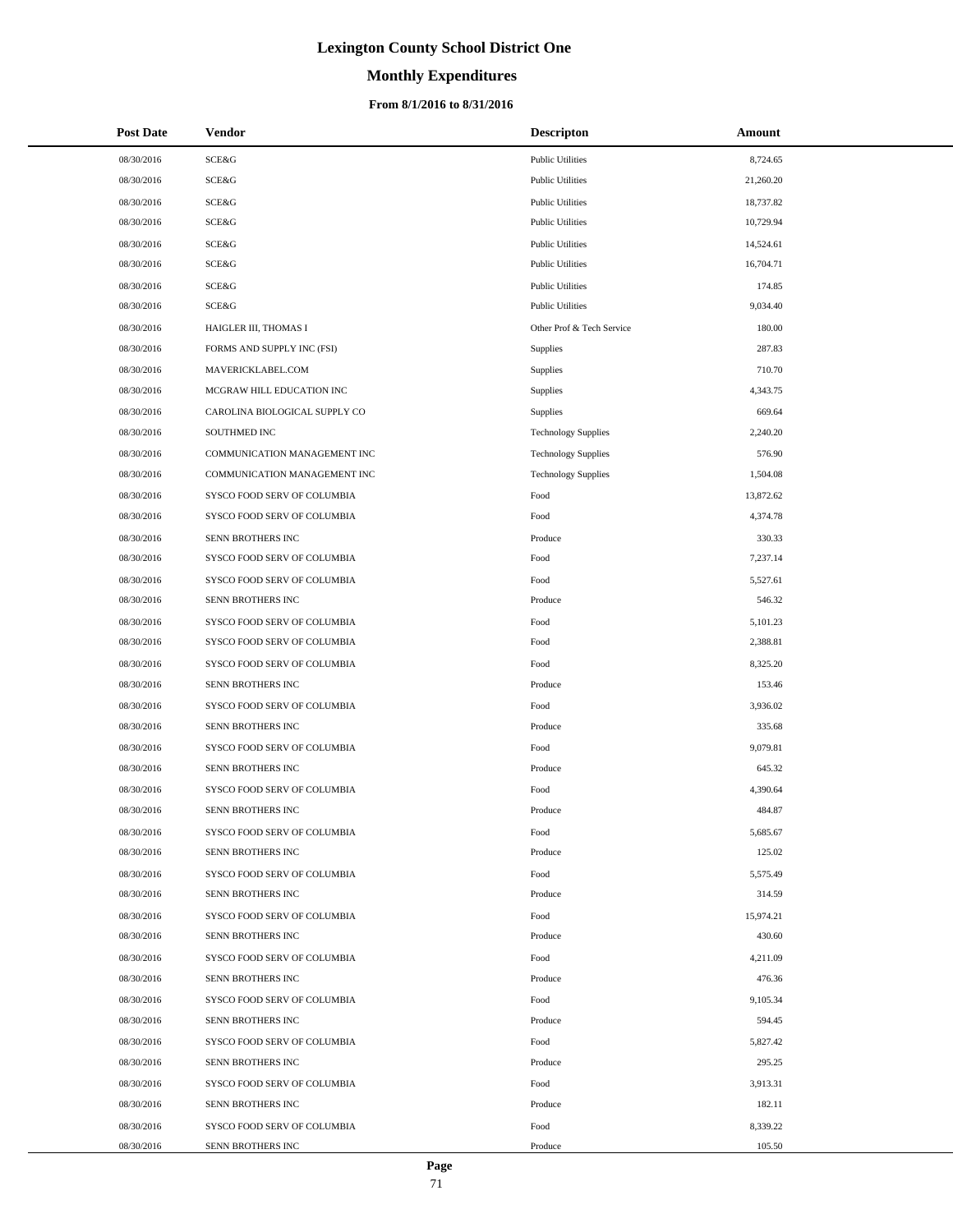# **Monthly Expenditures**

## **From 8/1/2016 to 8/31/2016**

| <b>Post Date</b> | <b>Vendor</b>                                      | <b>Descripton</b>          | Amount    |
|------------------|----------------------------------------------------|----------------------------|-----------|
| 08/30/2016       | SYSCO FOOD SERV OF COLUMBIA                        | Food                       | 8,711.47  |
| 08/30/2016       | SENN BROTHERS INC                                  | Produce                    | 490.71    |
| 08/30/2016       | SYSCO FOOD SERV OF COLUMBIA                        | Food                       | 3,011.89  |
| 08/30/2016       | SENN BROTHERS INC                                  | Produce                    | 168.47    |
| 08/30/2016       | SYSCO FOOD SERV OF COLUMBIA                        | Food                       | 3,983.90  |
| 08/30/2016       | SENN BROTHERS INC                                  | Produce                    | 474.38    |
| 08/30/2016       | SYSCO FOOD SERV OF COLUMBIA                        | Food                       | 6,862.46  |
| 08/30/2016       | SENN BROTHERS INC                                  | Produce                    | 1,574.30  |
| 08/30/2016       | SYSCO FOOD SERV OF COLUMBIA                        | Food                       | 5,287.95  |
| 08/30/2016       | SENN BROTHERS INC                                  | Produce                    | 325.55    |
| 08/30/2016       | SYSCO FOOD SERV OF COLUMBIA                        | Food                       | 3,666.73  |
| 08/30/2016       | SENN BROTHERS INC                                  | Produce                    | 256.35    |
| 08/30/2016       | SYSCO FOOD SERV OF COLUMBIA                        | Food                       | 2,211.24  |
| 08/30/2016       | SYSCO FOOD SERV OF COLUMBIA                        | Food                       | 2,295.12  |
| 08/30/2016       | SYSCO FOOD SERV OF COLUMBIA                        | Food                       | 3,585.08  |
| 08/30/2016       | SENN BROTHERS INC                                  | Produce                    | 530.07    |
| 08/30/2016       | SYSCO FOOD SERV OF COLUMBIA                        | Food                       | 20,111.72 |
| 08/30/2016       | SENN BROTHERS INC                                  | Produce                    | 1,034.62  |
| 08/30/2016       | SYSCO FOOD SERV OF COLUMBIA                        | Food                       | 3,033.27  |
| 08/30/2016       | SENN BROTHERS INC                                  | Produce                    | 167.69    |
| 08/30/2016       | <b>THEATREFOLK</b>                                 | Pupil Activity             | 208.50    |
| 08/30/2016       | <b>PASTER TRAINING</b>                             | Pupil Activity             | 496.30    |
| 08/30/2016       | THE TROPHY & AWARDS CENTER                         | Pupil Activity             | 144.45    |
| 08/30/2016       | THE FLIPPEN GROUP                                  | Pupil Activity             | 775.00    |
| 08/30/2016       | CAROLINA SPRINGS MIDDLE SCHOOL                     | Pupil Activity             | 208.93    |
| 08/30/2016       | CAROLINA BIOLOGICAL SUPPLY CO                      | Pupil Activity             | 337.05    |
| 08/30/2016       | CAROLINA SPRINGS MIDDLE SCHOOL                     | Pupil Activity             | 154.89    |
| 08/30/2016       | WARDS NATURAL SCIENCE EST LLC                      | Pupil Activity             | 121.98    |
| 08/30/2016       | CASH                                               | Pupil Activity             | 4,000.00  |
| 08/30/2016       | <b>BSN SPORTS</b>                                  | Pupil Activity             | 5,446.89  |
| 08/30/2016       | <b>TAND T SPORTS</b>                               | Pupil Activity             | 614.18    |
| 08/30/2016       | CASH                                               | Pupil Activity             | 300.00    |
| 08/30/2016       | CASH                                               | Pupil Activity             | 200.00    |
| 08/30/2016       | T AND T SPORTS                                     | Pupil Activity             | 342.19    |
| 08/31/2016       | FORMS AND SUPPLY INC (FSI)                         | Supplies                   | 137.64    |
| 08/31/2016       | SC DEPARTMENT OF JUVENILE JUSTICE (FISCAL AFFAIRS) | Tuition-LEA                | 228.49    |
| 08/31/2016       | CHALLENGE DESIGN INNOVATIONS INC                   | Repairs and Maintenance    | 700.00    |
| 08/31/2016       | <b>APPLE INC</b>                                   | <b>Technology Supplies</b> | 590.64    |
| 08/31/2016       | ADAIR PIANO LLC                                    | Repairs and Maintenance    | 190.00    |
| 08/31/2016       | FORMS AND SUPPLY INC (FSI)                         | <b>Supplies</b>            | 328.04    |
| 08/31/2016       | DELL COMPUTERS                                     | Supplies                   | 233.02    |
| 08/31/2016       | FORMS AND SUPPLY INC (FSI)                         | Supplies                   | 111.32    |
| 08/31/2016       | PINE GROVE INC                                     | Tuition                    | 4,587.88  |
| 08/31/2016       | SC DEPARTMENT OF JUVENILE JUSTICE (FISCAL AFFAIRS) | Tuition-LEA                | 361.03    |
| 08/31/2016       | LRADAC                                             | Other Prof & Tech Service  | 2,910.84  |
| 08/31/2016       | FORMS AND SUPPLY INC (FSI)                         | <b>Supplies</b>            | 147.70    |
| 08/31/2016       | SUNTEX INTERNATIONAL INC                           | Software Renewal/Agreemen  | 5,500.00  |
| 08/31/2016       | GREENVILLE MEDIA LLC                               | <b>Supplies</b>            | 230.05    |